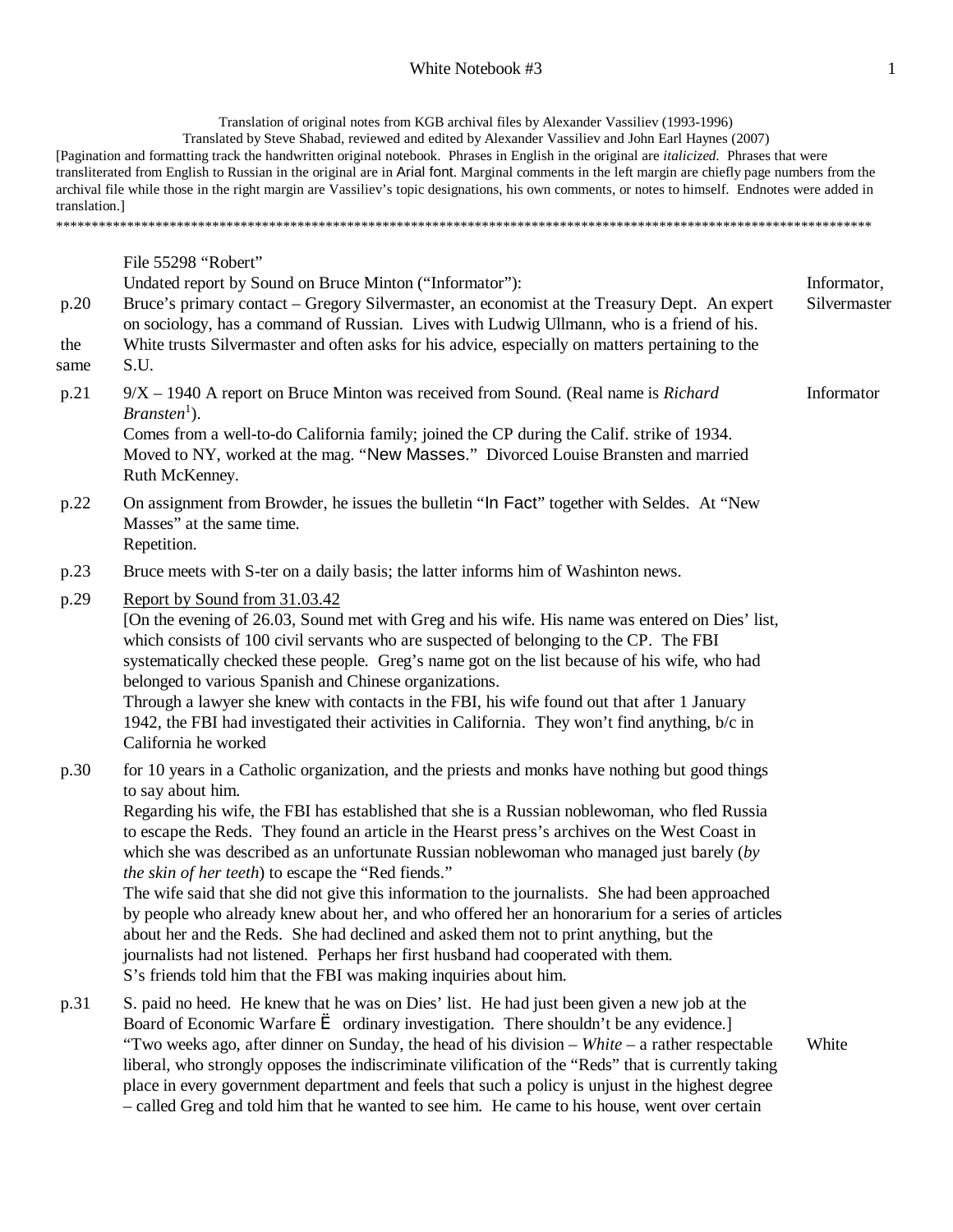official matters pertaining to the Board of Economic Warfare, and then asked Greg to take a walk with him, so that they could discuss matters that were highly confidential. When they had left the house, *White* said that he and another high-ranking official at the Board of Economic Warfare had met with a member of the Secret Service division of the Treasury Dept. to discuss matters pertaining to the Board and that during the discussion, the man from the Treasury Department had told them that he knew Greg had started working on the Board of Economic Warfare. He warned the two officials that Greg was a bad person and that he could not be allowed to stay,  $b/c$  (these, as far as I can remember, were his exact words) he was the "head"

- p.32 of a Communist espionage group in Washington and virtually the head of a Communist gang made up of civil servants." He did not go into further detail, evidently b/c the two officials had not insisted that he say any more. Greg does not know who this person from the Treasury Department was, and in general he does not know anything else about this. He did not try to ask *White* too many questions, b/c he did not want to seem too concerned. *White* said that he and the other official had both scoffed at the idea that Greg was a Communist, and that they were sure of him. He then told Greg that he was relating this conversation to Greg because he thinks that the whole affair is very unjust and he wanted to let him know that there were these nasty rumors circulating about him..."
- p.33 "He said that as far as he knew, not one of the agencies that were investigating him had any incriminating information about him, except for the rumors and various kinds of gossip that were widely used in Washington to vilify all the liberals. He does not know of any instances or cases where anything could have leaked out, but he will continue to look into these possibilities. He says that the people who work with him are not aware of what he does, and therefore it is very unlikely that they could have any evidence against him. The only people there who really dislike him are the 100% fascists and the 'pacifists'. Everyone else respects and likes him."
- p.50 NY C 19.4.42. [Sound was instructed not to visit Pal and to take a break from his work for  $1\frac{1}{2} - 2$ months.] [Contact – through Clever Girl, who will be finding out how things stand.] Clever Girl

# p.53  $C/t$  NY – M 2.05.42

[According to "Pal," the situation with the investigation against him is going pretty well so far, b/c the investigator who is questioning him – is his "classmate" from college.

# p.66 Report by "Sound" from 22.5.42

"The FBI has ended its investigation of 'Pal's' file, evidently without having discovered anything.

However, the 'Civil Service Commission" (which, by the way, is headed by a bunch of Trotskyites, most of them renegades from the Comparty) is continuing its investigation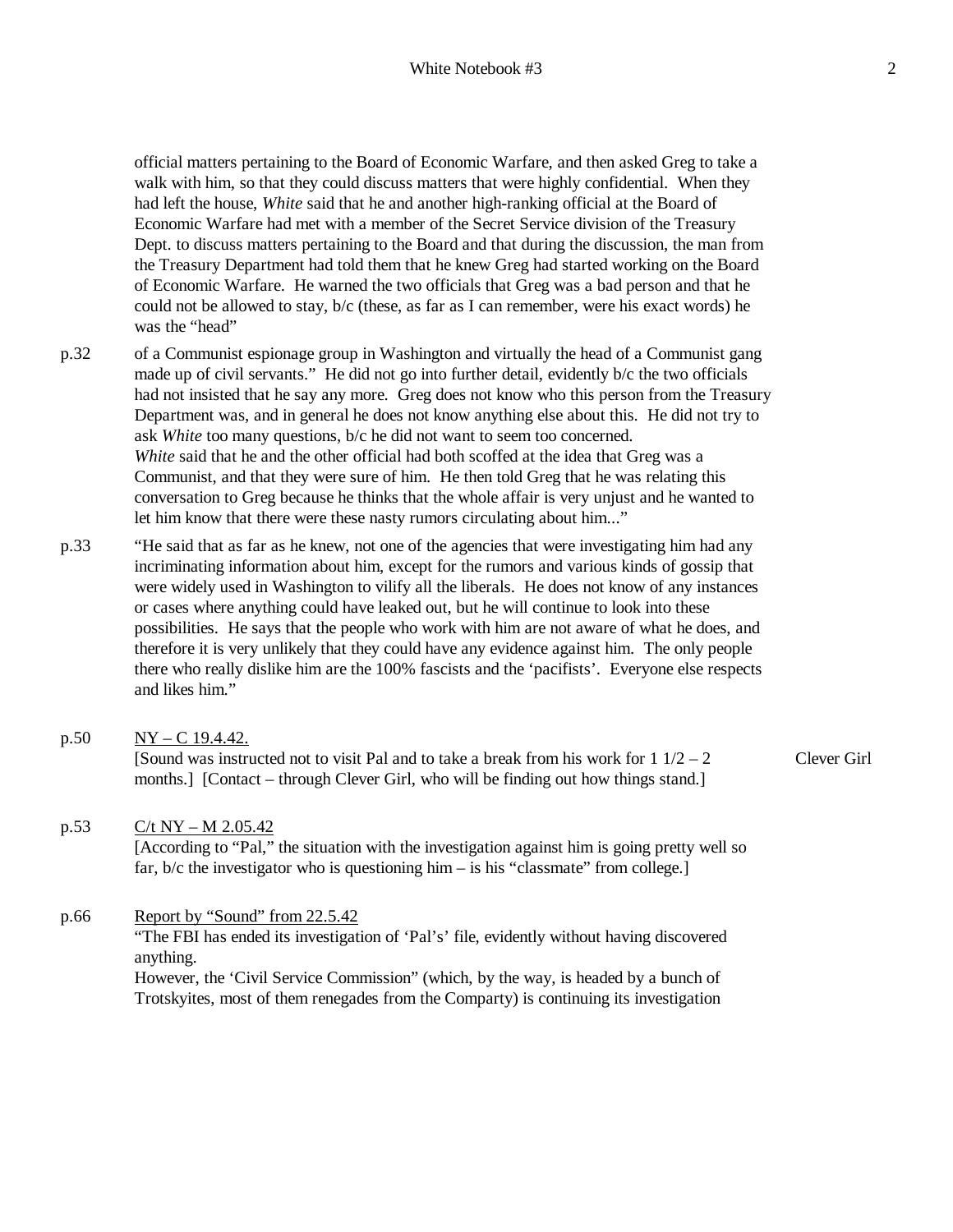and will not conclude it for at least another two weeks. From the source of information, whom I will mention below, "Pal's" wife learned that the committee is trying to prove his guilt by any means possible. On that single case, they are using 18 investigative workers, who have been studying the past 27 years of "Pal's" life. In order to gather information about him, they have sent people to his university – the University of Washington in Seattle – from which he graduated in 1918. They are trying to link him to a woman whom he knew 27 years ago and who, after meeting

him, became a well-known member of the Comparty. They are making inquiries at every hotel in every city where he had stayed when he was working for the civil service; they are checking all his phone conversations from these hotels. "Pal's" wife reported that these investigations are all being conducted by David Saposs, who sold out to the Dies Committee and provides the latter with information. Saposs is an opportunist of the worst kind, who is jealous of anyone with a better job than his. In particular, he is jealous of "Pal" and his job. "Pal" and his wife had known the Saposses during the Spanish war but broke off the acquaintance soon after. According to "Pal," Saposs doesn't know anything about him.

Regarding the source of "Pal's" wife's information:

Several years ago (apparently in 1936), at a party held by Louise Rosenberg (Bruce Minton's first wife), "Pal's" wife met a very attractive young woman, with whom she discussed polit. matters the whole night. They established a good rapport and were in agreement about everything. This woman wrote down "Pal's" wife's name and address and said that she would pay her a visit when she came to Washington.

 p.68 She did not tell "Pal's" wife her name. Some time later, she called and dropped by to see "Pal's" wife. Since then, she has frequently corresponded and met with her. "Pal's" wife cannot identify this woman, although she has often seen her at society events in Washington. One woman told her that she was the daughter of some admiral or other and that she was one of nicest women in Washington. This admiral's daughter must have contact with the highest sources of information, because she told Helen a great deal of information. Apparently, she has seen all the material from "Pal's" file, knows what is going on, and reports everything to Helen. Helen thinks that she has ties to Vice President Wallace. It was she who called "Pal's" wife (Helen) two days before the decision to pardon Browder was announced and told her that she had important information that she wanted to tell her. Later, Helen found out that she had known about Browder's release two days before this event became publicized. She told Helen that Roosevelt had called a cabinet meeting to discuss the question of Browder's release and that none of the cabinet members had

 p.69 wanted to free him. Nevertheless, Roosevelt went ahead. The admiral's daughter thinks that Roosevelt had been influenced by his meeting with Toledano, who told him that workers in South America would not believe that Roosevelt could truly intend to make a conscientious war effort while keeping a man like Browder in prison."

 p.67 ä [This could be a reference to Sam Darcy's wife, who was responsible for Pal's exposure as a radical in 1935 (according to "Informator"  $p.25$ )].<sup>2</sup>

Saposs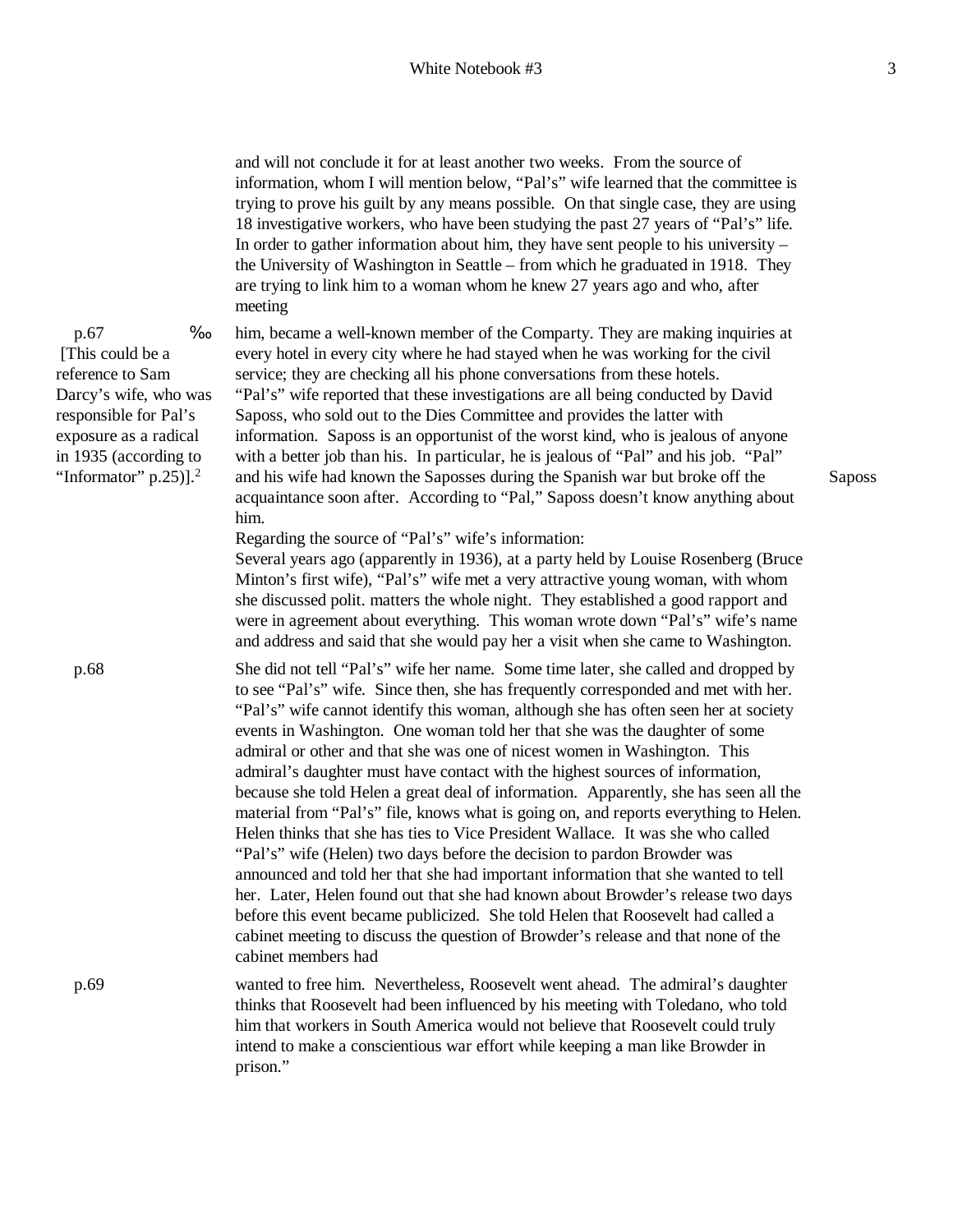# p.72 Report by "Sound" from 8.6.42

"On Saturday, 'Pal' was summoned by his boss, Stone, who showed him a letter that had been given to him by General Strong, an officer on the General Staff of the U.S. army. The letter was written on U.S. army letterhead and stamped 'confidential' in red in several places. The letter was signed by General Staff official Bissell (*Bissell*) 3 and addressed to the Board of Economic Warfare.

The letter affirmed that because 'Pal' occupies an extremely high-ranking post on the Board, he must be above suspicion. Meanwhile, facts compiled by various agencies and reported by them to the General Staff attest to the fact that "Pal" is unreliable. Consequently, it said in the letter, the General Staff demands that 'Pal' be transferred out of this job."

p.369 (in the  $envelope)^4$  Text of the original.

*Copy Confidential*

*June 3, 1942*

*MID 201 Silvermaster Gregory*

*Memorandum for General Strong*

*Subject: Gregory Silvermaster*

*1. The following information has been brought to the attention of the Military Intelligence Service by an informant considered to be thoroughly reliable.*

*The Board of Economic Warfare contains a Division known as the Office of Economic Warfare Analysis, Chief, William Stone. There are four sections within this office known as the Latin American Section, Far Eastern Section, European and African Section and the British Empire Section. The Far Eastern Section maintains frequent liaison with the Far Eastern Branch of the Intelligence Group, Military Intelligence Service. The purpose of this liaison is to map out industrial bombing objectives in Japan and the Far East. The European and African Section of the Office of Economic Warfare Analysis is engaged in similar functions to those of the Far Eastern Section of the same office. The Chief of the European and African Section is one Gregory Silvermaster.*

*2. The Office of Naval Intelligence has made available to this Service the following information:*

*Silvermaster, Gregory*

*"Subject is associated with the Board of Economic Warfare in Washington, D.C. His original name was Nathan Zeilbermeister. He worked in Seattle, Washington, with the Communist Party when it was completely underground in the early 20's. His wife has a brother-in-law who is an agricultural economist in the Soviet Union, one Scherbakoff. Subject was brought to Washington, D.C. in the early 30's by a Louis Block, ardent pro-Communist, who had been a friend in California, where subject has gone to college and later taught. Although subject ceased his association with the Communists for a time*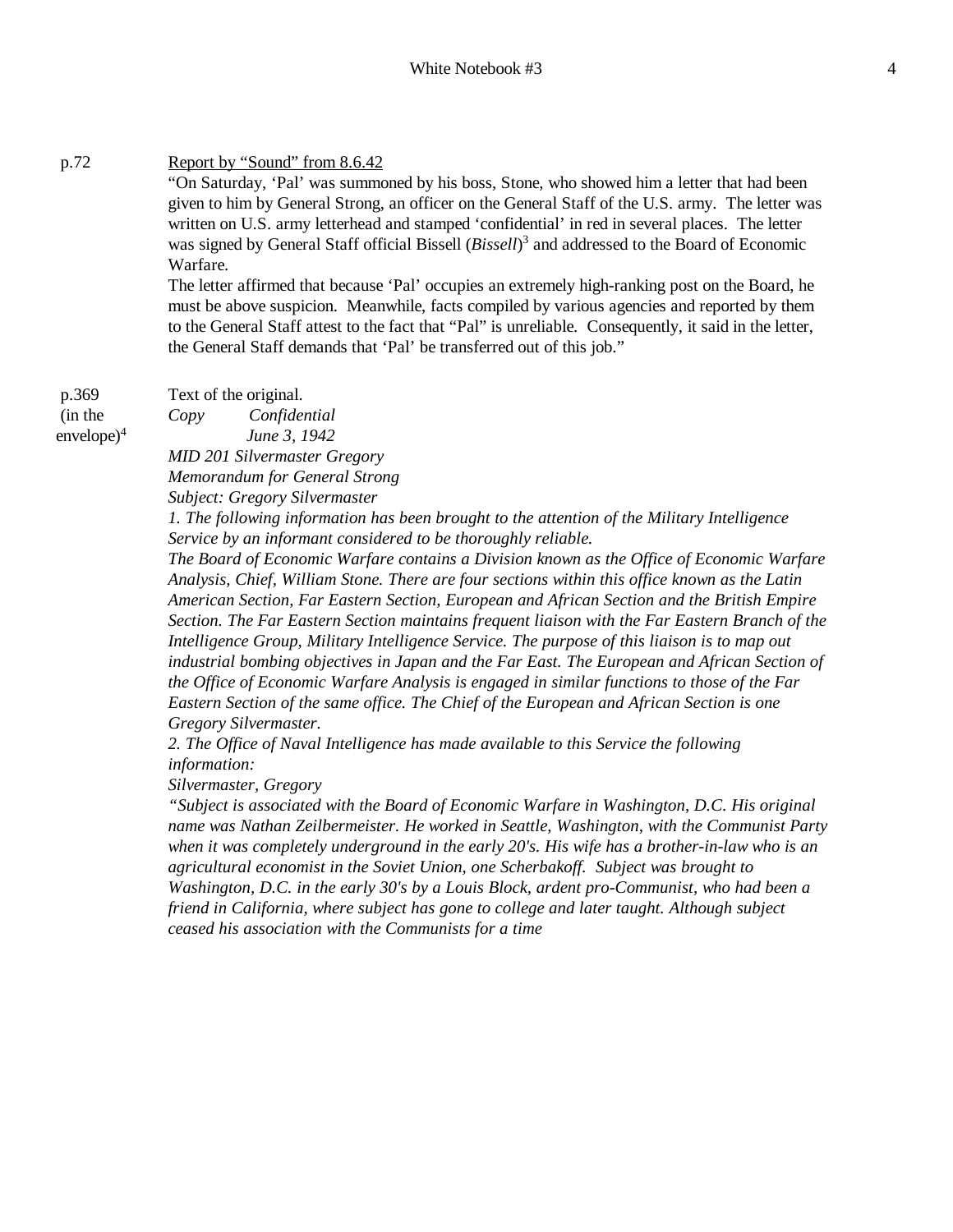*during the middle 20's, he is believed to have returned prior to his sojourn in Washington. A brother of the subject was on very friendly terms with one Boris Skvirsky, for years unnofficial Soviet Ambassador to the United States (Rating "A".) [An "A Rating" indicates that the information is considered very reliable and comes from the best sources. - O.N.I.] 3. Information from another source which may be considered reliable is to the effect that Gregory Silvermaster was a vigorous Communist Party member at the time he worked for the Farm Security Board prior to his employment on the Board of Economic Warfare. 4. The information contained in Paragraph 3 above was received by this Service on January 5, 1942, the source being one Benjamin Mandel, Investigator. The information furnished by Mr. Mandel was summarised and forwarded to the Federal Bureau of Investigation on January 17, 1942.*

*5. It is further reliably reported that upon the suggestion being made to Mr. Silvermaster that adequate security measures should be enforced, particularly as regards the procurement of personnel in the Board of Economic Warfare, Mr. Silvermaster replied to the individual making the suggestion that he was "reactionary and just as bad as the Office of Naval Intelligence in proposing that such precautionary measures should be adopted". 6. The situation outlined above is considered of primary importance in view of the fact that the subject individual is Chief of a Section which presumably has very close contact with secret and highly confidential information which may be supplied by the War Department.*

> *J.T. Bissell*<sup>5</sup> *Colonel, General Staff, Chief, Counterintelligence Group.*

p.74 Report by "Sound" from 8.6.42.

"Stone told 'Pal' that he wasn't supposed to show this letter to 'Pal', but he wanted 'Pal' to see it and respond to these accusations. On Monday (today), Stone will take 'Pal's' responses and discuss them with General Strong, who according to Stone, has tried to remain unassuming throughout this affair."

[Further down – how P. will respond to the accusations.]

p.78 "'P's' former boss at the Farm Security Administration found out about this letter and was very indignant. He advised 'Pal' to leave this agency and go back to work for him, b/c he could really use him. 'P.' intends to fight to the end. He wants to have the opportunity to stand before the War Department Committee and respond to their accusations."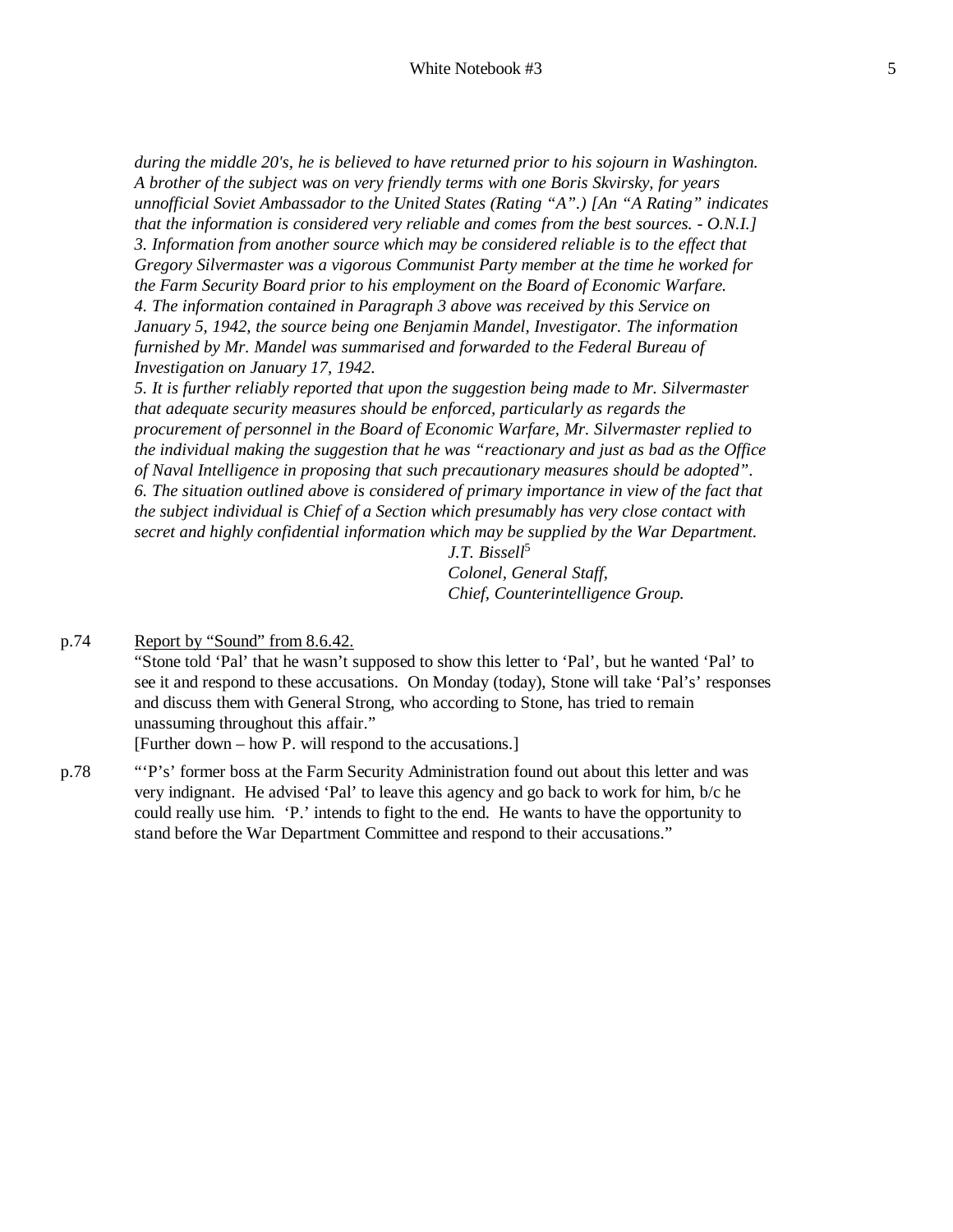| p.369 (in the<br>envelope) | "Pal's" reply<br>June 9, 1942<br>Copy                                                                                                                                                                                                                                                                                                                                                                                                                                                                                                                                                                                                                                                                                                                                                                                                                                                                                                                                                                                                                                                                                                                                                                   |
|----------------------------|---------------------------------------------------------------------------------------------------------------------------------------------------------------------------------------------------------------------------------------------------------------------------------------------------------------------------------------------------------------------------------------------------------------------------------------------------------------------------------------------------------------------------------------------------------------------------------------------------------------------------------------------------------------------------------------------------------------------------------------------------------------------------------------------------------------------------------------------------------------------------------------------------------------------------------------------------------------------------------------------------------------------------------------------------------------------------------------------------------------------------------------------------------------------------------------------------------|
| p.1                        | To: William T. Stone<br>From: N. Gregory Silvermaster<br>Subject: Memorandum for General Strong<br>"I wish to thank you for the opportunity you have given me to comment on the very<br>astonishing document concerning myself, which was prepared for General Strong of the War<br>Department by the Counterintelligence Group under the signature of Colonel J.T. Bissel,<br>Chief, Counterintelligence Group.<br>The document in question casts serious doubts as to my character, my trustworthiness, and<br>my loyalty to the country whose laws, institutions, and interests I have solemnly pledged to<br>uphold and protect – both as a citizen and as a public servant – and whose government I have<br>had the honor to serve since 1935.<br>In a democracy like ours, I can conceive of nothing more sacred to a citizen than his<br>reputation of loyalty and devotion to his country and his government. By the same<br>token, I am sure that only uncontrovertible facts and circumstances of the gravest nature can<br>impel responsible officials of the Government to cast even a shadow of doubt upon the loyalty<br>and integrity of a public servant $-$ especially in time of war. |
|                            | The evidence cited against me, in Colonel Bissel's memorandum, is based primarily on two<br>sources. One is from the Office of Naval Intelligence. This is given "Rating A", i.e.<br>"considered very reliable and comes from the best sources". The other is based on<br>information "from another source which may be considered reliable". In addition, there is a<br>specific charge of laxity on my part in enforcing adequate security in the European-African<br>division of the Board of Economic Warfare – which is also alleged to have been "reliably<br>reported".<br>The principal charge against me is that I was and presumably am now a Communist.<br>This I deny categorically as I have done recently under Oath. I do not now nor have I at any<br>time belonged to the Communist Party, or to any other political party or<br>organization – with the exception of the Democratic Party. I do not deny, however, that in my<br>capacity as a government official $-$ state and federal $-$ I have dealt on many occasions with<br>representatives of American labor and with professional groups who were alleged to have                                                           |
| p.2                        | been Communists and some of whom I have come to know quite well, in a business way.<br>The evidence submitted in the O.N.I. report which purports to sUBNO antiate the charge that<br>I was and apparently am now a Communist is summarized in one paragraph consisting of<br>seven sentences. Of these, three have no direct relationship to the subject<br>matter in question. These are as follows:<br>(1) "His original name was Nathan Zeilbermeister."<br>(2) "His wife has a brother-in-law who is an agricultural economist in the Soviet Union, one<br>Scherbakoff".<br>(3) "A brother of the subject was on very friendly terms with one Boris Skvirsky, for<br>years unofficial Soviet Ambassador to                                                                                                                                                                                                                                                                                                                                                                                                                                                                                         |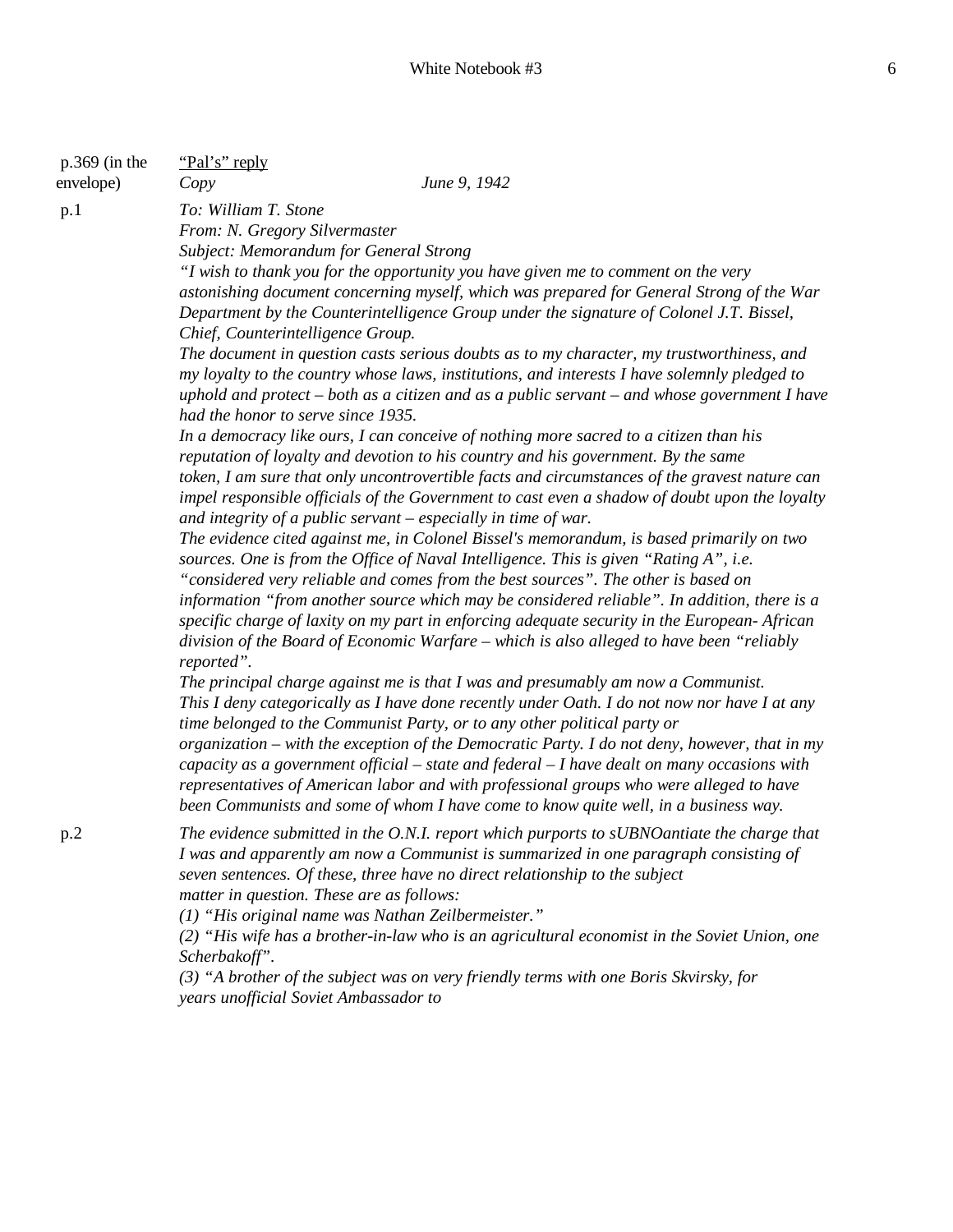### *the United States".*

*With regard to statement (1), the facts are as follows: my original Russian foreign passport name, which was issued to me in 1912 when my parents sent me to attend an English school, the St. Francis Xavier's College at Shanghai, China, was Nootka Gregorich Zilbermeister. The name Nootka is not a real name, but a nickname given me in childhood, which got into the passport by sheer comedy of errors. The School authorities in Shanghai Anglicized my name to Nathan Gregory Silbermaster, and it was under this name that I came to the United States in August 1915. In September 1918, I registered for the military draft in Seattle under the same name, but in October of the same year I entered the University of Washington under the name of Silvermaster. My full official name has been every since and is now Nathan Gregory Silvermaster, although, in signing documents, I have, for the past several years, used the initial N for Nathan – thus making my signature read N. Gregory Silvermaster. I mention this matter of name merely to indicate that there is no political or any other significance to the fact that my original name was "Zilbermeister". (Zeilbermeister according to the report of the O.N.I.) Incidentally, the subject of the "MEMORANDUM FOR GENERAL STRONG" should have been N. or Nathan Gregory Silvermaster.*

*With regard to statement (2), the true facts are as follows: at the time of the Russian Revolution in 1917, and during the subsequent Civil War period, my wife's family resided in Outer Mongolia, her farther, Baron Peter Alexander Witte being, at the time, Czarist adviser to the Mongolian government. During the Civil War, part of the family, including my wife, managed to get to China. Other members of the family remained in Russia either by duress, as in the case of Baron Peter Witte, or because they were in the interior of Russia at the time of the Revolution and Civil War – as in the case of my wife's sister, who was married to Professor Shumakov of the*

p.3 *Novocherkask Polytechnic Institute and who served as Captain with the Imperial Russian forces during World War I. That the "reliability" of the informant is based on gossip rather than fact is evidenced by the fact that my wife's brother-in-law is named Shumakov, and not Scherbakoff. Moreover, he is not an agricultural economist, but an internationally distinguished authority on irrigation engineering. As a matter of record, I would like to add that my wife has not heard from any members of her family in Russia since 1936. My wife, who is now an American citizen, came to the United States on the Army Transport S.S. Thomas in 1923, as a companion to the family of Major Wallace Copeland Philoon, then U.S. Assistant Military Attache at Peking, China. Major Philoon knew the Witte family before the revolution. My wife's American passport visa contains the following statement of the American consul at Kalgan, one Samuel Sakobin: "The applicant is well known to me. I met her in Urga in September 1921. She is the daughter of Baron Peter Witte, who was an adviser to the Mongolian Government at one time. The Witte family is well known in Mongolia as members of*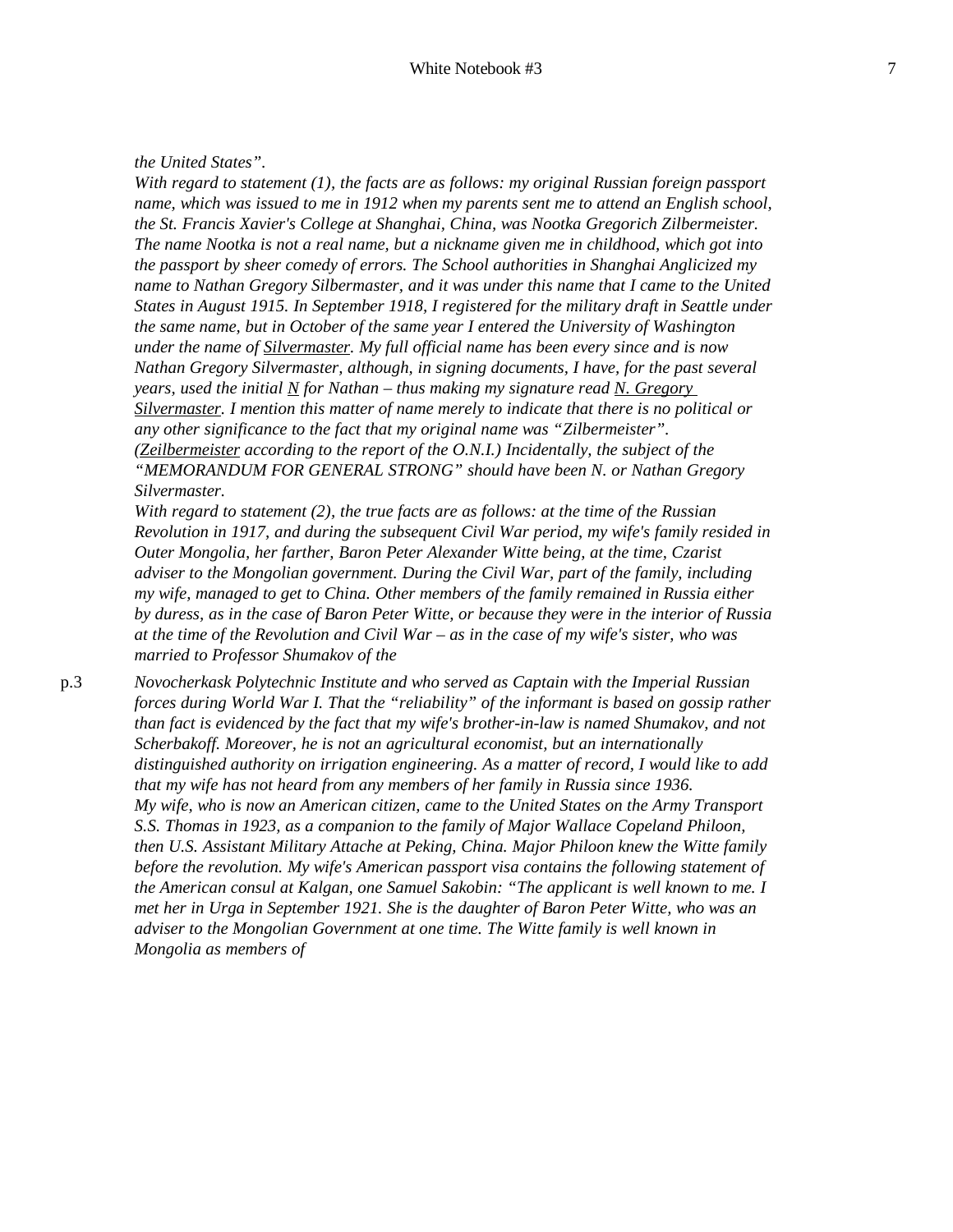*the Russian nobility..."*

*I am frankly at a loss to understand why the informant thought it necessary to refer to the fact that my wife has a brother-in-law in Russia, unless the said informant has assumed that every Soviet citizen is automatically an enemy of the United States. As to the third statement, regarding the relationship of my older brother, Arkady Silvermaster, to Boris Skvirsky, I cannot, of course, be held responsible for my brother's friends – particularly, since we have not lived in the same city or town since 1910. All I know of my brother's relations to Boris Skvirsky, as he has once told me, is that they met and have known each other as immigrants in Australia between 1910 and 1917; that they were good friends during this period; that later, when my brother migrated to the U.S. in 1922, I believe, he corresponded with Mr. Skvirsky once or twice; but since so little remained in common between them, they completely lost interest in each other. The more relevant statements furnished by the O.N.I. are as follows: (1) "He worked in Seattle, Washington, with the Communist Party when it was completely underground in the early 20's".*

p.4 *(2) "Subject was brought to Washington, D.C. in the early 30's by a Louis Block, ardent pro-Communist, who had been a friend in California, where subject had gone to College and later taught."*

> *(3) "Although subject ceased his association with the Communists for a time during the middle 20's, he is believed to have returned prior to his sojourn in Washington". With regard to statement (1) the facts are as follows: I resided in Seattle, Washington from the middle of 1918 to the latter part of 1921. In October, 1918 I entered the University of Washington in Seattle, and graduated in December 1920 with a major in Philosophy. My principal field of interest in School at this time was Philosophy, Sociology, and Psychology. The only organizations I belonged to in Seattle or on the campus, were (a) the Political Science Club, which limited its activities to inviting various speakers; (b) the Sphinx Club, which consisted of faculty members and a select group of students.*

*The Sphinx Club was the leading intellectual discussion group on the campus, and one of its regulations was that every member, student or professor, had to present at least one scholarly paper before the membership. Because of my interest in social thought, my principal professor of Philosophy, Dr. William Savery, who considered me a disciple of philosophical individualism, suggested that I do study on the effect of philosophical individualism on social thought and movements, particularly in the field of labor movements, for the Sphinx Club. The labor movement in Seattle at this time was characterized by extreme factionalism and struggle between various isms. In the course of the preparation of my paper, on which I spent several months, I did get to know a large number of people connected with the labor movement in Seattle. That was the closest contact I had with groups and organizations that have*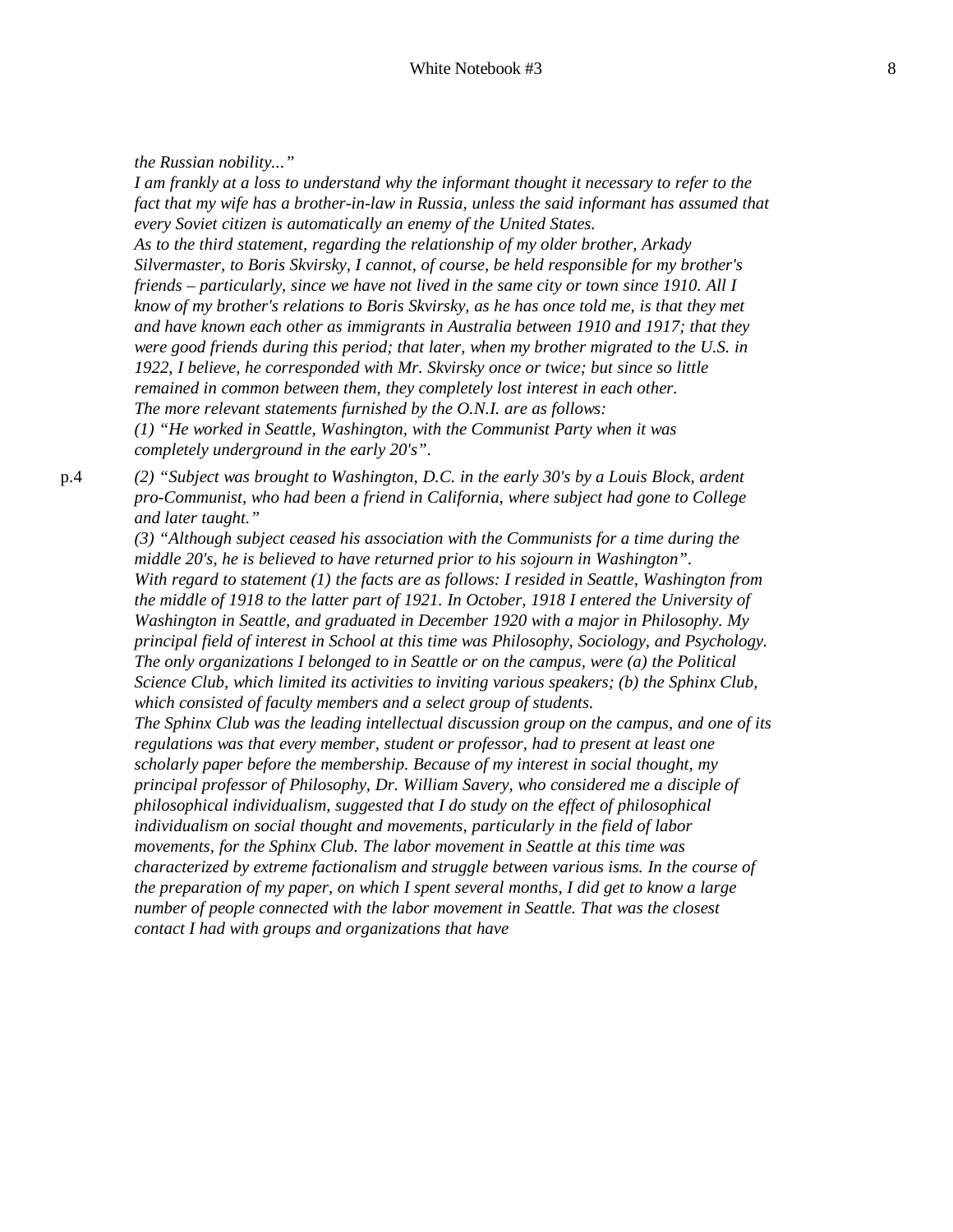*professed different isms – as a student-observer.*

*The statement that I worked for the Communist Party in Seattle in the early 20's is absolutely false. As a matter of fact, the development of severe attacks of asthma forced me to give up continuation of my studies in 1921 at the University in the Graduate School, and I was forced to leave Seattle that same year for California, on a doctor's advice. I have thus spent the early 20's not in Seattle, but in California.*

p.5 *Statement (2) is equally untrue. To begin with, I was not brought to Washington in the early 30's by Louis Bloch. I came to Washington in 1935 in response to a telegram from Dr. George Mitchell who offered me a position with the Labor Division of the Resettlement Administration. At the time that Louis Bloch was supposed to have brought me to Washington, he was in California working for the state government. Louis Bloch, as a matter of fact, did not come to Washington until 1937, to accept a civil service position with the Social Security Board.*

> *The statement that Louis Bloch is an ardent pro-Communist is, in my opinion, an irresponsible one. In 1938 Dr. Bloch was appointed by President Roosevelt to serve as a member of the Maritime Labor Board. At the time of his appointment, charges were brought against Dr. Bloch that he was a Communist or a Communist sympathiser. A responsible government body, a U.S. Senate Committee, investigated these charges , and found them baseless, following which Dr. Bloch was confirmed by the Senate.*

> *As to my friendship with Dr. Bloch, the facts are that I met Dr. Bloch in California in 1922, and have known him socially and professionally. In 1931 I was a research staff member on the Governor's State Unemployment Commission of California, of which Dr. Bloch was the Secretary, and Director of Surveys. I worked with him for a short time in the California State Relief Administration; and from 1938 to 1940 I served as the Chief Economist (a post secured by competitive civil service examination) for the Maritime Labor Board, on which Dr. Bloch was a member. A recent issue of the American Labor Legislation Review referred to Dr. Bloch in an introductory statement to an article written by him, as a "distinguished administrator of labor laws".*

*The last part of statement (2), vis., that I went to College in California and later taught there is inaccurate – and worthy of mention only insofar as it might lend plausibility to the statement that I was busy in Communist activities in Seattle in the early 20's, when I was actually attending College.*

*From late 1921 to 1923 I was trying to recover in California from the effects of intense asthma suffered in Seattle, Washington, and worked only on odd jobs, including teaching at Piedmont Hills Academy for Boys at Oakland, California. In 1924 I became an instructor and later a professor at St. Mary's College, California – a position I held until 1931 when I resigned voluntarily. While teaching at St. Mary's College, I attended the Graduate School in the University of California in 1929 and later in 1931, receiving a Ph.D. degree in Economics in 1932.*

p.6 *Statement (3) that I am "believed to have returned" to associations with Communists prior to my "sojourn in Washington" is certainly a vague type of charge to make in a serious statement. It has,*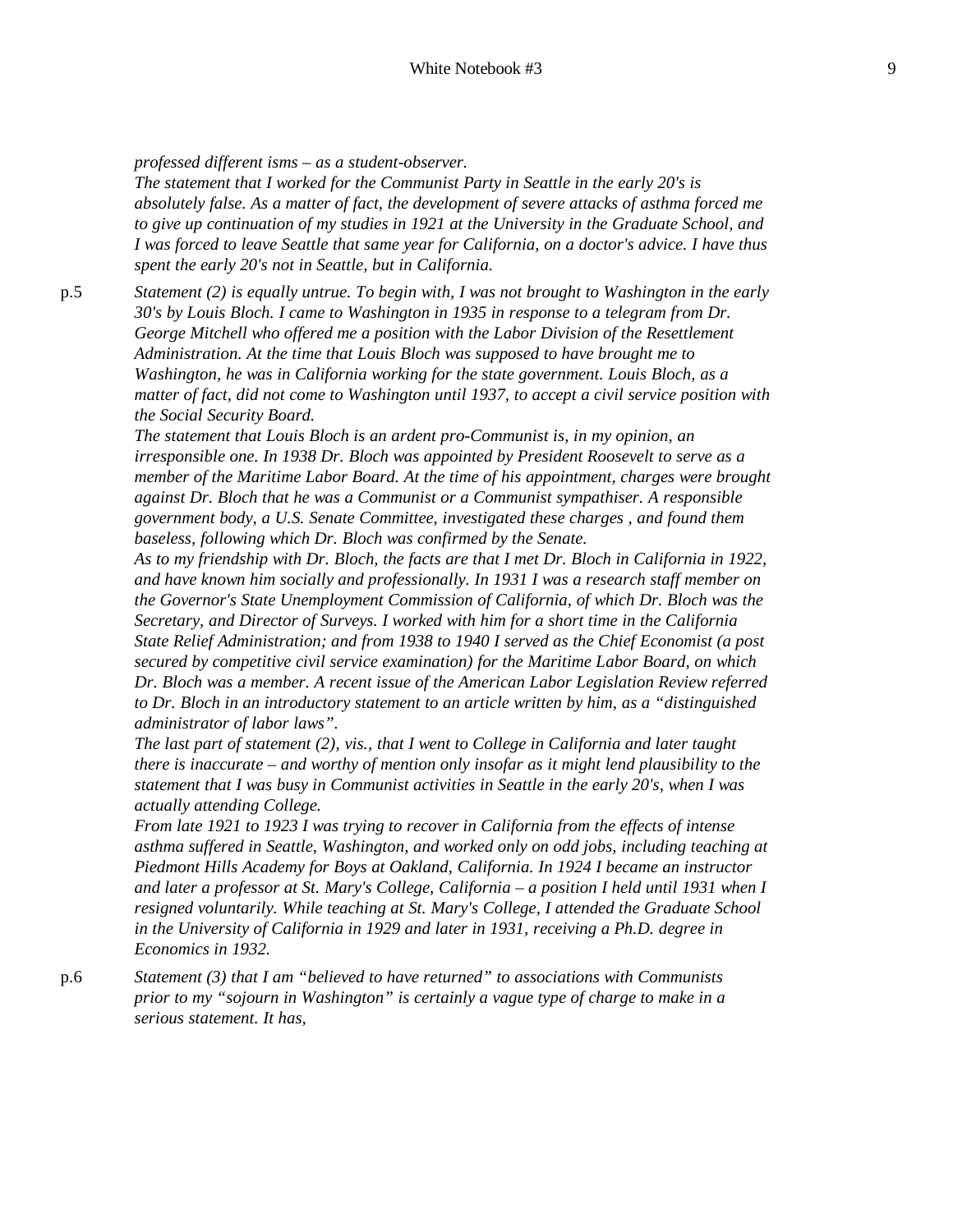*not even the dignity of a definite hear-say, but represents an unfounded belief. It would appear that in the absence of any evidence against me, resort had been taken to vague inferences drawn once more from intermittent contact with Dr. Bloch – which I had between 1931 and 1935.*

*Section 3 of the "MEMORANDUM FOR GENERAL STRONG" which summarizes information from another source, states that I "was a vigorous Communist Party member at the time I worked for the Farm Security Board prior to his employment on the Board of Economic Warfare". This statement, like the statements appearing in the report with "Rating A" is nonsensical and has no basis in fact, whatsoever. (Incidentally, the name of the Agency is not "Farm Security Board", but "Farm Security Administration".) The Farm Security Administration's program, as you know, has been frequently attacked as Communistic, and many of its high officials have been subjected from time to time to unfounded smears as Communists or Communist sympathizers. With the exception of two years (1938-1940) I have been with the FSA since 1935. During the past two years I was the Director of the Labor Division of the FSA. During all those years I was "vigorously" promoting three things:*

*1. The migratory labor camps which have now, in time of war, become extremely important in agriculture in connection with the growing problem of farm labor shortage;*

*2. The development and application of a sound labor policy on FSA construction and operating projects;*

*3. The promotion of better understanding between farmers and city people. For these activities I, like many other officials of the Farm Security Administration had my share of generous smears. During the past weeks, several persons connected with the FSA have told me that they have been questioned about me by some investigators. In all these cases, suggestions of the investigators that I am a Communist have been indignantly and sharply rebuked – I am told – by people who know me, not by hear-say or gossip, but by long and intimate contact.*

*The last charge contained in the "MEMORANDUM FOR GENERAL STRONG" deals with the question of security. Since you personally know what my position on this question has been within*

p.7 *the BEW, I will deal only with the last part of this charge. This charge again demonstrates on what flimsy pretexts a case can be built and made to sound plausible. The incident which gave rise to this charge is as follows: Mr. Ellinger of my Division submitted a memorandum to me on May 25, requesting the approval of additional personnel for his Unit. In this memorandum, Mr. Ellinger had, among other things, the following statement: "The following requirements (identical with those in the Far Eastern Division) would be maintained with regard to the group assistants:*

> *"1. A college degree with completion of courses that indicate an interest in and knowledge of international problems.*

*2. A reading knowledge of German and at least one other European language.*

*3. Both parents must be born in U.S.A."*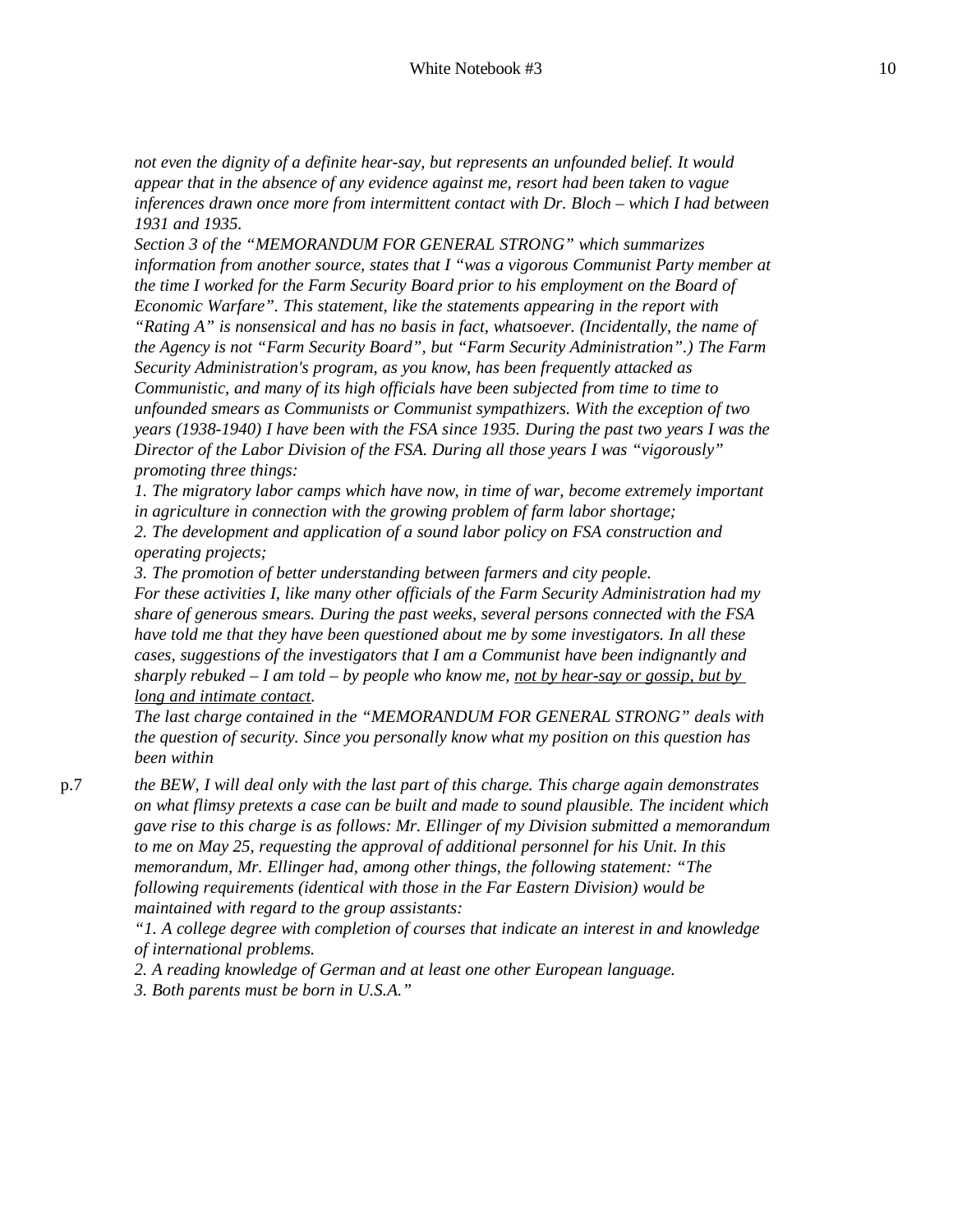*In discussing this memorandum with Mr. Ellinger, I objected to the last condition on the grounds that (1) if I were to accept his recommendations, I would have to request his (Mr. Ellinger's) resignation, since he and both of his parents were born abroad; (2) I, too, would have to relinquish my position with the Board for the same reason; (3) this condition for employment is, in my judgment, un-American and undemocratic since, in principal, it recognizes classes of citizenship and is, therefore, reactionary; (4) to my knowledge, the Board has no such personnel policy, and the Civil Service does not exclude naturalized citizens from holding responsible positions in the Government, including War agencies; (5) the Army grants commissions to naturalized citizens; and (6) such restrictions would not, in my opinion, enhance the security within the BEW. To this Mr. Ellinger remonstrated that a corresponding Unit in the Far Eastern Division has adopted a similar policy of hiring and that the same policy is enforced in the Navy. My reply to this was that I had already indicated that I considered such a requirement undemocratic and reactionary for the Board and for the Division under my supervision – but, that if the Navy (I did not refer to Naval Intelligence) or anybody else wants to follow such a policy, it is their business. The version of this incident given in the memorandum is obviously taken out of the context and is a deliberate perversion – which might be related to the fact that under the recent reorganization of the Division, Mr. Ellinger, who, on several previous occasions, had suggested that his salary be raised from \$5600 to \$6500, was apparently disappointed when I failed to change his Unit to a Section and to designate him as Chief of Enemy Operations Section.*

p.8 *In summing up the evaluation of the "reliability" of the evidence concerning myself, I believe that I am fully justified in saying that the evidence submitted shows a complete disregard for fact on the part of the so-called reliable informants; that the principal charge that I am a Communist is based on half-truths, gossip and fancies, held together by distortions of incidents.*

> *Under normal circumstances, the most cursory examination of the charges presented against me would have been sufficient to dismiss them for what they are – preposterous fabrications. Under the present conditions, however, irresponsible witch-hunting may and frequently is used as a weapon to embarrass and harass responsible government officials. To expose, point by point, a synthetic concoction of malicious gossip which passes for reliable evidence is, therefore, vitally important if our investigating agencies are to be really useful and are not to degenerate into instruments of psychological intimidation of useful and loyal citizens".*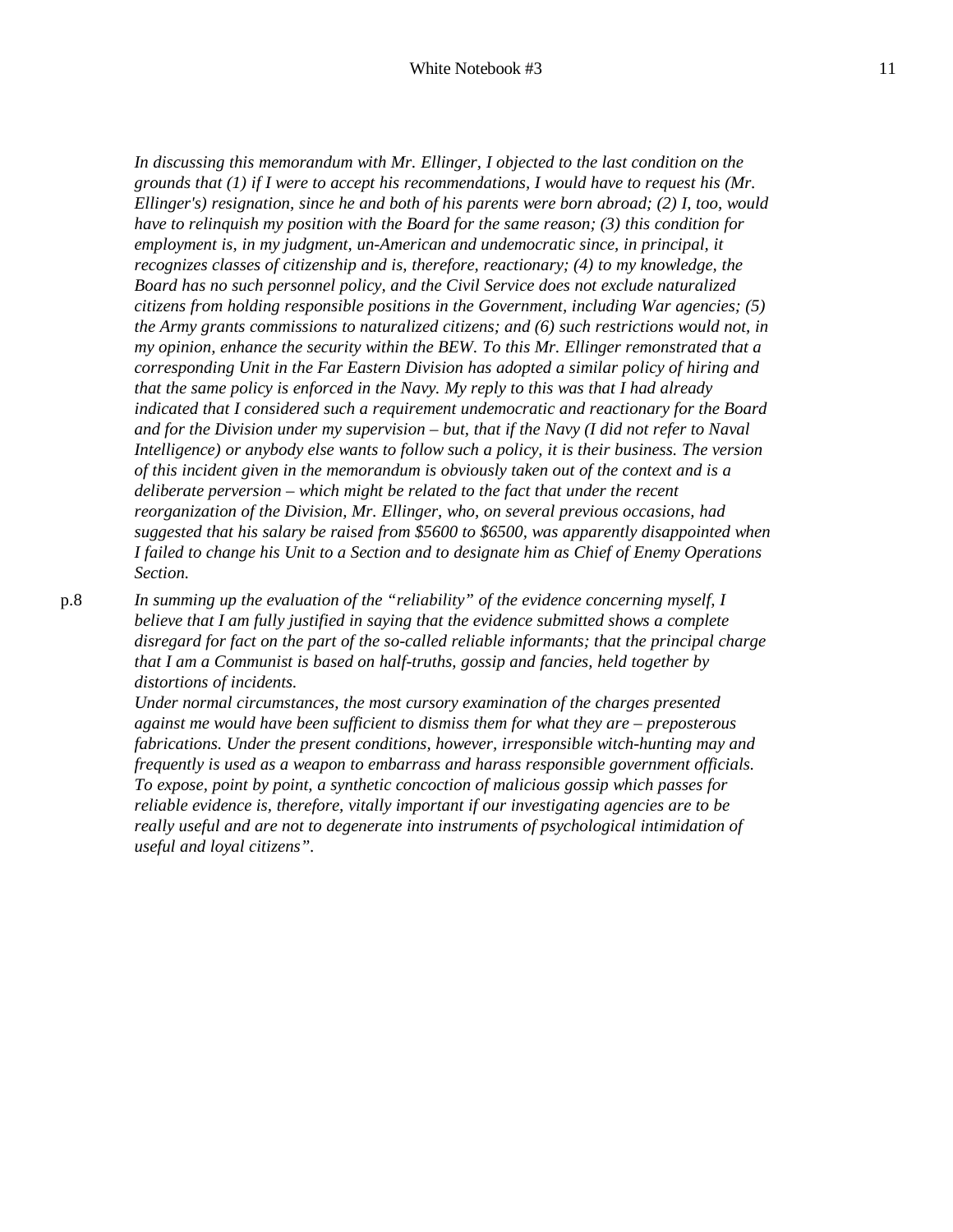[Stone met with Strong. He said that "Pal" had responded to the accusations and asked whether they couldn't be retracted, b/c P. was a good worker, and he would not want to lose him.]

"General Strong answered as follows: he agrees that some of the accusations are unfounded and that it very well may be that 'Pal' is a good person, but this is a time of war, and as a result even innocent people can get hurt, and it is necessary to take every precaution. Consequently, he refused to retract the accusations that had been leveled and insisted that 'Pal' be fired from the division."

p.84 The subordinates in his division were told that he was needed at his previous job at the Farm Security Administration. "Pal" is going back there.]

> "A large number of people was dismayed by 'Pal's' dismissal. The head of the Farm Security Administration, Baldwin—'P's' former superior—was very angry. Currie called Assistant Secretary of War Patterson to protest. He told Patterson that 'P' did not follow the 'Party line', that 'P.' had supported general military efforts long before the attack on the Sov. Union, and that his position had not abruptly changed after 22 June 1941. Patterson replied that this changed things to a considerable degree and asked him to produce documentary evidence. Currie said that he did not have any written evidence but that he had spoken to 'P.' on numerous occasions and is confident about his views. Currie subsequently

- p.85 spoke with Baldwin, and the latter agreed with him in this matter, saying that he might be able to find some memoranda corroborating Currie's point of view. A Treasury Department official, White, called Patterson to protest the actions being taken against 'P'." [The third investigation into "P's" file was conducted by the "*Civil Service Commission.*"]
- p.86 [They asked whether he was familiar with Jack London's daughter—Joan London—and with her husband Mellon (he later changed his name
- p.87 to Malamount), and whether he and Malamount had any differences of opinion.] "On the basis of these questions, 'P.' concluded that most of information in his file had been obtained from Malamount. This person had at one time been a liberal of sorts; after the death of his wife he took a trip to the Sov. Union, from which he returned with Anti-Soviet attitudes and collaborated with Eugene Lyons. [Reactionary journalist  $- p.81$ ]. He had known 'Pal' in the past, but he had never known much about 'Pal'. Malamount constantly furnished anti- 'red' committees with information about anyone with whom he maintained contact."
- p.81 C/t dated 25.06.42 NY M

"'Maxim' suggests that 'Pal's' dismissal was brought about by his former progressive and party connections and was directly linked to the purge of pro-Soviet elements in the machinery of state; moreover, it seems that 'Pal's' relatives in the Soviet Union (through his wife) had been taken into consideration.

Judging from the information available to the station, the investigative agencies

**White**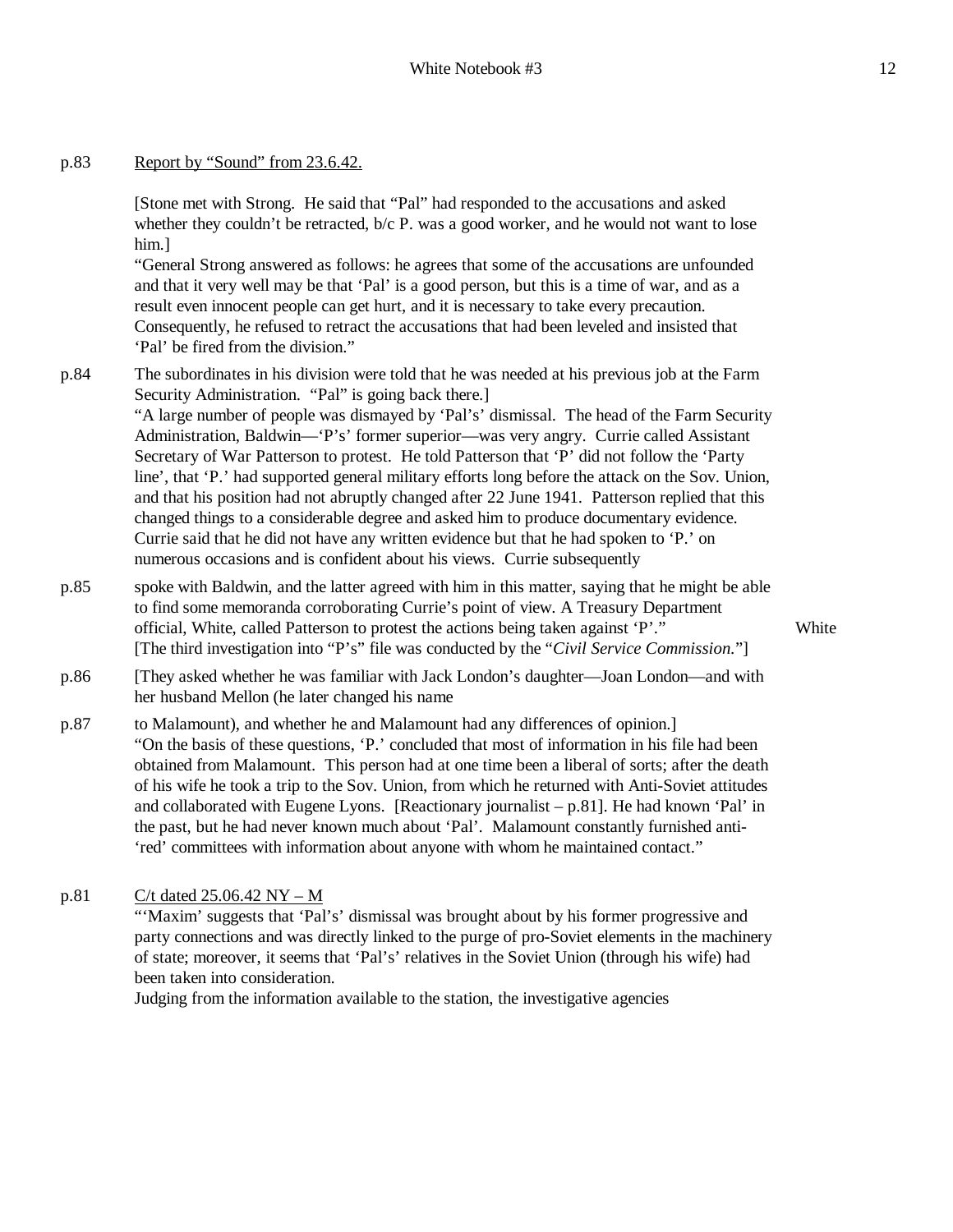do not know about 'Pal's' ties to us.

- p.82 For now, 'Pal' will work as a group leader he handles three sources." (They are "Polo," "Aileron," and "Peak" (p. 123) – 3.8.43 from NY.
- p.106 Report by "Sound" from 4.7.42 ["Pal" went back to the *Farm Security Administration*. His dossier was sent there as well.]
- p.107 [The FBI led an investigation of the activities of P's wife in the Red Cross. They were particularly interested in whether she shows any enthusiasm for the Red Army. One of the women was taken aback: "Well who wouldn't show enthusiasm for the Red Army?"]

### p.116 Letter NY – C 12.10.42

"'Pal' and his contacts have rather good opportunities for our work. We already receive valuable materials from them—especially from 'Pal'—and are trying to achieve even better results. We could just leave it at that if we wanted to. If, however, we want to make probationers out of them, so that we can depend on them as a serious base both now and in the future, then we will have to instruct them in our work, include them in our network, and bind them to our cause. This will not be achieved through the connection between 'Sound' and 'Pal', because he opposes such an arrangement.

In your telegram, you did not consent to making 'Pal' our contact; however, we think that our proposal is correct.

'Pal' is evidently a conscientious and loyal fellowcountryman, and he is eager to help us; however, the quality of his work, both on the informational line and in developing contacts, will undoubtedly improve if we teach him certain operational skills that are important to our work and

- p.117 keep him under our supervision. At the moment, he hardly ever works on our assignments, and if he does work, he does so in the dark, without guidance or debriefing from us, which greatly undermines the effectiveness in his work."
- p.129 NY M 29.11.43

["Pal's" wife asked us to identify her relatives in the USSR: father – Petr Aleksandrovich Witte, No. 15 Prosveschenia St., Novocherkassk. brother – Aleksandr Witte, serving in the Red Army brother – Vladimir Witte – pilot in the Red Army.

p.130 "Nelly" on the meeting with "Clever Girl" from 14 Dec. 1943

"...Last week, on Wednesday, Sam [Robert] arrived in NY with the latest news about the Tehran Conference. 'Clever Girl' had to wait until Monday evening to relate it to me. She says it is common for our comrades to come to NY if they have something urgent to relate. In her opinion, a week is too long an interval between our meetings, and we consequently agreed that I would call her every 2-3 days.

When Sam was in NY, they had discussed with him the meeting with Mer. Sam said that he would like very much to discuss a number of things with someone who was informed about the whole affair. She said: "In other words, he wants to speak with anyone who is a representative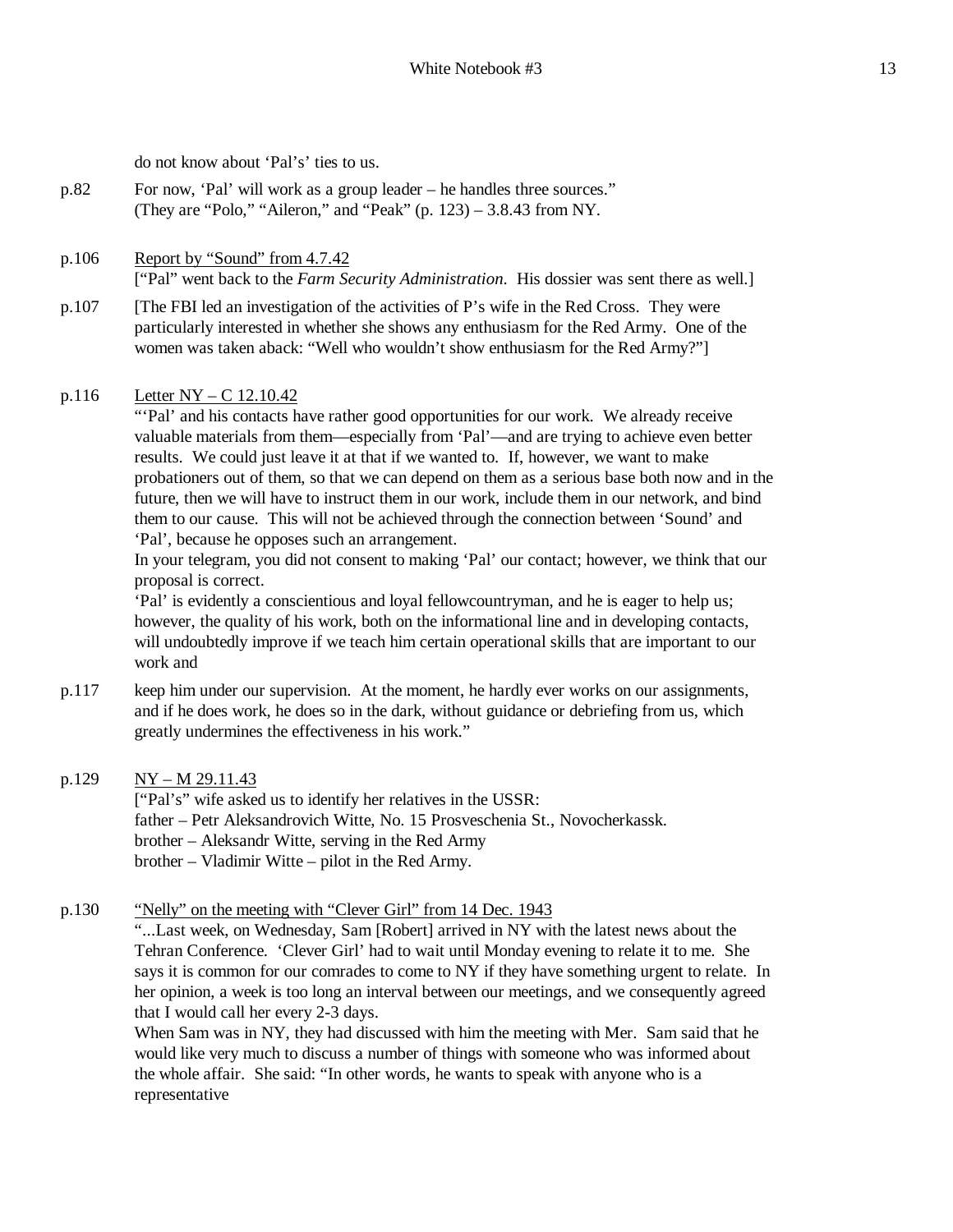of the Sov. Union. I was told, without your knowledge, that Mer is a Russian, and I know that he looks like a Soviet." She thinks that Sam might notice this himself. According to her, Sam is the only person who is in the know about everything.

She said that Mer had made a good impression on her, and she is confident that Sam and Mer will achieve good results in their work.

p.131 Sam is asking her for Sov. literature with increasing persistence. She says she bought everything she could get her hands on in book stores, both in Russian and in English, but she thinks that you will be able to get anything else. At the moment, he is particularly interested in military literature, because one of his good friends is a military man, and therefore Sam would like to know as much as he can about the war:

> 'Clever Girl' said that as a rule, they would send Sam caviar and vodka around Christmas. She knew that John placed the orders and asked me to send her some. Nellie."

# p.133 Report

"Mer" reported  $(20.3.44)$  that "on March 15<sup>th</sup> he met with 'Pal' who struck him as being truly devoted to the party and to the Sov. Union. 'P.' is politically well-versed, knows Marx's teachings, and is a profoundly Russian person. He is a good judge of people, strong-willed and persistent, and makes a splendid companion. It is apparent that he has devoted his life to the cause of helping us. He knows the language very well and speaks with a barely perceptible Slavic accent.

He keeps up closely with Russian literature, both social and military. He is considered a specialist on Russian matters and advises military personnel. In Washington, he is known as a progressive liberal. Works on agrarian issues.

He knows full well that he is working for us. Besides giving us info., 'Pal' has tried to help us through 'Jurist', 'Peak', and oth. people. For instance, they recently discussed with 'Jurist' how to expedite the issuing of credit<sup>6</sup> to the Sov. Union. At first, they thought they could persuade Morgenthau

# p.134 to present Roosevelt with a plan for issuing credit to the USSR in the amount of \$10 billion. When they found out about Harriman's telegram, they decided to push for a plan involving five billion dollars of credit.

Through probationers in the Treasury Department and the Foreign Economic Administration, 'Pal' tried to create a friendly climate for the USSR. He asked 'Mer' to have us advise him about which causes he should advance: for example, 'Jurist' had asked him whether to advance the loan to the USSR under the Lend-Lease law or as independent credit. After discussing this question with each other, they decided that it should be advanced as credit.

'Pal' shows persistence in his management of probationers. For instance, when 'Peak' told 'Pal' that he was tired of working for the government and intended to retire, 'Pal' pointed out to him that a lot of effort went into creating a name and position for him, and that therefore there could be no question of retirement. Incidentally, 'Pal' does not think of 'Peak' as our probationer. 'Mer' reports that he asked 'Pal' to provide valuable critiques of important reports, to which the latter readily agreed. He asked his opinion on the likelihood

Jurist Morgenthau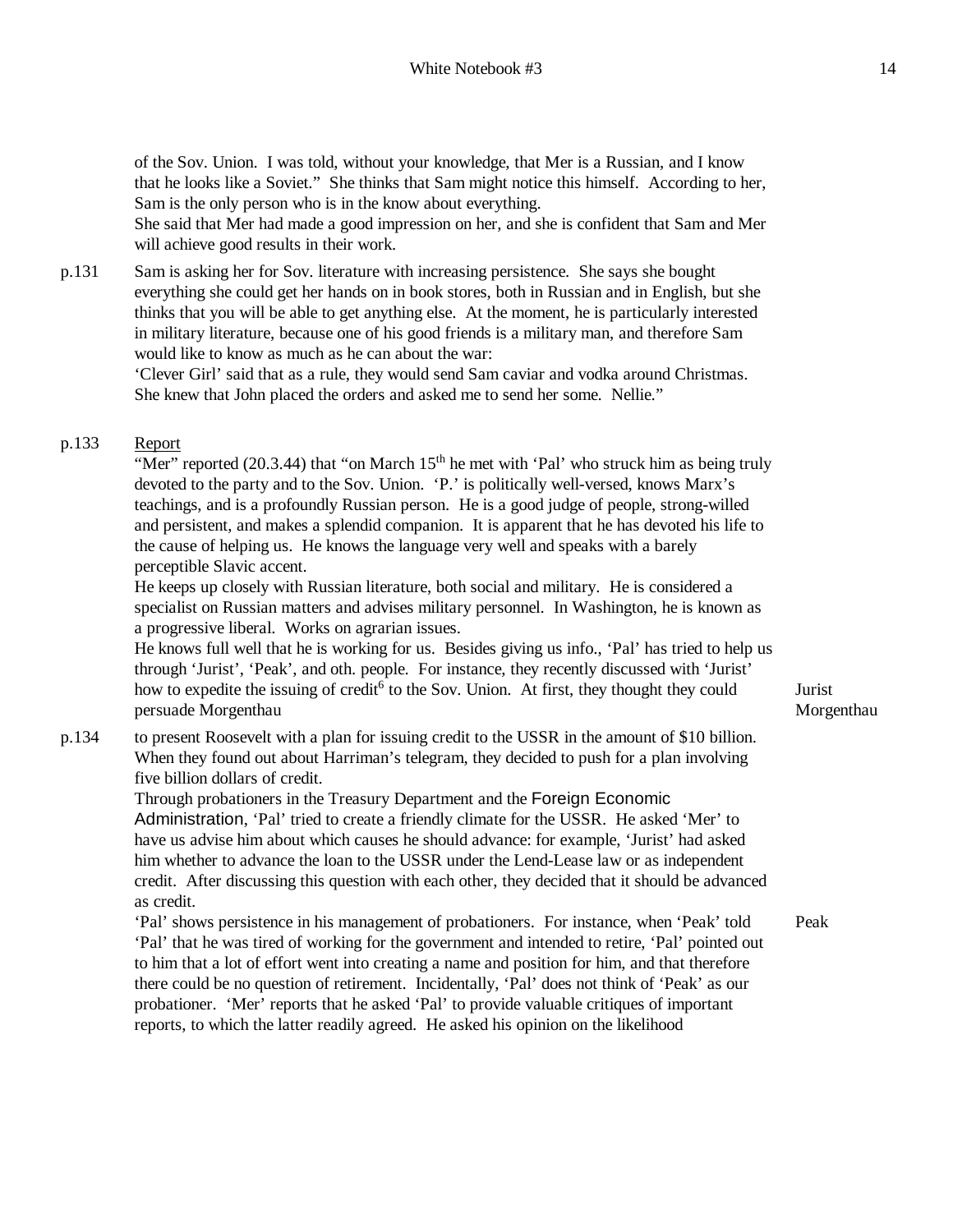p.135 happen, as he has already told 'Clever Girl'. He neglected to mention this in his reports. He thinks it is possible that 'Announcer' is spreading disinformation. In accordance with our assignments, 'Mer' asked 'Pal' to cover a series of military and political questions and expressed our deep gratitude for his help. The meeting, at which 'Clever Girl' was also present, left 'Pal' feeling very pleased. 'Mer' writes that he thinks 'Pal' is truly devoted to us." p.145 Report by "Mer" on the meeting with "Pal" 9.06.44. "As I have already written to you, after my first meeting and especially after this meeting, there can be no doubt that he definitely realizes and has known all these years that he has been working directly for us. He even knows the exact nature of our department. In the course of a conversation, he referred to the neighbors as an entity separate from our department. 'Pal's' wife also knows for a fact that she is working for us." p.146 ...When I told him that if he loses his post and is left without a job, we would like to support him financially, he replied that he was very grateful and happy to know that he has friends who look after him and are willing to help him. "Pal's" position is as yet not entirely clear. Last time, I wrote to you that he wanted to

of a meeting between Eisenhower and Ribbentrop. He doubts that it could

transfer to a position in the department ("Peak's") (our note: Foreign Economic Administration), but thought that the Civil Service Commission might not approve his transfer to this department, b/c it is a department of a military character. "Pal" thinks that if the Civil Service Commission (Civil Service Commission) were to refuse to approve him, it would compromise "Peak." For this reason, "Pal" decided to forego the transfer.

"Jurist" told "Pal" long ago that he could hire him (at the Treasury Department) and, if it proved necessary, to defend him. "Jurist" was convinced that if there was a confrontation, he could win the case. "Pal" says that he would under no circumstances agree to expose "Jurist" to danger or take any chances. "Pal" and "Jurist" agreed that J. would mention "Pal" to "Nabob" (our note: Morgenthau), saying that "Pal" could be of use to their department. In so doing, they will try to manipulate things in a way that would make "Nabob" take an interest in "Pal" of his own initiative and offer him a job. Jurist Morgenthau

"Pal" thinks that this would not lead to any complications and that if "Nabob" hires him himself, "Jurist" would not get mixed up in it.

In his current position, "Pal" makes 7,500 dollars a year."

p.139 Report. [Mer suggested paying P. 300-400 dollars a month in the event of temporary unemployment. Center did not object.]

Peak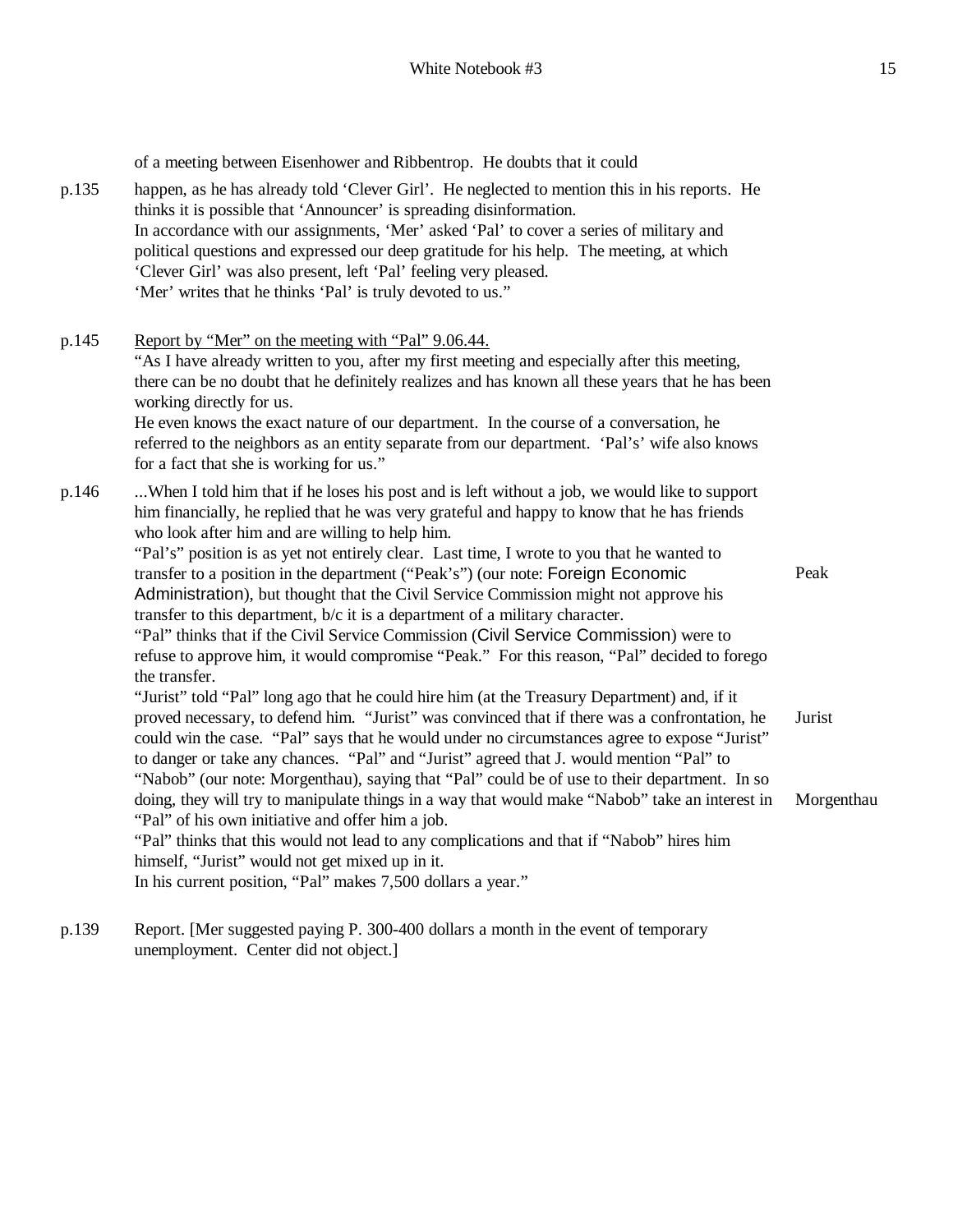- p.147 C/t from Maxim on Mer's first conversation with Pal ("Mer" told "Vardo" about it).
- p.148 "When asked what 'Jurist' knew about 'Pal's' work, the latter replied that 'J' knows where his info. goes, which is precisely why he transmits it in the first place. Besides 'J' and 'Pal's' wife, only 'Polo' knows that 'Pal' works for us. The other members of the group think that he works for the CP." Jurist
- p.149 \$1,050 were allocated for P. in the 3rd quarter of 1944: \$350 per month.

# p.150 Report by "Mer' from 30.7.44.

"At the end of last week, I spent two evenings with Pal. He was feeling very unwell, the poor fellow, as he was suffering from chronic asthma. To escape the terrible heat, we spent an hour in the Music Hall. There, he began to feel very unwell, and for several minutes he was even unable to breathe. This wretched state of his health is very dispiriting for him and, naturally, affects his nervous system. Undoubtedly, our work is also influencing his wellbeing, b/c he always devotes all of his strength and energy to improving our work. Moreover, they have been working a great deal recently.

Not long before the launching of the second front, Pal went for a couple of weeks to Vermont, where he had planned to spend his vacation. When Allied forces landed in Normandy, however, he decided to cut his vacation short and return to Washington.

According to him, he has spent over a thousand dollars on treatment and checked into the Johns Hopkins hospital in Baltimore several times, but unfortunately his health has not improved. During the winter, he feels much better. I asked him if there was anywhere he could get special treatment and advised him to take better care of himself. Perhaps later on, I should offer him a round sum of money in your name as a special gift, to be set aside for his treatment?

(The last phrase is underlined and there is a note: "Give it."

Anoth. note: "To Cde. Graur. Mer's reports validate our information about 'Pal's' group. It is essential to help 'Pal' financially, to promise to pay for his son's education, and to provide him with moral support in the future. Let him get better." (The signature looks like it says G.  $Ov^7$ 

p.151 "...I told him that he should not view his place of employment as having any vital significance for us or for him; rather, it is seen as a good cover and gives him the opportunity to live freely in Washington, have friends and meet with them. Any job that justifies his being in Washington makes a good cover. I told him that he doesn't have to worry about his income. I based this statement on your directive about how we would gladly provide him with help on a regular basis if he were to lose his job and find himself in need of our assistance. He values this highly. He also agreed with me that if need be,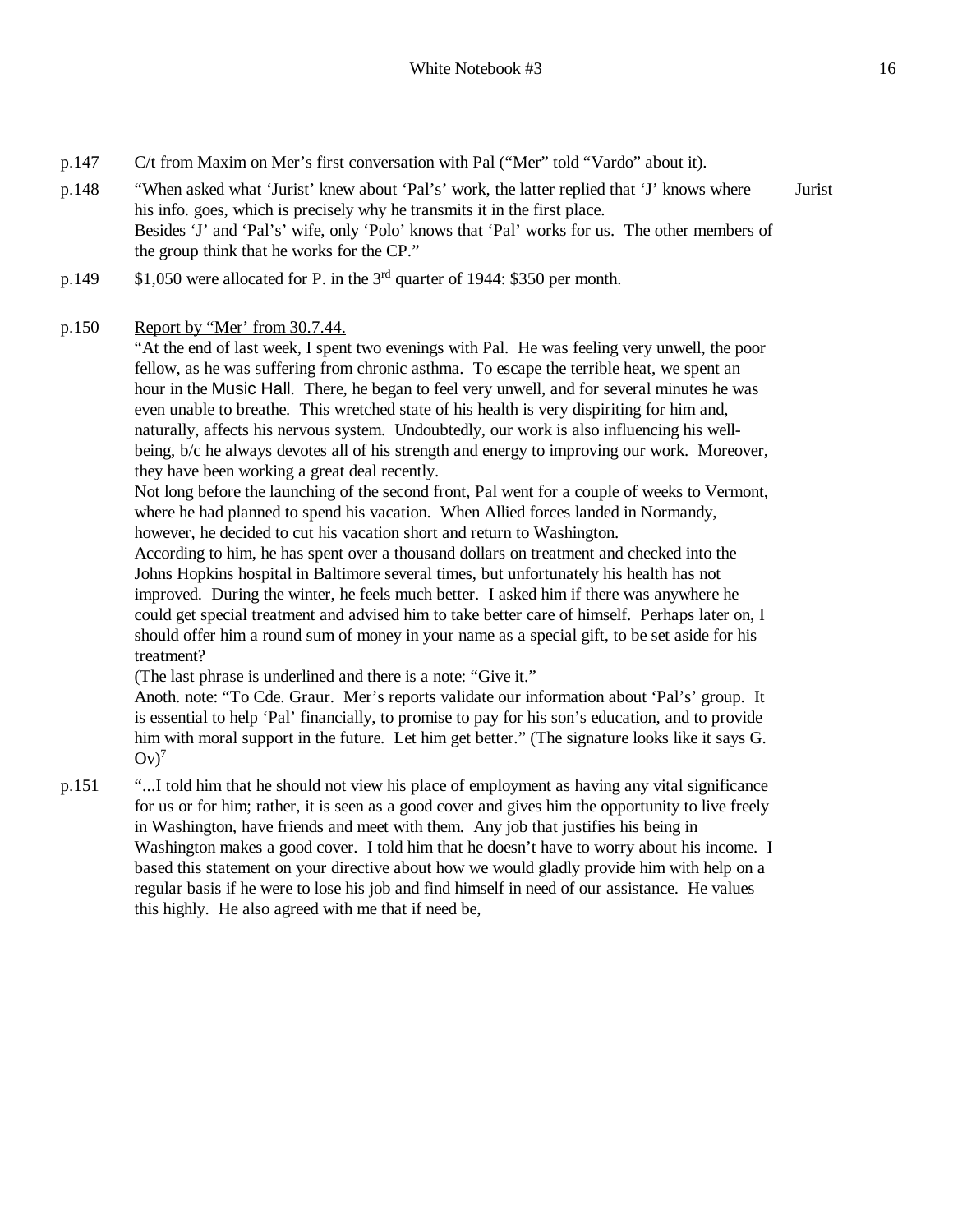we would even work as elevator operators in order to stay in a particular place. He said that it was essential for him to occupy a more or less senior post, in order to consolidate his position in society and justify his friendly ties with such people as Jurist, Peak, Cecil (Page), and others. He is correct in this regard, but on the other hand it would be imprudent to try to obtain a senior post without being sure that these attempts would be successful.

Because he has met and worked with Jurist, Cecil (Page), and others, he has grown accustomed to thinking of himself as an indispensable worker who needs to hold a senior post in a government department. Jurist and Cecil (Page) treat him with respect. According to Pal, Jurist sees him as an equal, and that according to Jurist, he deserves an official position like the one Jurist holds. Pal takes this praise at face value and takes all the difficulties associated with his career badly. Of course in reality, he

p.152 cannot be placed on the same footing as Jurist, Cecil (Page), et al. That is only an illusion, and one cannot count on obtaining an important gov't post on the basis of this illusion...

> ...As you know, he has a son from his first wife. He is 18 years old and has just been called up for military service. In college, he was one of the most brilliant physics students. When he was home, he occasionally helped Polo with tech. work, which he would do for us and helped with the delivery of materials for us in NY.

- p.153 Clever Girl has told me on numerous occasions that he is an astonishing boy, very conscientious, devoted to our ideas, and exceptionally bright. His dream is to go to the Sov. Union to complete his education. I will try to do what I can for him. When he gets back from serving, I will suggest to Pal that he send him to study at the Massachusetts Institute. I will tell him that you have decided to pay for his education so that he can finish his studies. I am sure that this will make Pal and his wife happy."
- p.158 Report by Fitin to Merkulov (Aug. 1944) [In 1944, 386 important documents on various countries were received from Robert's group.] We gave \$3,000 to pay off the debt on his house and \$1,000 for treatment.]
- p.168 Meeting between Albert and Robert 10.09.44. [Robert thinks there is a possibility that he will be forced out of his job and that if there is a change of the administration, Richard, Page, et al. will also be thrown out. è Robert is looking for oth. covers, so that he can live in or near Washington.]
- p.171 Idea of purchasing a farm near Washington with Pilot: become a gentleman farmer. They have their eye on a farm 6 or 7 miles outside the city: three buildings, 200 acres of land, modern chicken coops, land for growing tobacco and oth. crops. The owner wants 30 thousand.
- p.172 Robert and Dora have some farming experience. Robert and Pilot think that they can use part of the land for a commercial airport: after the war, many people will own airplanes. p.173: Pilot has 5-6

p.172: 12,000 down, the rest  $-$  in installments.

thou. in savings.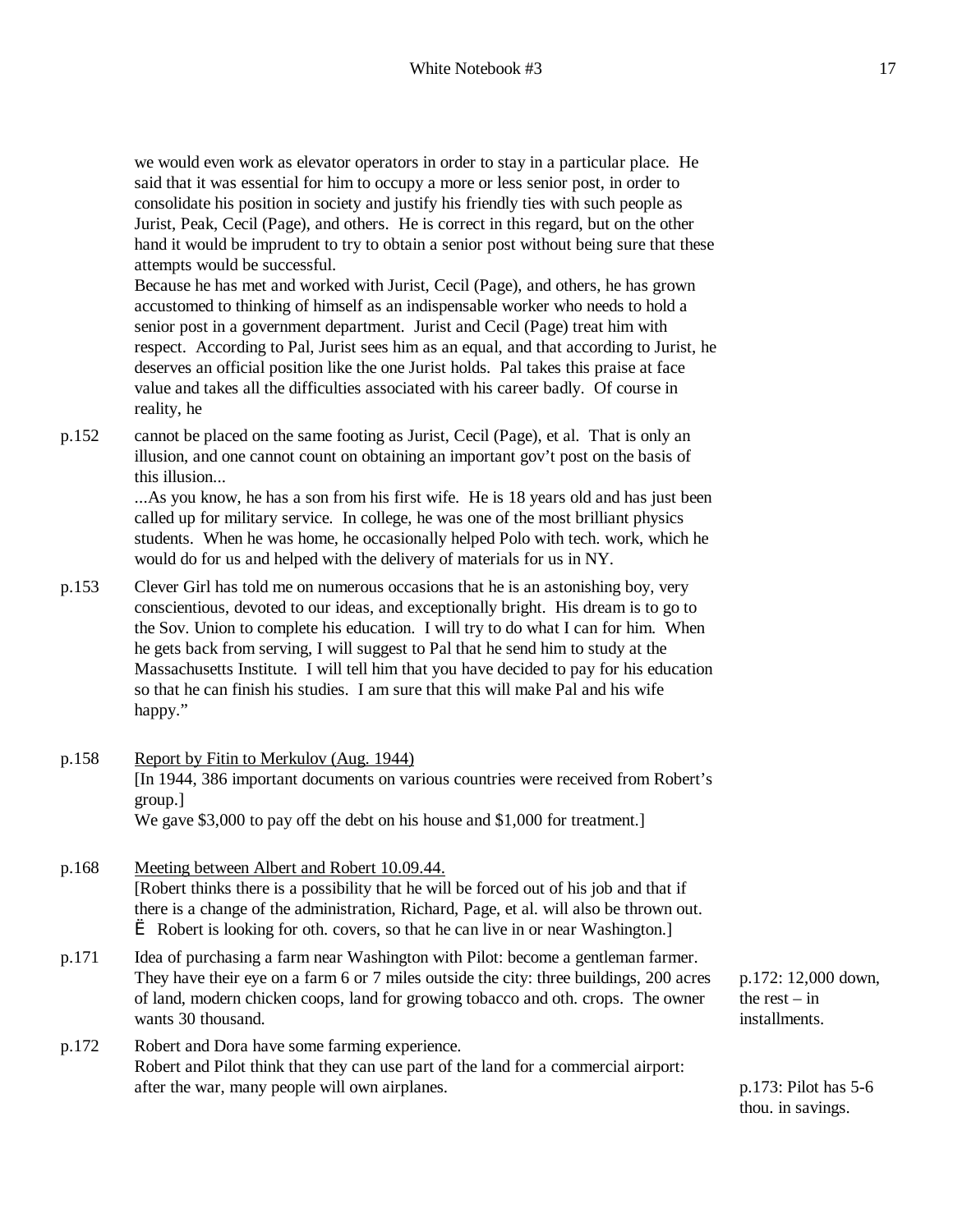| p.173                                          |       | We could help him financially.]                                                                                                                                                                                                                                                                                                                                                                                                                                                                                                                                                                                                                                                                                                                                                                                                                                                                                                                                                                                                                        |       |
|------------------------------------------------|-------|--------------------------------------------------------------------------------------------------------------------------------------------------------------------------------------------------------------------------------------------------------------------------------------------------------------------------------------------------------------------------------------------------------------------------------------------------------------------------------------------------------------------------------------------------------------------------------------------------------------------------------------------------------------------------------------------------------------------------------------------------------------------------------------------------------------------------------------------------------------------------------------------------------------------------------------------------------------------------------------------------------------------------------------------------------|-------|
| â<br>â<br>â<br>â<br>â<br>â<br>â<br>â<br>â<br>â | p.175 | Report.<br>[Samuel Darcy was secretary of the Philadelphia branch of the Comparty until the summer<br>of 1944 and was close to the leadership of the CP USA. He had been to the USSR at some<br>point. In connection with the dissolution of the CP USA, Darcy went over to the<br>opposition and was barred from the Party. As "Helmsman" told "Vardo," Darcy is<br>evidently a longstanding FBI agent, a provocateur and a traitor, with ties to Bullitt, Biddle,<br>and Hoover's counterintelligence, anti-Communist, and anti-Soviet operations.<br>Zarubina.<br>22.12.44.                                                                                                                                                                                                                                                                                                                                                                                                                                                                         | Darcy |
| æ                                              | p.173 | "I can't say I care much for their longstanding mutual affection. True, it is unlikely that<br>we will be able to correct this situation now, b/c they have been living together for many<br>years and even have joint ownership of the house where they currently live. From our<br>point of view, it would be better if they were to part ways in the future. If one of them is<br>compromised in the future, then naturally the other one will also come under suspicion."                                                                                                                                                                                                                                                                                                                                                                                                                                                                                                                                                                          | Pilot |
| p.181                                          |       | Report.<br>On 22.10.44, May in NY was informed "that we are willing to support 'Robert'<br>financially in order to create a reliable cover; however, we think that this option is<br>problematic for the following reasons: purchasing a farm for 30,000 dollars could arouse<br>strong suspicions on the part of the competitors; it is unlikely that being a 'gentleman<br>farmer' would allow him to keep his existing contacts, to say nothing of acquiring new<br>ones; for the first few years, the farm would require a lot of time from 'Robert', and he<br>would be unable to work for us. Obtaining a cover together with 'Pilot' is unacceptable<br>from the standpoint of konspiratsia. 'Albert' should tactfully, but insistently, advise<br>'Robert' to choose a less cumbersome and inexpensive cover in Washington or the<br>environs and promise him our financial support. He should explain to 'Robert' that he<br>needs to find his own business, without 'Pilot's' involvement, as is dictated by the<br>conditions of our work." |       |
| p.185                                          |       | On 6.11.44, NY was informed that Albert should inform Robert that he has been awarded<br>the order of the Red Star.                                                                                                                                                                                                                                                                                                                                                                                                                                                                                                                                                                                                                                                                                                                                                                                                                                                                                                                                    |       |
| p.201                                          |       | $C/t$ to May, dated 26.12.44<br>Considering that "Robert" could at any moment be deactivated on account of his illness,<br>we do not think it would be advisable to insist on the separation of Robert and Pilot.<br>Give \$6,000 to set up a cover. Consult with Robert about creating the best cover story.                                                                                                                                                                                                                                                                                                                                                                                                                                                                                                                                                                                                                                                                                                                                          |       |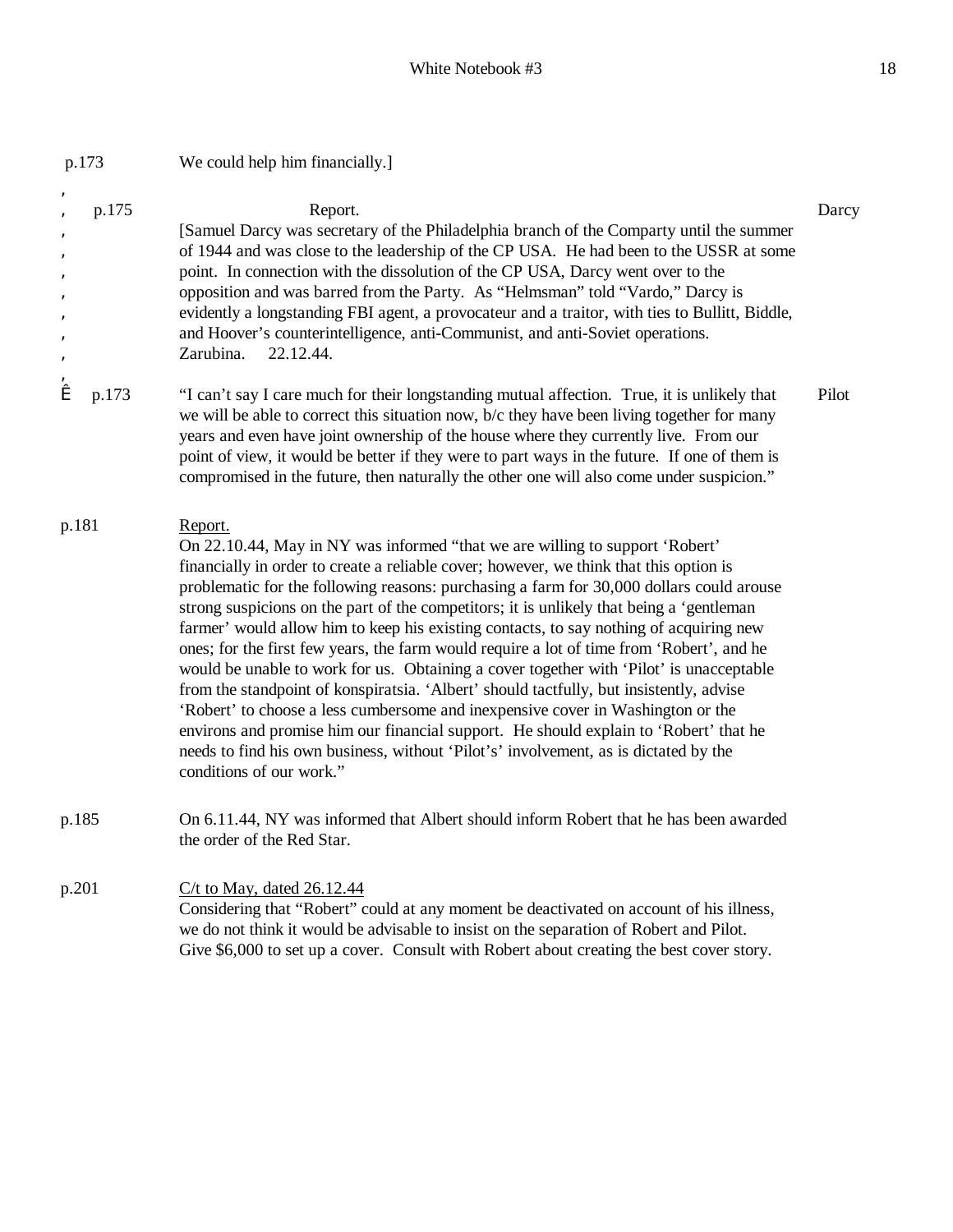| p.208                         | <u>Report by Graur (chief of <math>3^{\text{rd}}</math> department, <math>1^{\text{st}}</math> derect. of the NKGD USSR) to Fitin.</u> 25.12.44<br>"Considering that 'Robert' and his group have been working with us free of charge since 1940,<br>I think it would be advisable to help 'Robert' financially with his purchase of the farm, which<br>will make a good cover for him."                                                                                                                                                                                                                                                                                                                                                                                                                                                                                                                                                                                                                                                                                                                                                                                                                                                                                                                                                                                                                                                                                                                                                                                                                                                                           |
|-------------------------------|-------------------------------------------------------------------------------------------------------------------------------------------------------------------------------------------------------------------------------------------------------------------------------------------------------------------------------------------------------------------------------------------------------------------------------------------------------------------------------------------------------------------------------------------------------------------------------------------------------------------------------------------------------------------------------------------------------------------------------------------------------------------------------------------------------------------------------------------------------------------------------------------------------------------------------------------------------------------------------------------------------------------------------------------------------------------------------------------------------------------------------------------------------------------------------------------------------------------------------------------------------------------------------------------------------------------------------------------------------------------------------------------------------------------------------------------------------------------------------------------------------------------------------------------------------------------------------------------------------------------------------------------------------------------|
| p.207                         | [Several months ago, with the help of his friends, R. got a job as assistance chief of one of the<br>divisions at the Treasury Department.]                                                                                                                                                                                                                                                                                                                                                                                                                                                                                                                                                                                                                                                                                                                                                                                                                                                                                                                                                                                                                                                                                                                                                                                                                                                                                                                                                                                                                                                                                                                       |
| p.244                         | Note by Albert from 8 March 1945<br>"I told 'Robert' on several occasions that you approved of their idea to purchase a good farm<br>near Washington that could, if the need arose, serve to justify his living near Washington. I told<br>him that you sent over 6 thousand dollars for the down payment, and that in the future you<br>would be happy to help pay the installments as well. 'Robert' said that because his new<br>appointment has been confirmed, this idea has become obsolete. He had been very much afraid<br>that his appointment would not be confirmed, and thought that without some legal source of<br>income for him and his family to live on, he would not be able to live in Washington. His<br>current position appears to be stable. He holds an important government position with a salary<br>of 9,000 dollars. Unless something unforeseen happens, he will be able to stay at his position<br>as long as the current government is in power.<br>Nevertheless, to this day they dream about buying a good farm. Because this is not currently a<br>pressing matter, they can choose the best option. I think that owning a certain amount of<br>property will lend dignity to 'Robert' and reinforce his position. It will also give him a feeling<br>of self-confidence and independence. People of independent means are always respected here.<br>It would be much better to create such a base for him now, while his position is secure and he is<br>making a good salary, because obviously it would look a bit suspicious if he were to buy a farm<br>after losing his job and his good income. In one of your letters, |
| p.225<br>Connect with<br>Ames | you said that you were worried about how 'Robert' would explain how he found enough money<br>to buy a farm. I do not think that this poses a serious problem. He has always held high-<br>paying positions. He currently makes over 9,000 dollars a year. They own a house and live<br>quite frugally. 'Dora' does all the work around the house. They don't even have a maid.<br>'Robert' and 'Pilot' divide the expenses between them. Someone in his position could no doubt<br>save up a fair amount of money over several years. They should not pay the entire cost of the<br>farm at once. It is very rare for people to pay for property entirely up front."                                                                                                                                                                                                                                                                                                                                                                                                                                                                                                                                                                                                                                                                                                                                                                                                                                                                                                                                                                                              |
| p.226                         | Report:<br>$C/t$ May – C dated 23.03.34                                                                                                                                                                                                                                                                                                                                                                                                                                                                                                                                                                                                                                                                                                                                                                                                                                                                                                                                                                                                                                                                                                                                                                                                                                                                                                                                                                                                                                                                                                                                                                                                                           |

"As a result of a conversation that took place with 'Albert', we think it necessary to report the following:

1. Relations between 'Albert' and 'Robert' are friendly. Nevertheless, it cannot be said that 'Robert' is influenced by 'Albert' in the matter of obtaining valuable materials, even though 'R' tries to carry out all our assignments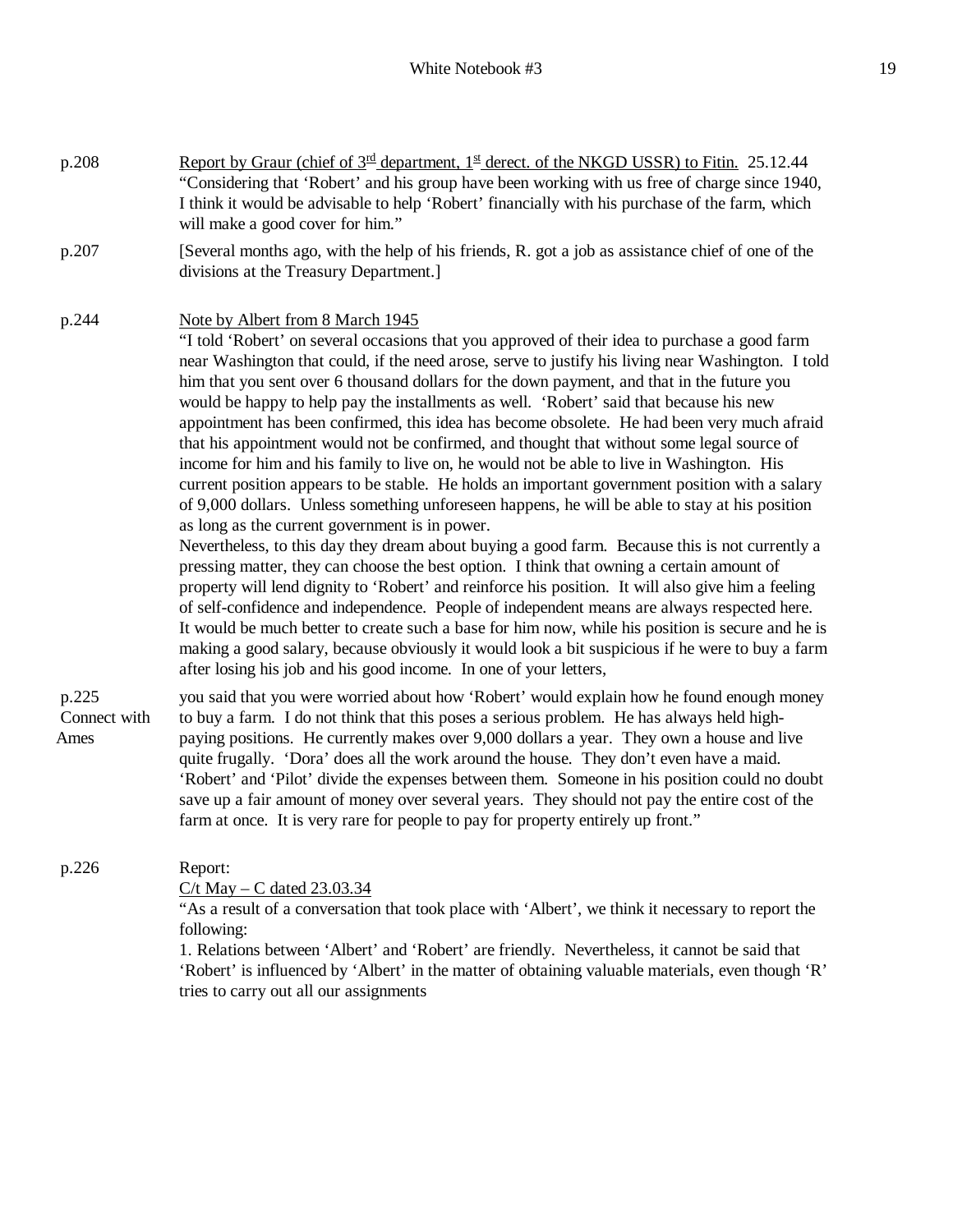#### White Notebook #3 20

and shows a good deal of initiative. At best, 'Albert' and 'Robert' work as equals; at worst, 'Albert', worried about wounding 'Robert's' pride, bends to the latter's views and wishes. The following fact can serve to illustrate the latter circumstance: 'Albert' recently asked us to send him, on a regular basis, the magazines 'Under the Banner of Marxism' and 'The Bolshevik' for 'Robert', even though he must have understood that this was incompatible with konspiratsia. Moreover, 'Albert' noted that if we did not send him these magazines, he feared that 'Robert' would start buying them himself. 'Albert' said that when 'Robert' disagreed with him, he ('R') had no qualms about starting an argument with him and stubbornly upholding his own opinion. As far as one can tell from what 'Albert' says, he is bound by a feeling of dependence on 'Robert', through whom we receive all valuable information and against whose wishes 'Albert' is scarcely able to make any changes to the group. As far as 'Albert' knows, 'Robert' does not meet with 'Helmsman', but 'Albert' will not vouch for this fully, because

- p.227 he says that he cannot impose rules of conduct to 'Robert' with regard to fellowcountrymen; if, for instance, he tried to forbid 'Robert' outright from any contact with fellowcountryman leadership, it would not have the desired effect and would simply provoke 'Robert's' indignation. 'Robert' considers himself a senior fellowcountryman, who is firmly obliged to carry out 'Helmsman's' directives and, evidently, is not inclined to do anything that would, in his opinion, go against the fellowcountrymen's interests. Outside of 'Robert's' group (hereinafter 'Circle), there are fellowcountrymen who know that 'Robert' and the others belong to the fellowcountryman organization (but not to us), and even then, only in the past. At present, however, only the members of 'Circle', that is, those who belong to 'Robert's' cell, know about 'Robert's' work on the fellowcountryman line. On the other hand, 'Robert' cannot fool those other fellowcountrymen who are not involved with us, because his views are too well known to them, and they will not believe him anyway. As has already been reported, 'Robert' is determined to purchase a farm; however he does not want to rush into this matter now that his official position has become more stable."
- p.233 C/t C NY dated 10.4.45 Sergey was issued a directive to give Robert 2,000 dollars for treatment.

p.236 (in the envelope) Signed statement by Witte. "I, Petr Aleksandrovich Witte, make this signed statement to the state security bodies of the USSR, to the effect that I vow to keep as a state secret the fact and means of my correspondence with my daughter, Elena Petrovna Witte; I also vow on behalf of my immediate family (wife, V.P. Witte, eldest daughter, K.P. Shumakova, youngest daughter, I.P. Witte) to keep the aforementioned secret. 20 April 1945. P. Witte

p.238 Note by Albert dated 30.4.45. [Certain documents were photographed by "Dora" with the help of her son.] "Circle" (is there a file?) There is! (p.237)

*Witte*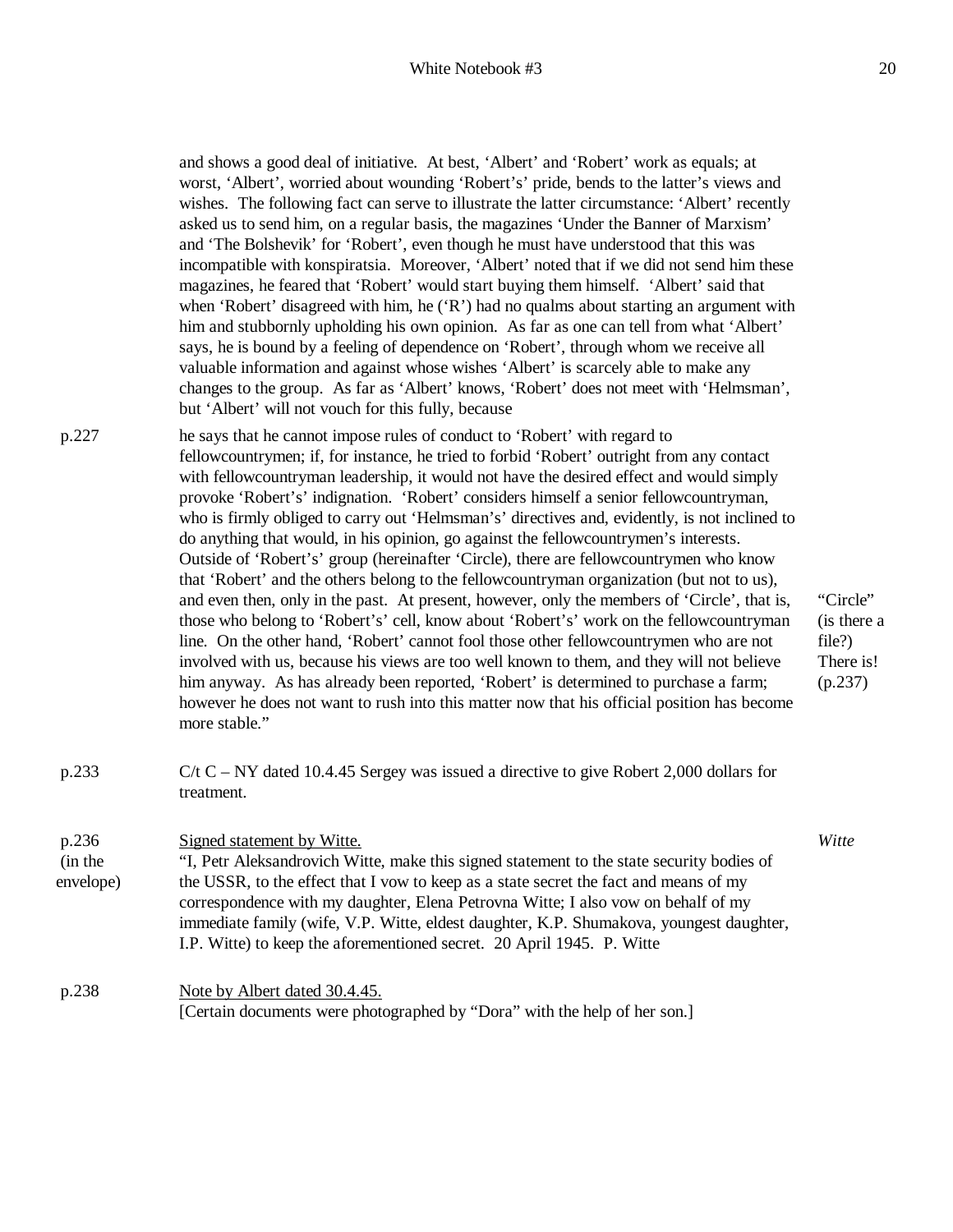| p.240 | <u>Note by "Stella" (a.k.a. "Elsa" – "Nelly")</u> dated 30.04.45                                                                                                        | "Stella" |
|-------|-------------------------------------------------------------------------------------------------------------------------------------------------------------------------|----------|
|       | [Robert said that roughly 2 weeks ago, his division was transferred to the Department of                                                                                |          |
|       | Commerce by order of Morgenthau. Robert says that the work in his division is unscrupulous                                                                              |          |
|       | and that major businessmen could cause a scandal. Some time ago, "Robert" brought to                                                                                    |          |
|       | Morgenthau's attention, through the latter's secretary and mistress, that it would be preferable                                                                        |          |
|       | to get rid of the division, $b/c$ a scandal might compromise his good name. It is possible that                                                                         |          |
|       | because of this, M. decided to transfer his division to Wallace. As of late, Robert has been                                                                            |          |
|       | working for Wallace.                                                                                                                                                    |          |
|       | Secretary – a liberal-minded young woman, a friend of "Pilot's" (Donald's), occasionally<br>comes by "Robert's" apartment.                                              | Donald   |
|       | Morgenthau offered "Robert" to be his personal adviser on domestic and foreign affairs.                                                                                 |          |
|       | Robert wanted to discuss this possibility with Richard, who was in San Francisco. He told                                                                               | Richard  |
|       | M. that he think he should stay at his old job during the transitional period (approximately one                                                                        |          |
|       | month).                                                                                                                                                                 |          |
|       | Robert called Richard in San Francisco, but the latter refused to talk to him. He instructed<br>"Donald" to tell him that there were both advantages and disadvantages. | Donald   |
| p.242 | Robert works at the <i>Office of Surplus Commodities</i> at the U.S. Department of Commerce.                                                                            |          |
|       | Previously – at the Treasury Department.                                                                                                                                |          |
| p.243 | Note by Albert regarding Dora dated 22.6.45                                                                                                                             | Dora     |

"'Dora' divorced her first husband twenty years ago in San Francisco. She has not seen him since. She says that he has very reactionary and anti-Soviet views. He is a lawyer by profession. She married him in China. Her twenty year-old son – from her first marriage; he was only 4 months old when they divorced. 'Dora' provided her son with a very good education. He was the best student in science and mathematics; in addition, he is a talented musician and actor. About 2 years ago, he joined the Navy. At present, he is finishing a special school (where he studied radar and oth. nautical equipment), and he will be sent to the Pacific in August. He came of age under the intellectual and political influence of 'Dora' and 'Robert'. He sincerely shares their convictions.

'Stella' (our note: 'Elsa') met him on one occasion at their home, and he made a very good impression on her. When 'Robert' worked with 'Sound', they would usually send him (from time to time) to NY with materials. He also occasionally helped 'Dora' photograph materials for us. 'Dora' and "Robert' got married

p.244 in San Francisco 16 years ago. A while ago, I told 'Robert' and 'Dora'—with your approval—that you had decided to give their son a grant to complete his education upon his return from the Navy. He does not know 'Dora's' native language, but he does know German and French, and English of course. A couple of years ago, 'Dora's' brother was working in Washington as a civil servant. He

recently left for Alaska to settle there. 'Dora' says that he is a harmless liberal but not very close to us. After divorcing his first wife, he married an American from the South. 'Dora' says that she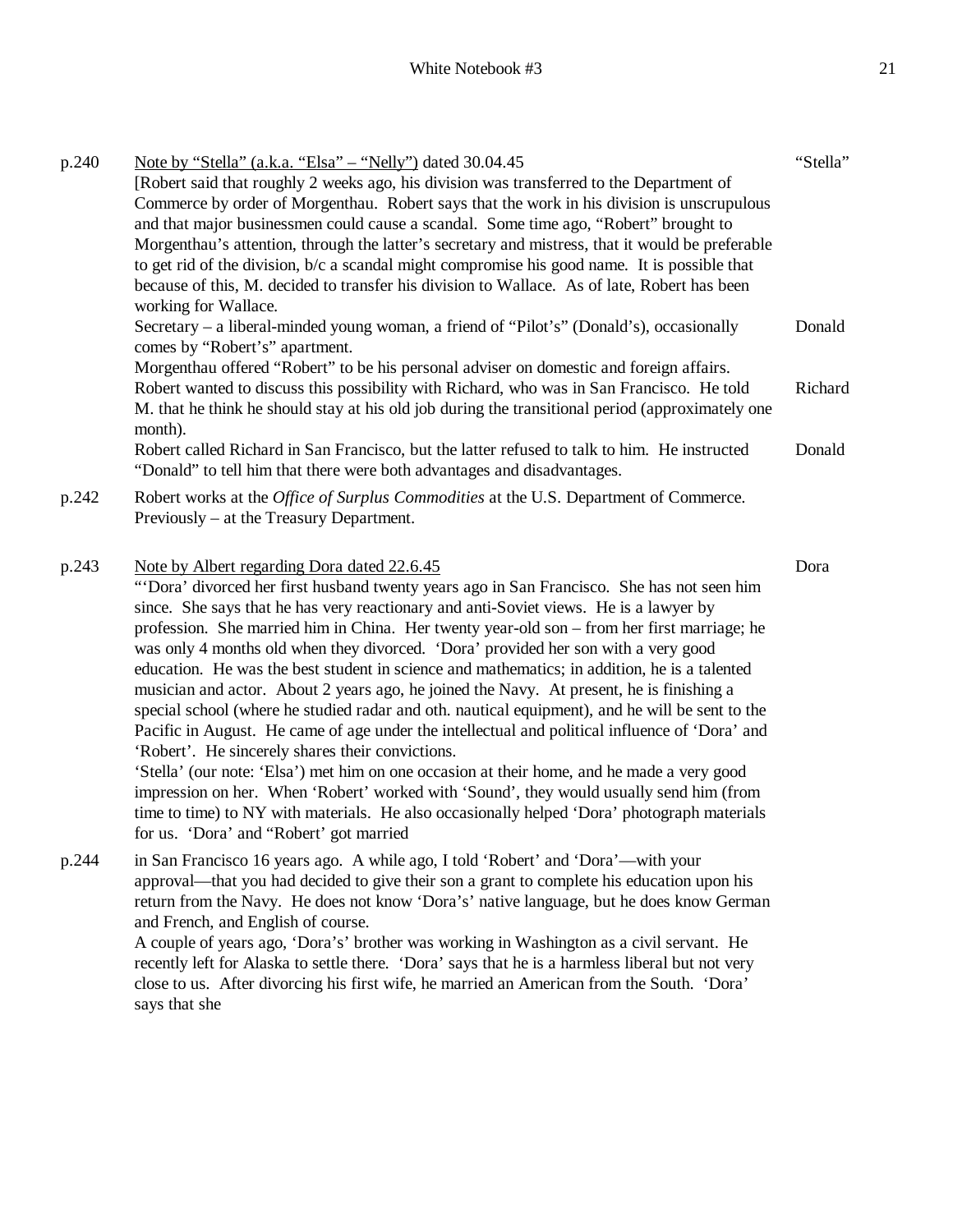is not entirely sure why he decided to move there from Washington. He had said that he wanted a change of climate and scenery. I do not know whether this is the real reason. It looks rather strange to trade in cultural center for a desert."

p.245 Note by Albert dated 23.06.45 (regarding Morgenthau's secretary – "Mora") "She is an attractive, very intelligent, liberal-minded, but not very well-educated woman. She is married and has a 14 year-old daughter, whose real father – is the boss. This is, of course, a highly confidential, private matter. Several days ago, I sent you a copy of some doctor's notes with a description of her daughter's very serious illness. She gave another copy of these notes to D.B., who went to your city as a representative from their department. She asked him to do what he could to find out from the medical authorities in your city whether there was any chance that her daughter's illness could be treated. 'Robert' and 'Dora' told me that if there was any hope at all, she would want to bring her daughter to your city for treatment. 'Dora' asks that we do everything we can in the way of making medical inquiries. 'Dora' told her that she knows an outstanding medical authority in your city and promised to send him a letter along with those notes. 'Robert' and 'Dora' believe that she will be in their debt for the rest of her life if we manage

to help her. It seems that she has a lot of faith in the medical achievements in your city. She has gotten it into her head that only your doctors can cure her daughter.

I am also in agreement with 'Robert' that it is worth helping her, if there is any hope. I think that you would be able to form a real

p.246 friendship and connection with her in your city, if the treatment of her daughter is successful. Please report all your thoughts on this matter.

According to 'Robert', she does not suspect that he is close to us. She helped him get his affairs in order with the Civil Service. She has been visiting them for some time and has become very friendly with them. I think that she is on rather intimate terms with 'Donald'."

p.247 [Robert threatened to send Richard back to the fellowcountryman group to which the latter had previously belonged.] "You remember that one of the fellows from that group had tried to use blackmail to get money out of 'Richard'. This group has not existed for many years."

### p.252 Note by Albert from 7.07.45

"His position at work is not very secure at present. Recently, a new director from Truman's circle was assigned to his division. Robert thought he might lose his job at any moment. No doubt this uncertainty about his job is taking a toll on his mood and nervous system. He told me that for the past several months, he has done practically nothing at his office, aside from the few memoranda that he occasionally writes for his boss. He has neither enough health nor enough energy

"Mora"

Donald Pilot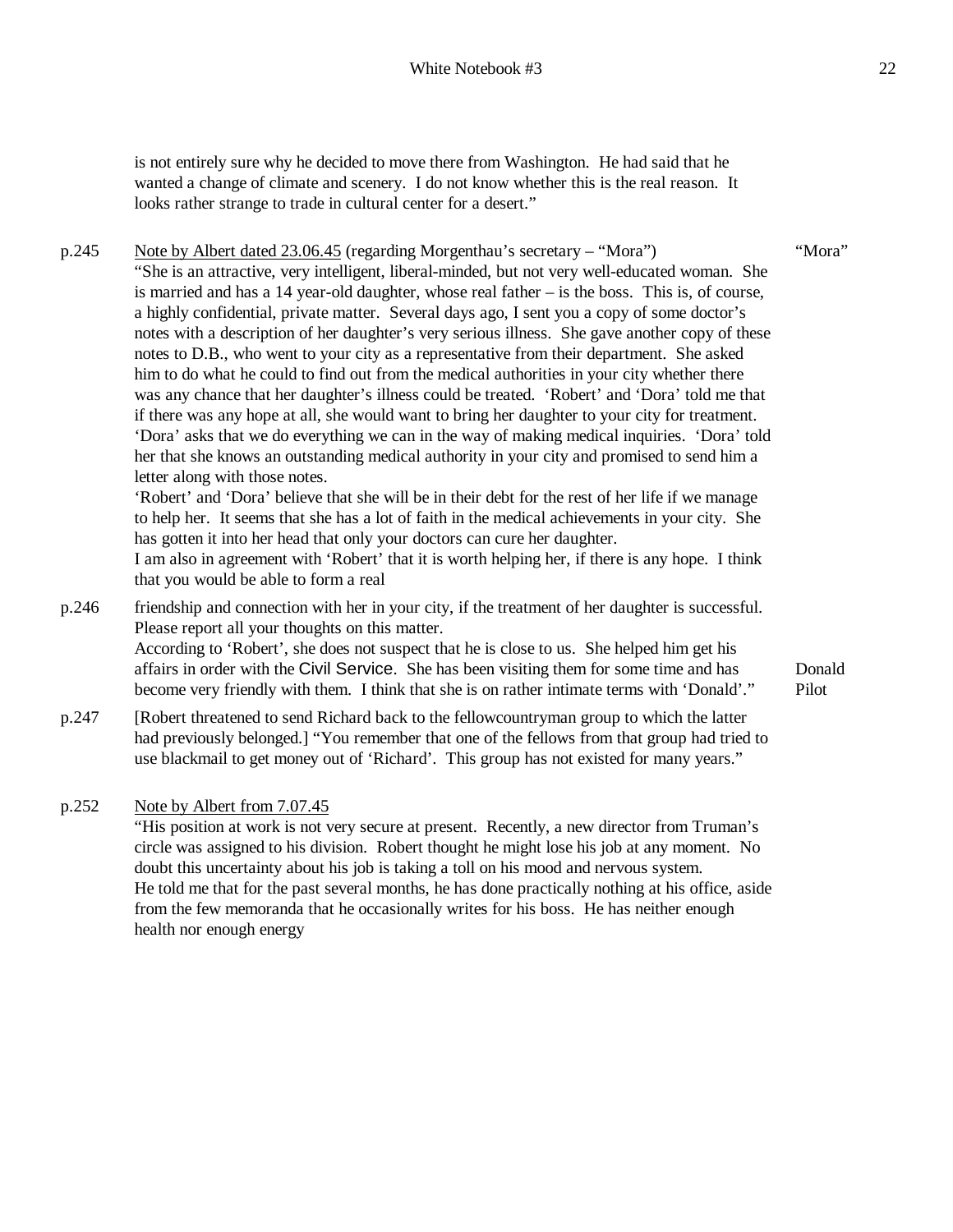to carry out his work in the department. In circumstances like these, it is very difficult to hold onto any job, unless one is protected by someone with influence.

We spoke with him on several occasions about setting up some independent business or other that could be used as a business cover and that would provide him with a sense of security. The farm idea, which had interested them some time ago, does not make much sense practically, b/c prices for farms have risen sharply."

# p.253 Information on Robert

He is 46 years old. Born near Odessa. Father – owned a stone quarry; previously – a plain worker. In 1905, during the Odessa pogrom, his family moved to Harbin, Manchuria. At the age of 12, he enrolled at the English school in Shanghai, and after graduating at the age of 15, he moved to the USA. From 1915 to 1920 he studied at the University of California, and later at the University of Washington in Seattle; he worked as a laborer, as a farm-hand, in shipyards, canneries, etc. In 1917, he took part in various student and Russian immigrant organizations, and held Bolshevik views. He joined the Comparty in Seattle immediately upon its foundation in 1919. He took part in the University movement and oth. groups during the general strike in Seattle, as well as in demonstrations by Russian immigrants. He wrote articles for the Russian newspaper, which was financed by the "*International Workers Organization*."

In 1920, Robert left Seattle because of his asthma and went back to California, where he worked on farms and in oth. places. From 1924 to 1931, he taught at a Catholic college in Oakland, California. At the time, he did not maintain systematic ties with the Comparty. In 1932, he got his Ph.D. from the University of California, where he was teaching at the time. That same year, he renewed ties with the CP under an assumed name. He worked with George Harrison, $8$  who published one Chinese and two Japanese trade union newspapers. In 1933-35, he worked for various government agencies of the state of California and worked for George on certain confidential matters. He met "Helmsman" in 1934, and during the general strike in San Francisco, he gave him cover and acted as his courier during his stay in San Francisco. He performed the same functions concurrently for the secretary of the Japanese CP – Okano.

p.254 In 1935, he relocated to Washington to work in government agencies: the Resettlement Administration (*Resetlement Administration*), the Maritime Labor Board (*Maritime Labour Board*), the Farm Security Administration, and the Board of Economic Warfare. In 1935-39, on Helmsman's advice, he neither made contacts in Washington nor in NY (that is, contacts with the CP). On "Helmsman's" advice, "Robert" took part in the liberal movement. Before going to prison, "Helmsman" gave Sound permission to approach Robert with the aim of expanding our work in Washington. Robert soon became the handler of a group consisting of Peak and Sachs, with the subsequent addition of Aileron and Richard. The latter two were in contact with anoth. group, which conducted analogous work... Robert met Dora in 1925-26, when she was married to Boris, an emigrant from Belarus by whom she has a son. Long before meeting her, Robert had heard from oths. that her family was very liberal. During the pogrom, they had been in Mongolia and had helped Helmsman Sound Richard, Aileron et al. Dora

biography

"Helmsman"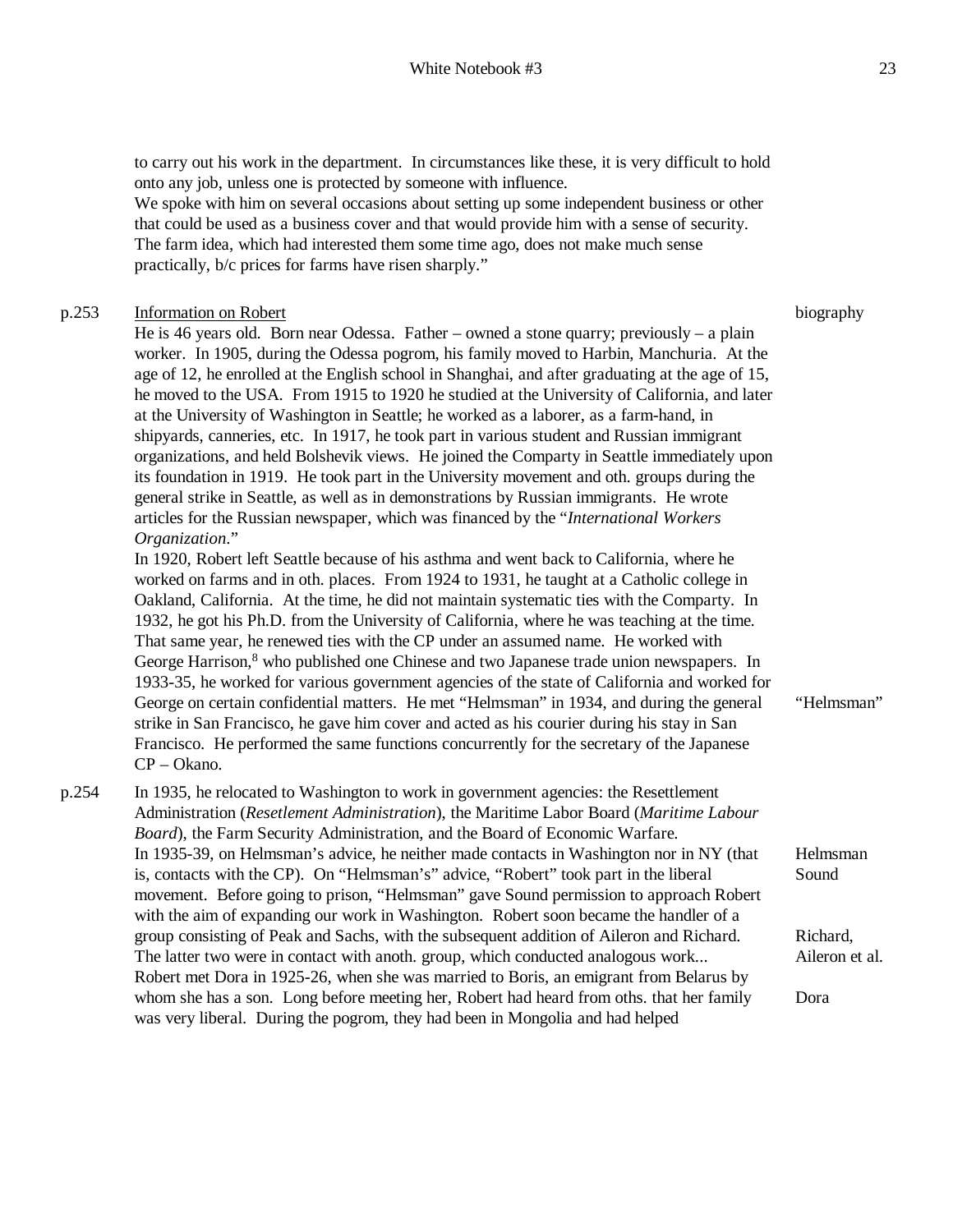rescue certain Jews and polit. emigrants. When R. met D., she and her husband already disagreed a great deal on polit. questions. R. and D. were married in 1928. She joined the CP around the time that R. renewed his ties with the CP through George Harrison.

p.259 Report by "Peter" on the meeting with "Albert" 19.08.45. [A. decided to tell Robert his name, as well as the name of his wife. At present, R. knows A. as "Bill," and Elsa – as "Stella."] "Robert also knows that Albert is a businessman, who has lived in the Country for over 30 years, is a local fellowcountryman, and works for us, as does Robert himself, on behalf of the fellowcountrymen. A. told Robert this information about himself during a conversation with him" [A. wanted to give the names in case R. was checked by the authorities.] A. requested approval.] p.260 "A. noted that Robert has asked him on several occasions about his biographical information, about where he has worked and the nature of his work, whether he has lived in Smyrna or oth. cities in the Union, etc. A. avoids answering these questions directly; however, he did tell Robert that he has lived in Smyrna. Sometimes they speak to each other in Russian, and Robert suspects that some of the information A. gives about himself is false. A. notes that

> although as far as he can tell, these instances do not arouse Robert's suspicions, nevertheless, Robert does not like this reticence and disingenuousness on Albert's part." [The Station gave permission for A. and E. to tell Robert their first names as they appear in official documents.]

### p.268 Note by "Albert." 19.08.45.

"Approximately three weeks ago, Donald (Pilot) and Dora came to NY for the weekend. I spent two unpleasant evenings with them. I was especially disappointed with Dora's behavior.

Donald and Dora objected very strongly to our plan for establishing a direct connection with Aileron. Several times before, when I had asked Robert to bring Aileron to NY so that I could meet him, Dora had objected to this, saying that I should not meet with him, that in her opinion he could not be trusted, that he was plotting against them, that he was mentally ill, etc, etc. During my previous meetings with Robert and Dora, and during individual conversations with her, I had repeatedly explained to her that we have to do everything we can to keep relations with Aileron and other comrades of ours as friendly as possible, that Aileron has done honest work for us for many years, that if he has personal flaws of any kind, we have to make concessions to him, that we have to do everything in our power to keep him, as one of our close, senior colleagues. Although she agreed with all of my views, she nevertheless objected several times to my meeting with Aileron. I did not give her objections much thought. Aileron

During my last two meetings with her and Donald, her behavior made me very uneasy. She being in a bad mood, and perhaps unintentionally—revealed a rather dangerous quality of hers, which we will have to bear in mind in our dealings with her.

Pilot,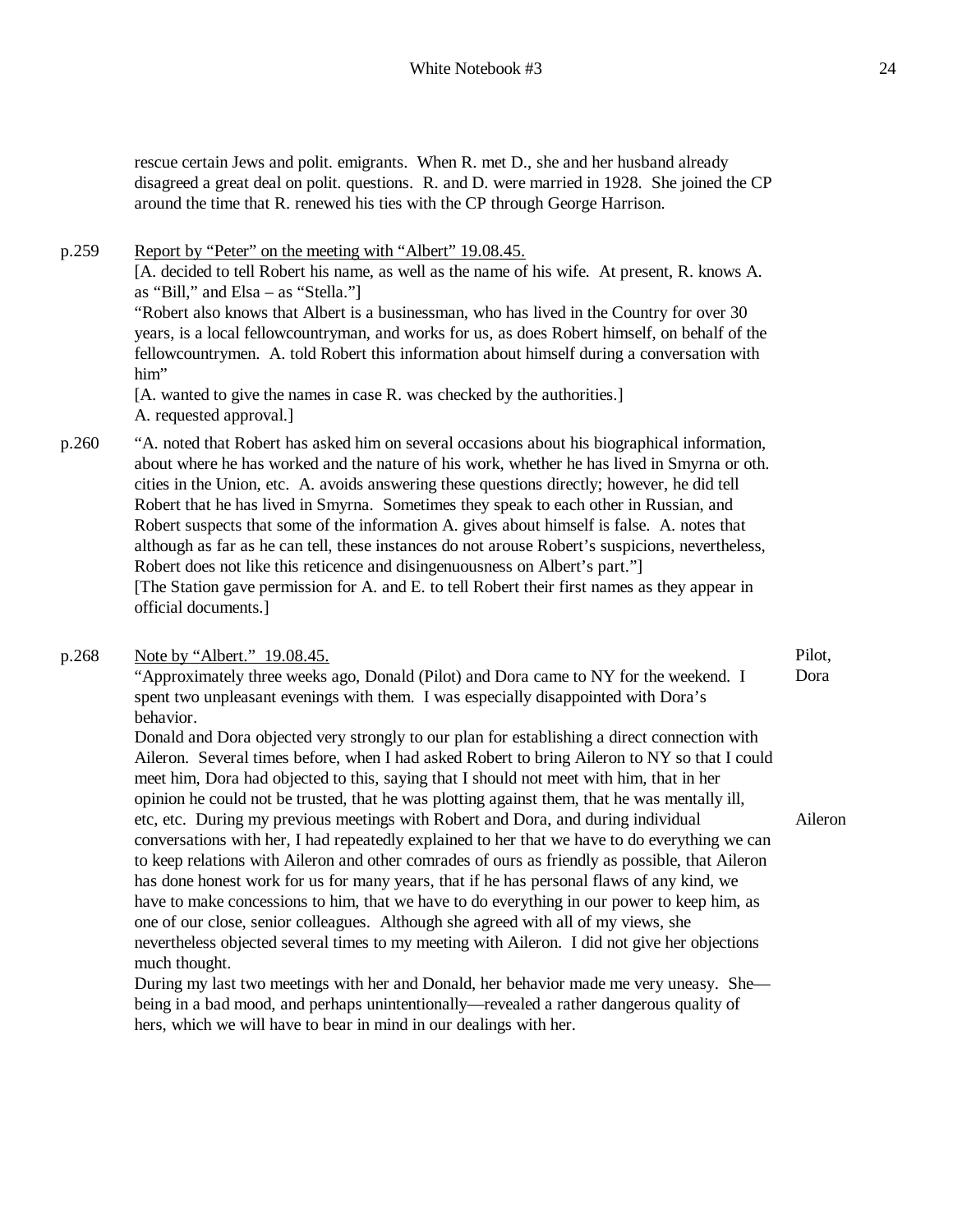p.269 She expressed the viewpoint that if we intend to establish a direct connection with Aileron, we will have to place Robert and our entire work under his authority, that we have to exempt Robert from our work for roughly a year because he feels unwell, that Aileron will do everything in his power to sabotage and fight them, that he is dangerous and can be kept under control only if he is subordinate to Robert. Donald for the most part supported Dora's views. I explained to them that by establishing a direct connection with Aileron, we hoped to improve our work, not make it worse; that we will undoubtedly be able to keep Aileron from creating any problems for Robert or for his work. They insisted that they knew him better, that he would not listen to us, that he would try to create all kinds of impediments to Robert and his work. They said that it has been a long time since Aileron has done anything, and they believe that he will continue to do nothing and that all they could hope for was that he could be kept harmless only if he remains subordinate to Robert. I told them quite firmly, especially Dora, that our agency at home was taking their views and concerns into consideration, but that when our agency gives us a particular directive, we must carry it out unquestioningly. I explained to her the importance of discipline in our organizational work. During this same conversation, she talked about Richard, trying to slander him any way she could. She said that he did not understand politics, that he did not share our polit. views at all, that on many occasions he has revealed hostility toward our country, that she did not trust him, and that she was not convinced that he wouldn't betray us. Once more, as I p.270 had before, I explained to her that, unfortunately, we could not expect all our friends to provide the same level of loyalty and active service as Robert, Dora, and Donald, that we had to take our friends just as they were, with all their flaws, and to do everything we could to get the best possible results out of them. We will have to try to re-educate 'Dora'. Her patriotism and work mean a lot to us, but we cannot allow her to take the same view of organizational work as 'Myrna' had tried to take a while back. I wrote to you about Robert's opinions with regard to Donald's future work. This time, I discussed the matter with Donald and gave him your advice to try to get a job in any other department that is of interest to us, but not in Richard's department. He said that the best thing for him would be to go back to work in Richard's department, that by law he had only left this department to go on leave, and that it was hardly likely that he would be able to get a decent job somewhere else. He rules out any possibility of getting a job in the State Department or the FBI. He thinks that later, when he is working in Richard's department, he could arrange for a transfer to the State Department. He told me that he is trying to get appointed by Richard's department to the post of representative of a special division, which is currently being organized Myrna Richard

Richard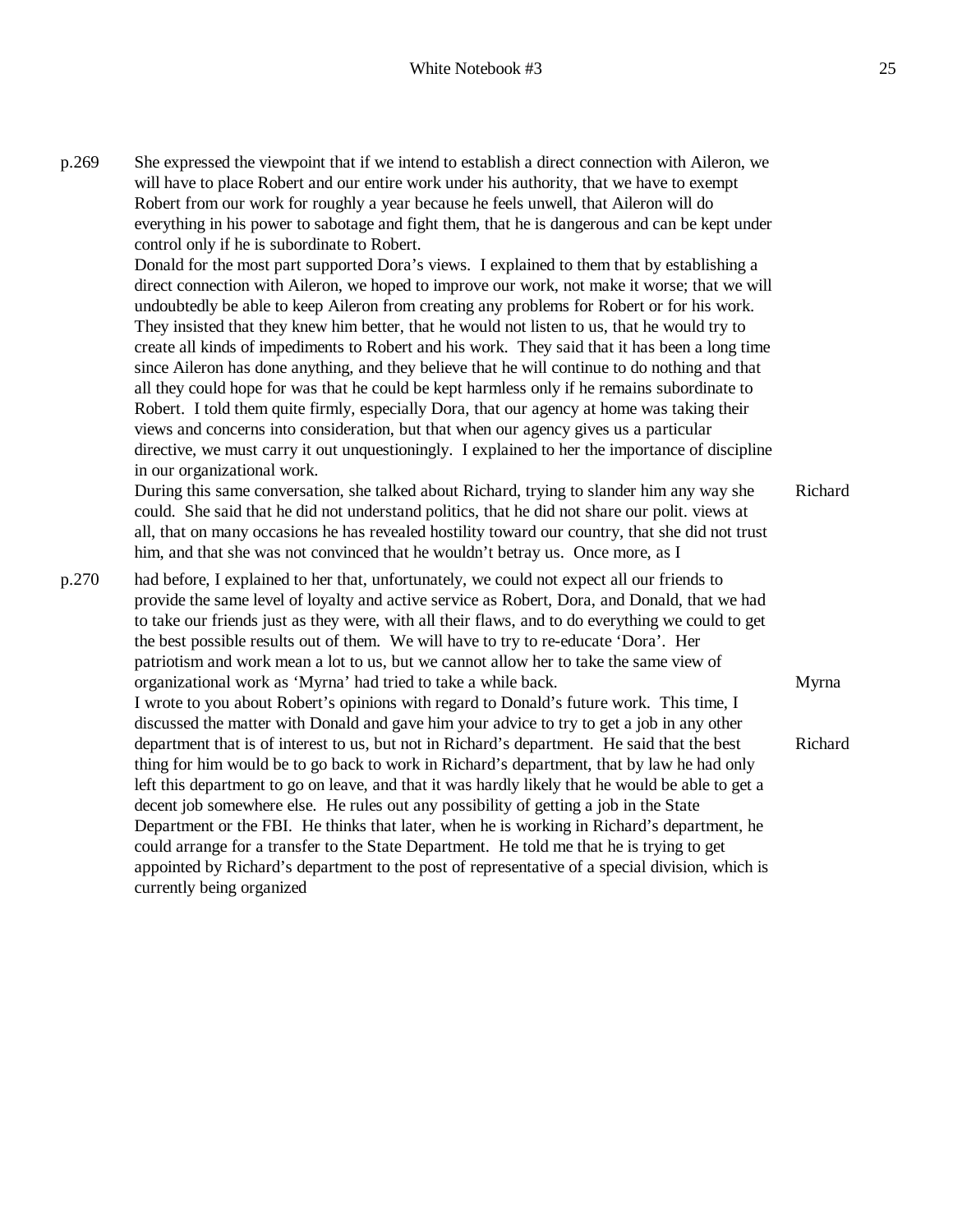in the Department of War under General Hildring's Civil Affairs Division. The work in this division will include studying materials and compiling them in search of necessary materials and information, at the request of government departments. This division will include representatives from the State Department, the Department of Commerce, the FEA, and so forth. Donald thinks

p.271 that by working in this division, he will be able to read important materials, which could be very useful to us. Donald complained that in spite of the promise he had made earlier, Richard does not particularly want to take him back into his department. When I saw Robert last weekend, he told me that 'Peak' was taking all the necessary steps to ensure that Donald is appointed as their representative in that division. As I wrote to you in my previous letter, Robert and Donald have firmly resolved that Donald will go back to his previous job. I tried several times to convince them that Donald should try to get a job in some other department, but they are opposed to our suggestions. He might turn out to have some interesting opportunities for us in the new division, although this division will probably not be permanent. Richard Peak

> I spent last Saturday evening and all of last Sunday with Robert. This time, he behaved as badly as Dora had when she was here. On Sunday, I was with him from 10 o'clock AM until 11 PM, trying to talk some sense into him. Lately, I have gotten the sense that he is displeased with us and feels hurt by us. He had previously implied several times that as a result of our contact with Richard, the latter had started treating him very badly, that he neither listens to him nor obeys him. Some time ago, I wrote to you about how Robert had threatened to send Richard back to the Communist group to which 'Richard' had previously belonged, and whose members included several scoundrels. Naturally, how can one expect to be sincerely respected after such a threat, but Robert is definitely inclined to attribute Richard's behavior to our influence. Dora and Robert have told me on several occasions

p.272 that after our person met with him at the last conference, he had started putting on airs and acting independently of them. The most likely explanation is that it only seems this way to them. Having damaged their relationship with Richard through their tactless behavior, they are inclined to blame us.

Glasser?

When I last saw Donald, I gave him our list of questions on the budget, trade, investments, etc, and asked him to try to obtain exhaustive materials through our people. At the end of last week, Robert started to tell me, in a tone of vast displeasure, that someone in Richard's department was already compiling materials on these questions, that he had been put in a very awkward position, that when he had started working with 'Sound', they had had a certain Sound

understanding about the fact that Richard's department would remain exclusively under his jurisdiction, and that maybe we had established direct contact with Peak as well. I told him that no one had established a direct connection with Peak, and that maybe our worker, who had met Richard at the conference, had told him we were interested in these problems. Peak

Richard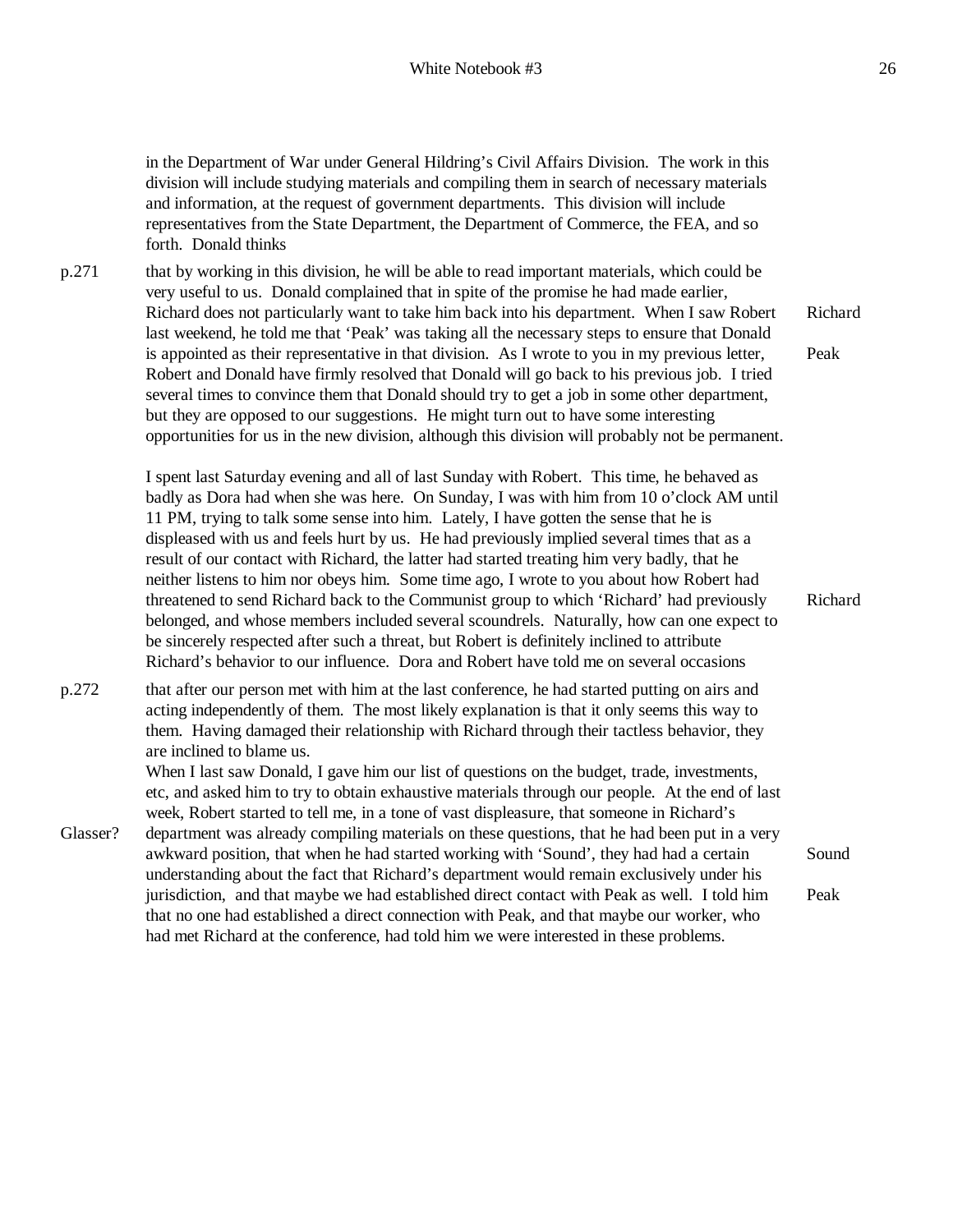I told him that he could ask Peak, Richard, and Zhenya to try to obtain materials pertaining to these problems, and that no one was trying to vie with him; that we were hoping for all the materials to come through Robert's group.

When the conversation turned to Aileron and I asked him when he was planning to bring 'A' to NY in order to meet with me, his behavior became insufferable. He started saying that he only answers to the head of the Communist organization here, and that he will only take orders from the latter. I told him quite sternly that this senior post had been conferred on him by the Comparty leadership, that he and his group had done invaluable work in our great struggle, but that there

p.273 could be no question that in terms of organization, we (by which I meant him and myself) answered to our organization in the homeland. I told him that home listened respectfully and attentively to his and my opinions on organizational matters, but that when home gave us an order, it was our duty to carry it out. If I had not taken such a firm position, it would have meant that we had reconciled ourselves to the organizational structure that had existed in 'Sound's' time. I hope that his bizarre statements do not hide any calculated idea. Incidentally, he told me that he had run into Clever Girl and told her that he wanted to meet with her another time for breakfast. Perhaps he contacted her with some purpose in mind. It would be a good idea to look into this, if you are still connected with her.

> I do not know to what extent my firm stance has helped to eliminate his ill will with regard to our subordination, although this had been completely clear to him for as long as I have been in contact with him, but he subsequently calmed down completely.

> Later, we had a long and friendly conversation about the situation at home, about our research institutes, etc. I told him that I had been lucky enough to spend some time studying at our research institutions, etc. He says that he has long wished to study and conduct research there.

> He promised to bring Aileron here to meet with me in the near future. I told him that we would not under any circumstances allow Aileron to undermine his work or the work of his group; that on the contrary, we would do everything we could to raise his prestige in Aileron's eyes and would give him a strict order to leave our people in Richard's department alone.

p.277 C/t Sergey – C dated  $8.9.45$  (after meeting with Robert 2.9.45) "'Robert' informed us that 'Aileron' left his department and took a job with a French purchasing committee as an adviser (\$20,000 a year salary). It is completely obvious this uncoordinated step on 'Aileron's' part is the result of his strained relationship with 'Robert'. If 'Robert' hadn't delayed his meetings with 'A' for months, then the latter might have been persuaded to stay in his department. Without getting our approval or looking into the possibility of getting a job in another department, 'Pilot' took a job at the Department Aileron

Clever Girl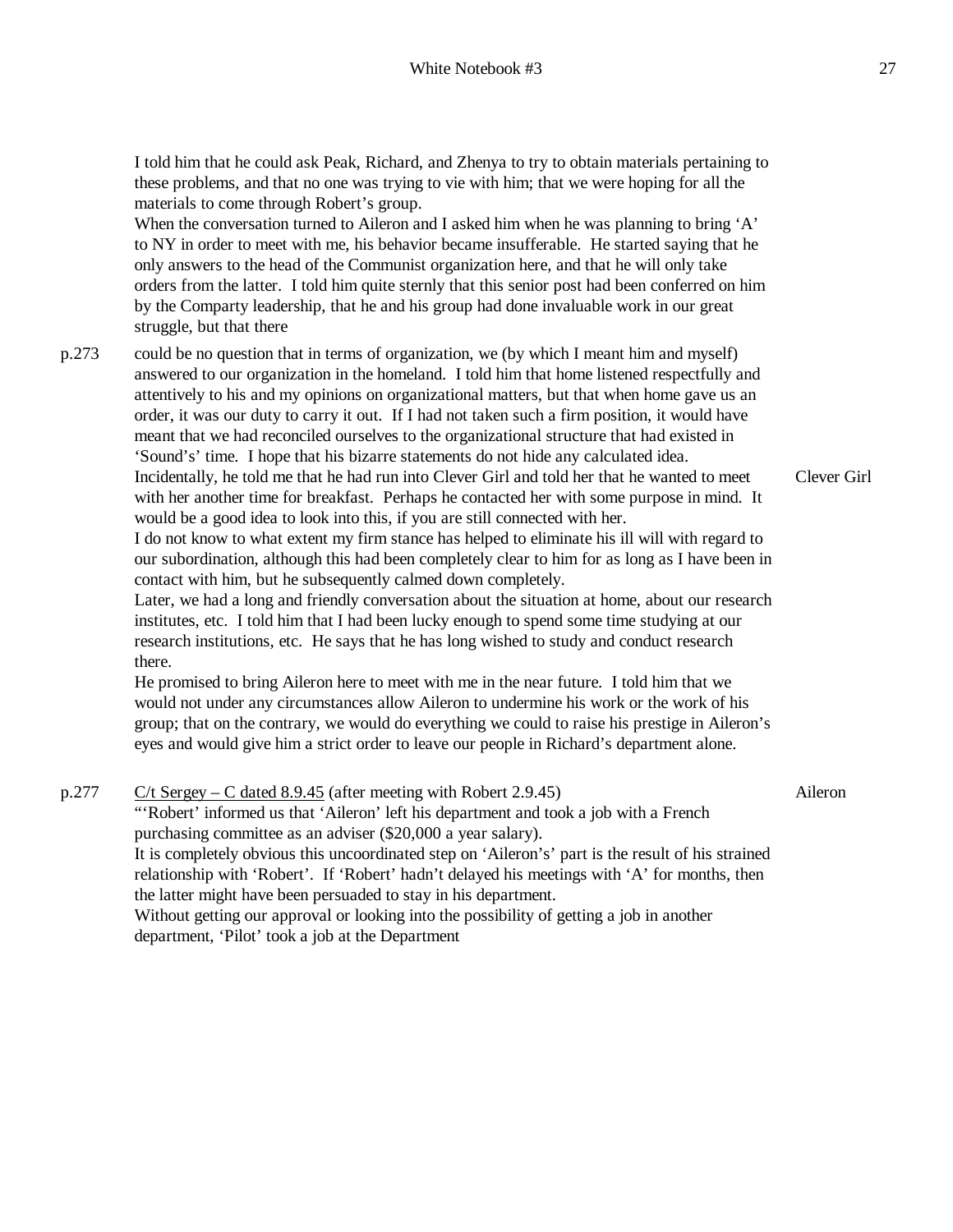of the Treasury. We had no choice but to consent...

p.278 "In the near future, there will be five Communists returning from Germany, whom 'Robert', without consulting us, has placed in 'Berny's' group. 'Robert' hopes to get one of them a job in the SD, and the rest in other departments that are of interest to us. 'Robert' promised to provide us with complete identifying data and descriptions of these five at the next meeting. We advised 'Robert' not to take any steps toward getting them jobs without first consulting us." "Berny?"

### p.280 Note by "Albert." 27.09.45.

"On 'Robert'. I met with Robert on September  $26<sup>th</sup>$  in NY. He came here to see me from the New Jersey shore, where he, Dora, and Donald (Pilot  $-A.V.^9$ ) are spending their two-week vacation. They were staying there at the home of some Russian-American painter (Al. Portnov). He is a good friend of your embassy in Washington. He is the head of a culturaleducational enterprise in Philadelphia, which is affiliated with us. I tried to persuade Robert not to go there, but he insisted that they have been going there for many years, that they have been good friends for a long time, and that Richard and his family, as well as several other people, had also rented his home for the summer. As I wrote to you earlier, Robert is gravely ill. When I met with him and Aileron in Pilot Portnov Richard

Washington on September 16<sup>th</sup>, he almost lost consciousness in the car. Several days earlier, when he was riding in a car with Milton ('Acorn' – A.V.) he had difficulty breathing and was taken unconscious to the hospital, where was saved with the aid of some kind of special hypodermic injections. He stayed at the hospital for several days. The doctors told him that he had been in such bad condition that he could have died within minutes if he had not been given those shots. I advised him to go to Arizona for a few months. The climate there is nice and dry, and his health would improve a great deal; but because his position in Washington is not altogether stable, he feared that he would lose his job if he left for a long time; moreover, he could not afford to leave Washington for several months because of our work. Acorn

p.281 During the winter, his asthma will not affect him quite so badly and he will feel better. Next summer, he promises to go to Arizona for a few months. We will insist on his going there, regardless of his situation in Washington, otherwise we could lose him. All these short vacations spent on the shore aren't going to help him properly. As you know from my notes over the past few months, I have one way or another sensed that

he is somehow displeased with us. One time, when he was in an angry mood, he went so far as to say that he answers only to the Comparty leader here, and not to us. In so doing, he definitely revealed that he was resentful of us. Throughout my contact with him, I have always been sticking to the line that he is one of our most important workers and that he and I were working for our organization, under the direct authority of home. The main reason for his resentment is undoubtedly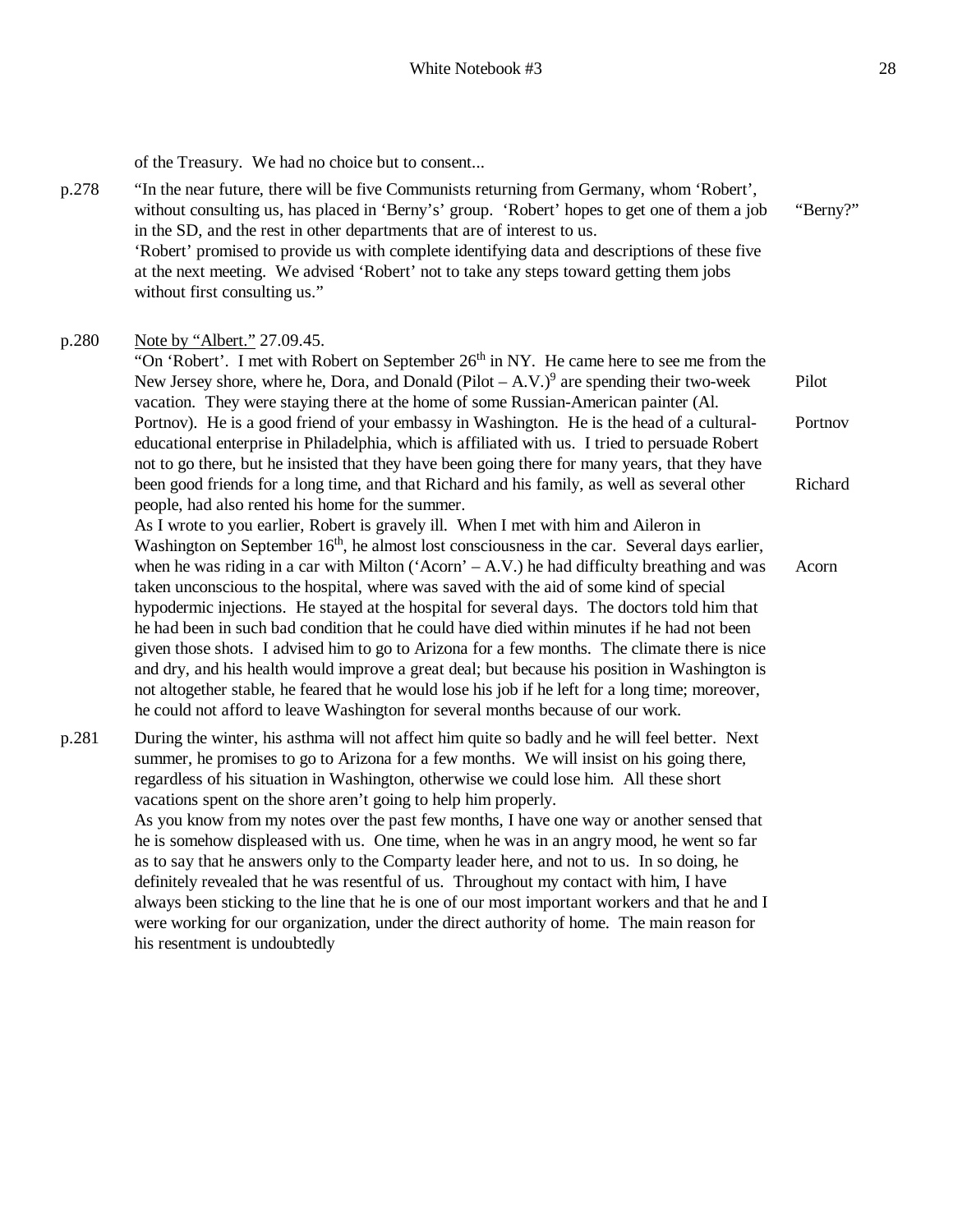our desire to establish direct contact with certain people of his. Even when your worker 'Sergey' and I met with him several weeks ago, he had tried, in telling us about his group's work, to stress that his work was divided into several phases; that is, before our worker had contacted Richard at Bretton Woods and again in San Francisco. Robert did not tell me outright, but he definitely implied that Richard's bad treatment of him had been elicited by our contact with Richard. He thinks that Richard has really been ignoring him ever since the conference in San Francisco, because the latter feels that he is independent of him. He is terribly irritated by the fact that he no longer enjoys the same prestige, respect, and authority of a Communist leader, which he had enjoyed before our worker established a connection with Richard. He is absolutely convinced that we are interfering too much in his organizational system and putting him in

p.282 an embarrassing position. Moreover, he is inclined to think that we really are creating difficulties in order to conduct our own work. He comes to these imagined conclusions of his on the basis of a few rather insignificant facts.

> You remember that after our worker contacted Richard at Bretton Woods and asked him to explain a bunch of different issues for us, Robert become so enraged that he even said he might order Richard to break off his connection with our worker. At the time, he had said the following: what had he been doing for you all these years, hadn't he been trying to keep you informed about all the issues that were assigned to Richard; how could your person think that Richard would explain these issues when he himself (Robert) was incapable of forcing Richard to work in the sense of furnishing us with essential materials. Robert proceeded to criticize our worker's every action. He said that we were not satisfied enough with his work for us, that we were trying to make it so that Richard would be working independently on the same issues he was working on; that we were showing that we didn't trust him, etc, etc. At the time, Robert believed that our worker would maintain contact with Richard and ask the latter to give us information on questions directly pertaining to the financial conference, on questions regarding the granting of a loan to us, relations between our countries, and oth. problems of high politics. According to him, our worker was not interested in these questions and instead tried to make Richard work on solving our specific problems that Robert was constantly working on.

I remind you of this old episode because we are now encountering a similar matter, which is eliciting a certain amount of disagreement among us and, to some extent, interferes with

p.283 our work. For instance, more than two months ago, your worker S. gave a questionnaire consisting of 18 or 20 questions about the budget, finances, investments, cartels, etc. At the time, S. told me that he had also asked Richard to work on these questions. I spoke with Robert about these questions, gave him the questionnaire, and asked him to begin obtaining documentary materials. I did not tell him that our worker had also asked Richard to work on these questions, because S. had told me earlier that he had asked Richard not to tell a soul about his

Richard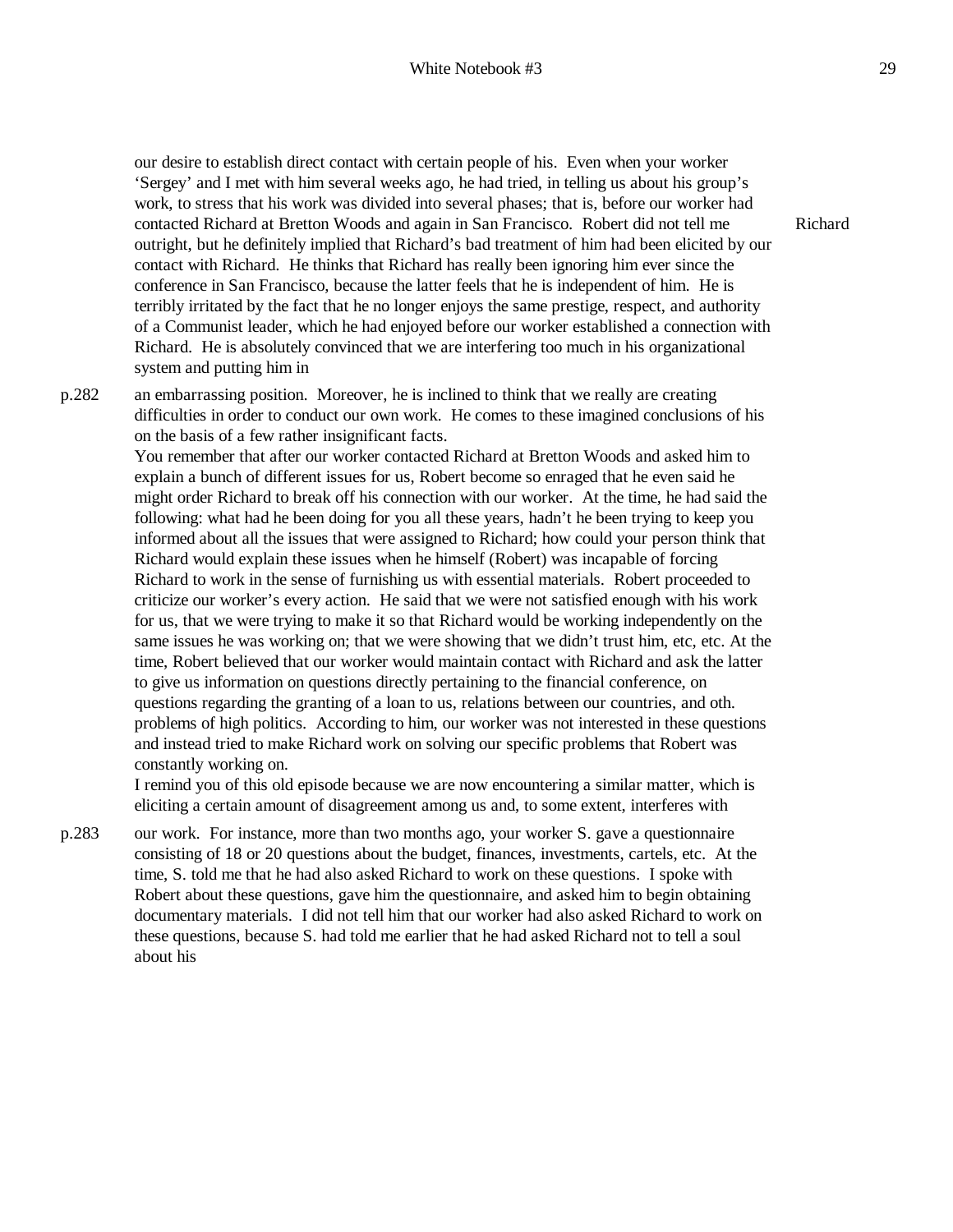direct connection with us. I then told S. my opinion that we should avoid konspiratsia when we are hardly able to keep anything secret, and that there was no particular need for this, that it is possible that Richard will inform Robert of his direct connection with us and that Robert might be offended by our desire to keep this secret from him. Robert spoke to Milton about these issues and asked him to obtain everything he could about them in his department. Robert had already given us a few materials on these issues, which he had received through Milton. Zhenya told<sup>10</sup> Robert that she had already received instructions from Peak to prepare materials on several of these issues. At the time, Zhenya was still working at her department, though she is currently on leave. Later, Robert approached Peak and asked him to help us obtain essential materials pertaining to these issues. Peak told Robert that Richard had already asked him about this.

When I saw Robert a few weeks ago, he complained bitterly about our techniques and told me that we were putting him in an extremely awkward position. It was completely obvious to him that we had given the same assignment to Richard. Then, as yesterday, he told me that Peak too might come to the conclusion that Richard is directly connected with us, and as a result,

- p.284 Robert could lose his prestige, respect, and leadership of Peak. I did everything I could to convince him over and over that we were in no way thinking about lessening his prestige before anyone; that on the contrary, we would put all our efforts into raising his prestige; that it was obvious that all materials coming from Richard and Peak would presumably go through Robert's channels; that it was possible that our worker had long been asking Richard about these issues; that there was absolutely no harm and no intention to compete with Robert or to give rise to any misunderstandings, etc, etc. I advised him a couple of times to obtain from Peak and Richard everything they might have on hand that could be useful for us, with regard to these issues. I also told him that he should obtain these materials from Richard, as well as instructions having to do with the occupation of Japan. He promised to obtain all of this for us. On September  $16<sup>th</sup>$ , when I saw him in Washington, I again reminded him that these materials were needed right away. When I saw him yesterday, I again asked him why he wasn't getting these materials. He told me rather ironically that we were rather strange people indeed, and that we didn't understand a thing. He said: how could he go to Richard and ask him for these materials? He had seen Richard on several occasions, and the latter had never mentioned having any materials for us. Robert flat out refused to ask Richard about these materials and said, let our own worker who is connected with Richard get them from him. As for the instructions regarding the occupation of Japan, he promised to obtain them in the near future. This is, of course, no longer as important to us as it would have been some time ago. Some of the main points from these instructions were recently published in the papers. He told me
- p.285 that he could not obtain the instructions because 'Zhenya' was no longer in the department, because Peak was on leave Peak

Milton – "Acorn"

Peak

Zhenya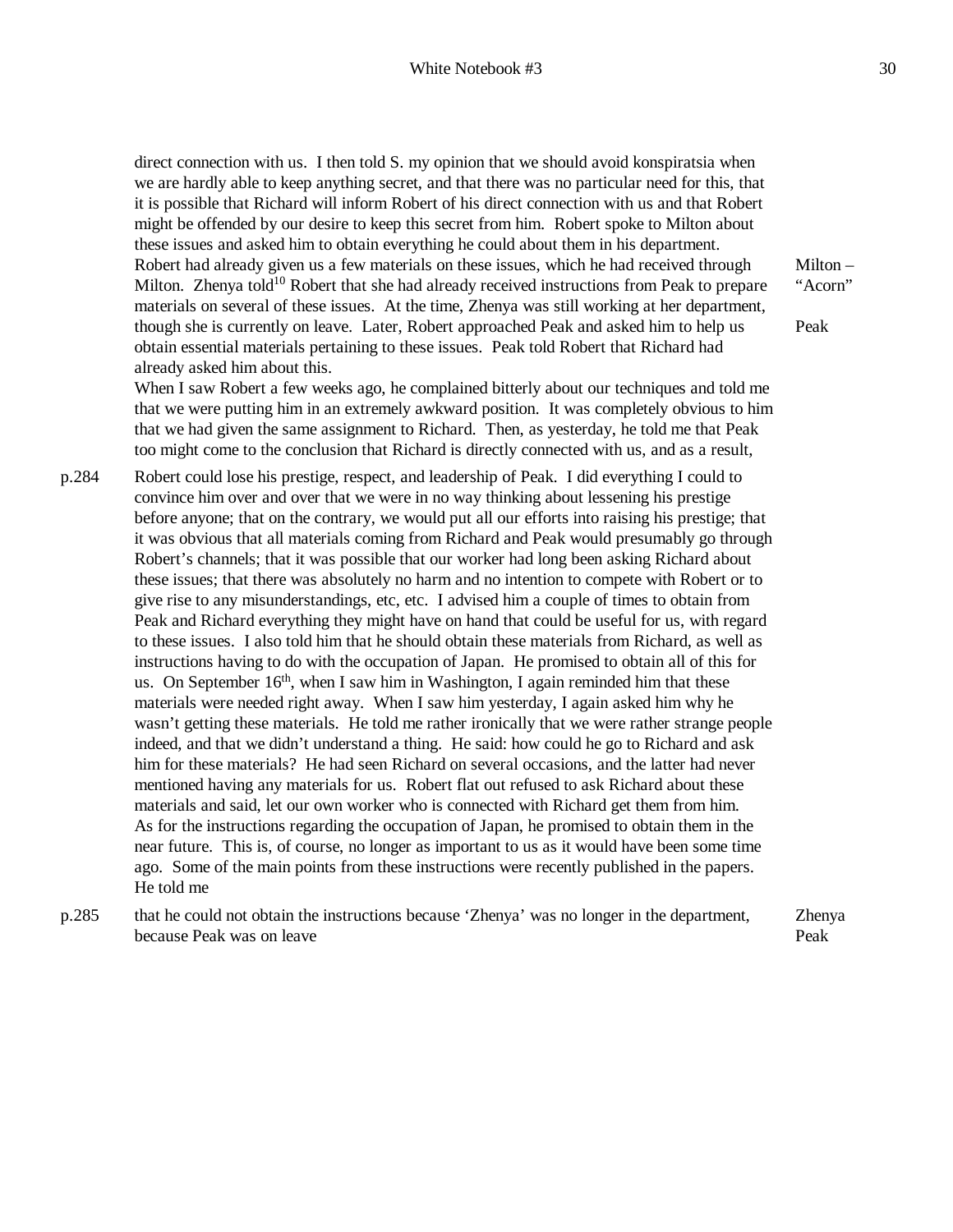and had only returned to Washington a day or two before Robert and Donald had left to spend their vacation in New Jersey; because Milton had failed to obtain the documents, and had only found out information about some of the main aspects (see the attached note, which Robert gave me). On September 18<sup>th</sup>, Donald told me that he had even asked F. about these materials, despite my orders not to take anything from him for now, but that the latter had not had them. At our meeting yesterday, Robert complained that we are trying too hard to manage his behavior and initiative, that we shouldn't irritate him and create problems for him; that he was capable of helping us as much not because we demanded it, but because of his own deep loyalty to our cause; that nothing in the world could change his attitude toward us; that even if we were to irritate him on purpose, he would continue to do everything in his power to work for the good of our cause, etc, etc. He reminded me about our strong objections to Donald going back to Richard's department and said that we had insisted that we had too many people in that department, but that now, when we are only lacking a few materials, we are unable to obtain them. He also made a rather ironical reference to S.'s statement about the fact that he (Robert) could only see a very small fraction of our work, but that the people at home could see it from many angles. He says that we have to agree that he sees and knows the present conditions in Washington better that they know them at home; that all our work is carried out according to carefully designed plans. He says that Richard would die of a heart attack if he knew how many documentary materials we received from his department, that not even a thousandth Donald Acorn Richard! Underlined by part of these materials came from Richard. He had tried for years to make him give us documentary information on a regular basis, but it had always been a pleasant surprise to receive anything from him. It happens very rarely that he gives Robert a small number of materials to look over. Robert had long abandoned the idea of making him a systematic source of documentary information. Richard, as well as Peak, were for the most part useful to us for getting our workers jobs at important posts, through which passed a steady supply of materials. He said: 'All of you have been trying all this time to work with Richard and Aileron, but you haven't come far'. He had previously told me on several occasions that, after all, his group was not large enough to break up into parts; that the whole system was virtually indivisible, and that all of its parts depended on each other. In the past, I wrote to you on several occasions about Robert's touchiness with regard to our plans for establishing a direct connection with certain of his people. I had planned for quite some time to establish a direct connection with Zhenya and Milton. I did not insist on it, because I knew how Robert would react to this, and I also took into account the consideration that they should not in fact be singled out. Neither I nor any other of our people could achieve such effective results from working with them as Robert, Donald, and Dora during these important years of the war. I thought that it was much more important to maintain a regular flow of important documentary materials, than to engage in a feud with him with regard to establishing direct contact with these people. It is true that we were taking a certain Zhenya, Milton

p.286

Akhmerov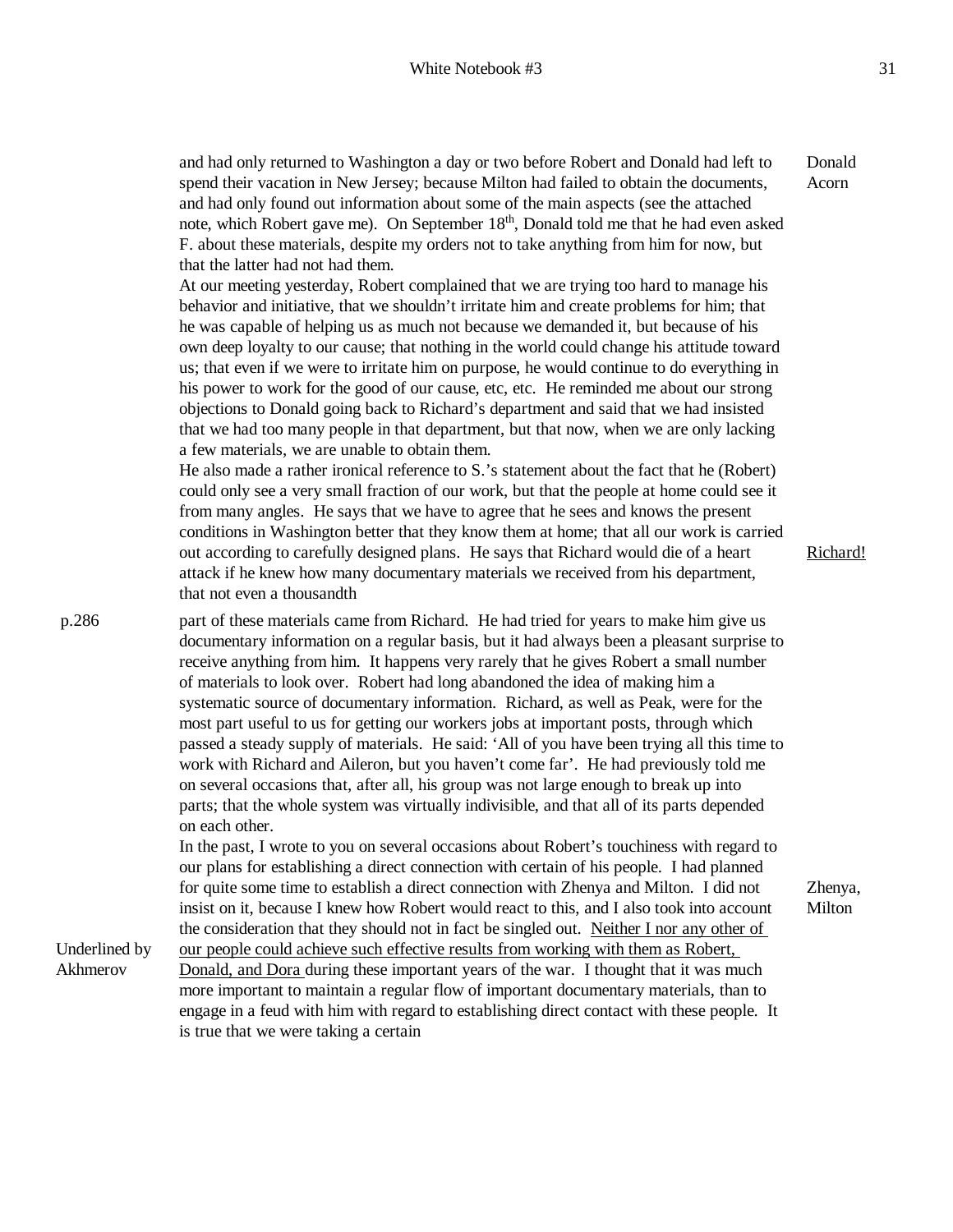risk by allowing them to work from their home on a regular basis and to see each other so frequently, but the fact is that no other amicable resolution was possible. I explained to him, amicably, that the interest

p.287 that our department at home took to his position, as well as to mine, lay not in wanting to give us orders as to what should or shouldn't be done, but in wanting to help us, that they considered us their most important senior workers here and it was completely natural for them to be deeply interested in us, and this should make us happy and proud. Fortunately, after such outbursts, he always calms down over the course of our conversations, which last many hours, and each time we part as very good friends.

> As for Richard, I think that it would be best not to conceal our contact with him from Robert and to avoid giving him and Robert separate assignments on the same questions. If you think it necessary, if Richard expressed a desire to work for us on a regular basis, and if having your direct connection with him makes him more useful for us, then let us separate him from Robert altogether. It is possible that the latter will be displeased with this for a while but he will get used to it; we will not, after all, periodically sit through his outbursts. If there isn't much hope that Richard will work for us energetically, then perhaps I would leave him in Robert's group altogether. Of course, even if that were the case, our worker S. should continue to maintain a direct connection with him and use him for our important political and financial inquiries. However, our specific work, obtaining information and documentary materials and using him to get jobs for our people at the positions we need, should go through Robert as before. Richard, on his part, should respect Robert and obey him in his Party relations. I am confident that Robert will be very pleased with such an arrangement. If S. advises Richard to mend his relationship with Robert, I am inclined to believe that Richard will heed our advice. Please let me know what you think.

p.288 It seems to me that Robert is a good man who is truly devoted to our cause, and we should not worry too much about his conduct. I do not think that his bizarre comments belie anything serious. In terms of politics, he is very well-grounded; he understands the immense significance of his work for us, and deeply values his contributions toward our victory. All of his disputes with us have for the most part stemmed from his being convinced that his views are correct. We should also take into account the fact that he was given an Amer. education, that for a number of years he held fairly important posts and oversaw a fair number of subordinates, and that, psychologically speaking, he wants to be independent, and has been striving for this. He was also the Party leader of his group for a number of years. It is not surprising that he does not like our attempt to manage him too closely."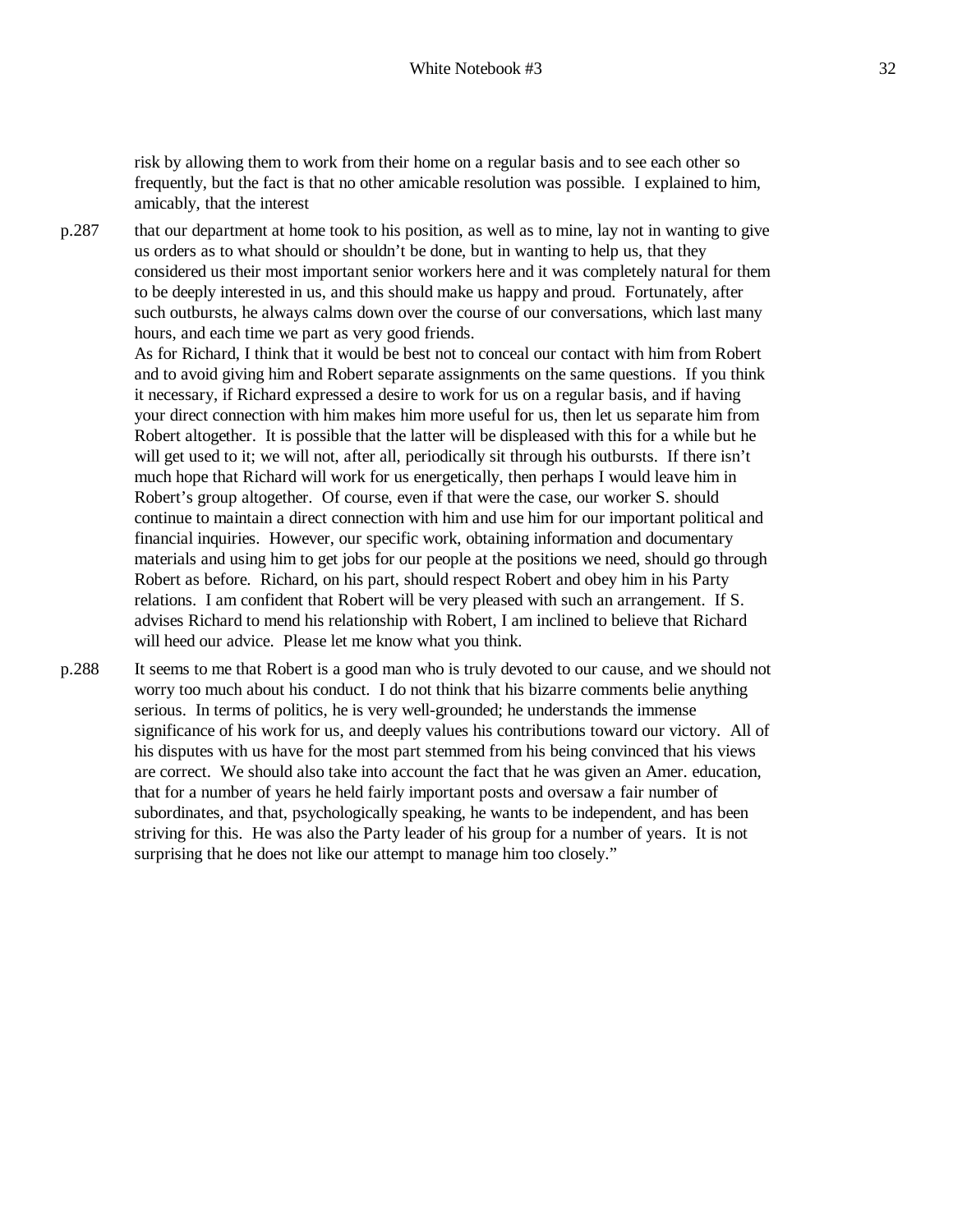p.291 Letter from "Sergey" dated 9.10.45. [On the basis of documentary materials from the FBI received from Sima, we know how thoroughly the FBI is investigating Portnov. $\dot{e}$  Albert was instructed to forbid Robert from meeting with P, and not to stay over at his home under any circumstances.] Portnov "Sima" p.295 Report on the meeting with "Aileron" 1.10.45 in NY. (apparently by Sergey) [Robert introduced Albert to Aileron in *W*. Al. and A.<sup>11</sup> agreed to meet in NY. Al. explained to A. that Sergey was a Soviet representative, who had been instructed to meet A.] "Right from the start of the meeting, Aileron said that he very much regretted having to discuss the matter in question, but that he thought it was necessary to tell us about the actual situation in Robert's group and about his personal experiences over the past few years. In brief, this is what A. said: Robert is a petty tyrant, and no one in his group, except Pilot, respects him or wants to work with him any longer. Robert treats the members of his group as his dependents, rudely coercing them and refusing to tolerate objections of any kind. If Robert's orders are not carried out unquestioningly, he yells, curses, issues threats of punishment, and then tells Aileron

everyone that the 'guilty party' is a scoundrel, a bourgeois, and a Trotskyite, and that nothing good can be expected of him. R. completely ignores the most basic precautions in our work and attracts the attention of surrounding people with his behavior. For instance, according to A. when R.

p.296 needed something from him, he would call for A. at work and schedule meetings during work hours. If A. said that he was busy, R. would yell over the phone, scold him, and threaten that if A. didn't come, bad things would happen to him. R. took the same approach with regard to A.'s personal life as well and was not above chastising and lecturing him in front of A's wife and son. For instance, according to A., when Robert was over at A's apartment recently with Dora and Pilot, he started rudely scolding A. for his inability to manage his own family in front of A's nineteen year-old son. The son, outraged by Robert's antics, left the house, having scolded his father for letting R. talk to him like that. R's behavior has frequently led to misunderstandings between A. and his wife. Pilot treats A. the same way R. does. His behavior at A's place of employment has, according to the latter, discredited him in front of other officials, because no one could understand how A's subordinate could talk to him like that. Pilot also attracted the other employees' attention because he did not do any of his work on the official line and acted impudently toward A. in front of other people, as if purposefully ignoring the fact that A. was his superior. According to A., Dora was constantly interfering in A's professional and personal life and occasionally was even more rude than Robert or Pilot. According to A., Dora once told him that she would do everything in her power to cause a quarrel between A. and Robert. Pilot Dora

A. said that Robert treated oth. members of his group the same way.

A. spoke for over two hours about his relationship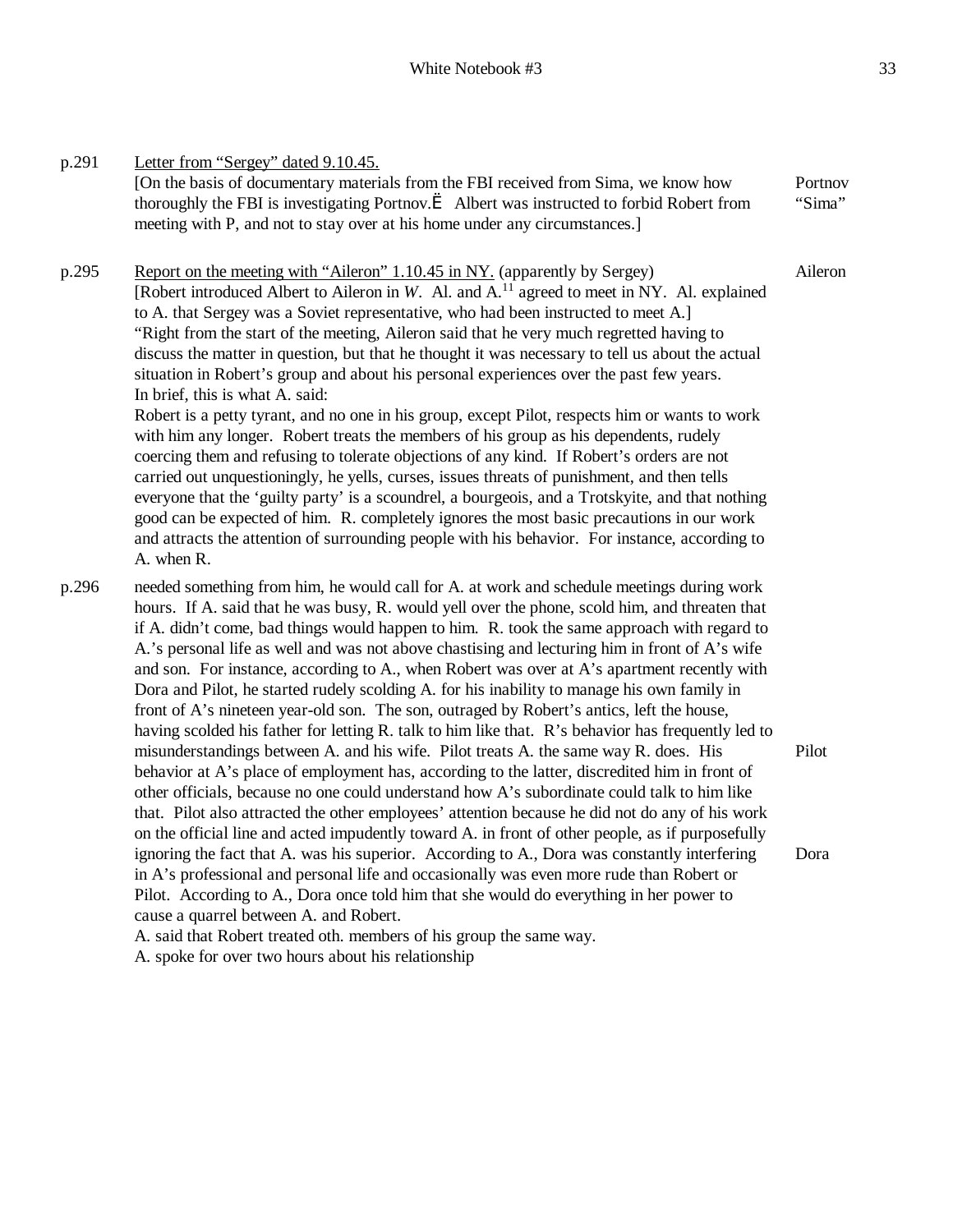with Robert and concluded by saying the following, almost word-for-word:

"During the war, in the interest of the cause we were obligated to work at any cost. This is why my friends and I carried out this work under Robert's leadership, despite the persecution and humiliation to which he subjected us. Patience, however, always runs out. In the last several months, we have decided to stop working with Robert. We would rather work on the fraternal line. If there had not been a change in the leadership of the fraternal, we would have long since submitted our resignation from Robert's group. I have been working for you for many years and do not know how important this work is for you. But I must state plainly that from now on I want to live in dignity, without having to endure the harassment of a madman like Robert."

p.297 [The conversation lasted almost 2 1/2 hours. We had to part ways, b/c A. was supposed to meet his wife at the train station.]

> [The following meeting – 3.10.45 in NY. A. once more spoke at length about Robert, which got in the way of discussing his future activity.]

> "However, considering that all in all, A. worked with us and the Neighbors for over ten years (according to him) and did not have a direct connection with us that entire time, he was given a maximal opportunity to explain himself and state his grievances."

[A. said that the "trio" of Robert, Pilot, and Dora was giving rise to false rumors and reflecting badly on Robert, who is very upset.]

"A. proceeded to criticize our stance with regard to the work of Robert's group as follows: we were completely passive in matters of leadership and contact with individual probationers, having left the leadership role entirely to one person, who was insufficiently fit for this work because of his inability to establish the right kind of relationships with people. Furthermore, we had not foreseen the need

p.298 to give other probationers a chance to voice their grievances, and were therefore unfamiliar with the way work was conducted with living people and what their education was like. A. said that judging by our attitude toward the state of work in Robert's group, one might think that we did not attach a lot of importance to this work. If we had thought that the group's activities were important to us, then for the last several years we ought to have reinforced the group organizationally with permanent leadership and advice and taken the necessary steps to acquire new people and expand our work. If we had taken such an attitude toward work, this situation, which, according to A., threatens to completely tear the group apart and destroy all our work, would never have arisen.

> When asked to be more specific, A. replied that at the present time, the group as such does not exist. We have Robert, Pilot, Zhenya, and Acorn; Zhenya stopped working because she recently had a child, and Acorn's future in his department is unclear. According to A., Robert, Pilot, Zhenya, and Acorn no longer have any major opportunities and will not be able to provide us with important information in an organized fashion.

> In the past, despite his (A's) insistence on the need to get our people jobs in oth. departments, first and foremost in the Bank, Robert thought that it was enough for us to have access to the materials in Nabob's department. According to A., in the near future, Nabob's department might cease to be a source of information that is of interest to us. As for Reed, Peak, Bak, Kaplan

Reed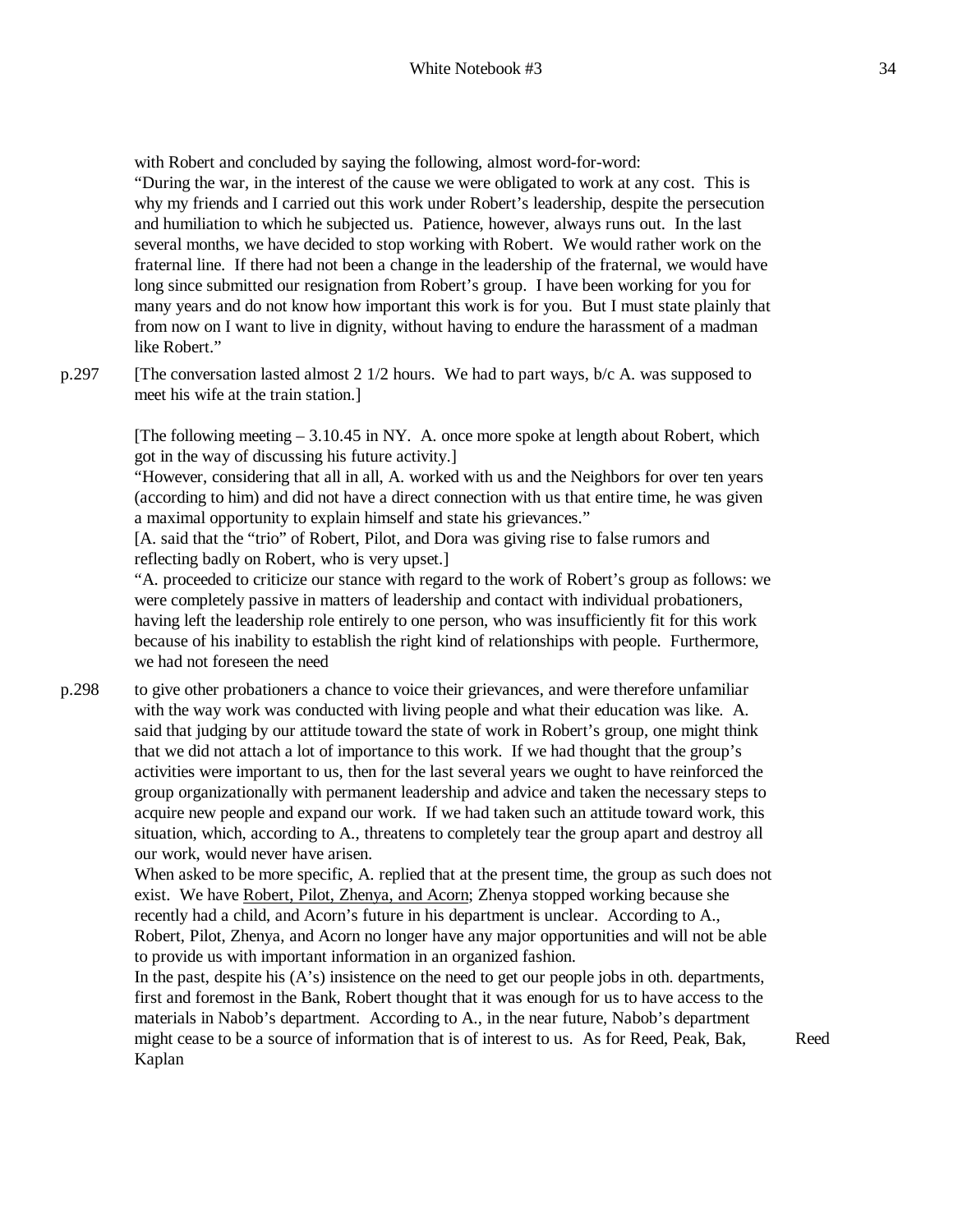and Aileron, according to A., they essentially broke off their organizational-business connection with Robert almost half a year ago, and their activity was limited to helping R. advance R's people along the line of service. According to A., the aforementioned probationers had met to discuss this issue and decided to refuse to work with Robert any longer because of the way he treated them. They had intended to go back working openly for the fraternal, but this was prevented by the changes in leadership that had taken place there. When the conversation turned to specific questions about our future collaboration, A. stated the following. He personally, although he would vastly prefer to switch over to work on the fraternal line, whose status was, in his opinion, very weak and on a low theoretical level, understood the enormous importance of our work and intended to work with us in the future, though not under Robert's leadership. He thinks it is essential to create a new group made up of certain people who have already officially distanced themselves from Robert, but to make its top priority

p.299 the acquisition of new people and the organization of a structure that would truly allow us to get what we need, instead of whatever comes along. Moreover, according to A., it is essential to take into account a number of complicated circumstances in work with longstanding people. Due to the absence of a live connection between us and them, our probationers were left on their own and had not been educated in a spirit of understanding that they were a component of our organization. They thought that they were temporarily helping us in a difficult time of war, but that subsequently nothing would be expected of them. Robert's incompetent leadership only set them against the idea of future collaboration. Furthermore, as A. says, Robert's policy of advancing our probationers too far along the service ladder played a negative part with regard to their use. Through the use of constant pressure and threats, Robert demanded from Aileron, Reed, and oth., that certain probationers be assigned to posts that would compensate them well financially. As a result, probationers like Pilot, Acorn, Bak, and oth., who now hold positions with a salary between 8 and 9 thousand dollars a year are unable to get jobs at Bank, because there are not enough positions of this kind at Bank. Category 8-P civil servants like Acorn, who make \$8,000 a year cannot be candidates for a category 4-P position at Bank with a salary of \$3,500, because in gov't agencies, workers are not hired or transferred to lower-category jobs than the ones they occupy. Moreover, according to A., our probationers have themselves grown accustomed to high salaries and have no desire to transfer to jobs where they would make less. As a result, everyone is now trying to leave the gov't departments and find themselves jobs in the private sector that are right for them in the material sense.

> A. noted that in certain cases, it might be possible to try to assign our probationers to jobs with lower salaries and provide them with corresponding grants. However, in his opinion, this is not currently possible, because our probationers were not properly educated with regard to our work in good time, and though they carry it out solely on the basis of ideological conviction, they have nevertheless retained a number of prejudices, on the basis of which they would at present regard any material help on our part as a 'bribe'.

When A. was done talking, he had to make a decision about his future. Before the conversation with him, our intention, depending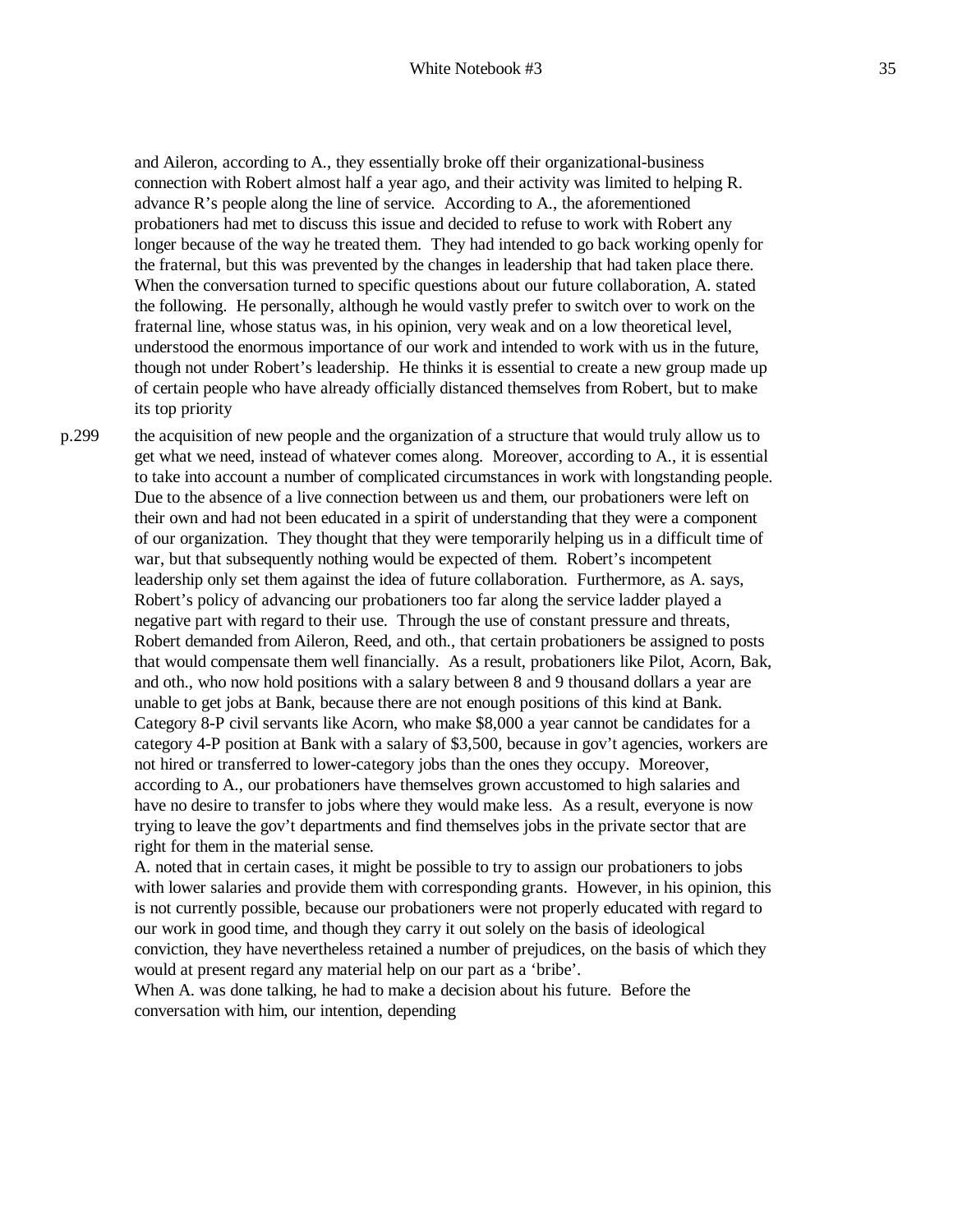on the outcome of our talk, had been to submit a plan for your approval for A. to be transferred out of Robert's group and to continue to do concrete work in the future. However, in view of A.'s categorical refusal to uphold an organizational-business connection with R., we were forced to resolve there and then in principle the question of a direct connection with A., and consequently

p.300 of his transfer out of R.'s group. In A's eyes, to release him without making provisions for future contact and work would be to assert our indifference to his work and feelings. We decided with A. on the following:

> 1. From now on, A. will work independently and maintain a direct connection with Albert. 2. A. will cease any working contact with R. (according to A., it essentially ended long ago), however A. should do everything in his power to maintain friendly personal relations with R. and not to give R. any reason to suspect that our formal withdrawal of A. from his group was in any way a consequence of our dissatisfaction with Robert's work.

> 3. At first, A. will work directly with Bak and Kaplan (hereinafter "Tino"), both of whom had been subordinate to him in the past as well.

4. A. has been instructed to find suitable candidates for technical work and liaison. On our part, we will also try to find suitable people.

5. A. should prioritize the selection of new probationers from among people who are well known to him, but who were not involved in open fellowcountryman work in the past. They should be assigned to departments that are of interest to us, first and foremost to Bank and rival organizations.

6. Information should be acquired by obtaining documentary information about the most important and urgent questions, obtaining oral information though personal contacts in Carthage's polit. circles, and carrying out our assignments on individual questions by compiling reports based on analyses of available documentary information, supplemented by oral information obtained from reliable sources.

7. In five weeks, A. will meet with Albert and make a concrete proposal regarding questions of organization and recommend people as candidates for technical work.

In two meetings, we were unable to discuss every question, and A. was unable to stay in Tyre for longer. We were therefore unable to ask

p.301 A. about his personal opportunities at his new job. When we asked whether there was a chance he would return to government service in the future if the interests of our work required it, A. replied that there was a chance; however it was obvious that this possibility did not appeal to him.

It took some effort to convince A. that at present it was inadvisable to withdraw Peak and Reed from Robert's group. A. insisted that they were essentially no longer working with Robert, and therefore it would be better to formally transfer them to A's group.

Reed

In this connection, A. said that before meeting with Sergey and Albert, he had informed Peak and Reed about this and both had been very pleased by this circumstance. A. also said that Reed had informed him of his connection with Sergey. We did not agree with A. with regard to Peak and Reed and noted that this would be inadvisable from the standpoint of Robert's own work. A. disputed this question for a long time, but we stood our ground."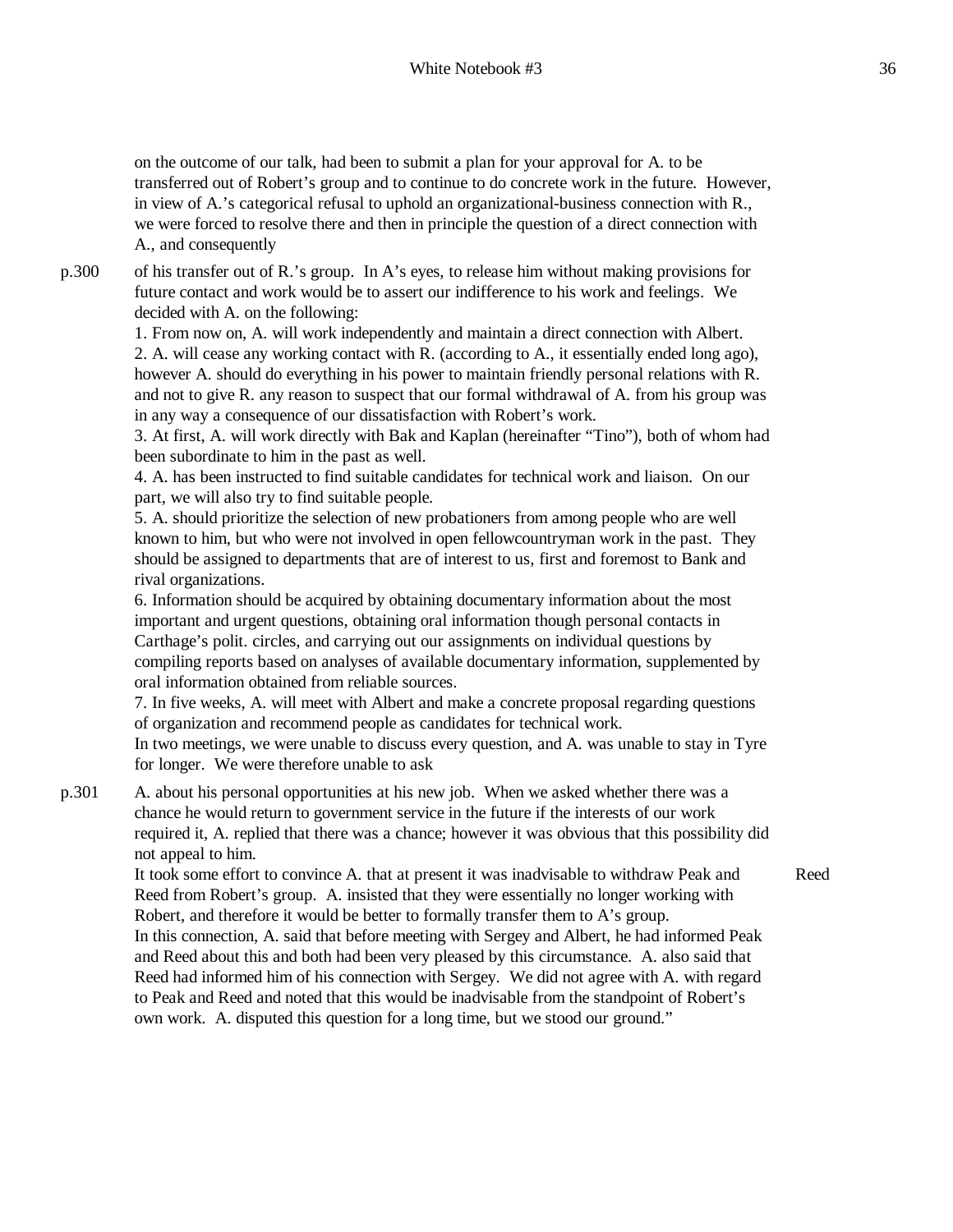[Sergey was informed by a c/t to New York dated 27.10.45 that Robert was awarded a gift of

\$500 in connection with the 28<sup>th</sup> anniversary of the VOSR.]

p.302 Report.

| p.303 | Note by "Albert" 12.11.45.                                                                                                                                                                                                                                                                                                                                                                                                                                                                                                                                                                                                                                                                                                                                                                                                                                                                                                                                                                                                                                                                                                                                                                                                                                                                                                                                                                                                                                                                                                                                                                                        |         |
|-------|-------------------------------------------------------------------------------------------------------------------------------------------------------------------------------------------------------------------------------------------------------------------------------------------------------------------------------------------------------------------------------------------------------------------------------------------------------------------------------------------------------------------------------------------------------------------------------------------------------------------------------------------------------------------------------------------------------------------------------------------------------------------------------------------------------------------------------------------------------------------------------------------------------------------------------------------------------------------------------------------------------------------------------------------------------------------------------------------------------------------------------------------------------------------------------------------------------------------------------------------------------------------------------------------------------------------------------------------------------------------------------------------------------------------------------------------------------------------------------------------------------------------------------------------------------------------------------------------------------------------|---------|
|       | "At the meeting with 'Robert' on November $10th$ of this year, I informed him of the letter I<br>had received from you, in which you expressed your gratitude to them for their work, and<br>gave him your gifts. I decided it was necessary to give 'Robert' another 500 dollars for<br>'Dora', because when we gave gifts of money to 'Robert' and 'Pilot' several months ago so<br>that they could take a vacation, both of them had been surprised that we neglected 'Dora'. As<br>you know, she has been doing great work for us, regularly helping 'Pilot' with tech. work,<br>maintaining social connections with our friends, and inviting them into her home.<br>A while ago, I wrote to you about the 2 thousand dollars you had sent as a gift to 'Richard' to<br>pay expenses associated with his daughter's education. Although it was 'Robert' who had<br>initially proposed the idea of such a gift for 'Richard', the former was reluctant to give the<br>money to 'Richard', for fear that he would not accept it.<br>I reminded 'Robert' on several occasions to tell 'Richard' about our decision to make him this<br>gift. However, 'Robert' has still not done it. This time around, I gave 'Robert' these 2,000<br>dollars as well and told him to give them over to 'Richard' - \$500 as an anniversary gift (in<br>view of the anniversary of the Oct. Revolution) and 1.5 thousand to pay expenses associated<br>with his daughter's education.<br>Last time, you sent me 1.5 thousand dollars as gifts for 'Robert', 'Pilot', and 'Richard'. I<br>gave this money to 'Robert' as a gift | Richard |
| p.304 | for himself, 'Pilot', and 'Dora' $-500$ dollars for each of them. The 2,000 dollars I gave<br>'Robert' for 'Richard' – is the same money you sent a while back.<br>Some time ago, you sent us 500 dollars as a gift for 'Zhenya'. I gave this money to 'Robert'<br>to give to her. All the money that was sent to us to be handed out as gifts was redistributed by<br>me.                                                                                                                                                                                                                                                                                                                                                                                                                                                                                                                                                                                                                                                                                                                                                                                                                                                                                                                                                                                                                                                                                                                                                                                                                                        | Zhenya  |
|       | 'Robert' told me that his division was transferred to another department, along with all its<br>staff. Some time before this transfer, an aide to Wallace, Reynolds, had asked 'Robert' in the<br>course of a conversation with the latter whether he would like to work as W's aide. 'Robert'<br>had answered that he would like to work as his aide, b/c he agreed with his ideas. Reynolds<br>had said that there were no openings at the moment and that they had thought to include<br>'Robert' on the staff of some oth. committee, but Wallace had objected to this and proposed<br>that they wait until the staff of 3 of his aides had been confirmed. As of yet, 'Robert' is not<br>quite sure whether he will get this job, but he is very interested in it himself, b/c he thinks it<br>would raise his prestige and consolidate his position all around. 'Robert' thinks that<br>Wallace's position is secure enough, while in the new department he would probably face<br>hostility. He has no contacts there, and as he sees it, sooner or later they would try to get rid<br>of him.                                                                                                                                                                                                                                                                                                                                                                                                                                                                                                             | Wallace |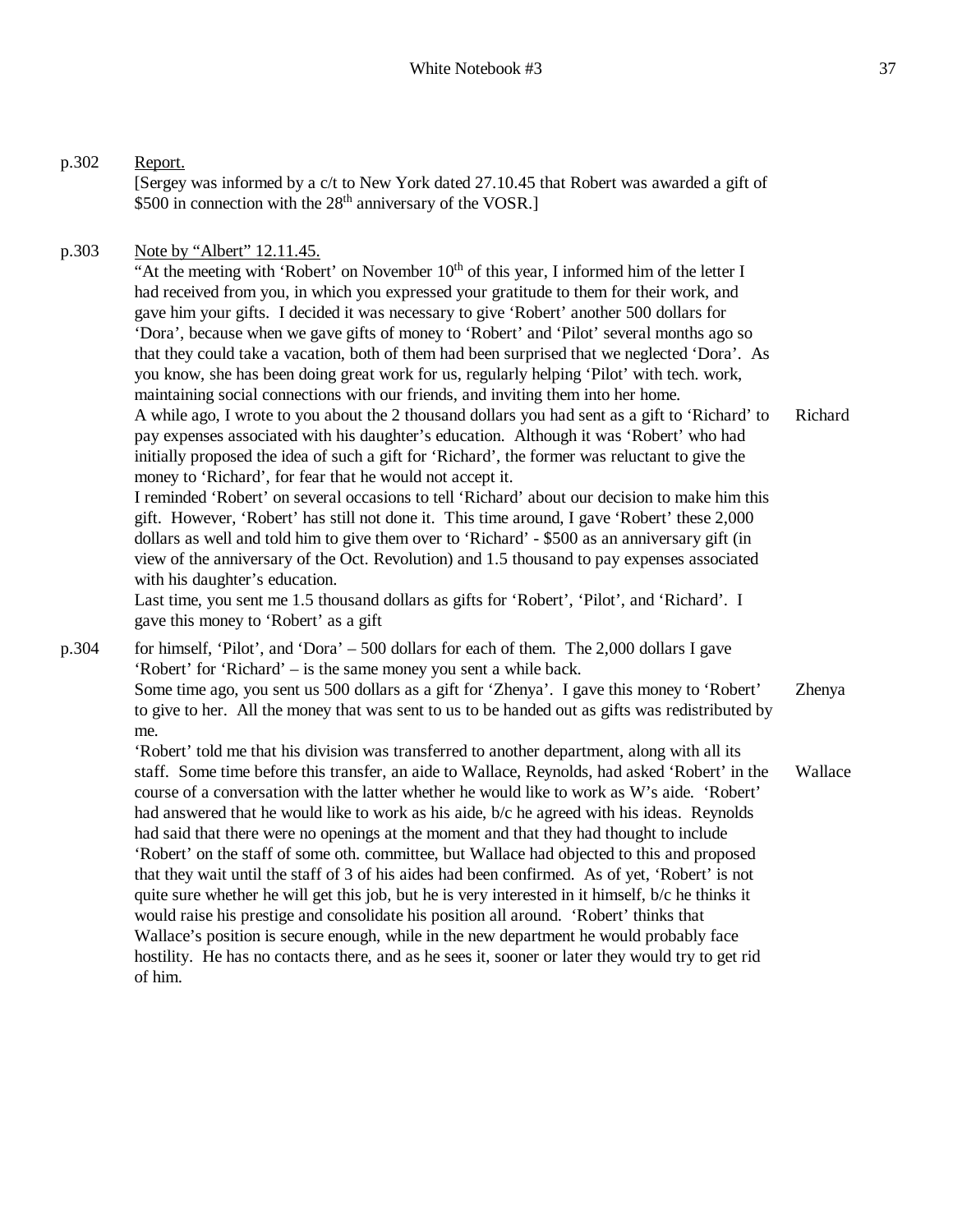'Robert' told me that 'Acorn', together with his division, was transferred to anoth. department. Some time ago, I wrote "Acorn" p.305 to you that they had tried unsuccessfully to get him a job in the State Department. In his new department, 'Acorn' will occupy roughly the same position and make the same salary as before. 'Pilot' was relieved of his duties for good in the old department and at present works in 'Peak's' department on questions that I described for you in my previous note. Most of the materials that were sent to you last time were obtained through him. 'Robert' told me that not long ago, 'Page' had persistently asked 'Pilot' to work in his new corporation and offered 'Pilot' 20,000 dollars a year plus commission and interest on profits, which altogether would have amounted to more than 30 thousand dollars. 'Robert' says that 'Pilot' turned down 'Page's' offer because he knew that we wanted to keep him there, where we needed him. 'Page' was very surprised that 'Pilot' had refused such a tempting offer. 'Robert' noted that because we had allowed 'Aileron' to work at a private company, we also ought to allow 'Pilot' this opportunity. He said that 'Aileron', who is one of our longstanding workers, should have been more scrupulous and stayed where we needed him most, instead of pursuing his own interest. 'Robert' again asked me rather impatiently why we were not letting 'Dora' correspond openly with her relatives. According to 'Robert', everyone who has relatives in the USSR corresponds with them in the normal fashion, and there was nothing wrong in that. I explained to 'Robert' why it was imprudent for them to maintain a direct correspondence and promised that we would maintain regular contact with her parents and receive letters from them for 'Dora'. "Page" Dora p.306 Please see to this and receive letters from them for 'Dora' more often. Furthermore, on

- several occasions 'Dora' asked me to give her permission to send a package to her parents and sisters. 'Dora' has a lot of personal things, which she has saved for them. In accordance with your worker's directive, I replied that our people at home would do this themselves, but this did not satisfy her. 'Dora' insists on having these things sent to them. I think we can arrange this at present. Let me know as soon as possible whether you can arrange for 'Dora's' things to be sent to her family."
- p.308 C/t Sergey C 19.11.45: [Robert's division, together with its entire staff, is being transferred to the "Reconstruction Finance Corporation." Wallace's aide, Reynolds, offered Robert the position of assistant to the Secretary of Commerce, as soon as it becomes available.]
- p.309 Report. Robert was deactivated on Merkulov's orders in connection with the "Myrna" affair.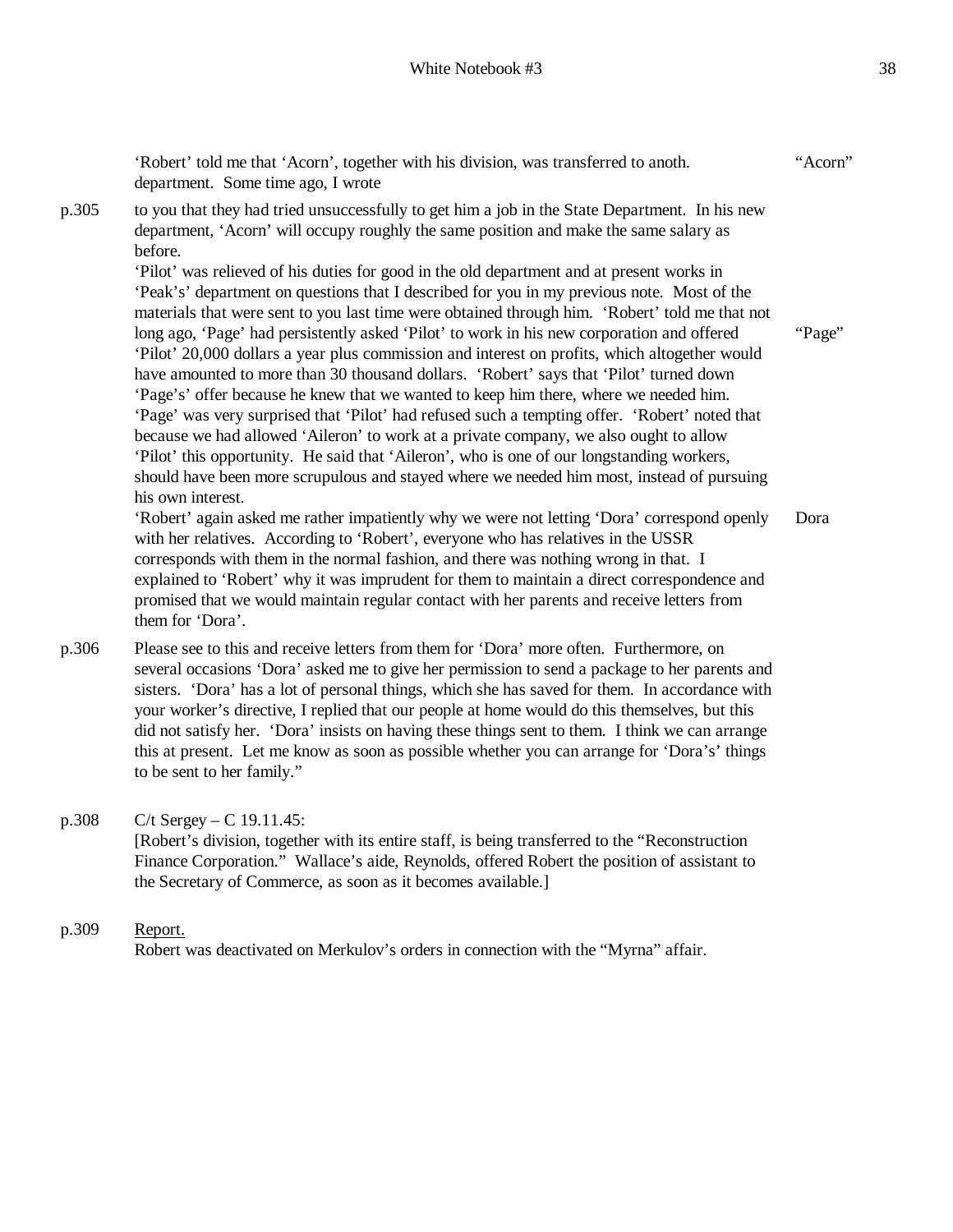#### p.312 Note by "Albert" 2.12.45.

"Today I met with 'Robert' and told him about the 'Myrna' affair. I instructed him thoroughly on relations with our friends, his conduct, etc. I did not get the impression that he was particularly distressed by what had happened. He said that this was all very unfortunate and serious, but he was not at all frightened or agitated. He said he doesn't want to believe that 'Myrna' would go so far as to cooperate with the FBI against us and betray all our work, b/c she herself had worked for us for so many years. In 'Robert's' opinion, if 'Myrna' tries to incriminate us, she will simultaneously incriminate herself. He says that 'Myrna' might have broken off ties with us, but she would not go so far as betrayal. In any case, says 'Robert', we should be prepared for the worst and allow for the possibility that she would betray us if she becomes very angry with us. 'Robert' said that several years ago, when Sound proposed that he use 'Myrna' as a contact between them, he had categorically objected to this for a long time and asked 'Sound' to give him someone else from our 'home', who could be trusted completely. 'Robert' thought that an American-born woman with a past like hers could not be trusted. He says that 'Sound' had assured him that 'Myrna' was in fact the only Americanborn woman in our family who could be trusted 100%. Nevertheless, in spite of 'Sound's' insistence, 'Robert' refused to meet with 'Myrna' for a long time. (Incidentally, when 'Elsa' was connected with 'Myrna', the latter would tell her the same thing). "Myrna" Sound

p.313 How could it be, 'Robert' asks, that we failed to check 'Myrna' in all that time. He says that when we introduce somebody to him as a contact, he assumes that we have checked this person out hundreds of times.

> 'Robert' says that in the worst case, if as a result of 'Myrna's' betrayal the FBI places him under investigation, he would be unable to deny that he, 'Dora' and 'Pilot' knew her personally and that she was frequent guest at their home. According to 'Robert', they could account for their contact with her by saying that she was a social acquaintance from several years ago. Before 'Myrna' was introduced to 'Robert' by 'Sound', 'Dora' had met her at the home of 'Informator's' first wife, with whom she had gone to school at 'Vassar College'. 'R.' says that he would have to explain that ever since then, 'M' has been a social acquaintance of 'Dora's', and that she would occasionally visit them. Naturally, 'Robert' will completely deny any allegations of contact and collaboration with us. He will state that the accusations against him are absurd and that he never did any such work for us. As for 'Robert's' attitude toward our country, according to him, it is an established fact that he supported rapprochement between the two countries, displayed a serious historical interest in our country, taught the subject in question at a college, and that he had been asked about this dozens of times during a 'Civil Service'-led investigation into his activities. 'Robert' does not think that the FBI will be able to bring any concrete charges against him. In any event, he does not rule out the possibility that if 'Myrna' compromises him, he would be dismissed from his position or even arrested for a period of time. He asked me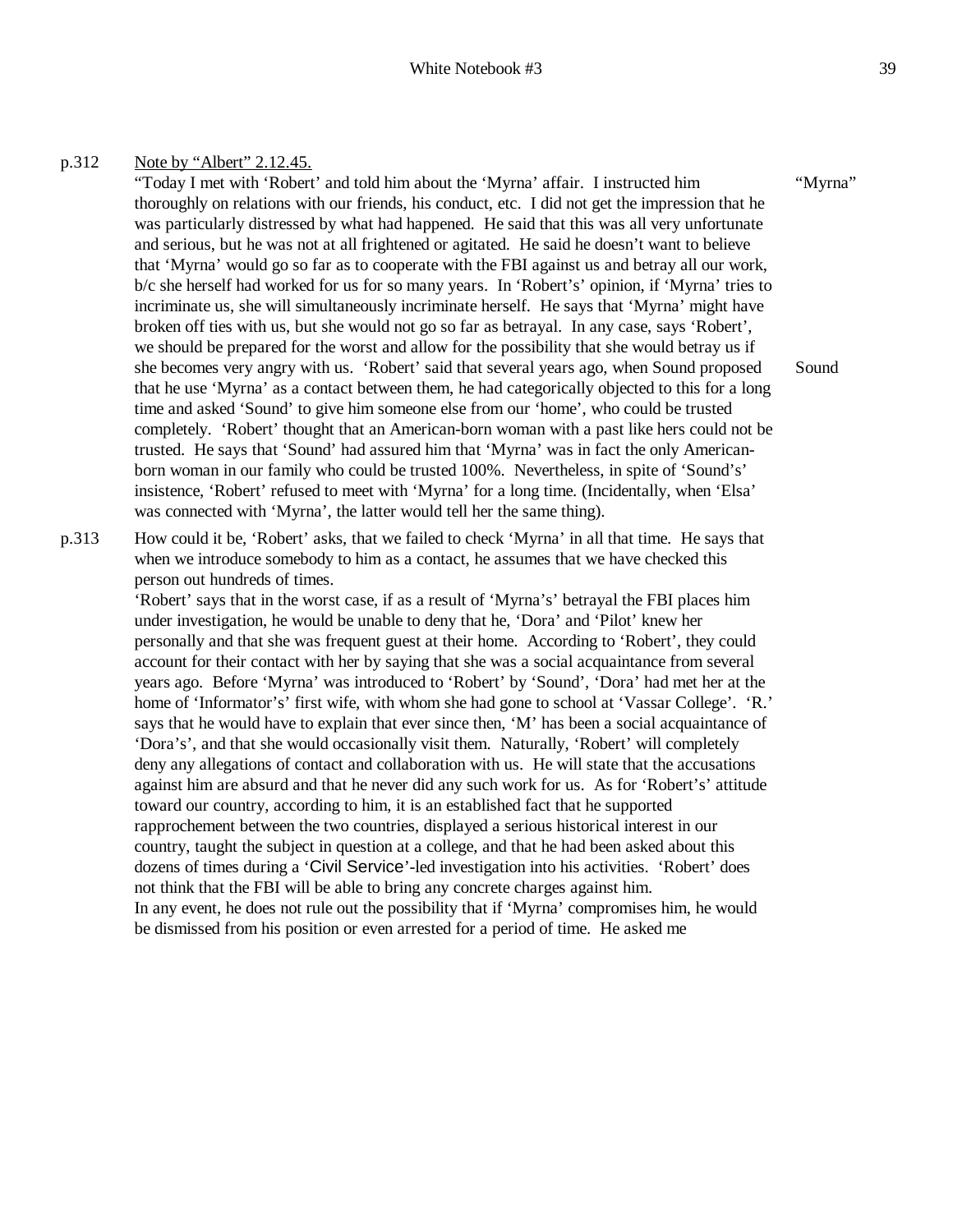what he should do if he were fired – should he stay in Washington or not? I advised him to stay

p.314 there until our worker contacted him.

I also told him that all of our friends from his group should remain at their jobs in their departments. 'Robert' says that he is awfully tired of being in Washington and feels an aversion to the ambience there. He does not feel happy at his new department. His friends on the Committee of Political Action offered him a job as their leader. According to 'Robert', this sort of job would be perfect for him, but he cannot take it because of our work. I specifically told him that he should not, under any circumstances, accept such offers, that he is one of our most important workers and if he is fired, we will look after him and resolve the question of his future together. 'Robert' says that in the event that he is, in fact, completely compromised and therefore unable to get a job in government service, maybe then he should go live in our country, or perhaps work for us in another English-speaking country. I told 'Robert' that I was sure his idea would only be acted on in the future if there was no chance of him working here. It seemed to me that 'Robert' spoke to me sincerely.

I did not tell 'Robert' about my departure for home, but I did tell him that there was a possibility I would be unable to meet with him in the future. We agreed that if it became necessary to meet with him, our person would call him at the beginning of the week (Monday or Tuesday, no later than Wednesday) after 6 o'clock PM and say that he is Mister Drum (*Drum*). He will say several stock phrases to 'Robert', such as: 'How are you feeling? How is your family? I was in town so I thought I'd call you'. Many years ago, 'Robert' knew someone by this name, but it is unlikely that this person will call 'Robert' ever again. If

p.315 it is a woman calling, she should give her name as Mrs. Drum. If 'Robert' himself is not home, he or she will ask 'Dora' or 'Pilot' to tell him that Mr. or Mrs. Drum called. If this happens, there is no need for our person to call again to speak to 'Robert' personally. After the phone call, at two o'clock on Saturday of the same week, 'Robert' will wait for our person by the entrance to an automat located next to the entrance to a Macy's store on Seventh Avenue. 'Robert' will be holding a newspaper, with the magazine 'Saturday Evening Post' folded over it. If it is winter, 'Robert' will be wearing a dark blue coat. Our person should be holding a book and a copy of 'Time' magazine. He should come up to 'Robert' and say: '*I bet I have kept you waiting here for at least half an hour*'. 'Robert' will answer: '*I blame mr. Drum for keeping me waiting*'. If 'Robert' is unable to come that week, our person should come to this place every Saturday until he or she meets 'Robert'. It is unlikely that 'Robert' will be sent on a business trip for several weeks. According to him, even if this happens, the business trip will not last more than half a month. I told 'Robert' that our person might contact him in roughly two or three months. If there is an urgent need for it, he might even contact him earlier. 'Robert' promised to act accordingly, to stop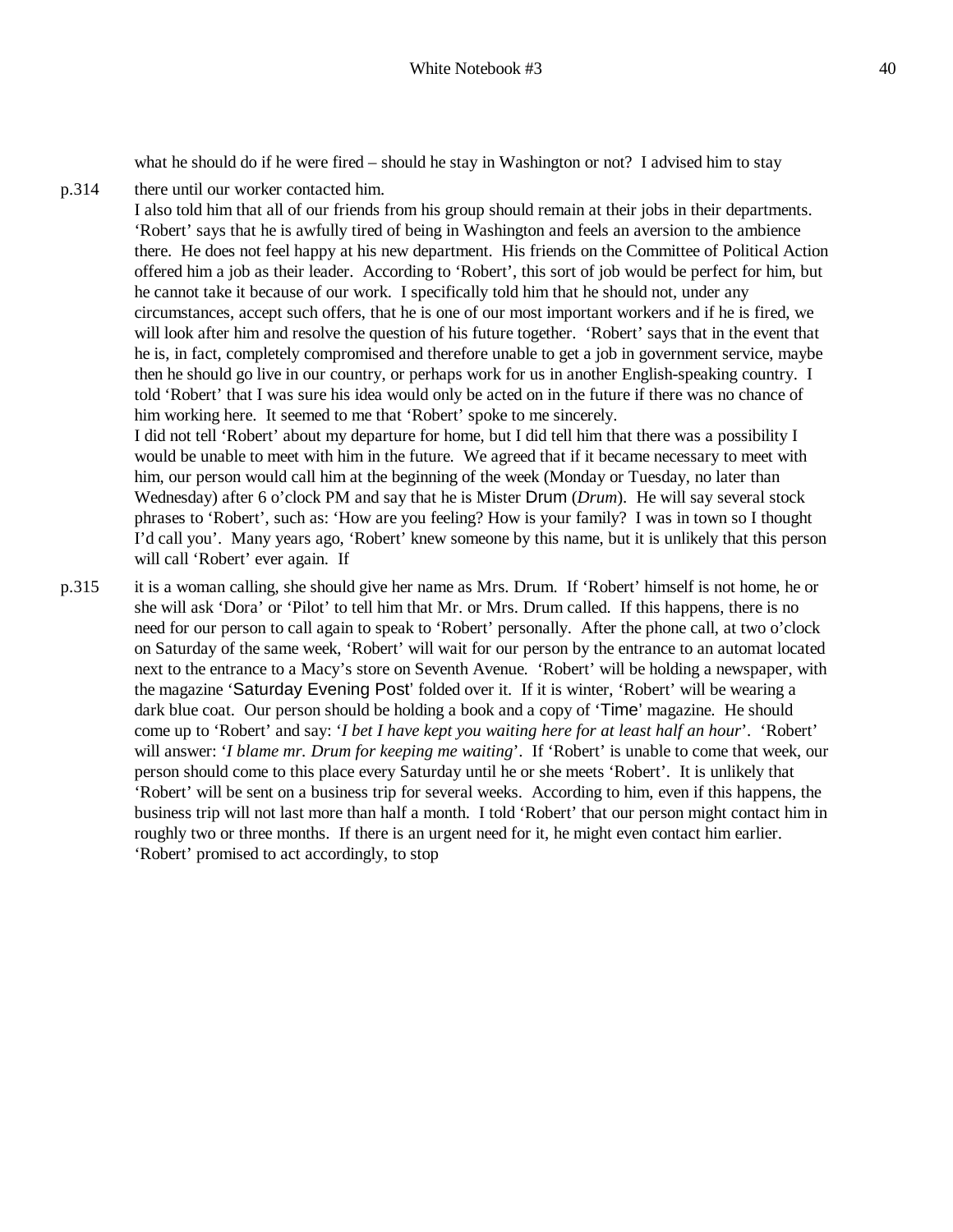doing any work for us, not to organize any soirees with our friends, not to mention anything at home about our work, etc. He said that he essentially already adopted these measures several weeks ago, when I ordered him to stop working for us for some time."

p.317 "Robert" knew "Sergey" as "Stepan." Sergey

| p.318 | Report<br>7.07.47 "Grigory" reported from Washington that Aleksandr Portnov, with whom he is quite<br>familiar, is living in Philadelphia (hereinafter "Village"); Portnov, who avoids contact with<br>Left organizations, continues to distribute materials he receives from VOKS to prominent<br>representatives of the Amer. intelligentsia. In addition, he gets 10 copies of "Pravda"<br>delivered by airmail.<br>P is officially considered the director of the Philadelphia branch of the "Russian-American"<br>Institute." Portnov owns a house (hereinafter "Base") on "Island Beach" island in "High<br>Point," New Jersey. | Portnov           |
|-------|---------------------------------------------------------------------------------------------------------------------------------------------------------------------------------------------------------------------------------------------------------------------------------------------------------------------------------------------------------------------------------------------------------------------------------------------------------------------------------------------------------------------------------------------------------------------------------------------------------------------------------------|-------------------|
| p.319 | C/t dated 7.7.47. "Pavel" met with Portnov ("Ali"). "Ali" invited "Pavel" to pay a visit to<br>"Base" together with oth. embassy officials, but in "Pavel's" opinion this would not be<br>expedient, b/c it would lead to a personal acquaintance with "Robert."                                                                                                                                                                                                                                                                                                                                                                      | Robert            |
| p.320 | "Ali" told "Pavel" that there are two families living on "Base": "Robert's" family and that of<br>someone else who had fired fired for pro-Roosevelt activity. They are building the house from<br>materials bought cheap thanks to some old connections. These people had been subjected to<br>an investigation by the Washington "Gestapo," as he put it, allegedly for their previous work.<br>Their meetings with "Ali" were regularly recorded and brought against them as compr.<br>materials.                                                                                                                                  |                   |
|       | At pres., "Robert" is writing a book on econ. issues. "Ali" provides him with material for the<br>book and brings him our newspapers. The other day, "Robert" was visited by "Richard," who<br>had been fired from his last place of employment.                                                                                                                                                                                                                                                                                                                                                                                      | Robert<br>Richard |
| p.321 | $C - Wash. 10.07.47$<br>[According to our doc. information, "Ali" is under investigation by Amer. counterintelligence<br>in connection with his activities on the VOKS line.<br>"Ali," "Robert," and "Dora" – are old friends. In the past, we had advised "Robert" to keep<br>his meetings with "Ali" to a minimum.]                                                                                                                                                                                                                                                                                                                 | Robert            |
| p.323 | Report.<br>Aleksandr Portnov, b. 1887 in Russia, Russian, Amer. citizen, came to the USA in 1907, a<br>sculptor by trade, at pres., director of the Philadelphia branch of the "Russian-American<br>Institute." Visited the USSR twice: the 1 <sup>st</sup> time as a tourist in 1931 and the $2nd - in 1935 - on$<br>business from the "Russian-American Institute" (had talks with VOKS representatives).<br>From "Sima" – information, obtained in the Foreign Agents Registration Unit at the U.S.<br>Department of Justice in 1945, that Portnov                                                                                 | "Sima"            |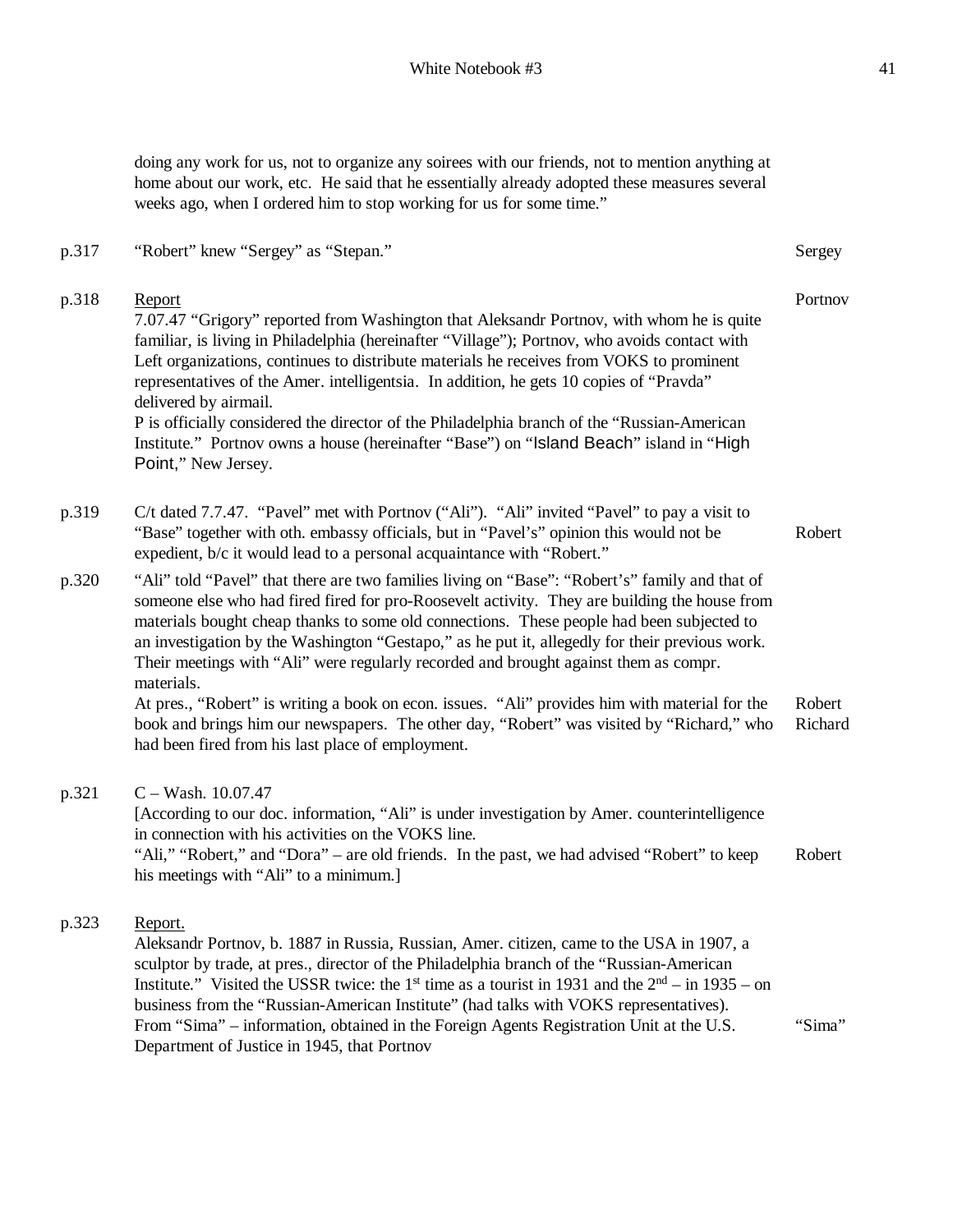had been actively investigated by the FBI in connection with his work at the "Russian-

American Institute." p.324 In Sept. 1945, "Albert" reported that "Robert," "Pilot" and "Dora" often stayed at Portnov's summer home. p.329 Graur – to First Directorate Chief Kukin (1.09.47) Take advantage of "Bob's" trip to the USA (apparently for a UNO session $^{12}$ ), to find out the situation with "Robert" and his group. Assign the meeting with "Robert" to "Art," who used to be a courier between "Robert" and the station. "Art" has been working with us since 1932, and has "proven her worth at this job." Assign the meeting with "Art" to acting Station Chief "Stepan," to whom "Bob" will explain the nature of this assignment along with a thorough instruction. Please approve. Art p.331 The password for establishing contact with "Robert" was sent out. p.335 Perlo? C – NY To Stepan and Bob 11.09.47: In light of the article by Drew Pearson that was published in the "Washington Post," about how the FBI arrested 2 Amer. officials who had allegedly been passing designs for a "B-29" airplane to the Sov. Union, do not meet with "Art," "Berg," or "Robert" until further notice. Art, Berg, Robert p.337 Report on Silvermaster (8.01.46). "'Zhenya' was transferred to 'Robert's' party group in 1943. He recruited her husband 'Acorn', as well as 'Tino' soon afterwards. In addition, 'Robert' received info. from his contacts – 'Page', 'Lloyd', 'Sur', and 'Odysseus'." Zhenya p.338 [Art and Berg were used as couriers in 1945: they met with "Dora." "'Albert' did not live up to the expectations that had been set for him. Because of his personal qualities and because he did not receive proper guidance from 'May', 'Albert' failed to form a proper relationship with 'Robert', and not only did he not become 'Robert's' handler, but he himself succumbed to his influence. As a result, C. was missing a number of vital facts about members of the group, its structure, and its working methods. The measures we proposed for improving the work of the group, implementing konspiratsia, etc. were, as a rule, not put into effect. In Apr. 1945, 'May' was relieved of his work with 'Albert', and the job was entrusted to the new Station Chief of the NY office – 'Sergey'. Art and Berg Albert May p.339 In little time, 'Sergey', while carrying out our instructions working on 'Albert's' affairs, helped us make sense of the group's work and succeeded in obtaining essential information for us about individual sources, the group's organizational attitudes, working methods, etc. The information we received fully confirmed our opinions about the poor state of affairs in

the group."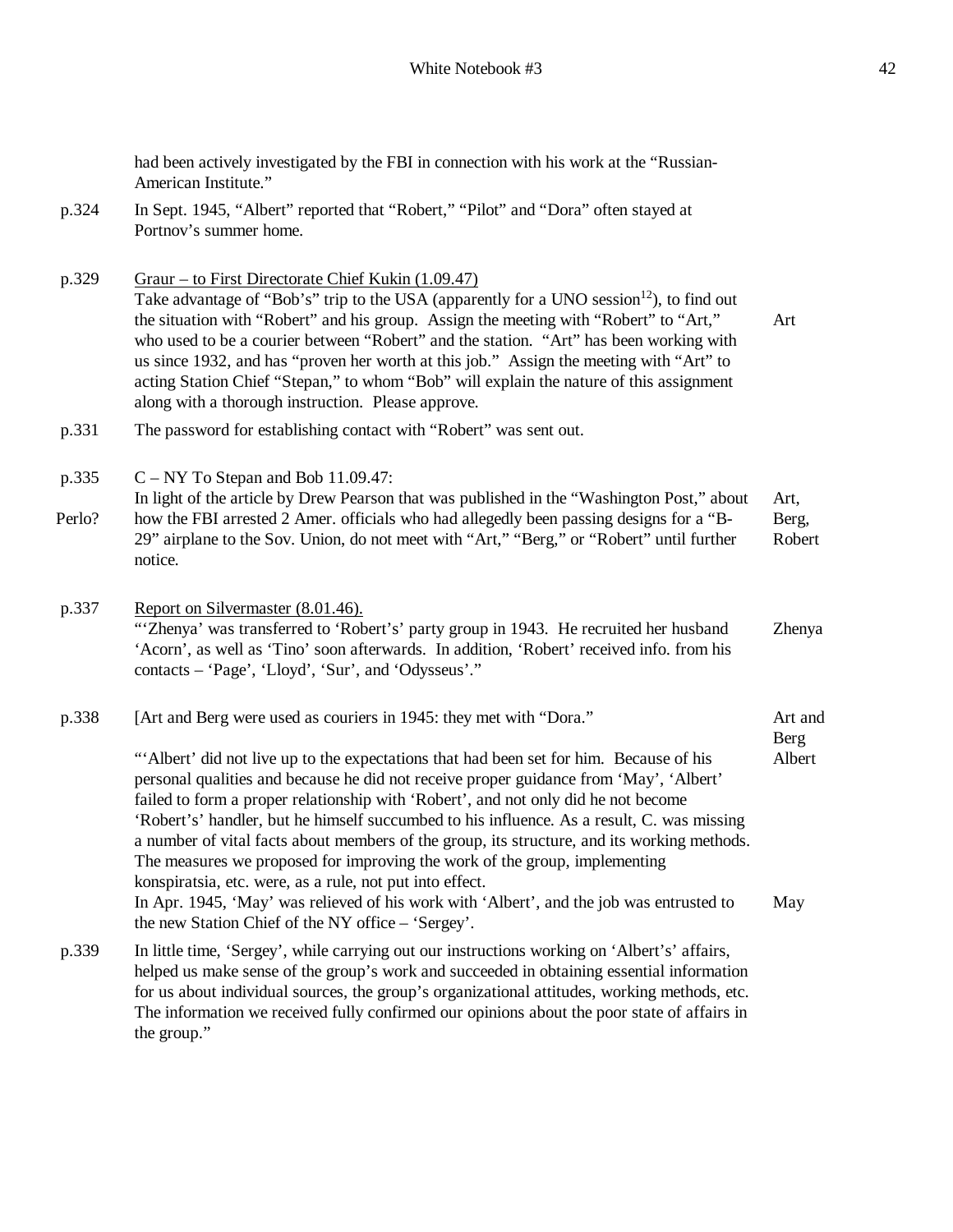# p.362 Report dated 28.07.50.

"On 4 Aug. 1948, the U.S. Congress's Committee for the Investigation of Anti-American Activities summoned 'Robert', who refused to answer questions. On 7 Aug. 1948, the Washington Station reported that our agent 'Berg' and his wife, our agent 'Carmen', gave this Committee a detailed deposition regarding their work for Sov. intelligence and 'Robert's' direct involvement in this work. The documentary materials we subsequently received from the New York branch of the FBI attest to the fact that 'Berg' is under investigation by Amer. counterintelligence and that they recorded the meeting between 'Berg' and 'Robert' that took place on 1 December 1945."

Berg, Carmen

- p.366 Letter Wash. Moscow dated 18.6.51. Oleg [Oleg, as he heard it from M. Keeney. Silvermaster and Ullmann have taken up building houses on one of the resorts on the New Jersey shore. About 20 houses. Ullmann's scheme; he studied engineering. In 2-3 years, they made about 100 thousand dollars.
- p.367 According to M. Keeney, Silvermaster's wife Count Witte's granddaughter. Her son from her first marriage—Volkov—is involved in atomic research.]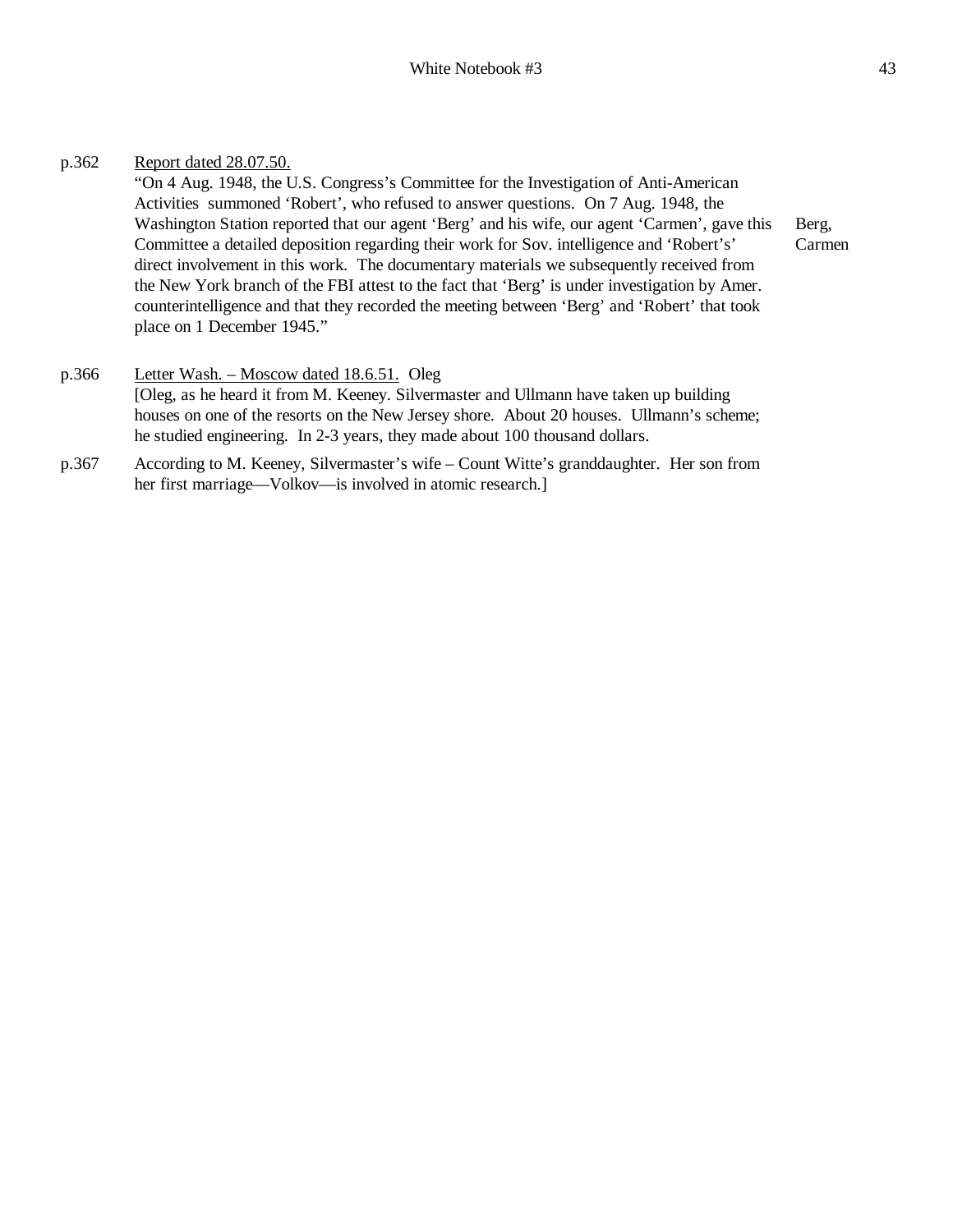#### File 43072 v. 1 "Ruble" Harold Glasser

p.36 Report by "Vardo" on "Ruble," dated 11.11.44.

"In his time, 'Maxim' arranged for the recruitment of 'Ruble' as our agent with Gene Dennis, who had received a corresponding directive from 'Helmsman'. At the time, 'Ruble' was leaving on a business trip on behalf of the Treasury Department – to North Africa, where he was supposed to create a separate investigative branch of the Treasury Department at the Amer. delegation there, which at the time was headed by Murphy. Already there was no chance of our person setting up a personal meeting with 'Ruble', b/c 'Ruble' departed without warning for his destination. Through Dennis, a password was specified with 'R.', by which someone on behalf of Dennis was supposed to have contacted him in North Africa; furthermore, 'R.' was warned about the fact that this person might be Russian. Home was informed of this password, but no one contacted 'R.' in North Africa. When 'R.' came back from N. Africa, 'Maxim' asked Home for permission to have 'R' handed over to 'Pal' for a connection. When 'Mer' was informed of this, he said that 'Pal' told him that in a conversation with him, 'R.' had wanted information. 'Pal', who has known 'R.' a long time, did not like being spoken to like this by 'R.', and on the basis of his conversation with 'Pal', 'Mer' got the impression that the personal relationship between 'Pal' and 'Ruble' was strained somehow. Since this was the impression they got, what  $13$  'Maxim' and 'Mer' stopped insisting to 'Pal' that he take 'Ruble' as a contact. During her last conversation with 'Helmsman', 'Vardo' told him that we wanted to make 'Ruble' a direct contact of ours. 'Helmsman' agreed and said that he would give a corresponding order to Gene Dennis, who maintained contact with 'Ruble' on the Party line after his return from North Africa. Because our stations were under surveillance and 'Maxim' left, 'Ruble' failed to have been handed over to our worker. 'Ruble' should be familiar to 'Storm' ('Steve') as a member of the CP USA, b/c he belongs to that group of Communist officials in Washington, with whom 'Storm' was affiliated several years ago. 'Ruble' is also known as a member of the CP to John Abt, whom 'Storm' used as a liaison with this group – for receiving party dues and information from them for 'Helmsman'. 'Reyna' had described 'Ruble' to Maxim and 'Vardo' as a secret member of the Party and a very loyal and reliable Communist of many years. 'Reyna' and her brother, John Abt, keep up a personal friendship with 'Ruble' and his wife. 'Pal' knows about John Abt and about the fact that he had a group of Communist workers from various government departments in Washington. It is possible that 'Pal' knows individual people from this group as well – besides 'Ruble'. There has always existed a kind of rivalry between 'Pal' and John Abt when it came to working with secret Communists in Washington, judging from our old files (see, for example, 'Pal's' file) and from certain remarks made by 'Sound' in conversation with 'Vardo' and in the latter's conversation with Abt. Maybe Bayer, one of the editors of 'Soviet Russia Today' Dennis "Pal" "Storm" Abt "Reyna" – John Abt's sister Bayer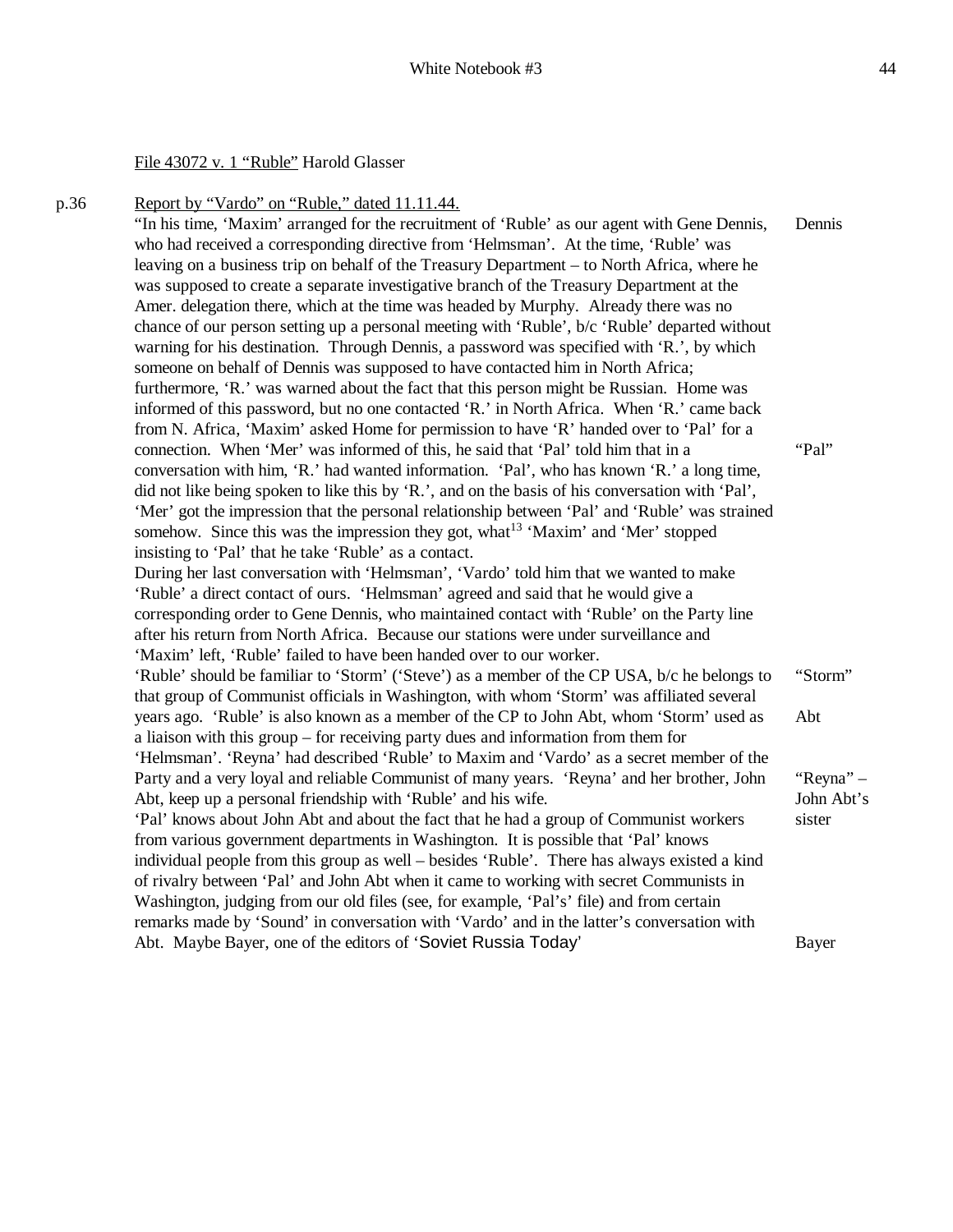in Washington, was using Abt for the neighbors. With regard to Bayer, we had certain pieces of information about the fact that he was the neighbors' worker. Soviet Russia Today is published by Jessica Smith, who is John Abt's wife. 'Ruble' could be adopted as a contact for our worker with the help of 'Helmsman's' brother, who could contact Dennis and arrange with him on 'Helmsman's' behalf to hand 'Ruble' over to someone by means of a password, or at a personal meeting."

## p.11 Report

27.2.43 Maxim reported that the reliable and extremely secret fellowcountryman *Harold*<sup>14</sup> *Glasser* (hereinafter "Ruble") – a 38-40 year-old senior official at the Treasury Department, has left for North Africa as an assistant on financial affairs to *Murphy*, a representative from the Amer. State Dep.

"Ruble" was assigned by his department to organize an intelligence service for the Treasury Dept. He was ordered to learn Italian as soon as possible; they intend to leave him in Europe. Maxim was warned (evidently, by fellowcountrymen – A.V.), that because the State Dep. saw all of Morgenthau's people as progressive New Dealers, it was possible that Murphy would greet him with hostility and keep an eye on him; therefore it was necessary to exercise the utmost caution when establishing a connection. He should be sought out near the Amer. mission.

## p.21 Letter from "Mer" to "Maxim" dated 5.1.44.

"I heard about Glasser several years ago. If I am not mistaken, our old acquaintance "Storm" told us that Glasser is a good guy. When "Arena's" wife worked in the Treasury Department, she spoke very highly of Glasser. I would like to know your opinion: should we work on him or leave him alone? I would not be surprised to learn that he is affiliated with our friends (the GRU or the CP). Please let me know what you think as soon as possible." Storm Arena

# p.22 Report

8.1.44 "Maxim" asked for approval for a connection between "Pal" and "Ruble," who<sup>15</sup> currently has "Ruble" in his sights. The connection can be established by means of the old password that had been specified for Algeria. It would be difficult to establish a connection between "Ruble" and anyone else, b/c it can only be done through the CP. 10.1.44 Maxim was sent an express telegram stating that we approve of a connection between "Pal" and "Ruble" by means of the old password. Pal

# p.23 Report.

As a result of a check-up at the GRU, "Vadim" determined on 4.5.44, that "Ruble" – is a secret member of the CP, who had worked in an info. group of Amer. CP members under the leadership of secret CP member, "Peter" (supposedly also known as "Steve"). In 1940-41, a GRU worker in the USA reported that "Peter's" group, and therefore "Ruble" as well, were to be transferred over to us. "Peter" (Steve)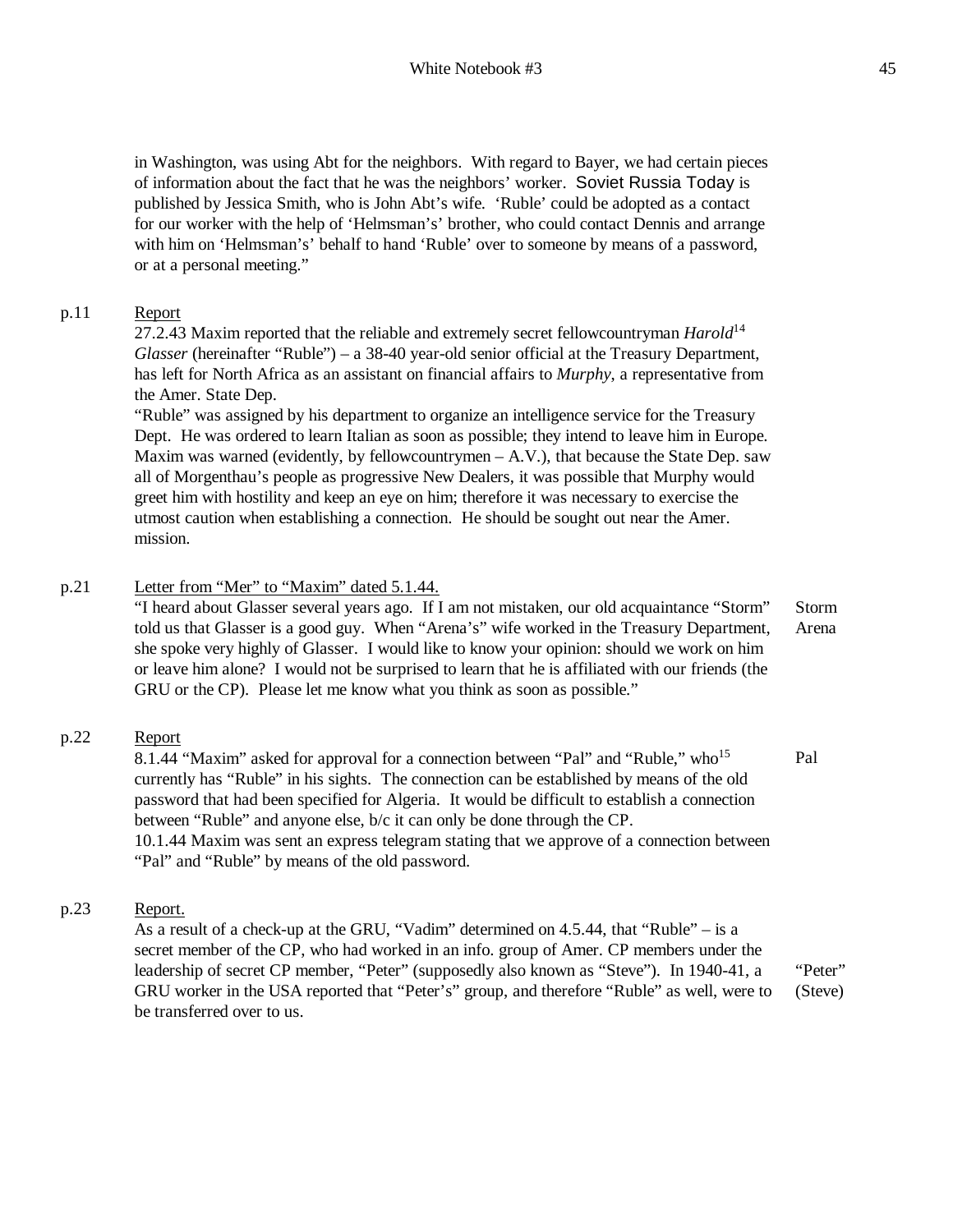### p.25 Report.

18.12.44 "Vadim" reported that "Ruble" reported that from May 1937 to the fall of 1939, he would regularly—roughly once a month—meet with a certain "Karl" and provide him with information. Their contact was interrupted in the fall or summer of 1939, after "Karl" did not show up at the usual rendezvous place. In June 1940, "Ruble" was contacted by a certain "Pol" who said that he was "Karl's" replacement. Because "Ruble" was preparing to leave for Europe, this connection was not in fact renewed. As far as "Vadim" can recall, Karl – is the GRU station chief, who went by the cover name Steve in his reports on Richard. [Graur ordered the operatives Chugunov and Kazaniev to go to the GRU and check whether the following were their people: "Karl" ("Steve"), "Pol."] "Karl" "Pol"

## p.26 Report.

22.12.44 "Vadim" was informed that "Karl" (Robert Tselnis) had worked with the neighbors, but had subsequently refused and threatened to betray probationers he knew about to the Amer. authorities. "Pol" had also worked with the neighbors. "Steve" is "Storm"; we do not use him at present. It is suggested to warn "Ruble" not to agree to a connection with "Karl" or "Pol" if they make advances. Karl Pol

## p.27 Report.

12.8.44 "May" in NY was asked to transfer "Aileron" and "Ruble" to their own group. "Aileron" is to be made group leader, and he is to report directly to anoth. worker, though not to "Albert." Aileron

### p.29 Report.

18.10.44 Cde. Dimitrov reported that they do not have information about Glasser (original in "Izra's" file).

# p.35 Report.

23.11.44 "Vadim" reported that the connection with "Ruble" is being maintained according to the following order: from "Ruble" to "Ted" (until recently to "Raid"), then "Myrna" and "X."

p.37 In August 1944, "Ruble" gave us certain materials through "Robert," whom he knows personally.

# p.38 Report.

12.12.44 "Vadim" reported from Washington:

"On December 9<sup>th</sup> of this year, Gromyko instructed me to meet with 'Richard' with the aim of receiving additional information from Morgenthau's department regarding the German postage stamps they prepared. Gromyko

On the same day, I got a phone call from "Richard," who asked me to stop by to see him in order to receive the info. that Gromyko wanted. Richard

I went to Morgenthau's department on December 11<sup>th</sup>. "Richard" was not there, but one of his secretaries took me to his assistant, on whose door was written: *assistant*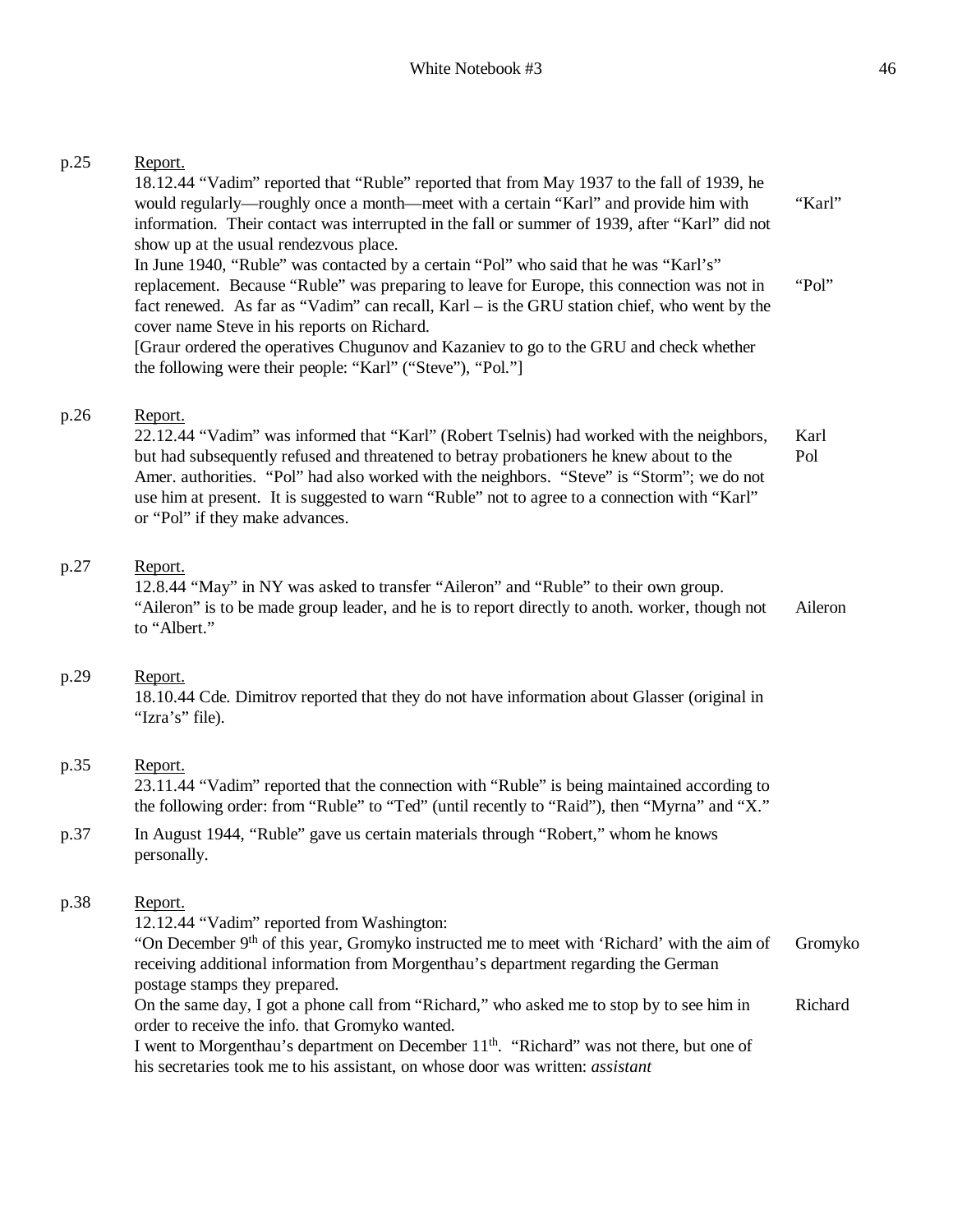*of the Direction of the Division of Monetory Research*. This assistant of 'Richard's' turned out to be 'Ruble'.

We are trying to coordinate 'Ruble's' work through 'Myrna', 'Raid', et al. If nothing comes of this, the aforementioned circumstances could be used to develop an official acquaintance at first, so as to later switch over to a direct connection."

# p.39 Report.

16.12.44 To "Vadim": for operative and various oth. reasons, "Myrna" should not be informed about the fact that we are establishing a direct connection with "Ruble." Considering that "Ruble" might become one of our most valuable probationers and possibly a group leader, they think it would be expedient to contact him directly in the course of an official conversation or after contriving to create the necessary conditions for a conversation. Contact with "Ruble" can be established using the following password: telling him that Gene—the fellowcountryman leader Ryan (apparently also known as Dennis  $- A.V.$ )<sup>16</sup> —says hello, and mentioning this name several times during the conversation. The password was stipulated in 1942, before "Ruble" left for the "shore." (N. Africa).

p.48 In December 1944, a biography of "Ruble" and his wife was received through "Raid," Myrna," and "X." Handwritten (original  $- p.53$ )

## p.49 Biography (translation).

B. in 1905 in Chicago.

Parents and family: Parents emigrated from Lithuania around 1890. On arriving in America, my father settled in Chicago and lived in the Chicago ghetto the whole time, all the way up to his death. He lived in poverty and knitted sweaters. My father died in 1909, leaving seven children after his death, of whom "Ruble" is the youngest.

The family worked delivering newspapers; this was how they supported themselves financially. My ("Ruble's") older brother still does this work now. Nine of my close and distant relatives are politically active; they all knew me as a radical when I was young, and even later, but inasmuch as I am the only one in the family who received a higher education, they think I am strange in a lot of ways, and therefore no one knew or had any suspicions about my polit. convictions, neither in the past, nor at present.

Education: University of Chicago, 1922-28, economics student. Harvard University – 1929, Brookings Institution – 1931-32, including a 3 month internship. During this time, I had a year's experience as a consultant on economic questions at the University of Akron (Akron, Ohio) – 1928.

Professional activities:

1933 – worked at the Midwestern Bureau of Labor for 6 months.

1933 – taught at the National Jewish Institute in Chicago, where I subsequently became dean of one of the colleges (1934-34)

1935 – worked at the Works Progress Administration in Illinois as a statistical analyst in the financial statistics division.

1936 – director of the statistics division at the Works Progress Administration in Minneapolis, Minnesota.

Myrna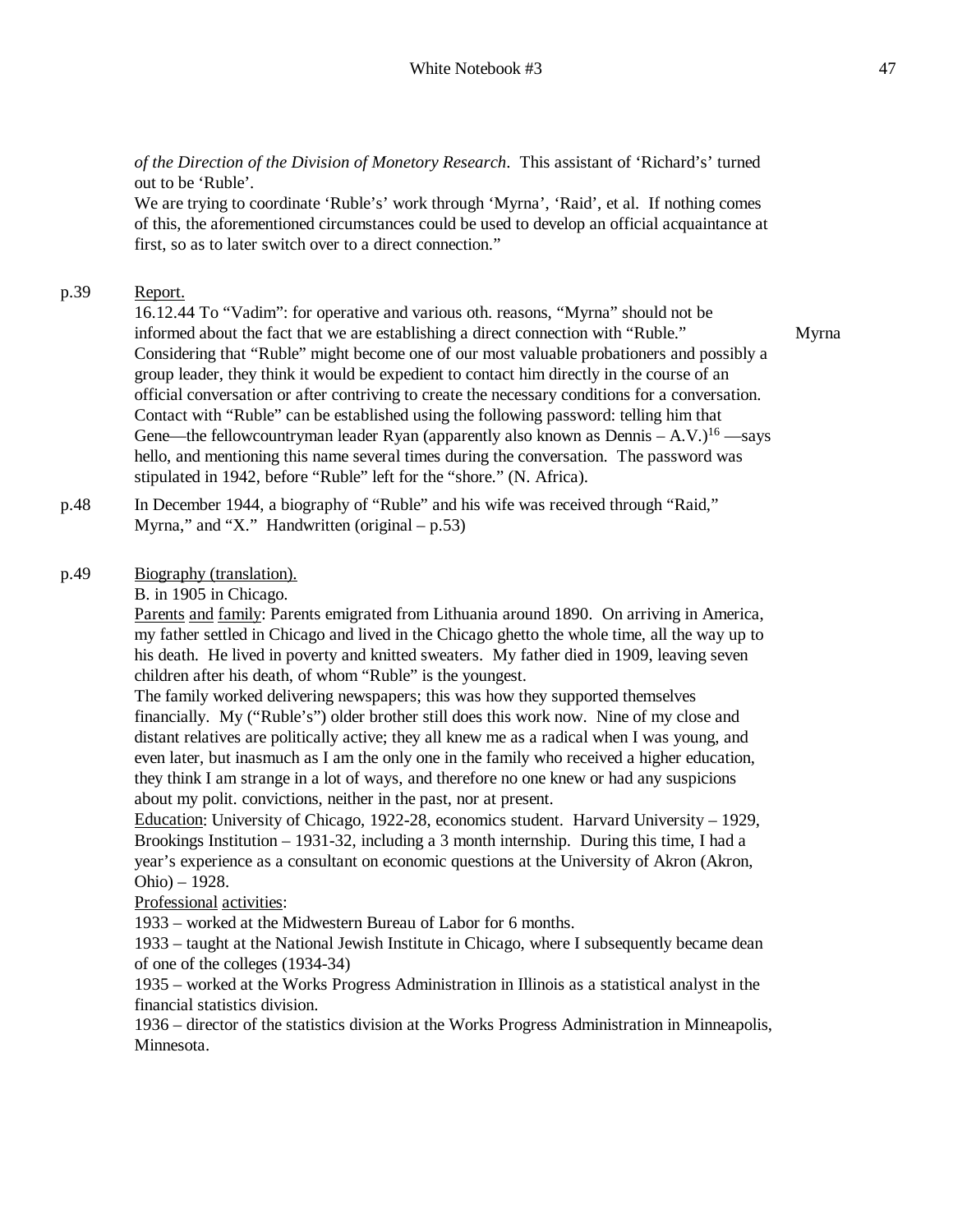1936 – Treasury Department, Washington, D.C.

up to the present.

Organizations: Joined the Party in 1933. Became involved through Party members, with whom I had previously been in contact.

Activity in various legal organizations:

a) For a short time, I was a member of a teachers' union in Chicago and was involved in organizing a local trade union of college instructors, but this organization did not have a lot of members.

b) In 1934, during the summer break, I was a member of a design group at the Works Progress Administration. The only person I remember from this group is Art Witt (*Art Witt*). He was known as a Comparty member.

c) Took part in organizing the inter-professional association, of which I was a member (1934- 35)

Party work:

a) Worked in a street group for 6 months under a different name.

b) Teachers' group (the following people from this organization knew me well – Helen Rubin, Frank Spenser, et al.) Worked in the organization until I left for Chicago in 1936.

p.50 c) Minneapolis. Throughout my stay there, I came into close professional contact with Nat Ross (*Nat Ross*<sup>17</sup>).

d) Washington, D.C. Took part in organizational work without interruption, starting in February 1937, with the exception of the period when I was abroad. (1940-42 in Ecuador, 1943 – in Algeria, March-June 1944 – in Italy). I believe you are aware of the nature of my activities there.

Failures and threats of failure:

1. In 1933 my name was added to a list of active members of an underground workers' organization. I attended one of this organization's meetings by chance (at the time, I was not a member of this organization). The organization was betrayed by a provocateur, and apparently my name became known to the FBI.

```
2. I first met "Karl" in 1937, around May. He and I met on a more or less regular basis until 
the fall of 1939. During this time, I met with him on average once a month. The meetings 
each lasted two or three hours. He knew everything about me: my past, my activities, my 
friends, etc. In the summer or fall of 1939 (though I am not entirely sure of the date), "Karl" 
did not show up for our regular meeting, and I never saw him again.
He was replaced by a self-styled successor (self-styled successor), who tried to approach me 
                                                                                                  "Karl"
                                                                                                 Paul
```
in June 1940. He said his name was "Paul," but because I was preparing to go abroad, the matter ceased on its own. I have certain suspicions about this. At the time, the FBI's secret police were conducting an investigation. I was unable to get any information about the nature of this investigation, except for a suspicion that it was my membership in the Comparty that was under investigation. Ultimately, however, I found out what was going on, when the FBI wrote about me to the U.S. ambassador to Ecuador, Boaz Long (*Boas Long*<sup>18</sup>). The latter summoned me and asked me if I had an enemy who might want to see me fired. The ambassador's reply was evidently in my favor, and my name was cleared. In 1943, when I applied to the embassy for a passport, Berle (*Berle*)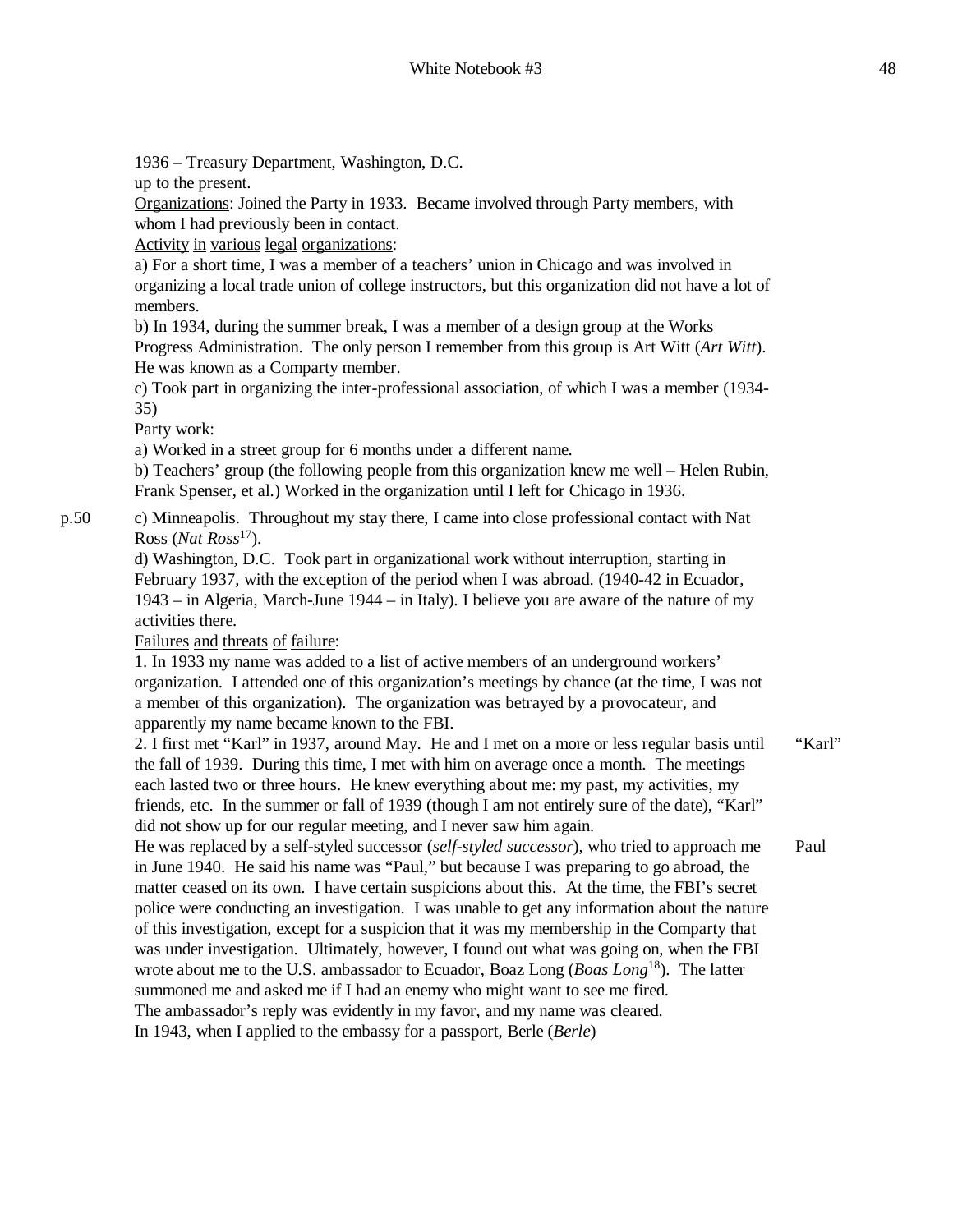refused to issue me one, b/c I was supposedly still under investigation. The investigation was concerned with the following questions:

a) Had my wife been a member of the League of Women Shoppers?

b) Someone calling himself by my name was brought to court on charges of fraud and practicing law without a license. This person was 9 years my junior, and it was obvious that this was someone other than me. I think the accusations of which Berle informed me over the phone were sheer jokes. It seems that Berle had meant something different, which he couldn't discuss openly. Under pressure and attack from Harry White, Berle gave up and issued me a dip. passport. Since then, I have not had any more problems getting a passport. Friends and acquaintances. My friends are the individuals listed in Mrs. Glasser's note, with the exception of Frank Coe (FEA), who has been a close friend of mine since college. From 1931-32, I was married to Irene Till (*Irene Till*), who currently works at the FEA and is married to *Walton Hamilton* from Yale. We had a child, who was subsequently adopted by Hamilton. I have not seen her or heard anything about her since 1933 (she knew me as a leftwinger, but nothing more). **White** 

Coe

I have countless acquaintances through my job. My relationships with some of them are friendly, but none of them are close. I do not think there is anyone among them who knows about my Party convictions,

p.51 with the exception of those who share the same convictions themselves. I did not commit any indiscretions in my private affairs (back when I still did such things; alas – very long ago).

### Wife's biography.

Mother and father were born and raised in a small town near Warsaw. They immigrated to the USA in 1905. My father was a carpenter, who by 1912 had attained such a standing that he was able to become a rich man. At pres., he owns a lumber company in Harway, Illinois. Anti-Soviet and Anti-Communist. Dedicated reader of the Jewish newspaper "Forward."<sup>19</sup> "Ruble's" brother in law is in the army and is currently stationed in New Guinea. His name is Sidney Cohen (*Sidney Cohen*). He was a member of the CP USA. My older sister Mary and her husband *Sidney Dean* live in Cleveland and are anti-Soviet. My younger sister *Evelyn* and her husband Doctor *Fred Meiss*, who has a practice in *Harvey*, are apolitical. They all know that I have radical beliefs, but only my brother knows what my true convictions are. I joined the CP in 1933, and have been a member ever since. Here in Washington, I worked in the League of Women Shoppers from 1937 to 1940. In 1940 I left for South America, returned in 1942, and have not taken part in any mass organizations since then.

- p.52 Profession psychologist. (See also p. 83)
- p.54 24.12.44 "Vadim" reported that he established direct contact with "Ruble" and intends to meet with him a second time any day now.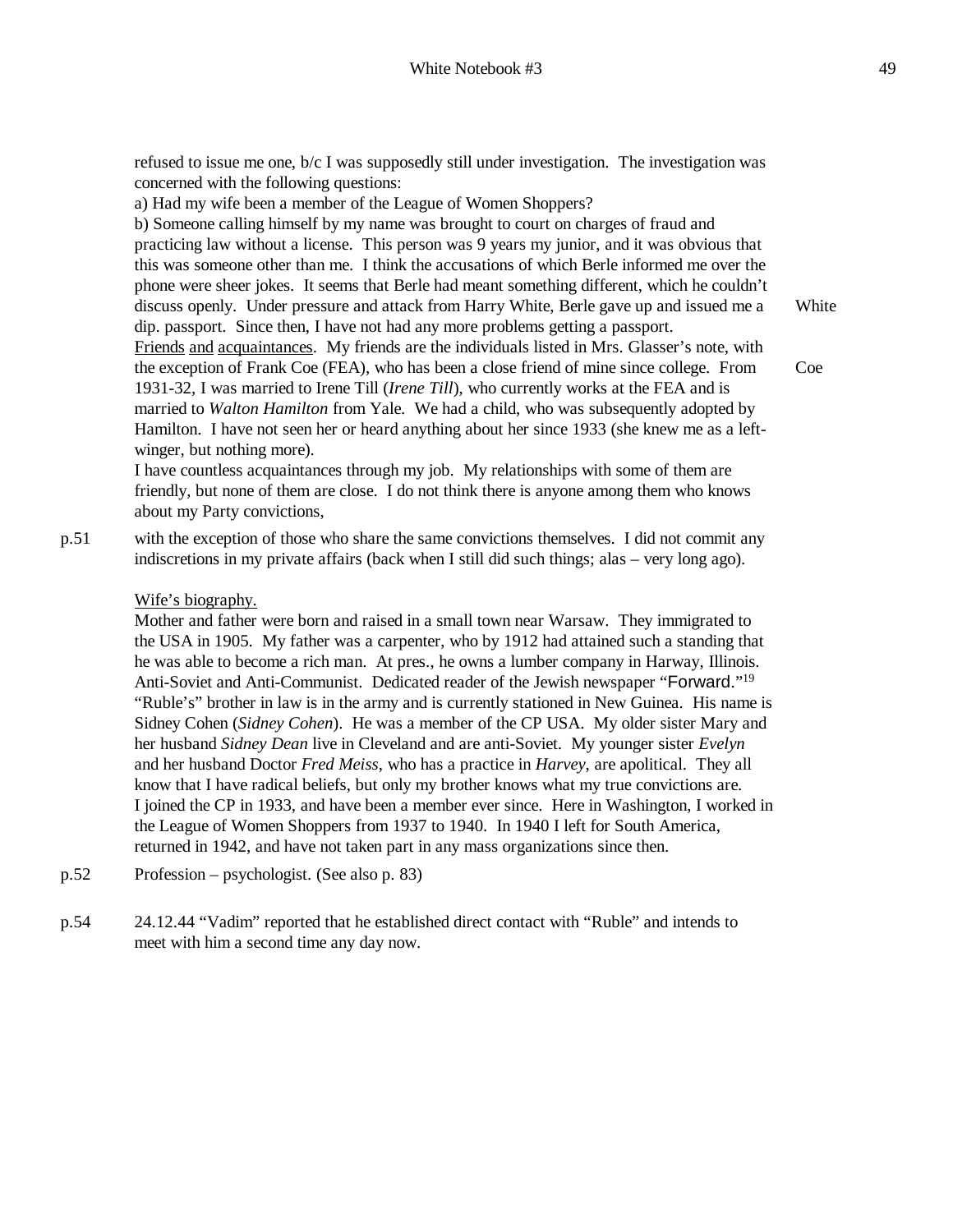# p.55 Report "Vadim" C/t dated 31.12.44.

1.The other day he had a meeting with "Ruble," at which he found out the following:

The department where "Ruble" works is directly subordinate to "Nabob." Thus, "Ruble's" direct superior is "Richard," and if he is absent or sick, Morgenthau himself.

2. All the financial political work of "Nabob's" department in the foreign relations sector is concentrated in this Department.

3. As "Richard's" deputy, Ruble's responsibilities are:

a) contact with the navy and the army,

b) financial problems faced by the War Department, which require the consultation or participation of "Nabob's" department.

c) all financial matters pertaining to occupied regions of Germany, including the relevant parts of post-war plans (in collaboration with divisions of "Nabob's" department).

d) financial problems of liberated territories,

e) financial relations between the country and the world's governments, in particular Italy, France ("Ruble" is currently conducting talks on certain financial questions with this government), and the Balkans,

f) matters pertaining to the blockade against neutral European countries and the control of foreign funds both within the country and in foreign countries,

g) carrying out individual assignments from "Nabob" and "Richard" on a variety of financial and economic questions pertaining

p.56 to England, the USSR, and the Far East; for instance, "Ruble" was on the country's delegation to the most recent UNRRA session in Montreal and also took part in negotiations with Stepanov's delegation as a delegate of the country.

4. As a representative of "Nabob's" department, "Ruble" is a member of the *LAC (Liberated Areas Committee)* and *CLAC (Combined Liberation Areas Committee)* and a candidate for membership in *ECFEP (European combined foreign economic policy).*

All three committees operate under the State Department. Interesting materials about them have been mailed to you. In addition, "Ruble" is also a member of the following UNRRA committees:

a) on solvency and

b) on financial control.

5. In connection with this work, "Ruble" has access to something along the lines of the following secret and top secret documents:

a) State Department and War Department cipher communications on fin. and econ. questions from every part of the world, which are forwarded to "Nabob's" department. "Ruble" thinks that the most interesting and confidential telegrams are not forwarded to "Nabob's" department.

b) Reports from the Allied Military Occupation Administration on financial affairs and economic questions.

c) Reports from foreign representatives of "Nabob's" department (from Stockholm, Cairo, London, etc.).

d) Individual documents regarding post-war plans for Germany.

p.57 e) Individual documents of the *CCAC*.

f) The *LAC, CLAC, ECFEP* in Washington.

g) Almost all of the most important documents originating in "Nabob's" department.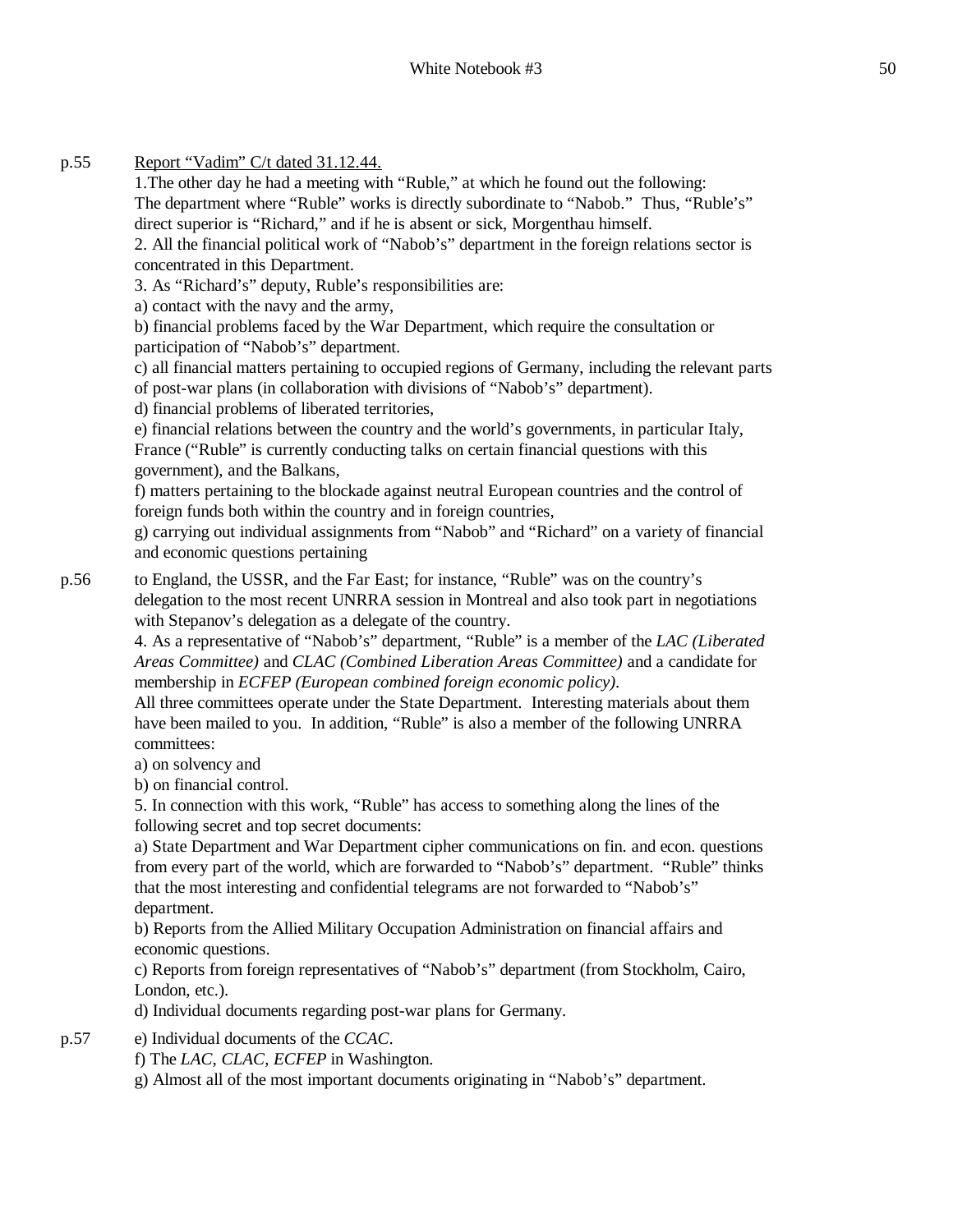6. "R." is able to take any of these materials home with him and give them to us to have overnight. At the same time, he expressed complete willingness and preference to photograph them himself, if he is taught how.

7. "R." lives in a well-appointed eight-room house in a suburb of Washington. He lives there with his wife – who knows about his work – and three young children. "R." has a live-out maid, who is at his house from 8 AM until 7 PM.

8. "R." undoubtedly knows which country and organization he works for, by name. According to him, no one has told him about this explicitly, but "he is not such a child that he doesn't realize where and to whom exactly his materials have been going all these years." 9. "R." does not know how to write summaries. He used to only give documents, thinking, for the most part entirely correctly, that the document itself was more valuable than any summary. Only lately has "Raid" asked him for summaries in addition to documents. "R." promised to write them. "Vadim" instructed him to write summaries for himself, indicating that in certain cases, they could be essential. Considering how much work "R." has, "Vadim" does not intend to pressure him in this regard. 10. "R." identified "Sid," "Raid," Raid Raid Sid

p.58 "Ted," "Whip," and "Sol" as members of his fellowcountryman group, which currently gives us information. "R." also named "Izra," noting that the latter was temporarily in quarantine. According to him, Irving Kaplan, the economic consultant for "Farm," and Charles Kramer, who currently works in NY for some anti-trust organization of the Department of Justice, are now or were in the past members of this group. "Boy" – William Sherman – an employee of Farm, works in Farm's food and agriculture group, as does Hildegard Kneeland, repeat, *Kneeland* – a longtime fellowcountrywoman and an economist on the country's budget bureau, who works on issues of housing standards. According to "R.," "Raid" is either connected with these individuals now or has been in the Izra Kaplan Kramer Boy

past. "R." himself does not know anything more about them. 11. "R's" circle of personal friends is rather limited; however, it includes several people who are of interest to us...

12. Among his friends, "R." named "Robert" and "Peak." In describing them, "R." stated explicitly that they give information to the fellowcountrymen. 13. With regard to "Richard," "R." said that until 1942, they were very good friends and often met in a domestic setting, etc. However, their personal relationship subsequently grew somewhat strained because of a quarrel between their wives, though their professional relationship remains good. "R." was admitted to "Nabob's" department owing to the influence of "Richard," who knew at the time that "R." Robert, Peak Richard

p.59 was a fellowcountryman. "Richard," apparently, thinks that "R." remains one to this day. On several occasions, he let "R." familiarize himself with certain documents that had no direct bearing on "R's" work and told him certain things. At the same time, they never once explicitly discussed "R's" belonging to the fellowcountrymen. 14. Of all the members of "Raid's" group, "R." maintains the closest relationship with "Sid," who is a personal friend of his. Raid, Sid

Raid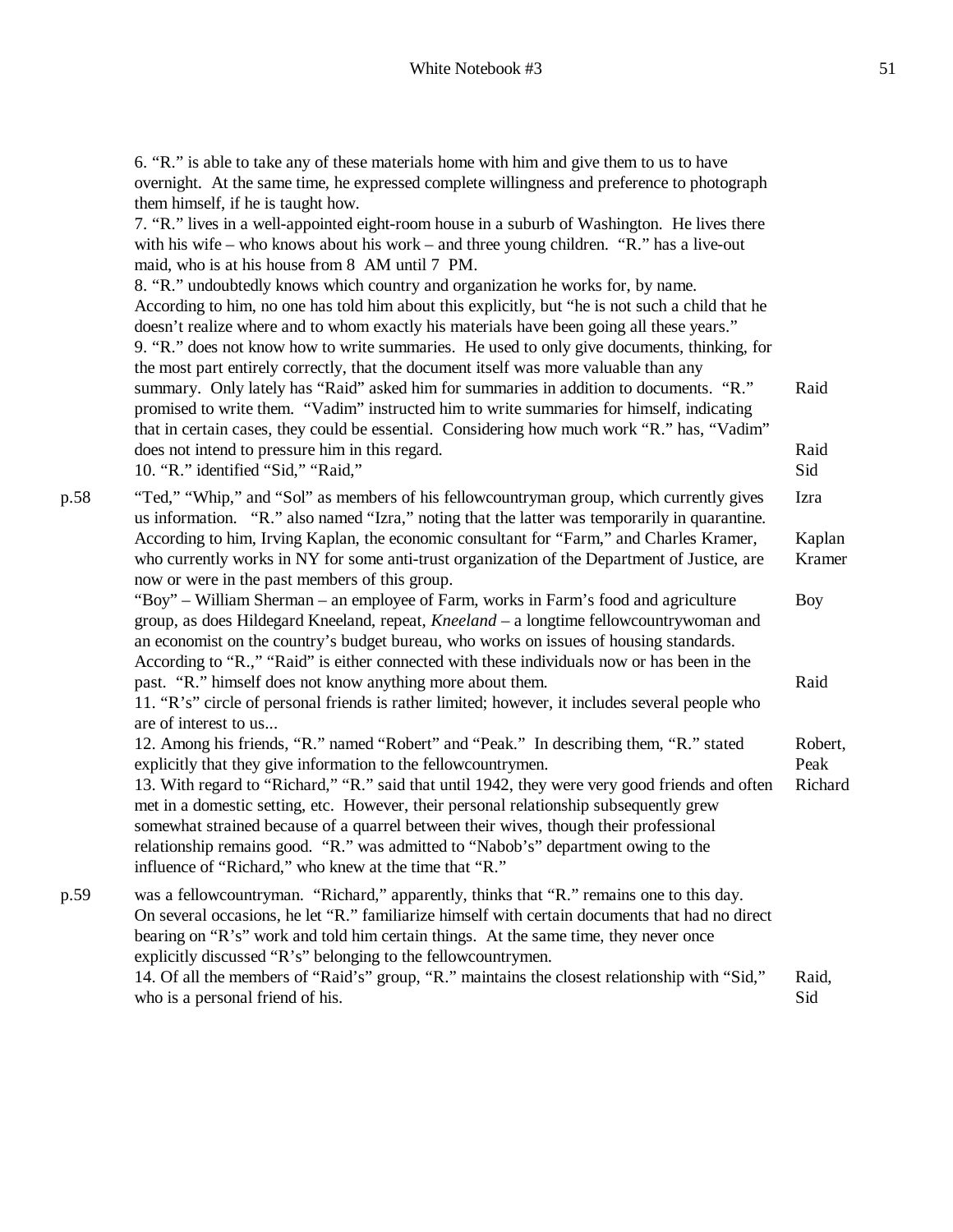They discuss information that they send through "Raid" with each other, show it to each other, and essentially work together. According to "Ruble," "Sid" listens to him, and thinks of him as his superior; however, he has a very rough understanding of such concepts as discipline. For instance, "Sid" is extremely dissatisfied with his current position in the Farm, resents what is, in his opinion, his slow rise through the ranks, and constantly talks about wanting to leave the Farm. In the past, "R." had advised him to try to get a job as an assistant to Menshikov, whom "R." knows from the UNRRA. After speaking with "Vadim," "R." promised that he would persuade "Sid" to stay at his old job. In a very short time, "Sid" will be going to Sidon for one-and-a-half to two months to help develop the Allied Military Administration's plans for Germany. At "Vadim's" request, "R." will determine an appropriate password with "Sid" for a meeting in Sidon. "Vadim" intends to send additional reports that will address this matter in greater detail.

15. In May 1944, "R." was on a regular business trip in Rome, where he was holding talks on Allies' financial assistance to Italy. The Italians were represented in these talks by the Deputy Minister

p. 60 of Finance, Pezenti. While in Rome, "R." ran into an old friend of his who was working there, "Kaiser," who was a Communist from the Washington group and a captain in the Amer. Army. With "R's" consent, "Kaiser" revealed to Pezenti that he was a Communist and began helping him with information and materials. Afterwards, "R." himself also came out to Pezenti. Consequently, Pezenti arranged a meeting between "R." and Ercoli. "R." says that Ercoli's secretary, the Socialist Rossi, was also present at this meeting, in addition to Pezzenti and Ercoli. They discussed the issue of assistance to Italy. Afterwards, "R." and Ercoli did not meet again, and all subsequent informational work was conducted through "Kaiser." After "R's" departure from Rome, his contact with Italian Communists ended.

> "Kaiser" currently works in Washington, in "R's" division of Morgenthau's department. On the CP line, he is connected only with "R." He was appointed to the staff of the Allied Control Commission in Austria and will go there as soon as the polit. and military situation allows it. "Vadim" intends to report more detailed information about "Kaiser" when he gets it from "R."

16. "Vadim" came to an agreement with "R" about his working for us in the future and gave him an assignment accordingly. When discussing a system for working with us in the future, "R." suggested his wife as a courier – See our No. 340)."

p.62 C – To "Vadim" (3 Jan. '45)

[We approve of using "R's" wife as a courier. Teach R. or his wife photography.

p.63 Try to isolate "R." from "Raid's" group. Tactfully teach him the skills of konspiratsia. Tell him that a repeat of the Italian incident would be unacceptable: they revealed that they belonged to the CP and even took part in a meeting with Ercoli.]

"Kaiser" (agent file No. 2378 "Colleagues" v. 4)

Sid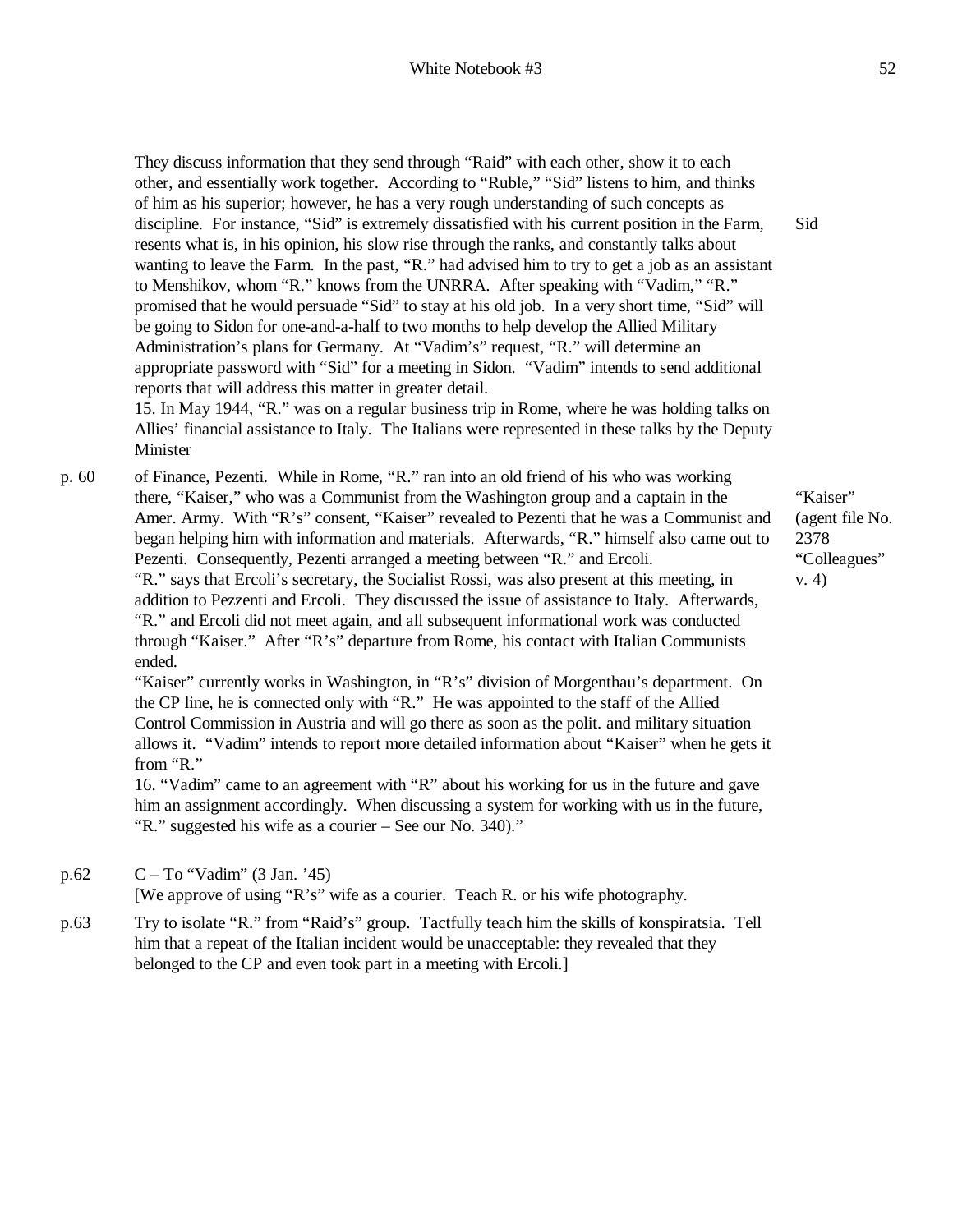| p.64 | Report (excerpt of a conversation between Gorsky and the chief of the Amer. division of the<br>GRU).<br>"John Glasser, a Treasury Department official, who in 1938-40 had been prepared for<br>recruitment by GRU workers, though the GRU did not give its consent for Glasser's<br>recruitment is mentioned in 'Richard's' file. According to the GRU's information, John<br>Glasser is an illegal Communist, who worked under Peter in the CP's informational group,                                                                                                                                                                                                                                                                                                                                                                                                                                                                                                  | John<br>Glasser,<br>"Richard<br>Peter |
|------|-------------------------------------------------------------------------------------------------------------------------------------------------------------------------------------------------------------------------------------------------------------------------------------------------------------------------------------------------------------------------------------------------------------------------------------------------------------------------------------------------------------------------------------------------------------------------------------------------------------------------------------------------------------------------------------------------------------------------------------------------------------------------------------------------------------------------------------------------------------------------------------------------------------------------------------------------------------------------|---------------------------------------|
|      | which was supposedly taken over by us in 1940-41.                                                                                                                                                                                                                                                                                                                                                                                                                                                                                                                                                                                                                                                                                                                                                                                                                                                                                                                       | (Storm)                               |
| p.66 | Note by "Albert" dated 16.01.45.<br>"Robert' told me that he might be able to influence 'Richard' in the matter of having 'Ruble'<br>appointed to his job, b/c 'Richard' himself will soon be appointed Assistant Secretary.<br>'Robert' has suggested on several occasions that we give him 'Ruble'. He thinks that he<br>could get much better results out of "R' with regard to our work. 'Robert' suspects that 'R.'<br>is connected with us through oth. fraternal channels.                                                                                                                                                                                                                                                                                                                                                                                                                                                                                       | Robert,<br>Richard                    |
|      | As you remember, 'R' had been very passive in 'Raid's' group. Despite having had                                                                                                                                                                                                                                                                                                                                                                                                                                                                                                                                                                                                                                                                                                                                                                                                                                                                                        |                                       |
|      | opportunities to provide 'Raid's' group with useful materials, 'Ruble' did not do so. I do not<br>know whether his work has improved since you took 'Raid's' group off my hands.<br>Several months ago, 'Robert' complained that 'Ruble' was hiding important documents from                                                                                                                                                                                                                                                                                                                                                                                                                                                                                                                                                                                                                                                                                            | Raid                                  |
|      | 'Zhenya', who was working as his secretary. 'Robert' says that if we are confident about<br>'R's' sincerity with regard to the fellow countrymen, then he would like to take him into his<br>own group. 'Robert' still thinks that there should not be two competing groups working for<br>us in a single gov't department. He had always wanted to be in charge of our people in<br>'Richard's' department; otherwise there would always be misunderstandings. If 'R' is<br>trustworthy from our point of view, then we ought to hand him to 'Robert'.<br>'Robert' does not want to help 'Ruble' get 'Richard's' job unless he takes 'R' into his group.<br>He is not entirely sure that he will be able to help 'Ruble' get this position, because it is<br>possible that someone else has already been chosen for this.<br>Inform me as soon as possible of your decision. If you agree that 'R.' should be in 'Robert's'<br>group, let me know how to contact him." | "Zhenya"                              |
| p.69 | Report.<br>In Jan. '45 (23.1.45) a c/t was sent to May suggesting that he leave 'R' alone, b/c he was to<br>be put to use via special channels.                                                                                                                                                                                                                                                                                                                                                                                                                                                                                                                                                                                                                                                                                                                                                                                                                         |                                       |
| p.70 | Report.                                                                                                                                                                                                                                                                                                                                                                                                                                                                                                                                                                                                                                                                                                                                                                                                                                                                                                                                                                 |                                       |

20.2.45 "Vadim" reported "that the other day, in connection with 'Richard's' promotion and his formal appointment to the post of Assistant Secretary, the post he had previously held as chief of the division where 'R' works, became available. By right of seniority, by knowledge, experience, and so forth, 'R.' should have been Richard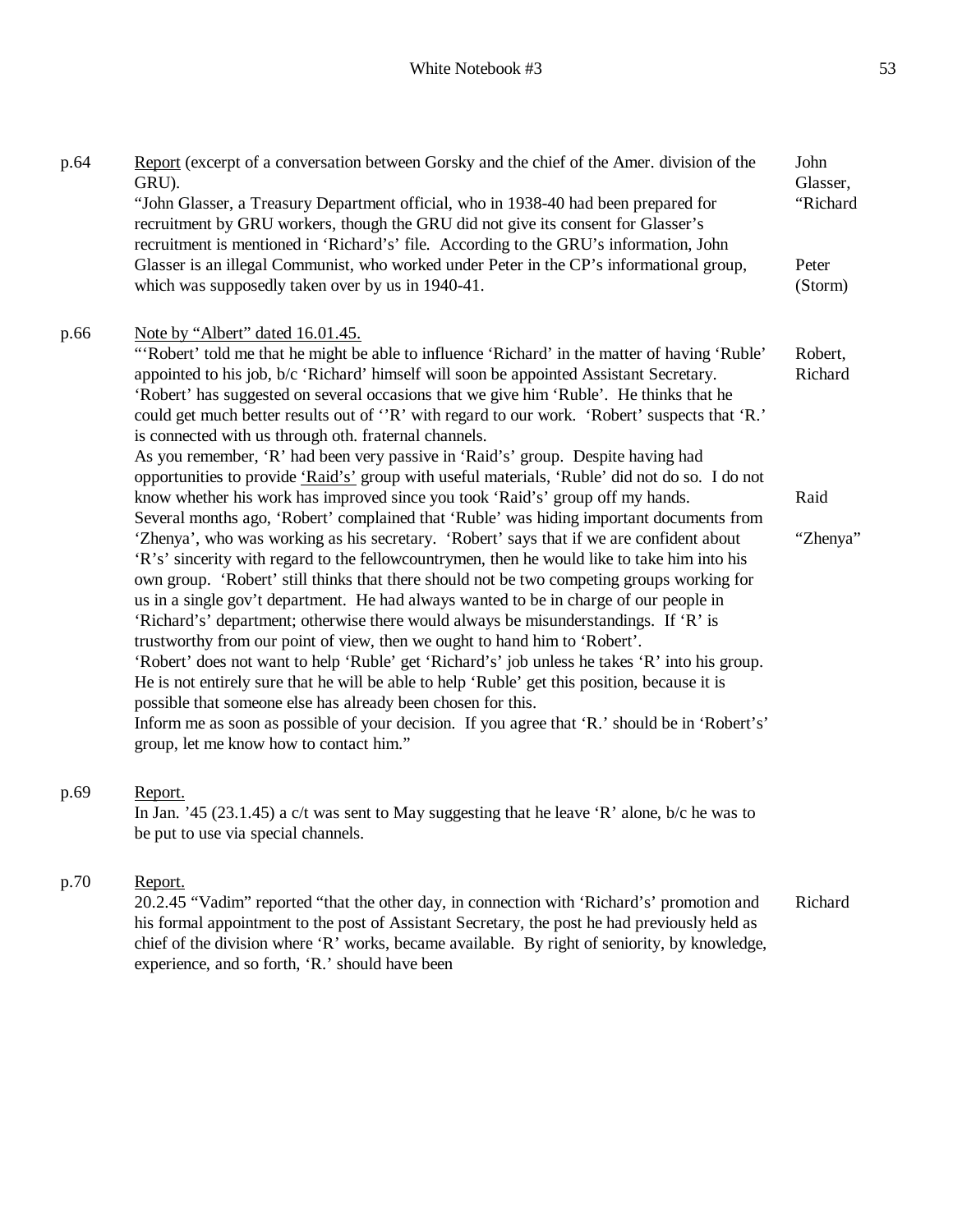appointed to the post, and 'Richard' put this question before Morgenthau and gave 'R' a corresponding recommendation. Morgenthau thought it over for several days, and then told 'Richard' that despite his great desire to do so, he could not appoint 'R' to his position, b/c he does not want to be accused later of surrounding himself with Jews just because he is Jewish himself. 'R' himself has observed that Morgenthau does in fact avoid admitting Jews into his closest circle, unless it is absolutely necessary.

In 'R's' opinion, although he does not know this for sure, 'Richard' then advised Morgenthau to appoint 'Peak' (not Jewish), from the Foreign Economic Administration, to his position. 'Peak' is now 'Ruble's' supervisor.

Peak

When telling 'R' about 'Peak's' appointment, 'Richard' asked him to believe that he would  $do^{20}$  everything he could to get 'R.' promoted, but that he met with opposition from Morgenthau, based solely on 'R's' nationality.

'Richard' said that he understood 'R's' resentment, but that, like Morgenthau, he expects that 'R' will stay at his current job. He correctly noted that 'R' would essentially be the division chief, because 'Peak' does not have the necessary knowledge and experience for it. At the same time, Richard said that if R. were unable to overcome his resentment and insisted on leaving, then he, 'Richard', would do everything in his power to help 'R' get another job. 'R' acknowledged that he was indeed hurt, but did not commit to anything. 'R's' friends<sup>21</sup> and acquaintances learned of the changes in leadership in 'R's' division. One of them, a certain

p.71 Emilio Collado, who until January of this year had been chief of the Division of Financial and Monetary Affairs' and was now chief of a division with the same name as 'Richard's' division, only at the State Department, offered 'R' on his own initiative to become his deputy and simultaneously discussed this with the Assistant Secretary of State – W. Clayton, who is his superior. Clayton replied that he was willing to take 'R', but only if Morgenthau lets him go. 'R' has not given a definitive reply to Collado's offer, and is waiting until after he meets with us to give a reply. At the meeting, 'R' was initially inclined to think that it would be expedient for him to transfer to the State Department and thought that because Collado's division worked primarily on the same things as 'Ruble's' division, it would have access to a much greater quantity of various documentary information. During the conversation with 'R' on this subject, we found out:

1) As a rule, the State Department is very reluctant to take Jews.

2) In the past (see Vadim's report No. 340 from 1944), Berle had not wanted to issue 'R' a foreign passport; therefore, the SD had some kind of information about him. It is possible that this information is not serious enough to prevent 'R' from staying at his job in Morgenthau's department or going abroad, but it might be used to deny him admission to the State Department. If 'R' tries to get a job in the State Dept. and is not admitted, then Morgenthau will undoubtedly find out about it, and it would seriously hurt 'R's' future career.

3) In view of an old feud between Morgenthau's department and the State Department, the former might approve 'R's' departure, but he would undoubtedly consider it a personal insult and a 'defection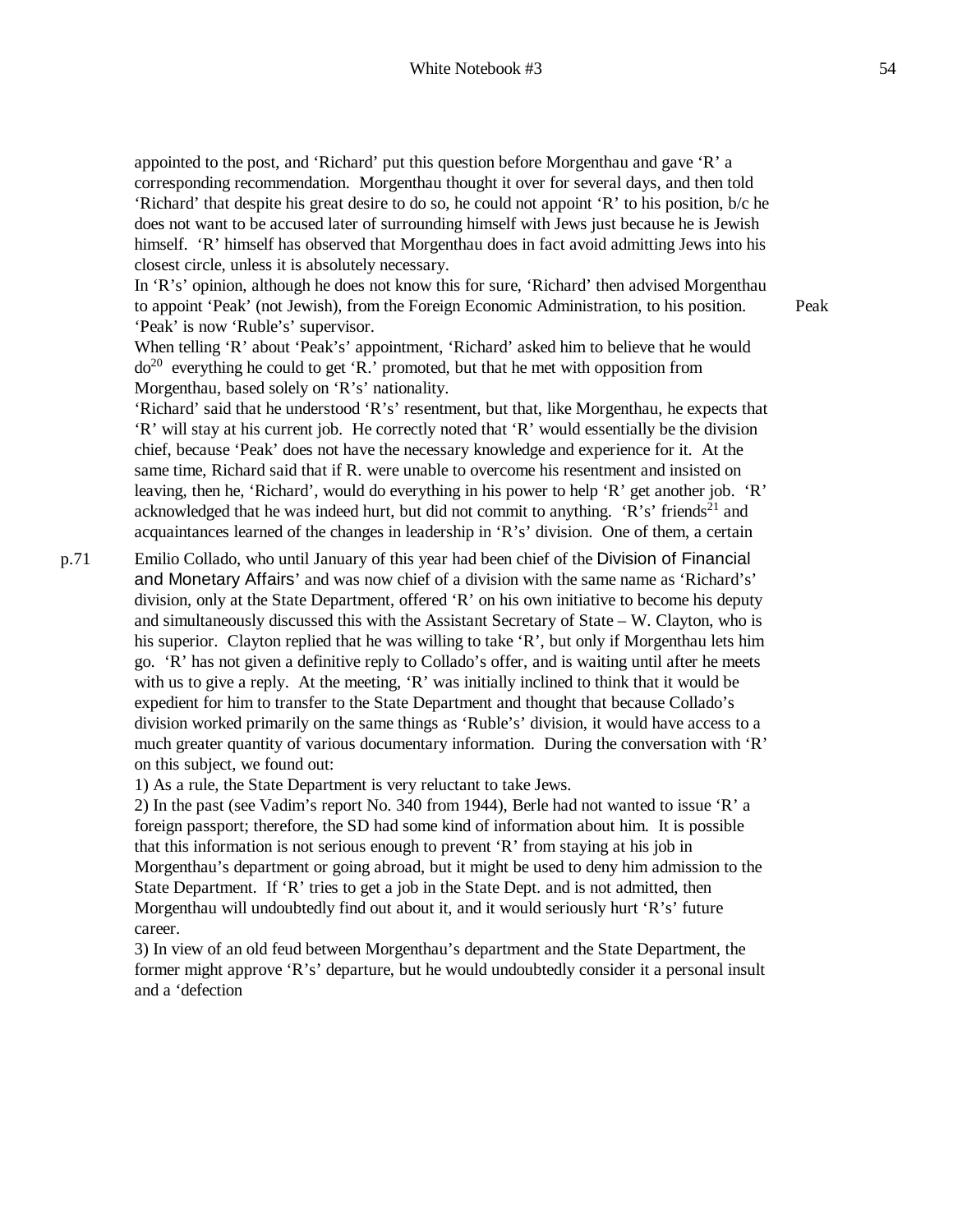to the enemy camp."

4) If 'R' stays with Morgenthau, his position will only grow stronger, b/c they will think that he swallowed his pride for the sake of loyalty to his department. At first, some employees will laugh at him under their breath in the lobbies, but this will soon pass.

p.72 5) "Peak" is an old friend of "R's," and they know each other as fellowcountrymen. "R." is convinced that if he approaches the matter tactfully, he could continue to have friendly relations with him and truly be the de facto chief of the division. "Ruble" knows that "Peak" is a member of "Robert's" group (Vadim was informed of this by "Kant," "Ted," and "Raid" as well, who also said that he was a member of "Bill's", a.k.a. Albert's, group). During a conversation, "R", supposedly jokingly, chided us as to why we hadn't ordered "Peak" not to accept the post he had been offered in Morgenthau's department. Vadim replied to "Ruble" that "Peak" and "Robert" were unknown to him, and he therefore could not give these people directives. "Peak" himself told "Ruble" almost a year ago that he belonged to Robert's group, but the conversation has not been resumed since then. According to others, and to "Ruble" himself, he knows that R. is part of "Raid's" group. (In case "Peak" does renew this conversation, "Ruble" was instructed to say that he has distanced himself from all Communist activity). 6) "R." says that with "Robert's" help, he could get "Peak's" former position in the Foreign Peak

Economic Administration) as a special assistant to the chief of this organization, but he does not feel any particular desire to get a job there, b/c this organization is temporary, and after the war it will apparently be disbanded or partially absorbed into the State Department. All in all, "R" does not have a concrete opinion in this matter. He would like to go to the State Department, but he understands that his chances are low and is inclined to think that it would be more expedient for him to stay with Morgenthau. "R." said that he defers entirely to our decision and will do whatever we suggest. Vadim thinks that "R." should stay in Morgenthau's department. (Note by Cde. Viktor – correct).

#### p.75 Note by "Albert" dated 22.2.45

"Several weeks ago, I wrote to you that 'Robert' could help 'R.' get appointed to 'Richard's' position. I was given to understand that 'Robert' was not entirely inclined to help 'Ruble' unless the latter were included in his group. In accordance with your directives, I advised 'Robert' to leave 'Ruble' alone and not to try to involve him into his group. Subsequently, 'Robert' took the necessary steps to get 'Peak' appointed to 'Richard's' post. However, 'Robert' told me that 'R.' could not have been appointed to this post anyway, because the department chief does not like him, and it would have taken great efforts on 'Richard's' part to get the chief to appoint 'Ruble' to this post. It is possible that 'R' will be sent to Europe again as a delegate from his department. I think 'Robert' is exaggerating somewhat. In the past, he had wanted to take 'R' into his group. If 'R' had been in his group, he would have helped him get the position."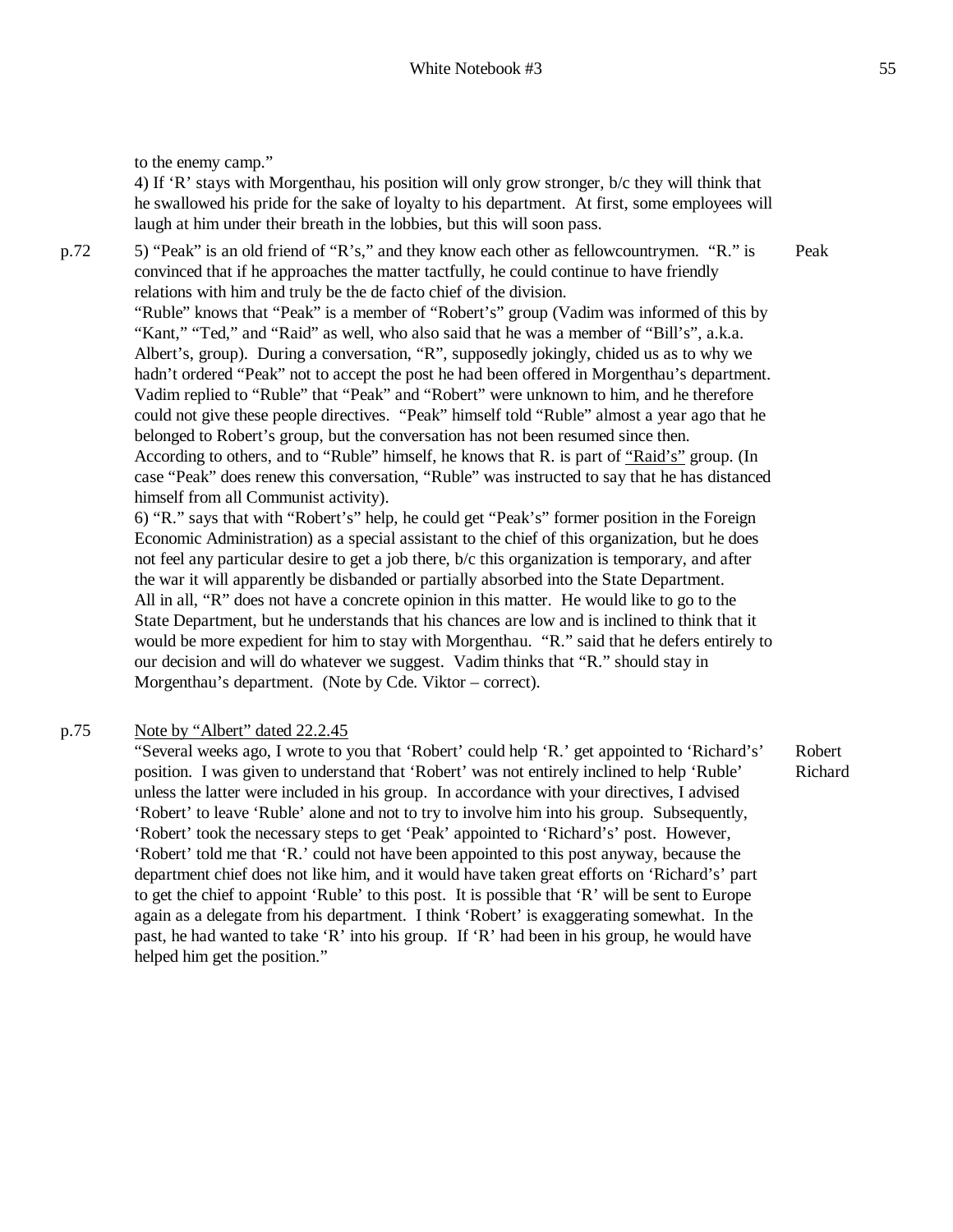## p.76 "Vadim" letter dated 6.3.45.

"'Ruble', as you know, was withdrawn from 'Raid's' group. I had been meeting with him until recently. We got him a 'Leica' and taught him how to use it. Unfortunately, his first efforts turned out poorly, but he will get the hang of it. After the arrival of 'Sid', who is currently on a business trip in Europe, we will assign him to 'Ruble'. They know each other as illegal fellowcountrymen who carry out info. work (see our previous reports) and are friends in private life. Moreover, 'Sid' is an amateur photographer and has a special room in his house, which he converted into an amateur photo lab. Contact with 'R' is currently maintained through his wife – 'Roma' (you have the identifying data), who meets with 'Makar'. So far, they have had one meeting."

### p.77 Note by "Albert" from 11.03.45.

"'Robert' told me that 'Richard's' department plans to send a representative to the new committee in your city (our note: to the Reparations Committee in Moscow). As of yet, no one has been appointed. According to 'Richard', they intend to send a respectable liberal, but not one of us. I asked why 'Richard' wasn't sending 'Ruble'. He's a good fellow: he was and perhaps still is a Communist. 'R' is very angry that he wasn't appointed to replace 'Richard'. He knows, of course, that this was 'Robert's' group's doing. 'Robert' also says that he is unsure whether 'Ruble' is truly loyal to the CP and to our country (the USSR). Once, when we were talking about 'Ruble', 'Robert' noted that 'R' might be trying to make a good name for himself by deliberately acting as if he did not take a sympathetic view of our country. 'Robert' thinks that this is a rather stupid way of making oneself look good. Relations between 'Ruble' and 'Robert's' people are undoubtedly strained. I wrote to you that 'Robert' offered several times to take 'Ruble' into his group if there was absolutely nothing wrong with him. Some time ago, I told 'Robert' to leave 'Ruble' alone. Regarding my proposal to have 'Ruble' sent to your city as a member of the new committee, 'Robert' said that if I thought it was worthwhile, he could convince 'Richard' to appoint 'Ruble' to the committee.

p.78 I think it would be a very good idea to have a friend of ours on this committee. I am inclined to think that 'Robert's' negative opinion of 'Ruble' stems from a kind of rivalry and hostility. Still, I was somewhat surprised that 'R' is expressing a rather unfriendly attitude toward our country. It is possible that there is nothing more to this than 'R' wanting to make his position more secure. I recall that other friends of ours generally used to complain about 'Ruble's' laziness and inertia in our work.

> I do not know what your relationship with 'Ruble' is like at present. I think we ought to tell 'Robert' to talk to 'Richard' about appointing 'Ruble' to this committee."

Robert

Raid

"Sid"

"Roma" – "Ruble's" wife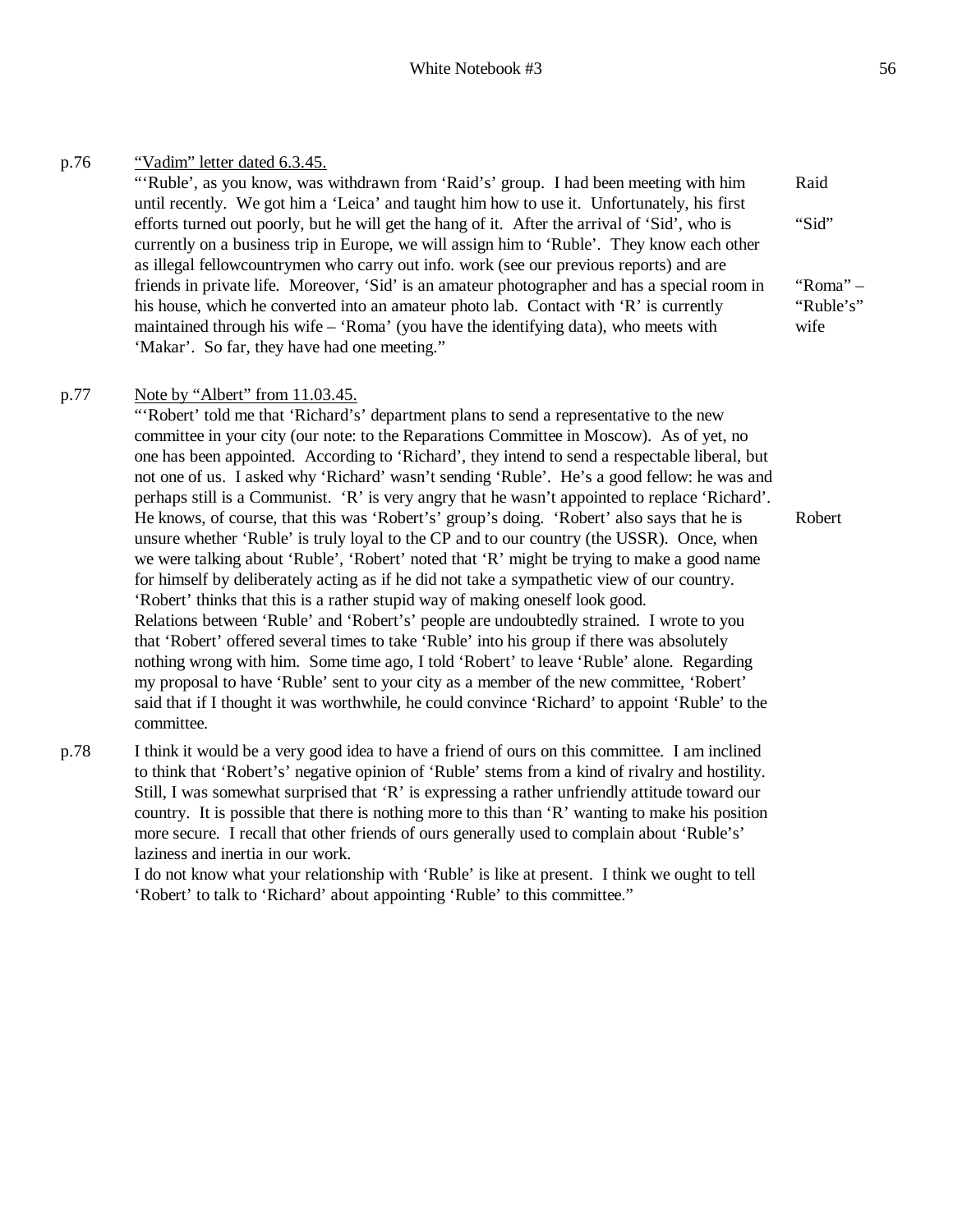### White Notebook #3 57

p.81 Report from c/t "Vadim's" 2.04.45. "On April 2nd of this year, 'R.' called me at work and asked me to come by his department to discuss certain questions regarding the use of postage stamps in territories that had been liberated and occupied by the Allies. (This question is still being discussed by the embassy and the Treasury Department, and a correspondence is being conducted in this regard). 'R' and I have an agreement that he can summon me to an urgent meeting over the phone, and the meeting will take place the day after the phone call. Because he had already called me, however, I decided to go to 'Ruble', especially as the pretext for this visit was perfectly ordinary and natural. As usual, the door to his office, which leads into a common room where other employees sit, was left open during the meeting. Furthermore, one of 'R's' assistants, Gunter, was present at our meeting. We spoke only on the topic about which he had summoned me. As soon as I arrived, 'R' greeted me and handed me a small note. The content of this note boils down to this:

p.82 "An FBI agent informed Stettinius that one of their agents had seen a batch of documents that were delivered in a suitcase to NY to be photographed. Afterwards, they were returned to Washington within 24 hours. These documents included a polit. report and important cipher communications. Based on the nature of the documents, only 3 people had access to them. One of these people was 'Ales'. The FBI agent said that in the next 72 hours they would conclusively identify who had been responsible for leaking these documents. According to Stettinius, the FBI agent had told him that operations of this sort involving documents have been going on for 18 months now, and that 'hundreds upon hundreds' of documents had been removed as a result." Stettinius asked the FBI agent whether these documents ended up at "PM," to which the latter replied: "No, much further left than that." Toward the end of his conversation with "Ales" on this subject, Stettinius told him: "I hope it isn't you." "Vadim's" notes:

> 1. "PM" – a liberal newspaper that you are familiar with. Because the newspaper came up in the conversation, it is possible that the reply was referring to putting the Comparty newspaper, or anything else Communist or Soviet, on hold.

2. Stettinius's interlocutor, who is one of the Three, is called "B." throughout "R's'" note. Several times in our conversations with "R," we referred to "Ales" as "Bob." Given that, this fact aside, I cannot imagine who else, from among the people known to "R" and myself, could have spoken with Stettinius, let alone had access to such documents, I am writing "Ales" instead of "B." throughout. I could be mistaken.

Ales – Bob

"Ales"  $-$ Hiss?

- p.83 3. I do not yet know whether this matter has any bearing on "Z's" failure. 4. At the end of this week, I will be having my regular meetings with "Roma" and "Makar."
- p.84 27.4.45 "Vadim" was informed that "R." has been recommended for the Order of the Red Star.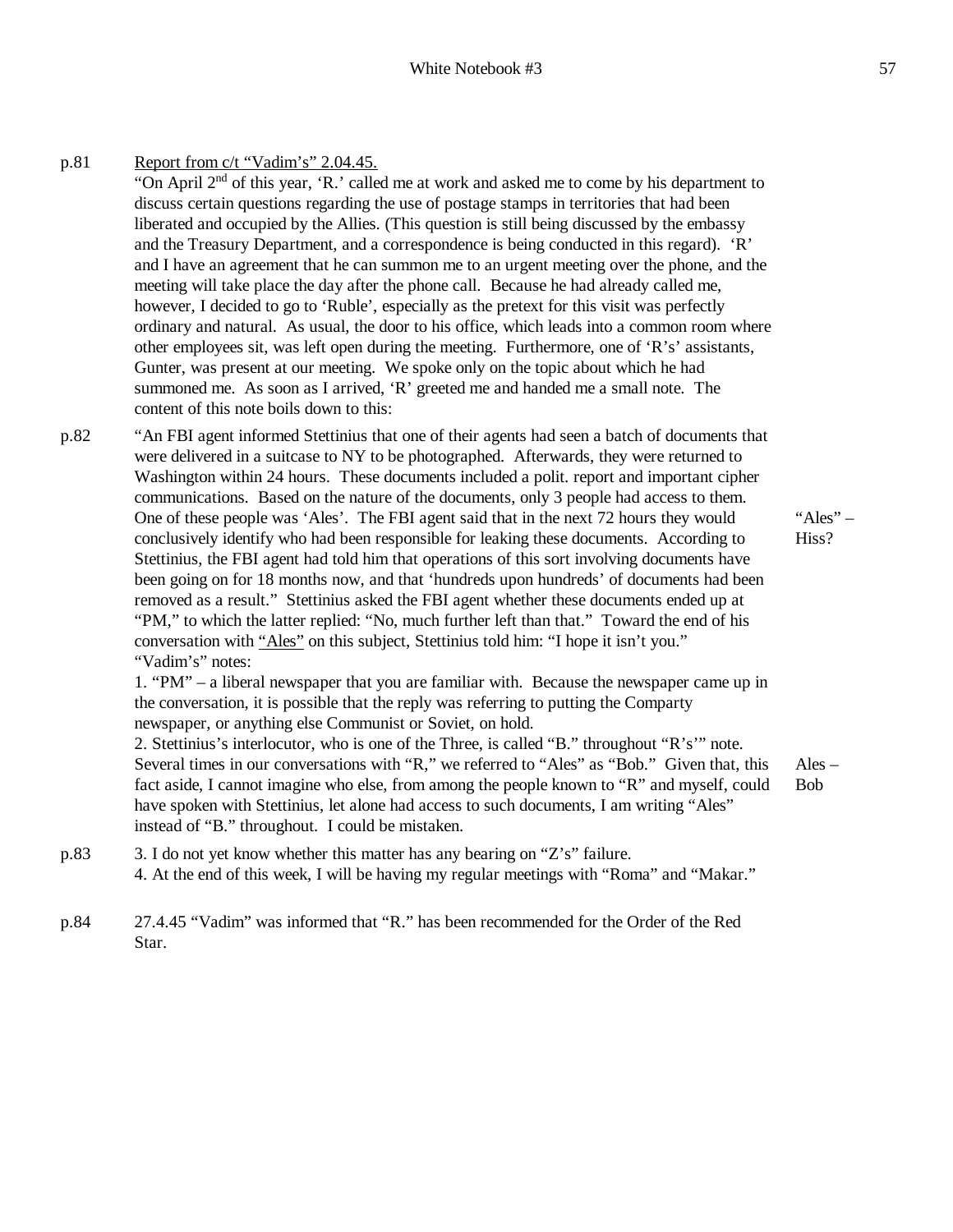| p.86 | Letter $C - V$ adim dated 29.5.45.<br>"At present, 'Ruble' is one of the primary sources of information in your station. Of 'R's'<br>materials that were forwarded to us by telegraph at the beginning of this year alone, 74 special<br>reports were released to the echelon. Your having established direct contact with 'Ruble' and<br>the work that has been done to cultivate in him the necessary probationer qualities have served<br>to improve his work.                                                                                                                                                                                                                                                                                                                                                                                                                                                                                                                                                                                                                                                                                                                                                                                                                                   |                           |
|------|-----------------------------------------------------------------------------------------------------------------------------------------------------------------------------------------------------------------------------------------------------------------------------------------------------------------------------------------------------------------------------------------------------------------------------------------------------------------------------------------------------------------------------------------------------------------------------------------------------------------------------------------------------------------------------------------------------------------------------------------------------------------------------------------------------------------------------------------------------------------------------------------------------------------------------------------------------------------------------------------------------------------------------------------------------------------------------------------------------------------------------------------------------------------------------------------------------------------------------------------------------------------------------------------------------|---------------------------|
|      | In future work with him, it is essential to focus not only on receiving materials from him that<br>pertain to the USA's economic and financial policies, but also to infiltrate Morgenthau's<br>financial intelligence, which is of great oper. interest to us."                                                                                                                                                                                                                                                                                                                                                                                                                                                                                                                                                                                                                                                                                                                                                                                                                                                                                                                                                                                                                                    |                           |
| p.89 | "R's" division is called the "Division of Monetary Research."                                                                                                                                                                                                                                                                                                                                                                                                                                                                                                                                                                                                                                                                                                                                                                                                                                                                                                                                                                                                                                                                                                                                                                                                                                       |                           |
| p.96 | Report to Merkulov from Fitin, dated 25 Apr. 1945.<br>"Our agent, 'Ruble', who was recruited to work for the Sov. Union in May 1937, gave<br>valuable information on polit. and econ. issues, first through the military 'neighbors' and later<br>through our station (with brief interruptions due to official business trips). Of 'Ruble's'<br>reports that the station transmitted by telegraph since the beginning of 1945 alone, 34 special<br>reports were released to the echelon. 'R.' also gave us leads on valuable people ('Roston',<br>'Friend'), whom we are now cultivating; reported information about trips to the USSR taken<br>by employees of the Office of Strategic Services under the aegis of the U.S. embassy in<br>Moscow, etc.<br>'R.' devotes a great deal of attention and energy to our work, and is a loyal and well-<br>disciplined agent.<br>According to information received from 'Vadim', the group of agents of the military<br>'neighbors' to which 'Ruble' had previously belonged was recently decorated by the USSR.<br>'Ruble' learned about this from his friend 'Ales', who is the leader of this group.<br>In light of 'Ruble's' committed work for the USSR over the course of 8 years and the fact<br>that, because he was transferred to our station | Roston,<br>Friend<br>Ales |
| p.97 | 'Ruble' was not decorated along with the oth. members of 'Ales's' group, I think it would be<br>expedient to recommend him for the Order of the 'Red Star'. I ask for your approval."<br>Fitin - 1 <sup>st</sup> Directorate Chief of the NKGB USSR<br>Commissar of State Security, 3 <sup>rd</sup> rank                                                                                                                                                                                                                                                                                                                                                                                                                                                                                                                                                                                                                                                                                                                                                                                                                                                                                                                                                                                            |                           |

Commissar of State Security,  $3<sup>rd</sup>$  rank Merkulov – Narkom of State Security of the USSR to the Com.<sup>22</sup> of State Security, 1<sup>st</sup> rank [Merkulov: "Approved. Enter on a new list."]

p.101 Report from c/t 18.10.45.

"Vadim reports from Washington that Collado—with whom we are familiar—told 'R.' that the State Department was promoting R. to the post of Chief of the Financial-Economic mission at McArthur's headquarters in Japan, with the rank of Envoy. As such, 'R.' will represent, in Japan, the Treasury Department as well as the State Department on all econ. matters. Neither R. nor Collado has an exact understanding of the full nature of all the functions this entails.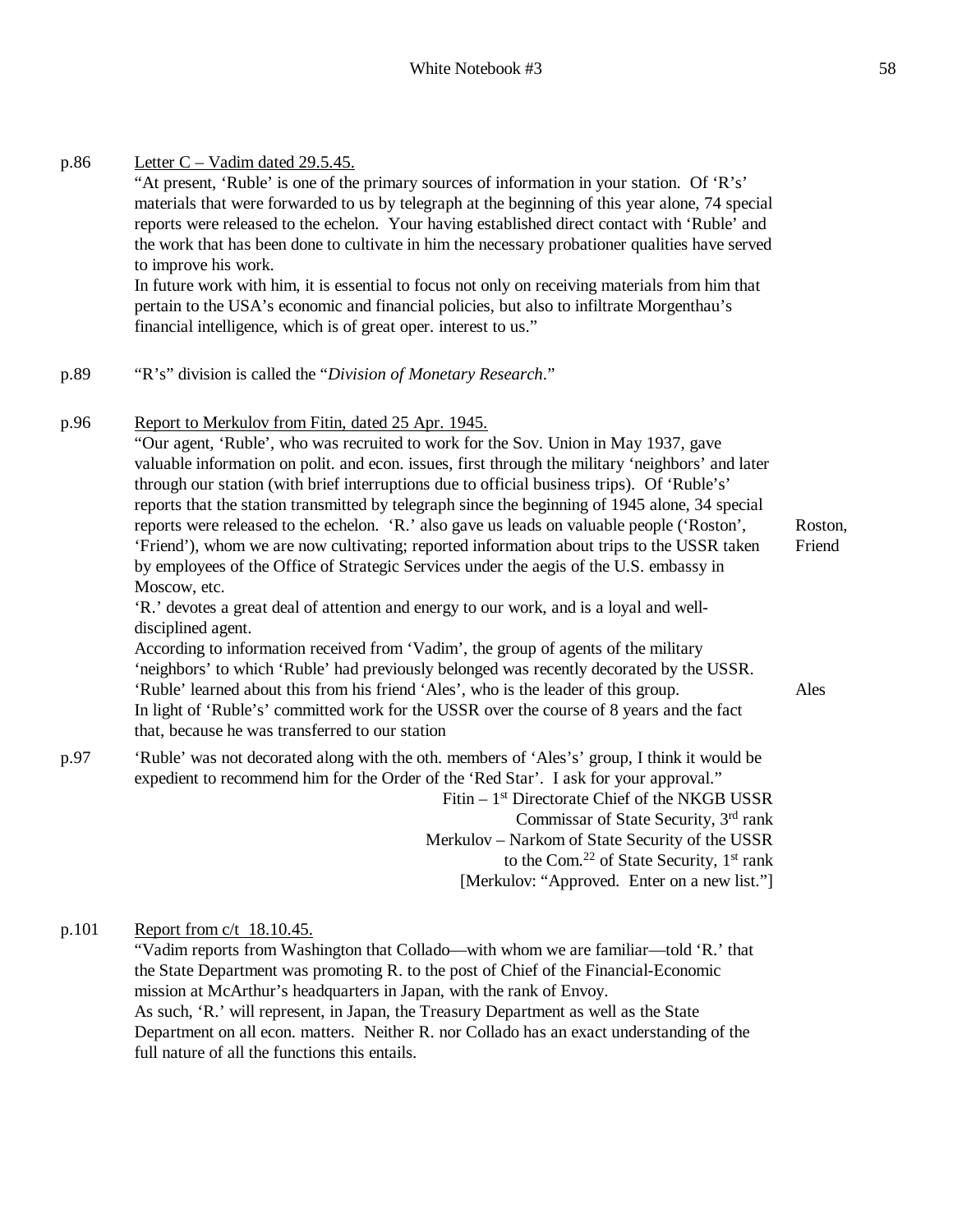Clayton has already approved the appointment, and 'Richard' has already obtained Vinson's consent, without asking for R's opinion. Now it is up to R., who has not given a definitive answer in anticipation of our decision. Richard

R. is prepared to carry out any instructions we give, but notes that his turning down such a big promotion would seem completely inexplicable both to the State Department and to Vinson. The station thinks that Ruble should accept the new appointment. They await our instructions today – 18 October, by 6:00 PM.

Resolution: To Cde. Graur. I gave my consent. Fitin.

- p.102 [29.10.45 Vadim reported that the matter of R's appointment has not yet been resolved. "Peak" categorically objects to "R-le's' transfer to the State Dept., ostensibly for business reasons, but actually out of jealousy. Peak is currently trying to convince an ambivalent Vinson that "R-le" should not be allowed to leave, that he is unsuited to work in Japan, etc.] Peak
- p.103 27.10.45 To Vadim Awarding to 'R-le' of a monetary gift in the amount of \$500 in connection with the 28<sup>th</sup> anniversary of VOSR.

## p.104 Report

In a c/t from Washington dated 10.11.45, "Vadim" reported that at the beginning of November of this year, "Andy" (GRU station chief) informed him that Motinov, the newly arrived GRU station chief, is preparing for or already carrying out the contracting of "Ruble" with telegraphed approval from center.

"Makar" and "Roma's" next meeting should have taken place the other day. "Roma" did not come to this meeting. After being summoned by signal, "Roma" arrived at the appointed place, and, as she drew near "Makar" without stopping, blurted out that she was being followed by an automobile and quickly left. This took place in the evening, in a place that was not accessible by car, and in such foul weather that "Makar" was unable to detect any surveillance on "Roma." There was no surveillance on "Makar" either before the meeting or after it.

We have two control meetings scheduled with "Roma" (one in the middle of November, the other at the end), and we will see what they give us. It goes without saying that we cannot conclude anything from this.

"Roma" herself is not sufficiently experienced as a probationer and rather apprehensive. At the same time, it is entirely possible that they are currently being vetted by the FBI in connection with the proposed appointment of "R." to a diff. job connected with a transfer to the State Department. Nevertheless, the station fears that the GRU's attempts to "contract" "Ruble," which are being conducted under the leadership of the completely exposed Motinov, might result in "Ruble's" exposure.

In view of this, the station asks that an arrangement be made with GRU leadership as soon as possible to leave "Ruble" alone, since, all else

- p.105 aside, neither he nor his department has anything at all to do with military information. [Graur's note: "The GRU insists that they never gave such an assignment. Graur."
- p.106 [17.11.45 Vadim was informed that the "neighbors" never gave such an assignment. It is possible that Vadim is being misled.]

"Roma"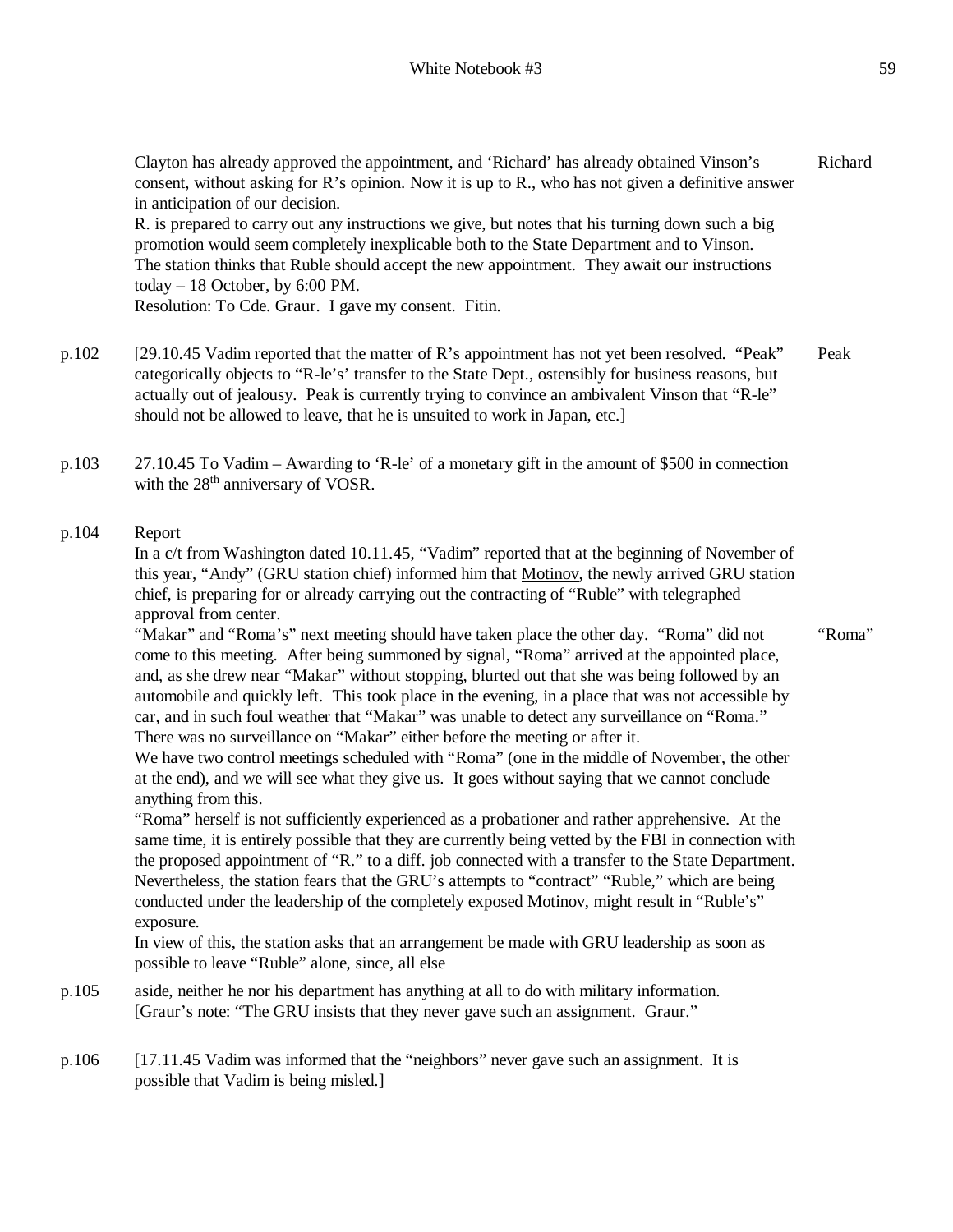| p.107 | Note by "Albert" dated 12.11.45<br>"Aileron' told me that the State Department is sending 'R-le on a very high-level assignment<br>Aileron<br>abroad, and that when he returns, 'R-le' will be able to remain in this department in a senior<br>position. 'Aileron' says that he has known 'R-le' for many years and that he could contact<br>him if we have need of him. According to 'Aileron', there is no particular need for 'R-le' to<br>remain in 'Peak's' department, and now he has been given an excellent chance to get a job in<br>anoth. department where he will very useful for us. 'Aileron' asked whether he should take<br>the necessary steps to contact 'R-le'. I replied that because 'R-le' was going abroad, there<br>was no point in contacting him now; when he gets back, we will see where he works and<br>decide whether or not to establish a connection with him.<br>Incidentally, when I saw 'Rob-t' on the 10 <sup>th</sup> , he told me that it had been proposed to send 'R-<br>Robert<br>le' abroad as a senior delegate of anoth. department, but Vinson had refused to give 'R-le'<br>permission to transfer to anoth. department, saying that he needed 'R-le' himself. I think it<br>would be very desirable if 'Ruble' managed to get at least a temporary transfer to the State<br>Department. Think this matter over. You could advise 'R-le' to use all the means at his<br>disposal to obtain a transfer to the State Department. 'Richard' could help him as well."<br>Richard |                                                                              |               |  |  |
|-------|-----------------------------------------------------------------------------------------------------------------------------------------------------------------------------------------------------------------------------------------------------------------------------------------------------------------------------------------------------------------------------------------------------------------------------------------------------------------------------------------------------------------------------------------------------------------------------------------------------------------------------------------------------------------------------------------------------------------------------------------------------------------------------------------------------------------------------------------------------------------------------------------------------------------------------------------------------------------------------------------------------------------------------------------------------------------------------------------------------------------------------------------------------------------------------------------------------------------------------------------------------------------------------------------------------------------------------------------------------------------------------------------------------------------------------------------------------------------------------------------------------------------------------|------------------------------------------------------------------------------|---------------|--|--|
|       |                                                                                                                                                                                                                                                                                                                                                                                                                                                                                                                                                                                                                                                                                                                                                                                                                                                                                                                                                                                                                                                                                                                                                                                                                                                                                                                                                                                                                                                                                                                             |                                                                              |               |  |  |
| p.108 |                                                                                                                                                                                                                                                                                                                                                                                                                                                                                                                                                                                                                                                                                                                                                                                                                                                                                                                                                                                                                                                                                                                                                                                                                                                                                                                                                                                                                                                                                                                             | ["Ruble" made a "very insipid report" on Morgenthau's intelligence service.] |               |  |  |
| p.128 | Ruble was deactivated on 23.11.45.                                                                                                                                                                                                                                                                                                                                                                                                                                                                                                                                                                                                                                                                                                                                                                                                                                                                                                                                                                                                                                                                                                                                                                                                                                                                                                                                                                                                                                                                                          |                                                                              |               |  |  |
| p.133 | List of "Ruble's" acquaintances, received on $5.1.45$ (original $- p.65$ (in the packet)).<br>1. Currently in touch:                                                                                                                                                                                                                                                                                                                                                                                                                                                                                                                                                                                                                                                                                                                                                                                                                                                                                                                                                                                                                                                                                                                                                                                                                                                                                                                                                                                                        |                                                                              |               |  |  |
|       | John Abt                                                                                                                                                                                                                                                                                                                                                                                                                                                                                                                                                                                                                                                                                                                                                                                                                                                                                                                                                                                                                                                                                                                                                                                                                                                                                                                                                                                                                                                                                                                    | Lischinsky (UNRRA)                                                           | Orville Olson |  |  |
|       | <b>Henry Collins</b>                                                                                                                                                                                                                                                                                                                                                                                                                                                                                                                                                                                                                                                                                                                                                                                                                                                                                                                                                                                                                                                                                                                                                                                                                                                                                                                                                                                                                                                                                                        | Irving Kaplan                                                                |               |  |  |
|       | <b>Charles Kramer</b>                                                                                                                                                                                                                                                                                                                                                                                                                                                                                                                                                                                                                                                                                                                                                                                                                                                                                                                                                                                                                                                                                                                                                                                                                                                                                                                                                                                                                                                                                                       | Frank Coe                                                                    |               |  |  |
|       | Victor Perlo                                                                                                                                                                                                                                                                                                                                                                                                                                                                                                                                                                                                                                                                                                                                                                                                                                                                                                                                                                                                                                                                                                                                                                                                                                                                                                                                                                                                                                                                                                                | Sol Adler                                                                    |               |  |  |
|       | Nathan Witt                                                                                                                                                                                                                                                                                                                                                                                                                                                                                                                                                                                                                                                                                                                                                                                                                                                                                                                                                                                                                                                                                                                                                                                                                                                                                                                                                                                                                                                                                                                 | Hildegarde Kneeland                                                          |               |  |  |
|       | <b>Richard Post</b>                                                                                                                                                                                                                                                                                                                                                                                                                                                                                                                                                                                                                                                                                                                                                                                                                                                                                                                                                                                                                                                                                                                                                                                                                                                                                                                                                                                                                                                                                                         | William Sherwood                                                             |               |  |  |
|       | <b>Charles Flato</b>                                                                                                                                                                                                                                                                                                                                                                                                                                                                                                                                                                                                                                                                                                                                                                                                                                                                                                                                                                                                                                                                                                                                                                                                                                                                                                                                                                                                                                                                                                        | Pete Frank                                                                   |               |  |  |
|       | 2. Knew previously, does not see at present.                                                                                                                                                                                                                                                                                                                                                                                                                                                                                                                                                                                                                                                                                                                                                                                                                                                                                                                                                                                                                                                                                                                                                                                                                                                                                                                                                                                                                                                                                |                                                                              |               |  |  |
|       | Silvermaster                                                                                                                                                                                                                                                                                                                                                                                                                                                                                                                                                                                                                                                                                                                                                                                                                                                                                                                                                                                                                                                                                                                                                                                                                                                                                                                                                                                                                                                                                                                | Wheeler $(2)^{23}$                                                           |               |  |  |
|       | K.V. Coe                                                                                                                                                                                                                                                                                                                                                                                                                                                                                                                                                                                                                                                                                                                                                                                                                                                                                                                                                                                                                                                                                                                                                                                                                                                                                                                                                                                                                                                                                                                    | Lee Pressman                                                                 |               |  |  |
|       | A.G. Silverman                                                                                                                                                                                                                                                                                                                                                                                                                                                                                                                                                                                                                                                                                                                                                                                                                                                                                                                                                                                                                                                                                                                                                                                                                                                                                                                                                                                                                                                                                                              | Walter Zassman                                                               |               |  |  |
|       | Ullmann                                                                                                                                                                                                                                                                                                                                                                                                                                                                                                                                                                                                                                                                                                                                                                                                                                                                                                                                                                                                                                                                                                                                                                                                                                                                                                                                                                                                                                                                                                                     | <b>Hubert Schon</b>                                                          |               |  |  |
|       | Hiss $(2)$                                                                                                                                                                                                                                                                                                                                                                                                                                                                                                                                                                                                                                                                                                                                                                                                                                                                                                                                                                                                                                                                                                                                                                                                                                                                                                                                                                                                                                                                                                                  | Nat Ross                                                                     |               |  |  |
|       | Weintraub                                                                                                                                                                                                                                                                                                                                                                                                                                                                                                                                                                                                                                                                                                                                                                                                                                                                                                                                                                                                                                                                                                                                                                                                                                                                                                                                                                                                                                                                                                                   | John Jacobson                                                                |               |  |  |
|       | <b>Bill Gold</b><br>Harris                                                                                                                                                                                                                                                                                                                                                                                                                                                                                                                                                                                                                                                                                                                                                                                                                                                                                                                                                                                                                                                                                                                                                                                                                                                                                                                                                                                                                                                                                                  | Kamark                                                                       |               |  |  |
|       |                                                                                                                                                                                                                                                                                                                                                                                                                                                                                                                                                                                                                                                                                                                                                                                                                                                                                                                                                                                                                                                                                                                                                                                                                                                                                                                                                                                                                                                                                                                             |                                                                              |               |  |  |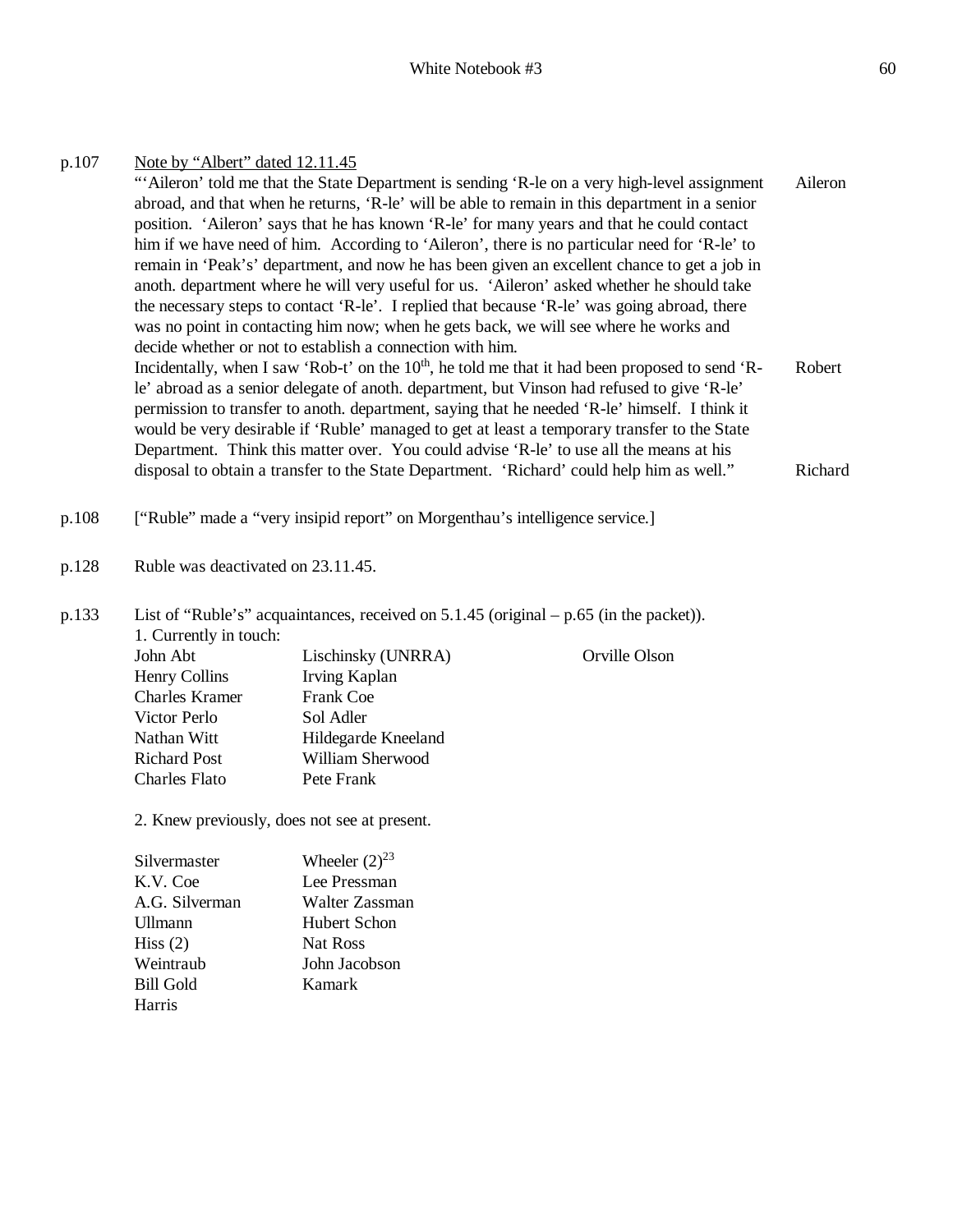p.134 "Ruble's" information telegrams.

5.1.45 – Contents of a draft by Morgenthau's department with<sup>24</sup> Allied policies with regard to neutral countries.

6.1.45 – Draft instruction from the Commander-in-Chief of the armed forces of the USA, / England / (USSR) – control of German foodstuffs and agriculture.

8.1.45 – On a conversation between Taylor and the Legal Counsel of the Polish government in London, Kulsky, about Poland's attitude to postwar Germany and about Sov.-Polish relations. 17.1.45 – On a session of the Committee on Liberated Regions under the State Department, at which questions pertaining to civilian deliveries for liberated regions were discussed. 15.1.45 – On the discussion in London of the draft instruction, "On the dismissal of German personnel from the German financial system."

p.135 9.1.45 – on Eisenhower's telegram to the SSAS regarding forced evacuees to Germany. 18.1.45 – Contents of a memorandum from the Subcommittee on Private Monopolies and Cartels dated 21 November '44 – regarding the views of the Allied Military Occupation Board on German participation in int'l cartels.

> 20.1.45 – Contents of a draft instruction to the Amer. Commander-in-Chief dated 22.11.44 – Control of Germany's finances.

> ...<sup>25</sup> – Draft instruction on the dissolution of the Nazi Party and the purging of Nazi personnel, dated 13 Oct. '44.

> 5.1.45 – Memorandum regarding a meeting of the Amer. members of the Joint Committee on Civil Affairs to discuss: the dissolution of the Allied Commission in Italy, the unauthorized dispatch of rations from Allied storehouses by the English to Greece, and of Eng. assistance to the Norwegians.

25.1.45 – Int. memorandum from "Ruble" to "Richard" regarding

p.136 the state of negotiations with the English on changes to armistice terms with Italy. 29.1.45 – Internal memorandum from Morgenthau's department regarding a conversation between "R-le" and Emile Despres (from the State Dept) about the stance of the State Dep. and White House on Germany.

30.1.45 – Int. memorandum from Morgenthau's representatives in London, L.A. Aarons and Gardner Patterson, dated 20.11.44, regarding their stay in Belgium and Belgian reactions to the treatment of Germany in the postwar period.

27.1.45 – On negotiations by the Italian financial committee in the USA regarding the settlement of Italian-American financial relations.

30.1.45 – On Taylor and Aarons' meeting with Kulsky and Freyd—Poles from the Armistice Committee—and the conversation between them about exacting reparations from Germany. 3.2.45 – Memorandum from Morgenthau, Roosevelt regarding the issuing of a ten billion dollar loan to the USSR and the possibility of its repayment by the USSR.

p.137 5.2.45 – On a plan by German industrialists with regard to underground activity following Germany's defeat. (Meeting in Strasbourg 10.8.44). 5.2.45 – Contents of a memo. sent to Bank from Morg.'s Dept. regarding "a long-term plan for Germany" (on measures to prevent the possibility of Germany initiating a  $3<sup>rd</sup>$  war).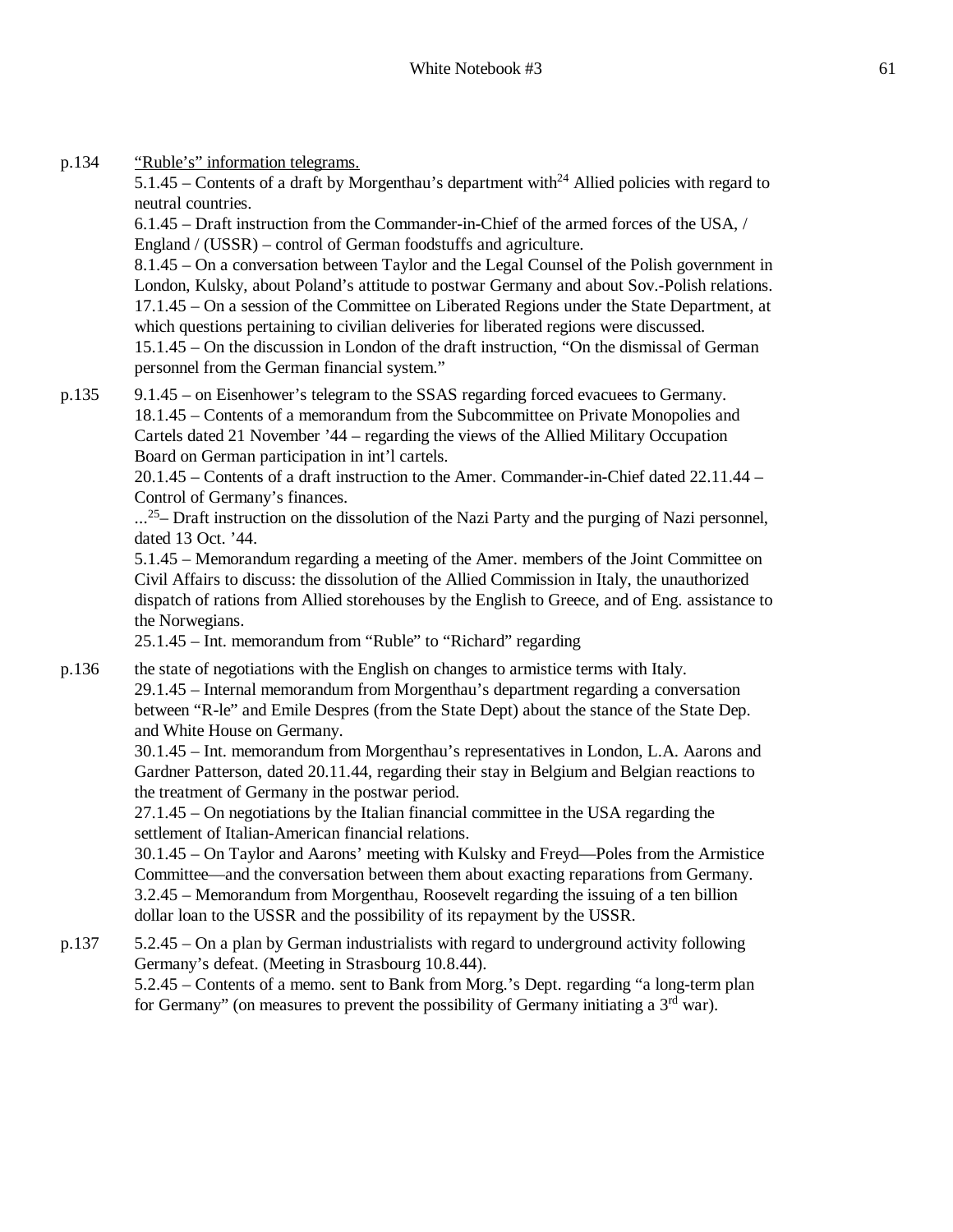6.2.45 – Memo. from "R-le" regarding the course of negotiations between the Americans and Russians on Point "3c" of the Lend-Lease Protocol.

12.2.45 – Telegram from Winant dated 26.1.45 regarding the planning of administrative measures for Germany.

13.2.45 – On Aarons's memo. to "Rich-d" dated 5.2.45 regarding the implementation of a denazification program in Germany.

13.2.45 – Telegram from Winant dated 23.1.45 regarding the planning of measures to prevent inflation in Germany.

22.2.45 – On a conversation between Morgenthau and Clayton about a loan to the USSR.

p.138 27.2.45 – On a conversation between James H. Mann and Winant and the views expressed by the latter with regard to the tech. disarmament of Germany.

27.2.45 – Contents of an OSS memo. regarding the econ. consequences of depriving G. of its heavy industry.

28.2.45 – On a session of the Joint Committee of Liberated Territories on 6.02.45 to discuss using Spain and Italy's production capabilities to manufacture cotton fabric.

6.3.45 – On a meeting in the State Dep. on 14.02.45 to discuss the status of negotiations with Belgium on the conclusion of a lend-lease agreement.

5.3.45 – On Judge Rosenman's upcoming trip to Europe on assignment from Roosevelt to determine the financial situation of Euro. countries.

22.4.45 – Contents of an int. memo. from the Treasury Dept. regarding a meeting at Clayton's department on 16.4.45 to discuss reparations.

p.139 22.4.45 – Contents of an int. memo. from the Treasury Dept. dated 7.4.45, regarding a meeting at Clayton's to discuss reparations.

23.4.45 – Contents of a telegram from the U.S. representative in Finland, Hamilton, dated 31.03, regarding the granting of a loan to Finland by the United States.

23.4.45 – Excerpts from a secret interdepartmental econ. bulletin from 26.03 of this year.

21.4.45 – Draft instruction put together by the Treasury Department for the U.S. delegation on the Moscow Reparations Commission.

21.4.45 – Changes made by Lubin to instructions drawn up for the latter by the Treasury Department. 23.4.45 – Contents of the section, "Oil" from a secret interdept. bulletin from 26.03 of this year.

21.4.45 – Contents of a memo by Assistant Secretary of War for Air, Robert A. Lovett, dated 12 April, containing objections

# p.140 to Lubin's draft instruction.

25.4.45 – Contents of a telegram in the State Dep. from the U.S. embassy in London dated 22 March of this year.

26.4.45 – Contents of an excerpt from a secret interdepartmental econ. bulletin from 26.03 of this year, "The ration crisis in the USA."

27.4.45 – Excerpt from a secret interdepartmental econ. bulletin from 26.03 of this year about reductions in the army's purchases following the victory in Europe.

27.4.45 – Contents of a letter from a Treasury Dept. representative in London dated 22.03, addressed to Morgenthau.

27.4.45 – Excerpts from a memo regarding the Anglo-Amer. financial agreement that was signed in London on 7 March of this year.

28.4.45 – Contents of an int. memo from 20 Apr. of this year addressed to Morgenthau. On the situation in the occupied part of Germany.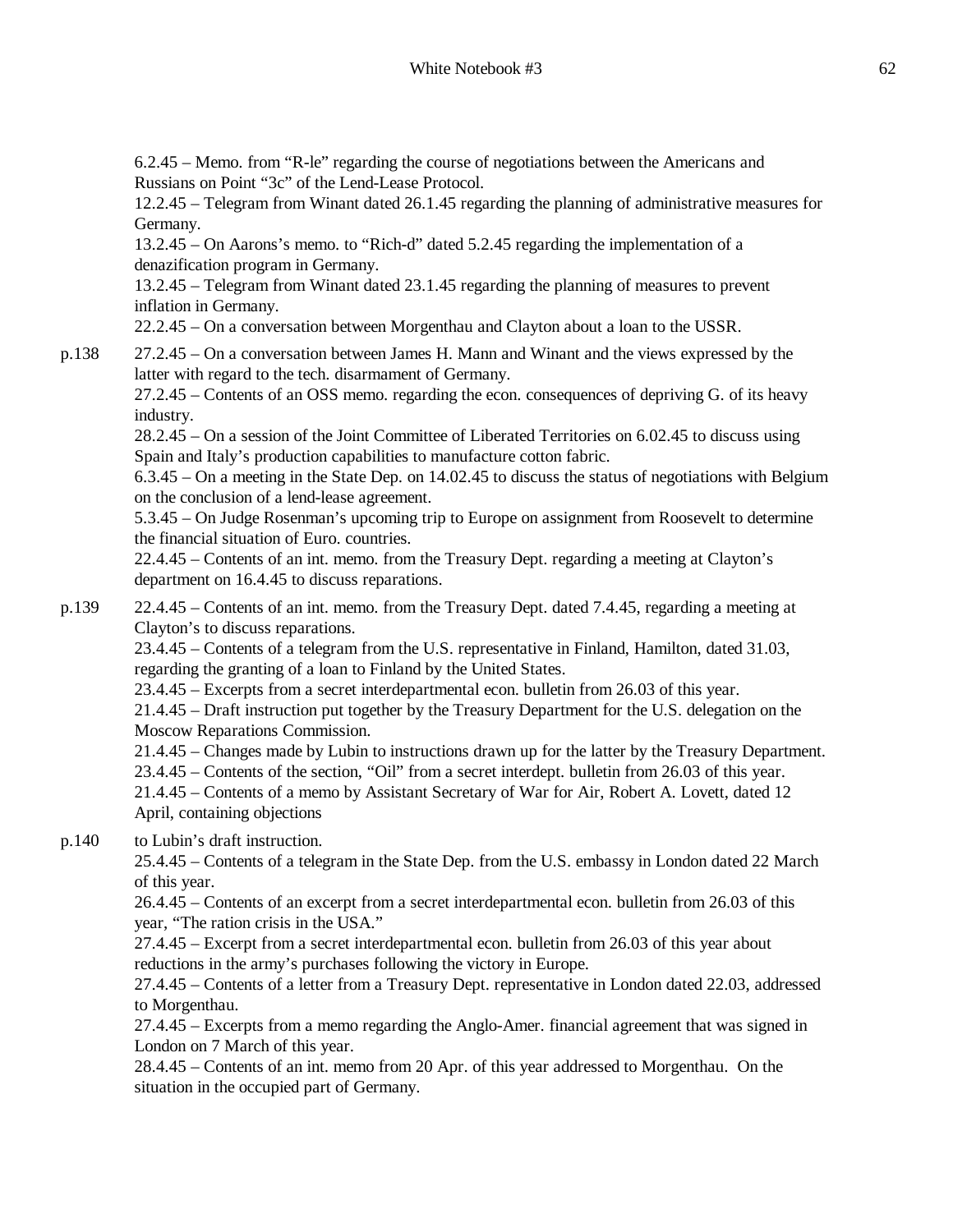p.141 28.4.45 – Excerpt from a secret interdepartmental econ. bulletin dated 26.03 30.4.45 – Contents of an internal memo dated 16.4.45 addressed to M-thau. 30.4.45 – Contents of an internal memo from "Friend" dated 19.4.45 regarding his conversation with George Leubringer (a State D. representative on Lubin's staff) about various problems in connection with reparations.

2.5.45 – Excerpts from a secret interdepartmental econ. bulletin from 26 March of this year titled "Coal."

2.5.45 – Contents of an internal memo by an employee from "Ruble's" department, John Hunter, dated 21 April of this year, regarding a meeting of the financial planning committee under the War Department on 17 Apr. of this year.

2.5.45 – Contents of telegram No. 488 from an Amer. representative in Brussels, Sawyer, dated 12 Apr. of this year, addressed to the State D. and the Dept. of the Treasury.

p.142 2.5.45 – Excerpts from a secret int. memo from a senior official at the Treasury Dept., ARONS, dated 21.04 of this year.

2.4.45 – Contents of the section, "Oil" from a secret interdepartmental econ. bulletin from 16.04. 3.5.45 – Contents of a section titled "Coal" from a secret interdepartmental econ. bulletin from 16.4.45

4.5.45 – Contents of a section of a secret interdepartmental econ. bulletin from 16.4.45 about the WPB's plan to restructure the way U.S. industry operates in the period following victory in Europe. 5.5.45 – Contents of an internal memo by Dubois addressed to Morgenthau, dated 28.04.45. 5.5.45 – Addendum to telegram No. 580. On Truman and Stettinius's policies with regard to reparations.

p.143 8.5.45 – Addendum to telegram No. 535. Contents of a new draft instruction from 1 May of this year for the U.S. representative on the reparations committee in Moscow, put together by the Treasury Department.

12.5.45 – Contents of an internal memo dated 23 Apr. of this year from James Mann, the Treasury Department representative in London, regarding a conversation between Taylor, Mann, and Edward Playfair (a senior official in England's Ministry of the Treasury).

11.5.45 –Contents of a telegram from the U.S. ambassador to London, No. 4179 dated 24.04 of this year, addressed to "Corporal."

14.5.45 – Contents of a top secret directive from the Allied Supreme Commander, No. AP0757 dated 19.04 of this year, to the commander of the  $12<sup>th</sup>$  army group.

11.5.45 – Contents of telegram No. 70 dated 2.5 of this year from the Acting U.S. Secretary of State, Grew, addressed to an Amer. representative in Helsinki.

p.144 19.5.45 – Contents of an internal memo from the Treasury Dept. dated 9.5.45 on policies regarding Lend-Lease to the Sov. Union.

22.5.45 – Contents of instructions for the Am. delegation to the Reparations Committee, approved on 4 May of this year, and corrections made to it on 18 May of this year.

p.145 List of informational materials from "R." received by telegraph from the station. 14.3.45 – Contents of telegram No. 1749 from the U.S. ambassador to London to the State D. dated 20.02 of this year. On negotiations between the USSR and England on the granting of credit. 15.3.45 – Contents of an internal memo from Frank Coe addressed to Morgenthau, dated 14.3.45, regarding "Modifications in the financial relations between the USA and Great Britain in Italy. 15.3.45 – Contents of an article titled "Oil," published in a secret interdepartmental econ. bulletin from  $10 \text{ H } 45$ 

"Friend"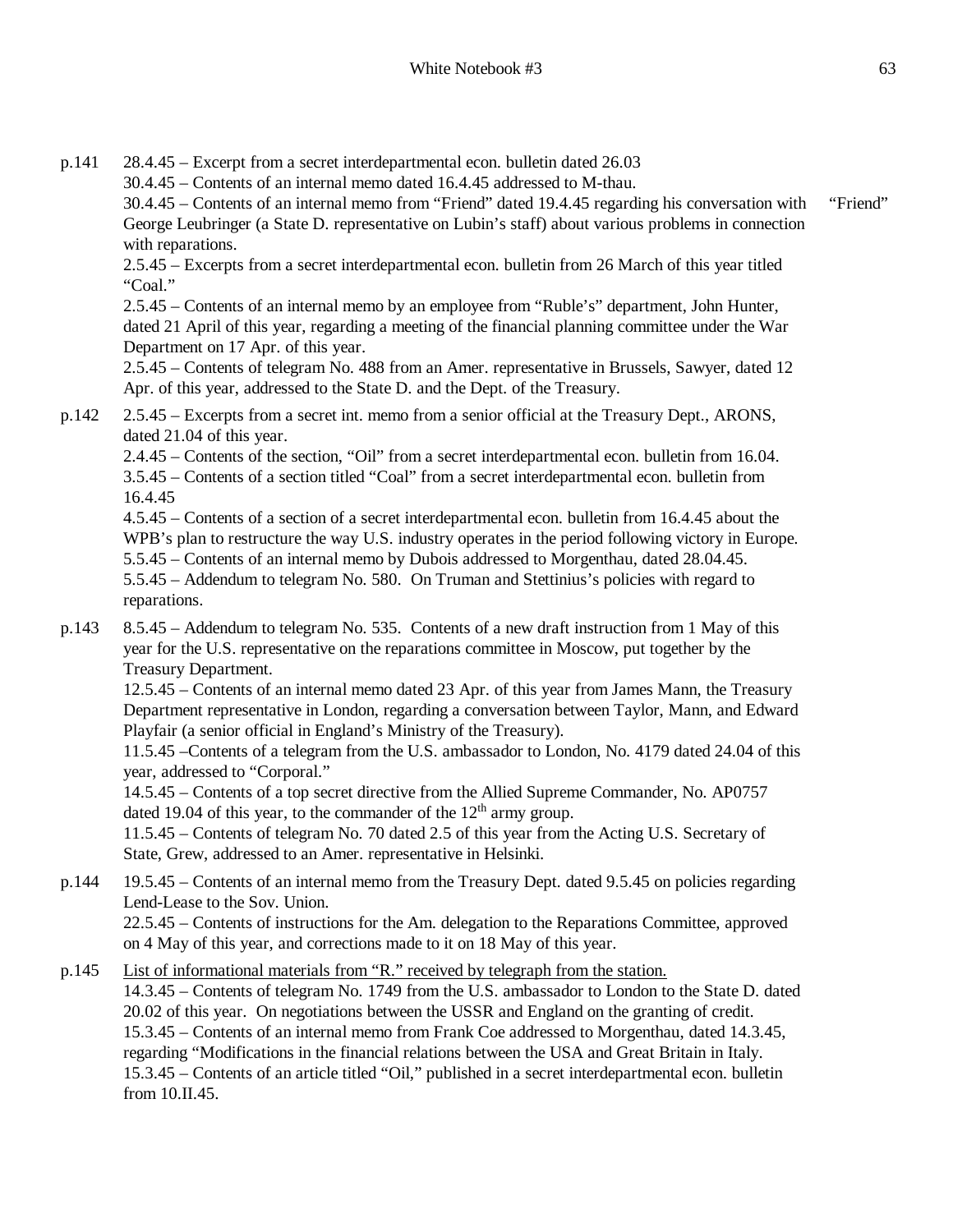15.3.45 – Excerpts from a secret interdept. econ. bulletin dated 5.03.

- $p.146$  16.3.45 Excerpt from a secret interdept. ec. bulletin dated 5.03, "Oil" 16.3.45 – Excerpt from a bulletin dated 10.2.45, "Anglo-Amer. oil agreement" 9.3.45 – Contents of a secret memo from a financial representative to London, Taylor, regarding his conversation with the U.S. ambassador to London, Winant, on 12.02 of this year. 23.3.45 – Contents of an excerpt from a confidential FBI report, "General intelligence survey on the USA," dated December 1944. 17.3.45 – Excerpts from a secret econ. bulletin dated 10.02 of this year, "Copper" 28.3.45 – Excerpts from a bulletin dated 10.02 of this year, "Goods." p.147 28.3.45 – Contents of a memo from Morgenthau addressed to Roosevelt, dated 20.03.45 p.148 List of "Ruble's informational materials, reported by telegraph by the station
	- 13.6.45 Contents of a memo from Morgenthau addressed to Truman, dated 31 May of this year, titled "Lend Lease policy following victory in Europe."

13.6.45 – Contents of telegram No. 257 from 28.05 of this year, sent to the State Dep. by the Amer. Mission in Helsinki. 13.4.45 – Contents of telegram No. 703 from the Eng. Ministry of the Treasury, dated 10.04 of this year, addressed to Great Britain's supply mission in the USA, forwarded to the attention of the U.S. Treasury Dept. on 10 May. 14.6.45 – Contents of the section, "Oil," from a secret interdepartmental econ. collection dated 23.05 of this year. 19.6.45 – Content of a conversation between Colonel Bernstein and Truman on 5.6.45

p.149 19.6.45 – Content of a conversation between "Ruble" and the Chief of the Russian Division of the State Dep., Durbrow

20.6.45 – Contents of a draft directive by the Joint Chiefs of Staff, "On the identification and arrest of individuals suspected of war crimes or oth. crimes, and on the consideration of the cases of certain wrongdoers."

20.6.45 – Contents of an intern. memo from the deputy chief of the Foreign Administration of the U.S. Treasury Department, H. Glasser, addressed to the chief of that division, F. Coe, dated 9.6 of this year, regarding his conversation with Collado.

20.6.45 – Contents of telegram No. 1764, from May of this year, from the Amer. ambassador to Moscow to the State Dep., regarding the stance of the Sov. press vis-à-vis the Far East.

22.6.45 – Contents of memo No. 6M-2074 from the Joint Chiefs of Staff, dated 8.06, addressed to the "coordinating Committee of the State Dep, War, and Naval Depts." regarding the use of German labor by the Allies after Germany's surrender."

p.150 21.6.45 – Contents of telegram No. 1818, dated 30.5.45, from the Amer. ambassador to Moscow to the State Dep., regarding Soviet losses in the war.

21.6.45 – Contents of a letter from an employee of the counterintelligence secretary of the London branch of the OSS, dated 8.3.45, addressed to Morgenthau's administration in England.

23.6.45 – Contents of a telegram from a State Dep. representative in Helsinki regarding Nazi assets in Finland.

25.6.45 – Contents of an intern. memo from the Treasury Dept. dated 18.06 of this year, titled "On an *IPCOG* directive regarding the identification and arrest of individuals suspected of war crimes."

28.6.45 – Excerpts from an inter. memo from an employee in Morgenthau's department, D.B. Freedman, dated 18.06.45, regarding a conversation with Major Wheeler Gray.

5.7.45 – On issues that will be raised by the U.S. delegation at the "Big Three" conference: On the granting of credit to the USSR.

p.151 5.7.45 – On Harriman's telegram on rendering econ. and fin. assistance to Poland: on the presenting of a memo by Grew, Morgenthau and Vinson to Truman. Regarding the delivery of automobiles to Poland. 6.7.45 – Bulletin from 15.06 regarding the coal shortage in Europe.

6.7.45 – Contents of a directive from the War Dept., "On the identification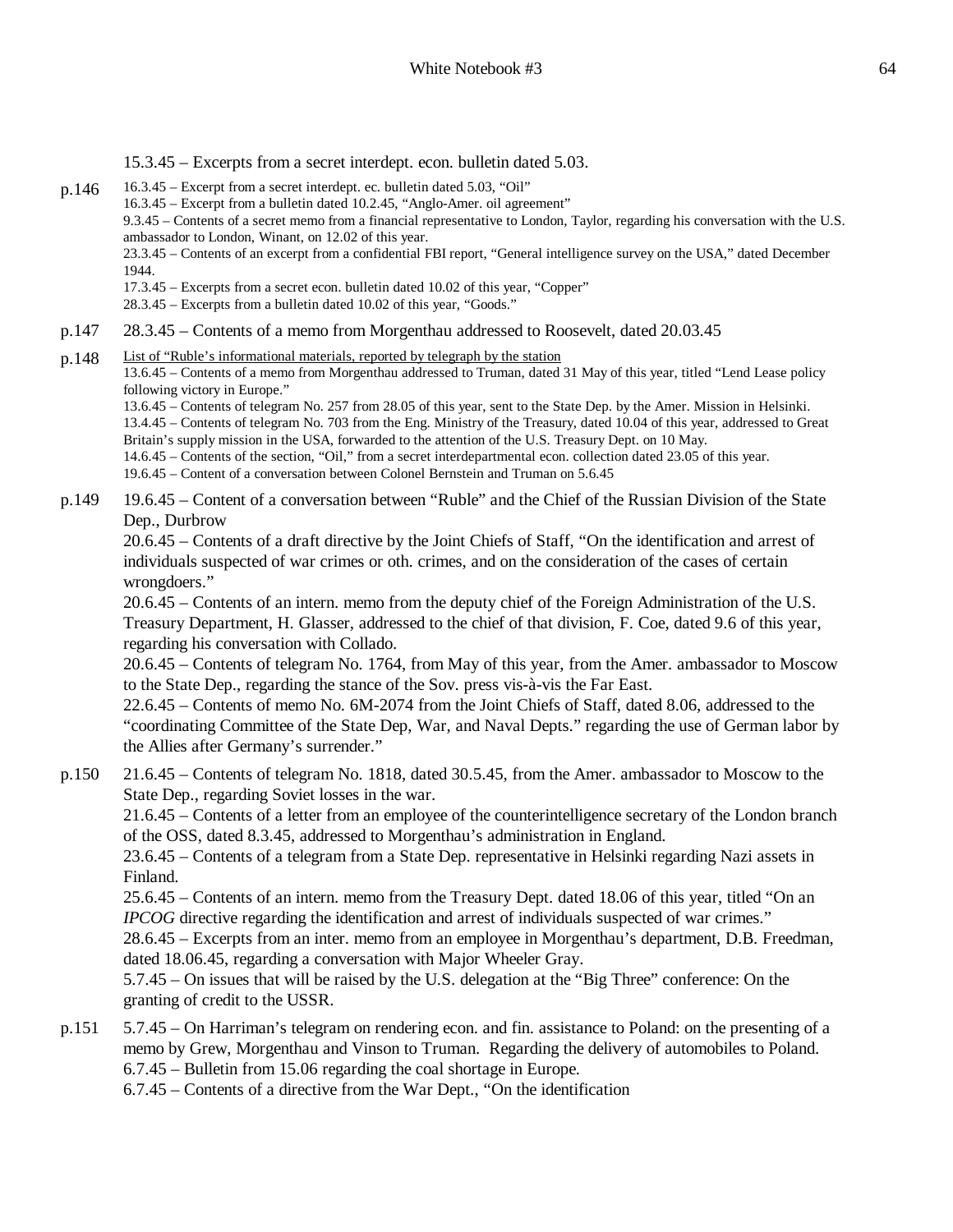and arrest of individuals suspected of war crimes or oth. crimes and on trials of certain criminals. 6.7.45 – Contents of an inter. memo from a Treasury Dept. employee, Freedman, dated 30.06 of this year, regarding a conversation with Major Grey from the War Dept.

6.7.45 – Contents of message No. 57 from Churchill, dated 28.05, addressed to Truman. Regarding the decrease in U.S. deliveries to England, which is undermining England's production plan.

p.152 6.7.45 – Contents of a draft of a State Dep. telegram from Truman to Churchill regarding changes in the practice of Lend-Lease for the period following Germany's defeat. In view of the new terms: on measures by England that would ensure that deliveries are fully carried out according to Lend-Lease. 6.7.45 – Contents of a message from Morgenthau to the State Dep, "Draft of a reply to Telegram No. 57 from Churchill."

7.7.45 – Contents of a letter from the Secretary of War addressed to the Sec. of State, dated 19.06 of this year, regarding several critiques by the Sect. War of a draft of a telegram from the President addressed to the Prime Minister.

7.7.45 – Contents of a letter from the chief of the War Mobilization Board, Vinson, dated 13.06, addressed to the Secretary of War, regarding Patterson, Crowley, and Clayton's disagreement with the War Sec's position on the British Empire's demands for military materiel in the period following victory in Europe.

- p.153 5.7.45 On the decline of oil output in the USA.
	- 19.9.45 On the sale of surplus American equipment (military equipment).
		- On "Constantine's" connections.

19.9.45 – On the Treasury Dept's views with regard to issuing a loan to the Sov. Union; terms of the loan. 4.10.45 – Contents of a memo from Treasury Secretary Vinson, addressed to Truman, regarding policies pertaining to the proposed allocation of loans to Belgium, France, the East Indies, and the USSR. Memo approved by Truman.

4.10.54 – On SD policies with regard to Indochina.

8.10.45 – Contents of a draft of a gov't econ. directive

p.154 dated 4.09, intended for the Supreme Commander of the Allied Forces in Japan, General MacArthur. 10.10.45 – Contents of a draft of a financial directive from the War Department dated 9.09, addressed to MacArthur for the military occupation administration in Korea.

12.10.45 – Contents of the minutes of an interdepartmental meeting called at the State Dep. on 25.09 of this year to discuss the seizure and liquidation of German assets and on the removal from Germany of assets belonging to citizens of the United Nations for reparations.

20.10.45 – On the terms of the U.S. loan to England.

23.10.45 – Contents of a draft of a financial directive from the U.S. gov't to MacArthur dated 26.08 of this year, put together by the Treasury Dept. (Part three).

p.159 Report from 2 March 1951. Based on materials from the "Show" file (4 volumes) No. 2763. ""Ruble" used to be acquainted with "Vig", who knew him as an illegal Communist. We gave money through "Vig" to arrange a defense for the members of 'Raid's' former group, including "Ruble". In 1950, "Vig" turned traitor; however, we do not know whether he betrayed "Ruble" to the Amer. authorities.

From 1937 to 1939, 'R-le' was recruited for informational work on the GRU line, during which time he was handled by the agent/group leader, Robert Tselnis. According to 'R-le', Tselnis knew everything about him: his past, his activities, his friends. In the fall of 1939, Tselnis refused to work for the GRU, threatening to give up every agent he knew about to Amer. authorities.

"Vig"

"Karl"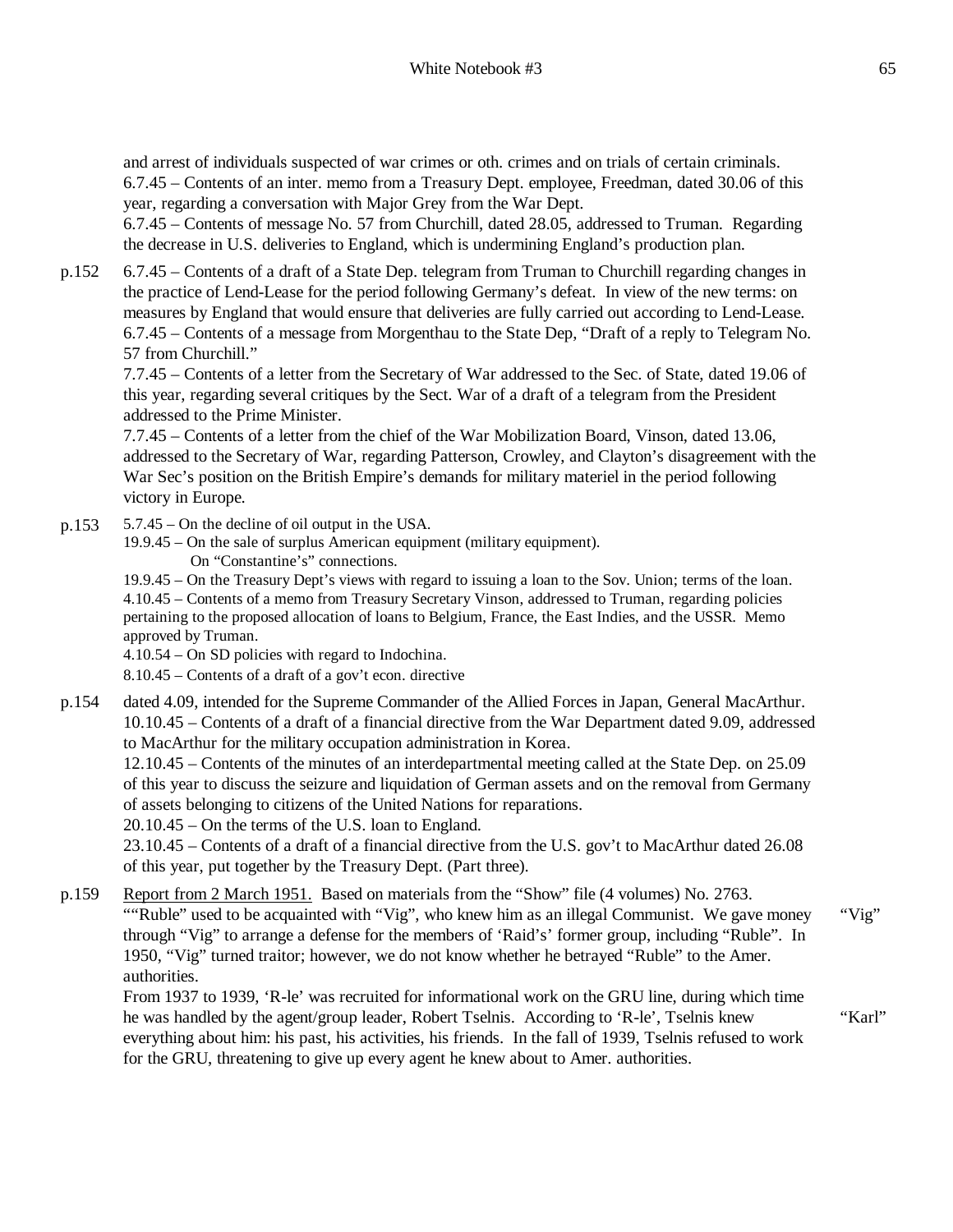|            | In 1940, someone named "Paul" tried to establish a connection with "R-le," claiming to be<br>Tselnis's deputy. "R-le" evaded this connection, and "Paul" did not make any further<br>attempts. "R-le" has suggested that "Paul" might have been planted by the FBI.                                                                                                                                                                                                                                                                                                                                                                                                                                                                                                                                                                                                                                                            | Paul                        |
|------------|--------------------------------------------------------------------------------------------------------------------------------------------------------------------------------------------------------------------------------------------------------------------------------------------------------------------------------------------------------------------------------------------------------------------------------------------------------------------------------------------------------------------------------------------------------------------------------------------------------------------------------------------------------------------------------------------------------------------------------------------------------------------------------------------------------------------------------------------------------------------------------------------------------------------------------|-----------------------------|
|            | File 45100 v.1 "Raid"                                                                                                                                                                                                                                                                                                                                                                                                                                                                                                                                                                                                                                                                                                                                                                                                                                                                                                          |                             |
| p.1        | Letter from "Jung" dated 13.4.39<br>[Perlo works at the Brookings Institution in Washington. An old friend. At one time, Arena<br>had been connected with Storm through Perlo.<br>A. and P. had belonged to the same fraternal group. When A. joined us for good, he withdrew<br>from this group. They occasionally meet as friends.]<br>"Arena considers him a loyal and very well-developed fraternal member. During my last<br>meeting with Storm, I asked him in passing about Perlo. At one time, he had spoken to me of<br>him as a good worker. Storm affirmed the same thing, saying that he was a good, loyal, and<br>developed Marxist. They are using him for the fraternal's purposes. Storm spoke negatively<br>of Perlo's wife. Nominally, she is also in the fraternal organization. But apparently, deep<br>down she is a typical petty bourgeois, who has nothing in common with the fraternal's<br>ideology. | "Arena"<br>"Storm"<br>Storm |
| p.2        | Letter from Jung dated 3.06.39.<br>[Center forbade the recruitment of agents through Storm.]                                                                                                                                                                                                                                                                                                                                                                                                                                                                                                                                                                                                                                                                                                                                                                                                                                   | Storm                       |
| p.3        | "Mer" from 1.12.1942:<br>[A lead on V.P. was obtained from "Arena": Jewish, 30 years old. At pres. - head of the<br>statistical research division at the Office of Price Administration. "Arena" has known P. for 6<br>years. A check-up on P. through "Sound" yielded positive results. "Mer" is requesting<br>permission for "Arena" to recruit P.                                                                                                                                                                                                                                                                                                                                                                                                                                                                                                                                                                           | Sound                       |
| p.8        | Permission granted in Dec. 1942.                                                                                                                                                                                                                                                                                                                                                                                                                                                                                                                                                                                                                                                                                                                                                                                                                                                                                               |                             |
| p.7        | Cover name, "Eck."                                                                                                                                                                                                                                                                                                                                                                                                                                                                                                                                                                                                                                                                                                                                                                                                                                                                                                             |                             |
| $n \Omega$ | $0.3.43$ "Mor" reported that " $Fck$ " obtained a senior position on the WPR the War                                                                                                                                                                                                                                                                                                                                                                                                                                                                                                                                                                                                                                                                                                                                                                                                                                           |                             |

p.9 9.3.43 "Mer" reported that "Eck" obtained a senior position on the WPB—the War Production Board—on the aviation industry line, and will be able to give valuable info. on econ. matters. "Mer" thinks it would be expedient to maintain contact with "Eck" through "Arena" at first.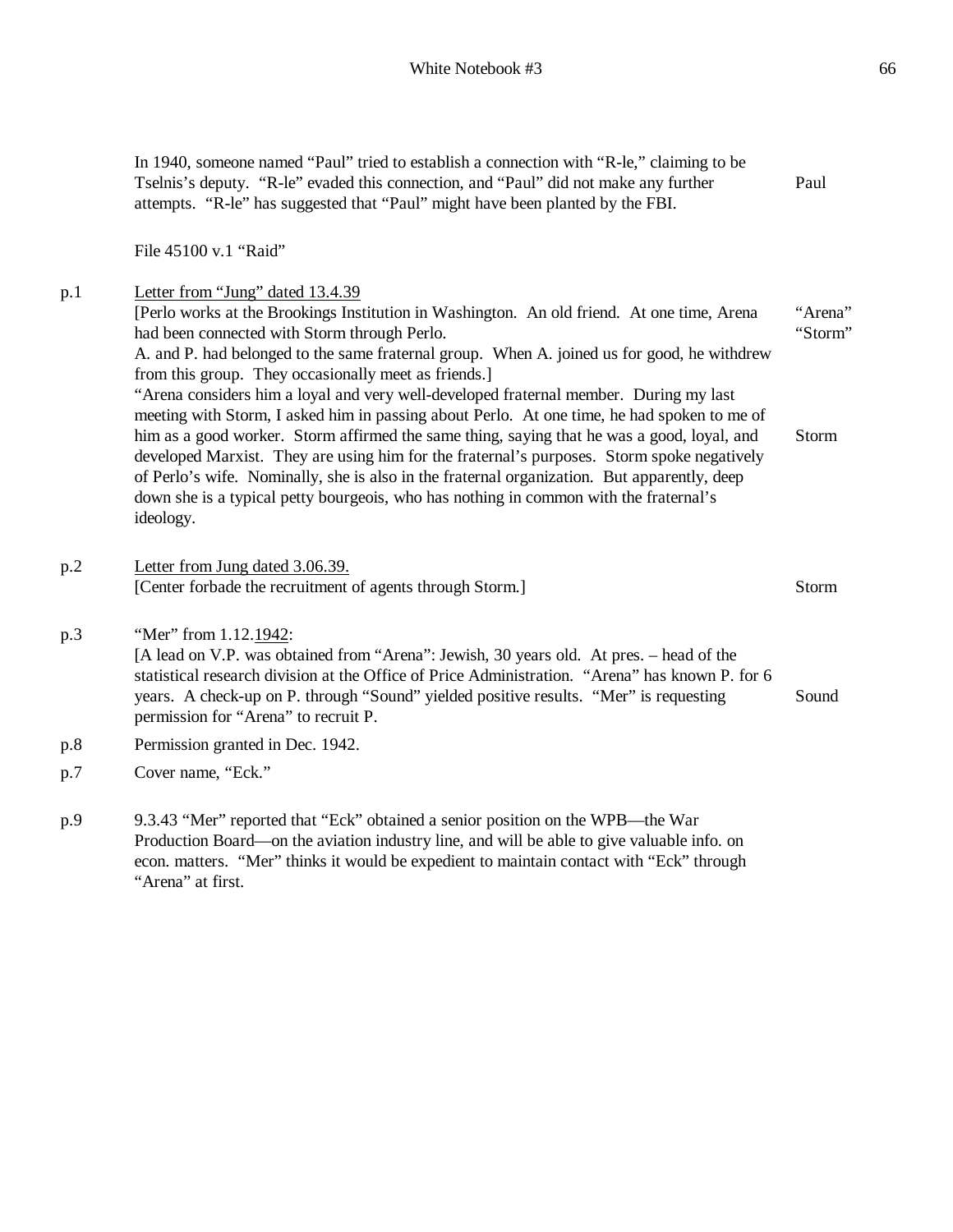"Eck's" recruitment was delayed because, according to preliminary information, he had been connected through the fellowcountrymen to someone with ties to the GRU; it was decided not to take any concrete action until the matter was cleared up. Now it is known for a fact that the GRU has nothing to do with this matter. In a few days, "Eck" will contact "Arena."

## p.12 Letter NY – C dated 8.5.1943

"On 'Eck'. – There has been a misunderstanding in this matter: 'Mer' was unable to approach him through 'Arena', and the fellowcountryman leadership had to intervene in order to notify 'Eck' that he would be contacted by 'Arena', with whom he would have to work. 'Eck' was specifically supposed to have received these instructions from 'Reyna' brother, with whom 'Eck' is connected, according to 'Arena'. With my help, 'Helmsman' instructed 'Reyna's' brother to meet with his comrades and do what is requested of him. When we approached 'Rain's' brother, he said that 'Helmsman's' instructions to him in this regard were not binding and that he could do something when he had received orders from his superior, 'Peter' (a.k.a. 'Storm', a.k.a. 'Pete', et al., at one time, 'Mer' had maintained contact with him, now he is supposedly connected with the neighbors). We once again took this matter to 'Helmsman', but he shrugged and said there was nothing he could do in this situation.

There is currently a new fellowcountryman leader being appointed in Washington, who will be instructed to notify 'Eck' of our interest, and only afterwards will his connection with 'Arena' be possible."

Note: "Reyna's" brother – John Abt ("Bat" file).

# p.13 Report by Gorsky from 4.05.44

"On May  $4<sup>th</sup>$ , a conversation was held with the head of the GRU's Amer. department – Colonel Muromtsev, who reported:

1) John Abt, Kramer, Perlo, Flato, Glasser, and Edward Fitzgerald have never been GRU agents.

2) In 1938-40, a GRU worker in the USA had been preparing to recruit Treasury Dept. official John Glasser; however, the GRU did not sanction his recruitment. According to the GRU's information, John Glasser is an illeg. fellowcountryman, who used to work in an informat. group of Amer. fraternal members under the leadership of secret PB member "Peter" (supposedly a.k.a. "Steve").

In 1940-41, a GRU worker in the USA reported that "Peter's" group—and therefore John Glasser as well—had been taken over by us.

According to Cde. Muromtsev, he had discussed "Peter's" group with Cde. Ovakimyan. Cde. Ovakimyan asked the GRU to leave this entire group alone. Kramer and Fitzgerald were mentioned in GRU materials in some capacity (but not as agents), and Cde. Muromtsev had promised to make additional inquiries.

Dep. chief, 3<sup>rd</sup> Department, 1<sup>st</sup> Derectorate of the NKGB Lieutenant Col. (Gorsky)

John Glasser

 $\leftarrow$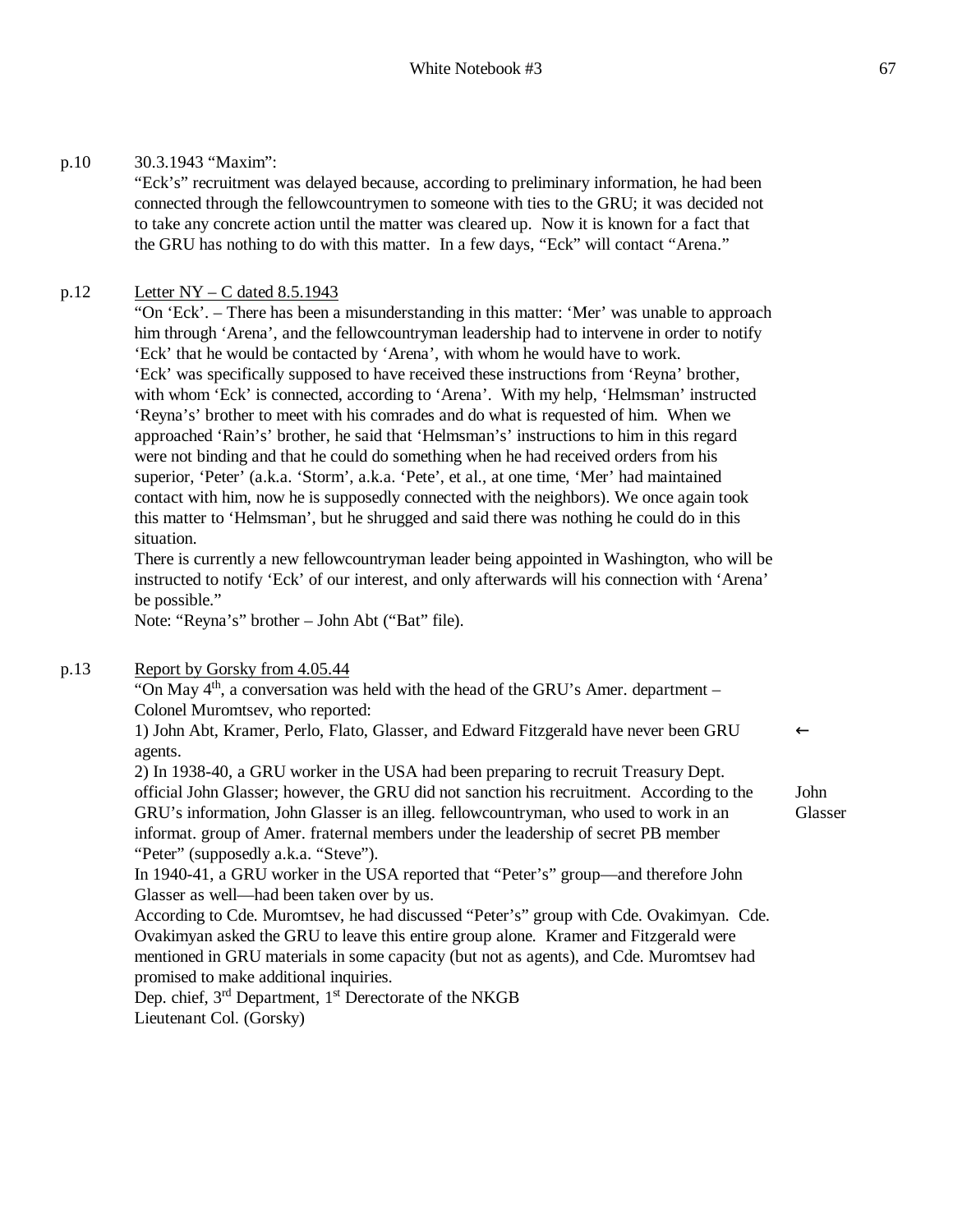#### p.14 Report. C/t from Mer in NY dated 13.5.44 "On 'Helmsman's' instructions, 'Clever Girl' contacted the following fellowcountrymen in Washington through Abt: 'Raid' (Perlo), 'Plumb' (Kramer), 'Ted' (E. Fitzgerald), 'Kant' (Magdoff). All of them impressed 'Clever Girl' as trustworthy fellowcountrymen who are highly developed politically and have a desire to help us with information. According to them, they had been neglected, and no one had showed any interest in their potential. There are eight Communists in their group altogether. They are connected to 'Helmsman's' organization through Abt." p.17 "Mer" from 30.5.44. "'Ted', 'Kant', 'Raid', and 'Plumb' are connected with 'Clever Girl'. They come to NY by turn once every two weeks. Each time he gives material to 'Clever Girl', 'Raid' asks her to make sure that his materials are forwarded to Cde. Stalin. 'Raid's' wife is ideologically close to the fellowcountrymen. 'Mer' reports that he met them at 'Arena's apartment. 'Mer' has suggested teaching 'Raid' photography. 'Mer' will teach photography to 'Clever Girl', and she will teach it to 'Raid'. If you are worried that 'Storm' knows 'Raid' well, it can be arranged for 'Raid' to conduct photography in a diff. apartment. 'Mer' would like advice in this matter. It is essential that this group be handed over directly to our worker in the near future. ...Recently, 'Clever Girl' revealed to me that she had already known about this group from 'Sound' and that he was compiling material on them." p.18  $(5$  is skipped) C/t C- To "May" dated 1.6.44. 1) "Ted," "Kant," "Raid," and "Plumb" are of great interest to us, and especially "Izra" as an employee at the OSS. 2) After "Vardo" meets with "Helmsman" and gets his approval with regard to the matters that were brought to his attention earlier, hand the new group over to "Informer," leaving "Clever Girl" as a courier. 3) While working with them, determine whether and to what extent they know each other through illegal work, who is in charge or trying to be in charge of the group, etc. 4) In any case, set yourself the task of organizing work with them and training them in such a way that each of them is in contact only with "Clever Girl" and, through her, to "Informer" for general instruction. Only obtain materials from them that are of national interest; do not meet with them too often... 6) Teach "Raid" photography through "Clever Girl." 7) According to a statement by "R.," he removed "Storm" from managing this group on special affairs in view of the fact that "Storm" is not a local citizen. They trust him in terms of politics. Considering that the neighbors used to use him a great deal, he could be under surveillance by counterintelligence. Therefore, we asked R. to warn "Storm" once more not to renew contact with the neighbors and this group under any circumstances, and not to entrust him with such work with this group in the future either. 8) "Mer" should avoid meeting with "Storm," there is no need for him to know that "Mer" is in the country. "Informer" "Storm"

p.19 9) It would be desirable for "Echo" to meet with "Storm," if he knows him personally, and determine his attitude and, at a convenient opportunity, find out about his past activities, etc. 10) In our opinion, it would be expedient to let "Clever Girl" continue to handle "Ted" and "Izra." If you agree, notify "Izra" that he should not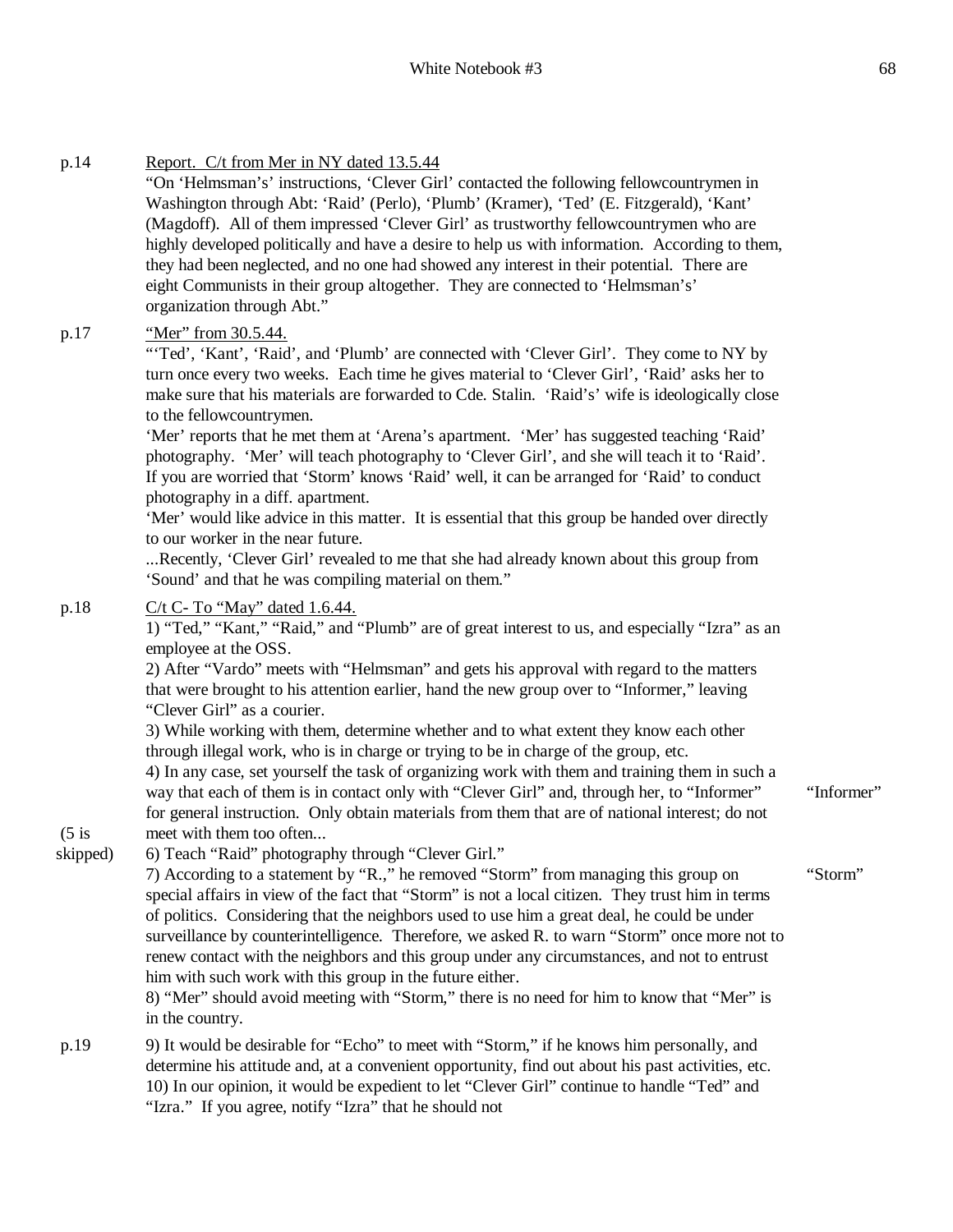attempt to maintain contact with them or to receive materials from them.

11) We are notifying you once more about the thorough and comprehensive investigation of "Pal" and "Informer's" group (the new group), whose purpose is to let us know absolutely everything about each of them. It is necessary to be extremely careful when working with them and to observe the utmost secrecy.

Pal

#### p.21 *Mer's Note regarding Raid. June 10, 1944.*

*"Last Sunday, June 4, Raid brought to New York his groups' materials. Raid told Umnitsa about the following unpleasant incident. About two years ago Raid divorced his wife. He has a daughter six or seven years old, who lived after their separation with her mother in Texas. (Arena sometime ago told me about Raid's family troubles indicating they (the group) are a little anxious about Raid's wife, afraid she may talk carelessly about their Brothers' Unit to which she also belonged.) Not long ago Raid went to Texas and took his daughter away from his former wife and brought her to Washington to live with him. Raid married another girl about a year ago.*

*Just recently Raid received an angry letter from his former wife in which she wrote that she had sent a letter to President Roosevelt, exposing all of Raid's underground activities. As I have mentioned above, she belonged to his unit for several years and she knew personally many of the members of the Brothers' unit. Many years ago before I took Arena over, he also belonged to the same unit. Raid says she did not know the members of the present group. She did not know about Isra*<sup>26</sup> *(one of our important boys from the new group) who has been supplying us with very interesting information through this group.*

*Raid himself was rather worried and nervous. He has not told any of the group because he is afraid they might become frightened and start hiding. A long time ago I told Arena that he should advise Raid to maintain smooth relations with his former wife and not to take the daughter away from her. Arena told me then that they never speak to each other about those touchy personal problems. Now again I have told Umnitsa the same thing, to advise Raid to straighten out his relationship with his former wife. I hope she was only threatening him and that she did not actually write a letter to Roosevelt about the unit's activities. As I know from Arena's explanation, she was psychologically abnormal and Raid kept her for sometime in a sanitorium. Sometimes a woman in that condition is capable of doing very stupid things.*

*Probably for sometime it will be wise for us not to keep contact with Raid himself. We should let sometime pass until we can find out if things are all right.*

*Umnitsa says that Raid is in general overly nervous and jittery. She even goes so far as to say that he is a psychological case himself. It does not have to be exactly so because she tells me that most of all our people are psychological cases. Anyhow Arena used to tell me also that Raid is nervous, but as I have formerly written you, Arena and his wife regard him very highly from a political standpoint. They always have considered*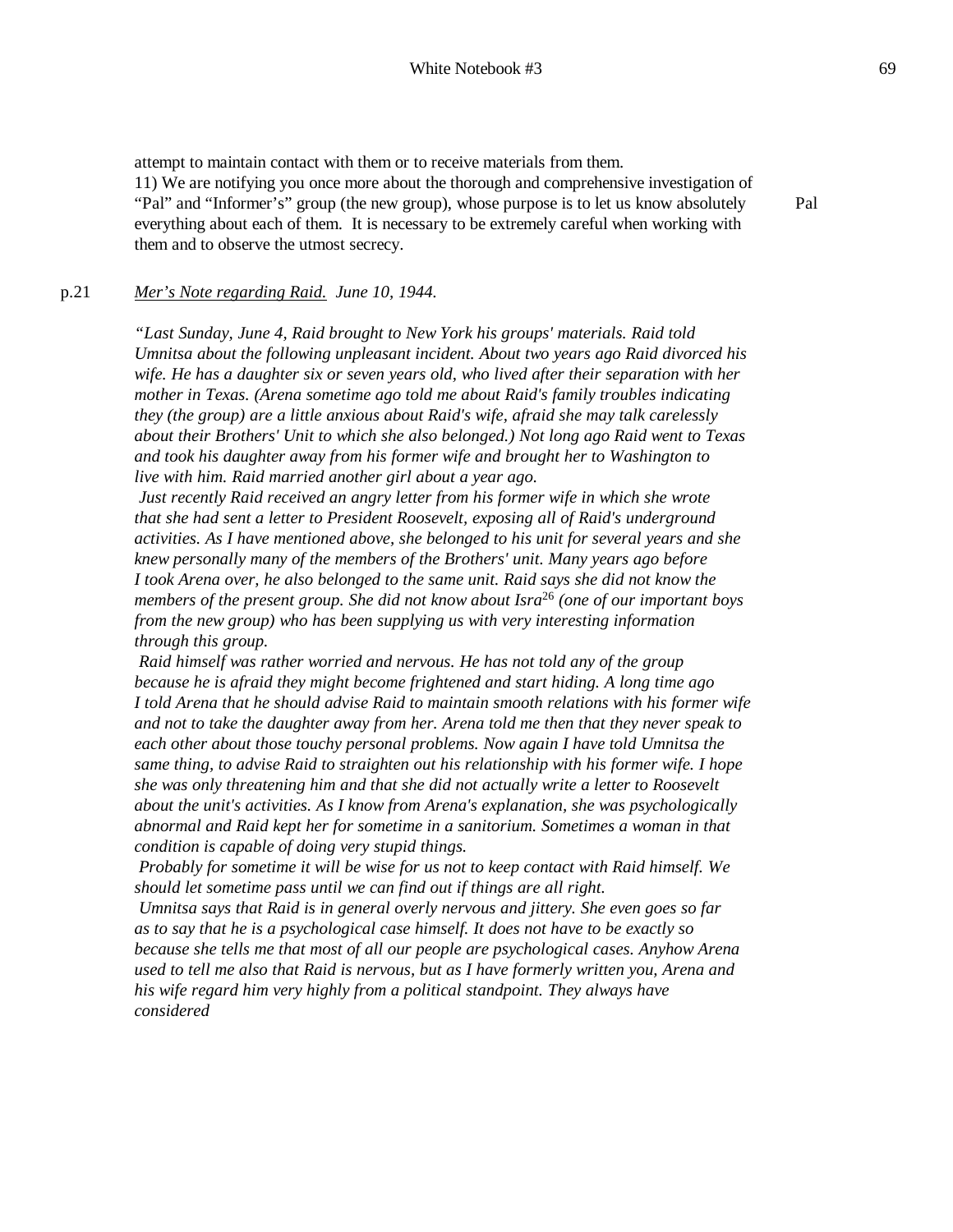*him one of the best politically developed members of the unit. Formerly he was the leader of their group.*

*In our organizational arrangement with this new group of boys, we will have to take this incident into account".*

p.22 Translation of Mer's note from 10.06.44.<sup>27</sup>

"Last Sunday, June 4<sup>th</sup>, Raid brought to NY his group's materials. Raid told Clever Girl about the following unpleasant incident:

About two years ago, Raid divorced his wife. He has a daughter six or seven years old, who lived with her mother in Texas after the separation (Arena had told me about the troubles in Raid's family some time ago, saying that they (the group) were a little worried about Raid's wife, because they were afraid that she might talk carelessly about their fraternal organization, to which she belonged). Not long ago, Raid went to Texas and brought his daughter back with him to Washington, having taken her away from her mother. About a year ago, Raid married anoth. girl.

Just recently, Raid received an angry letter from his former wife, in which she wrote that she had sent a letter to President Roosevelt exposing all of Raid's underground activities. As I already mentioned above, she belonged to his group for several years. Raid says that she does not know the current members of the group. She does not know anything about Izra (one of the most important members of the new group), who gives us very valuable material through the group.

Izra

Raid himself is rather worried and nervous. He has not said anything about this incident to the group, because he is afraid that they will become frightened and start hiding. I already told Arena a long time ago that he should advise Raid to smooth over relations with his former wife. I hope she was just trying to scare him, and that she did not actually write to Roosevelt about the group's activities.

As I know from Arena, she is psychologically abnormal and Raid kept her for some time in a sanitorium. Sometimes a woman in that condition is capable of doing very stupid things. Perhaps for some time it would be best not to maintain contact with Raid himself, until we are sure that everything is all right.

Clever Girl says that Raid is in general overly nervous. She even goes so far as to say that he is psychologically unstable himself. This, however, is not necessarily the case, because she considers most of our people psychologically unstable). However, Arena also talks to me about Raid's nervousness, though, as I have already written you, Arena and his wife regard Raid very highly from a polit. standpoint. They have always considered him to the best politically developed member of the organization. Formerly he was the leader of the group. In our organizational arrangement with the new group, we will have to take this incident into account."

Clever Girl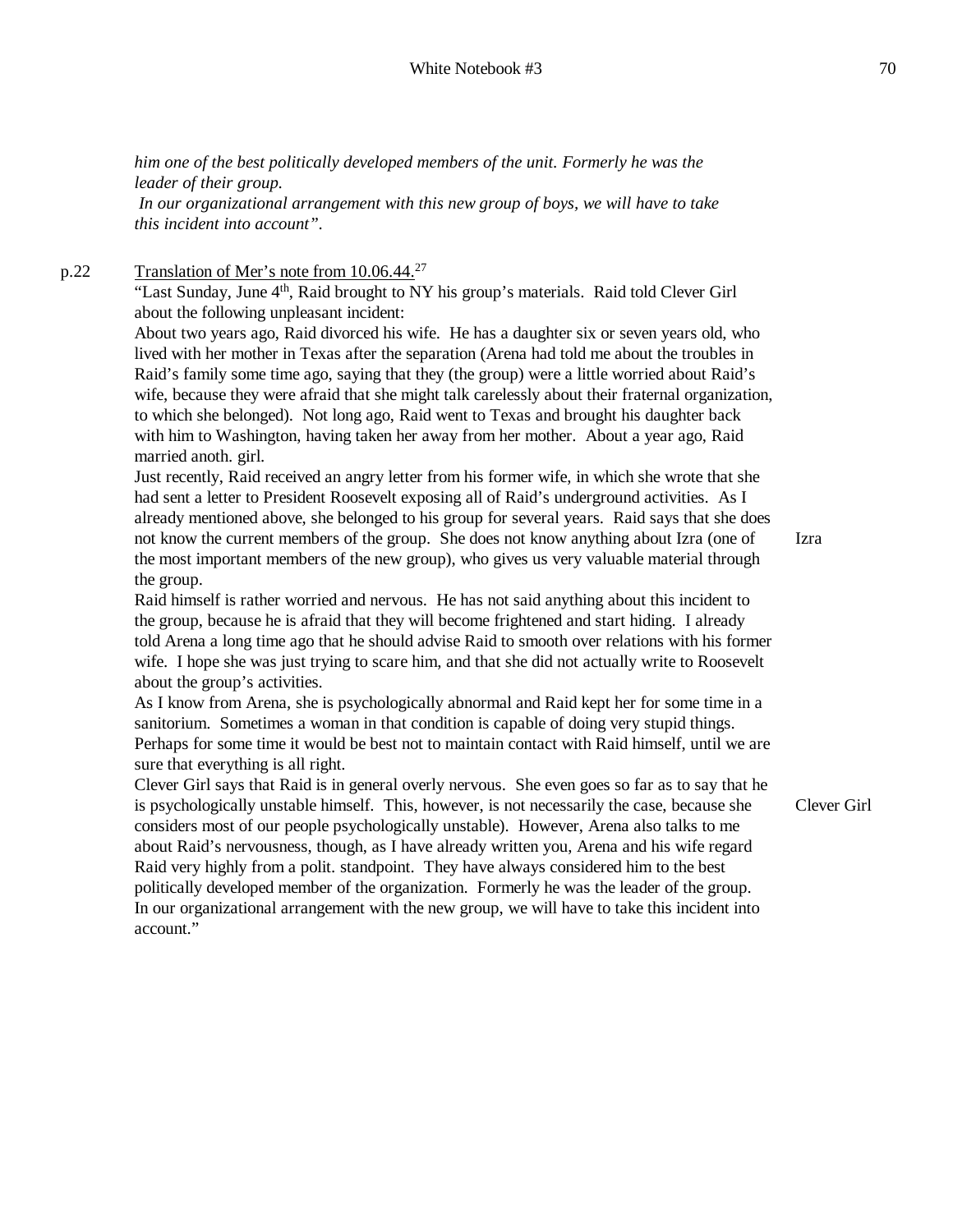# p.25 Report from 20 Aug. 1944

[In July 1944, "Raid" gave a memorandum from the Department of Defense regarding the state of the U.S.'s war production in May 1944, information on the fact that the rations that had been set aside for us under Lend-Lease were rotting away in storehouses in Wash., on the proposed trip to the Soviet Union by the extremely anti-Soviet Batt (head of the equipment industry division.]

### p.28 Excerpt from a letter from "Albert" dated 17 Sep. 1944

"...In one of my previous notes I wrote to you that 'Myrna' is connected with 'Raid', 'Plumb', 'Ted', and 'Mor'. She also meets with 'Kant'. She first met 'Izra' about three weeks ago. Approximately once every two or three weeks, 'Raid' or 'Ted' or 'Plumb' comes to NY to meet with 'Myrna'. The latter meets with them at 'Dir's' apartment. 'Myrna' assured me that 'Dir' has never met any of them. The meetings take place when 'Dir' is not home. Each time, one of the three fellows brings notes, reports, and oth. of the whole group's compiled materials. They type up their notes themselves or, as they say, their wives do it. They do not have a camera yet. I intend to give 'Raid' a camera and to teach him how to use it. He is the most active and conscientious one in the group. Several months ago, you wrote to me to temporarily suspend contact with 'Raid', because his ex-wife had written a letter threatening to compromise him. I cannot afford to suspend contact with him because he is essentially the ideological leader of the group. It would be practically impossible to arrange the group's work and contact valuable members of the group without his active help. Sometimes group members don't show up for meetings. When this happens, we are obliged to turn to 'Raid' and he takes care of everything. He came to NY with 'Izra' in order to put him in contact with 'Myrna'. I think he understands full well that he is helping us. He is undoubtedly the most active one in the group.

We advised him to be very careful in light of his former wife's threats. At first he was very upset. Now, it seems he does not attach very much importance to this. He says that she is psychologically unstable and that nothing can be done with her . As I wrote to you a while back, she knew a number of fellowcountrymen, including 'Pilot', 'Arena', and oth. In the current fellowcountryman cell, the only one she doesn't know is 'Izra'. Nevertheless, we have to be very careful in our dealings with 'Raid'.

p.29 Because we established a direct connection with 'Izra', who is the most valuable source of information, and the group now works more or less smoothly, we can give 'Raid' several months off from trips to NY to meet with 'Myrna'. He must not understand that we are taking him off of work for some time. This would upset him very much. He is very apprehensive and neurotic. This is how we can present it: we consider him particularly valuable for us; we think that should do everything in our power to keep him 100% safe in Wash.; we think it would be more sensible if someone else from the group brought their materials to NY instead of him, Izra

Dir

"Pilot"

←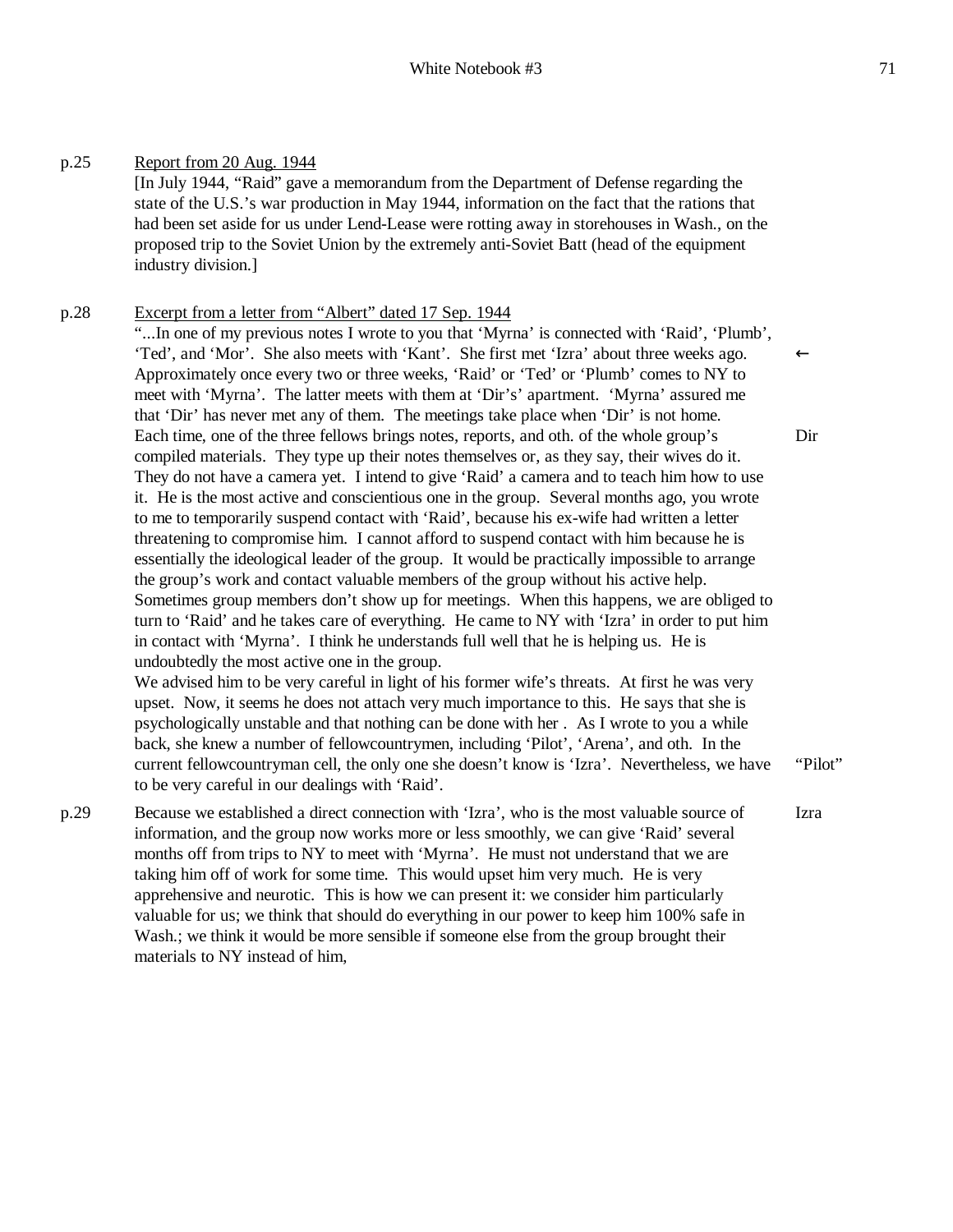especially during these two months. I am sure he will appreciate our point of view. We must not mention that we are doing this because of his ex-wife."

- p.31 [18.10.44 Cde. Dimitrov reported that they do not have information about Perlo.]
- p.32 Report. C/t from Vadim dated 2.11.44.

[In Myrna's materials, "Raid" goes by "Val." He used to work at "Depot's" division of airplane distribution. At pres. – in the planning division. Group leader and chief motivating force. Guesses that materials go to Moscow. Myrna insists that if "Raid" is deactivated because of his wife's letter, his whole group will go to pieces and not work. Raid himself does not attach particularly great importance to the letter. Vadim's proposals:

a) Myrna has to suspend contact with Raid and not meet with him for 2-3 months.

b) Keep Raid as the ideological leader of the group, especially as he meets with them anyway through his official work.

c) Forbid him from taking any written materials from group members, and use Ted for this purpose.

d) Use Ted as a courier between him and Myrna; he has already performed such duties.

- p.34 [In November 1944, Vadim proposed to let Myrna continue handling Raid and Ted's group for the time being (all oth. sources are being taken away from her), but to gradually break it into smaller units.]
- p.44 Biography of V. Perlo (given by Vadim 29.12.44)

Victor Perlo, born in Queens, New York in 1912 to a family of Jews who had come to the USA from Tsarist Russia as children. Father—Samuel—is a lawyer; mother—Rachel—is a teacher.

Graduated from Columbia U. in 1933. Worked:

Summer 1932 – waiter and gardener at a children's camp in Great Barrington.

Middle of 1933 – June 1935 – statistical analyst, assistant to a division chief at the *National Recovery Administration*.

June 1935 – Oct. 1937 – assistant statistical analyst at the *Federal Home Loan Bank Board*. Oct. 1937 – November 1939 – researcher at the "*Brookings Institution*."<sup>28</sup>

November 1939 – November 1940 – secretary to the economic adviser at the Department of Commerce.

November 1940 – March 1943 – head of the economic statistics division at the Office of Price Administration.

March 1943 – Sep. 1944 – head of the Aviation Division of the Bureau of Programs and Statistics at the WPB. September 1944 – to present time – special assistant to the director of the Programs and Statistics Bureau of the WPB. Salary - \$6,500 a year. (*Job is a phony*. 29)

Raid himself describes his present job as a sinecure, where he is tolerated only because there is no one to replace him.

p.45 Through his job, "Raid" has access to the minutes of the WPB and of its various committees, to interdepartmental econ. summaries (about which "Gor" had previously informed us), and to various documents on military industry.

His boss (i.e., the Bureau chief) is a certain *Thomas Blaisdell*.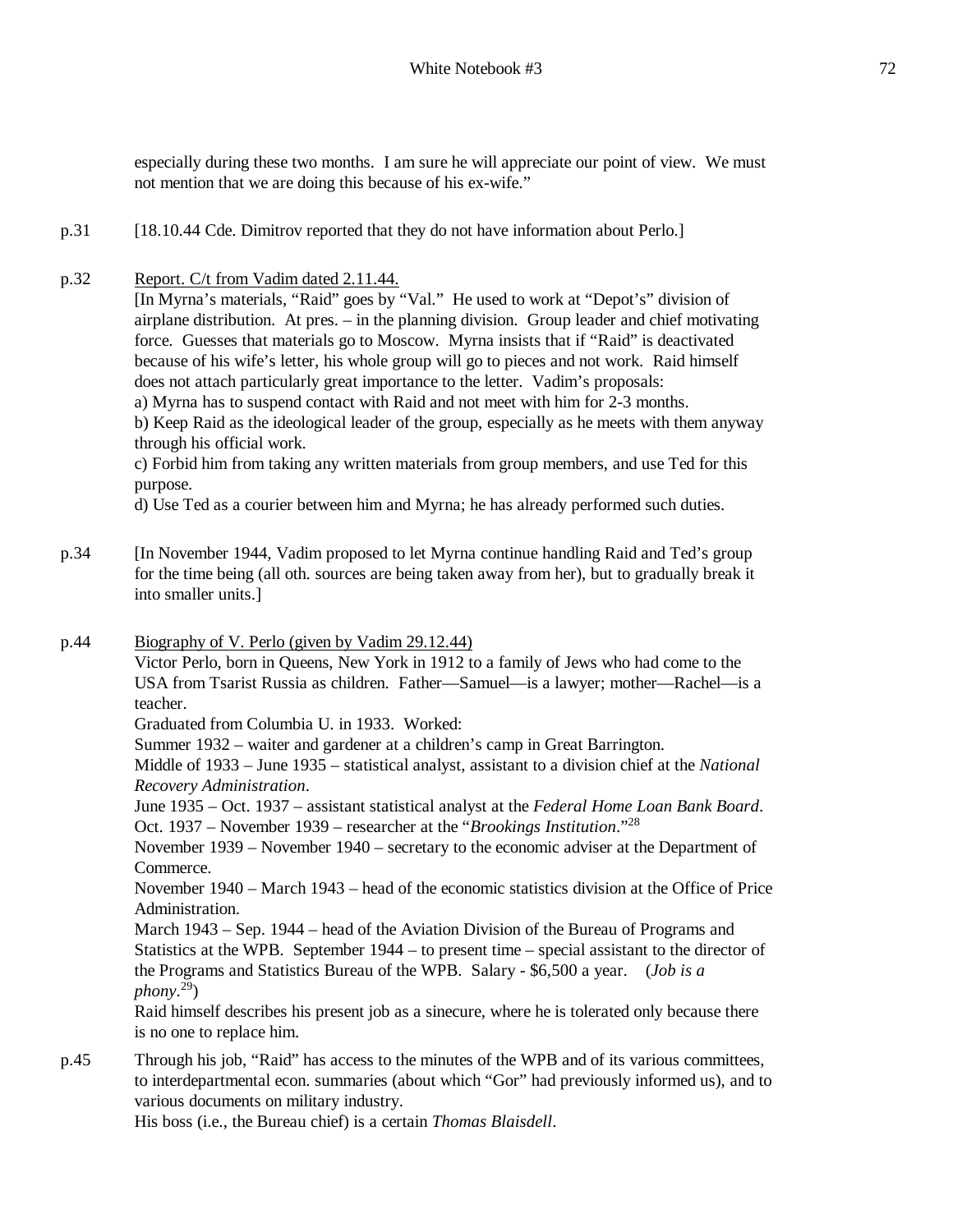R. joined the Columbia University cell of the Comparty at the end of 1932 or the beginning of 1933, and during that time, he took part in propagandistic work among cafe workers. In 1933, he moved to Washington, where he did some kind of work individually with the unemployed, in which<sup>30</sup> in a list of others R's name was mentioned as someone who provided some monetary assistance through one of the directors of the unemployed movement, a certain *Clyde Johnson.* In 1935, Raid belonged to the Washington Communist organization under the leadership of "Steve." During this time, he met once or twice on "Steve's" instructions with V. J. Jerome, Gene Dennis, Roy Hudson, and a certain "Eugene." "Vadim" is not yet aware of the nature of the connection or the position of these people. R. repeatedly wrote various econ. articles for various Comm. newspapers and magazines, signing with various pseudonyms,  $31$  and transmitted them through his Party leaders. In 1942-43, R. secretly helped "Pancake" compile materials for various exposés by the latter. "Steve" "Pancake" p.46 In his biography, R. writes that at the moment he does not have any close friends in Wash., but in the same place he notes that he frequently meets with his neighbor, a certain *Jan Winter*  (Jan Winter), who works on Rockefeller's Committee, was born in Poland, and was supposedly a former correspondent for "Reuters" in Berlin and Paris and an assistant to Del

Vayo during the Spanish Civil War, Winter was a friend of Oscar Lang's. Notes: Dennis, Jerome, and Hudson – members of the CC of the CP USA. There is a file on Jan Winter, "Valet." (*Jerome, Gene Dennis, Roy Hudsen, "Eugene"*). (original pp. 55-56) "Valet"

### p.47 "Raid's" current wife.

*Helen*<sup>32</sup> *Menaker Perlo*, b. 23.03.16 in Wilmington, N. Carolina, she is the first cousin of "Bob," an agent of the New York station. In 1932, Elena<sup>33</sup> graduated from NYU. After graduation, she took part in work assisting the Spanish Republic, and later the Sov. Union. At the start of the war, she moved to Wash., where she married R. in Dec. 1943. Around the same time, she received an invitation to join the CP, but on R's instructions she turned it down. She is fully informed about her husband's work with "Myrna." Moreover, she knows about "Bob's" time spent as a spy among the Trotskyites. At pres., she works on the WPB as a "summary writer." As part of her job, she regularly visits various consultation committees, of which there are 780, and writes detailed reports about their meetings for the WPB leadership. The committees include industrial and gov't representatives, and they meet to discuss both current industrial problems and reconversion. She is leaving her job on January  $1<sup>st</sup>$  in view of her pregnancy. "Bob" "Bob"

#### p.48 "R's" ex-wife.

Katherine Wills. R. was married to her R. was<sup>34</sup> from March 1934 to Sep. 1942. She was born in Texas, is a CP member, and worked with canning industry workers in *Stoux Falls* in 1935.

In 1936, she studied at a "party national school," after which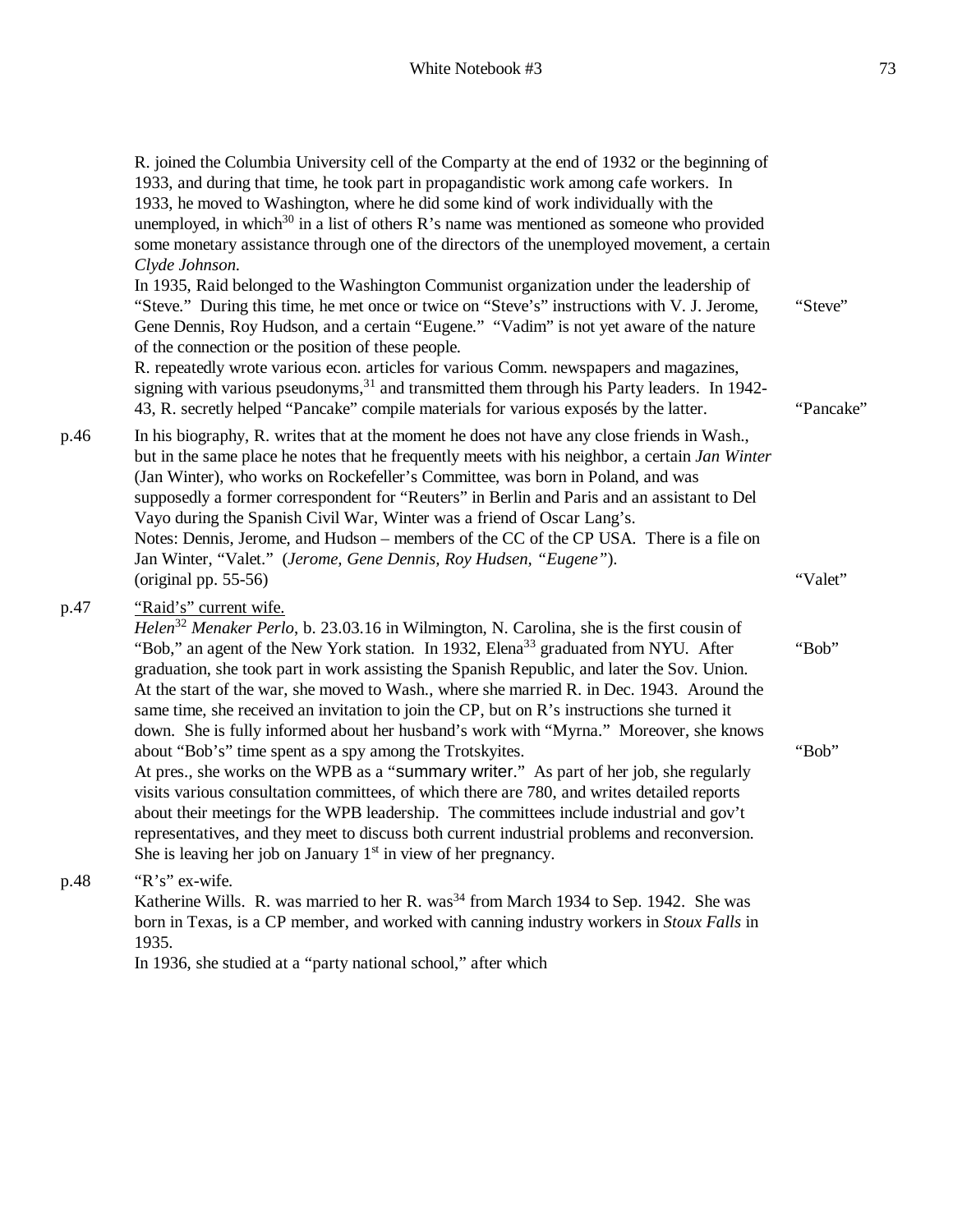she worked in various textile trade unions, particularly in Cumberland, Maryland. In 1941, she went insane and spent eight months in a sanitorium for the mentally ill. Symptoms of insanity up to the pres. time. Divorce was finalized in 1943. She currently lives in Fort "*Worth*." On several occasions in the past, during bouts of insanity, she threatened R. with exposure of him and the whole group. Several months ago, she told her sister that she had sent a letter of denunciation to Roosevelt. Her sister told R. about this. p.69 Biographies received through Raid-Myrna-X p.73 Report by "Vadim," no date (excerpt.) (Evidently, Jan. 1945) "We are enclosing "X's" journals about his meetings and conversations with probationers. For each of these journals, we would give "X" appropriate instructions, advice, assignments, corrections, etc. As of now, the scheme of contact with probationers is as follows: 1) "X" is connected with "Hare," "Cautious," "Tan," "Raid," "Gor," "Zero," "Myrna," and "Arena" (he meets sporadically with "Zero" and "Arena"). 2) "Gor" is connected with "Muse." 3) "Raid" is connected with "Izra" ("Arena" does the photography. 4) "Tan" is connected with "Ted." "Arena" will photograph materials for him. We maintain contact with "X" through "Said," who meets with him once every 7-10 days. I meet with "X" once or twice a month. "X's" requests about the need to have a courier between him, the probationers, and the group leaders are undoubtedly justified. Unfortunately, we do not have suitable candidates. Our intentions of using "Zero" could not be realized, as we reported elsewhere. None of the wives is suitable for this work. At every meeting, "X" asks us to give him "Adam"—with whom you are familiar—for this purpose. Considering our critical situation in this regard, we earnestly ask you to consider once more the possibility of handing us "Adam." In the first Scheme of contact "Tan" – "Kant" p.79 p.74 place, a courier like that should be used for contact between "X" and his group leaders: "Raid," "Tan," "Gor"... In addition to everything else, we are currently working hard to teach the group leaders photography. Unfortunately, "Arena" did not rise to the occasion. In this regard, it took great pains for us to obtain three "Leicas" for a sum of almost 1,000 dollars. The bills for this purchase will be enclosed with February's report. We hope this purchase will not meet any objections on your part. The "Leicas" are intended for "Arena" – "Raid," "Tan" and "Gor." We will provide them with film."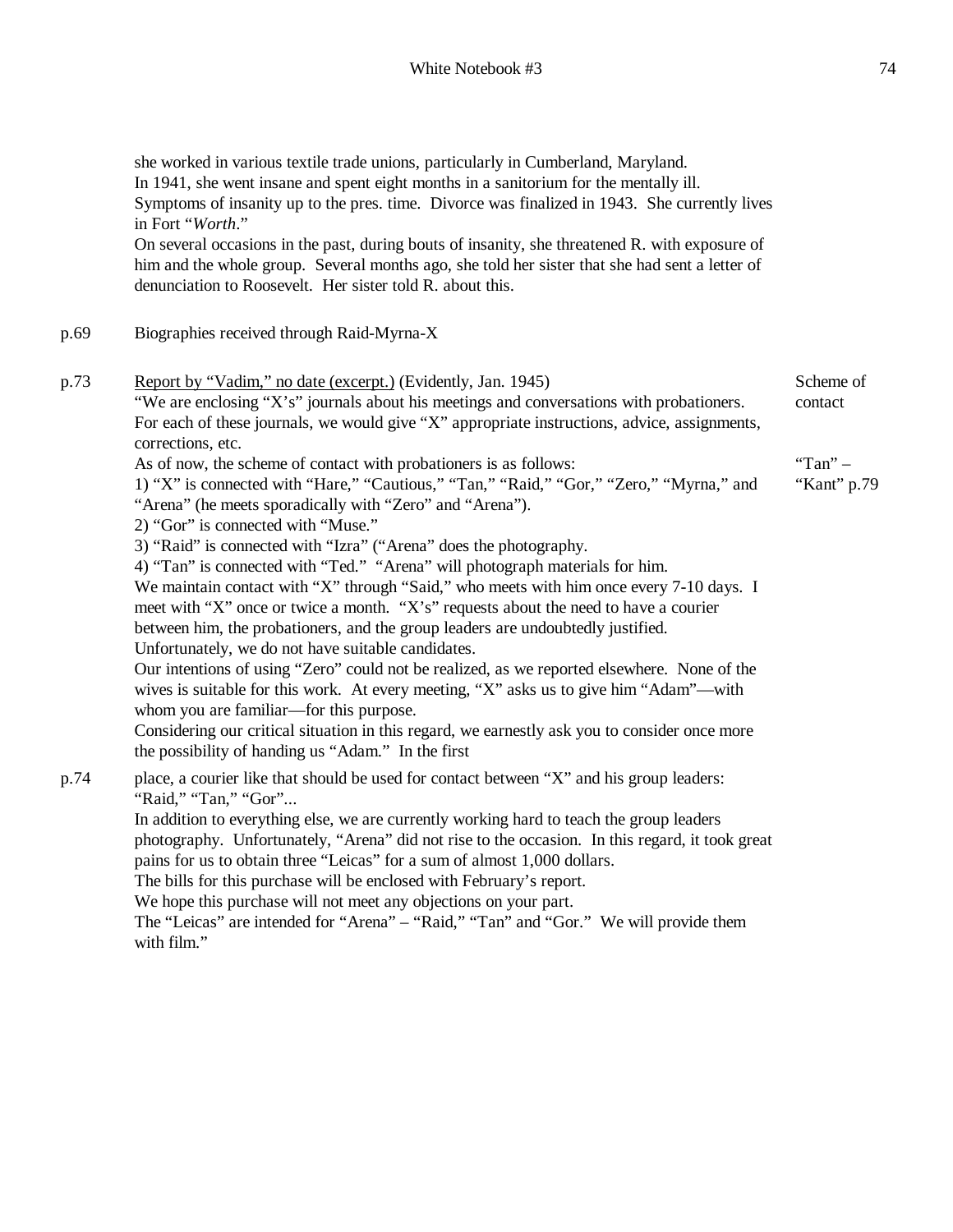### p.75 Report by "X" dated 11.01.45 about the meeting with "Raid"

*"I met him on Sunday as per arrangement and spent a couple of hours with him. My feeling*  is that he is the most serious and devoted person of the group I have met so far. I get the *impression he is one of those people on whom one can always rely, and the kind that will refuse no assignment. He is a sickly person, very much underweight, and full of many nervous mannerisms which seem, however, to be entirely physical and not a mental state. We talked about his family and also his first wife. He told me that his present wife is*  expecting a baby and that due to the fact that he has to pay \$120 a month alimony to his *first wife, they find themselves quite short of money. I think that if it is at all possible, it might be good to help him with a small monthly sum. His first wife wrote to him recently and sent him a book for a present. It is now his opinion that she never sent the letter to Roosevelt.*

[Graur's decision: We ought to help. Ask Vadim.]

p.76  $135$ <sup>41</sup> met him on Sunday as per the arrangement and spent a couple of hours with him. In my opinion, he is the most serious and devoted person of all the members of the group that I have met so far. I got the impression that he is one of those people on whom one can always rely and who will not refuse an assignment. He is a sickly person, very oversensitive and highly nervous, something that is plainly visible; however, this only has to do with his physical, and not mental, state.

> We talked about his family and also about his first wife. He told me that his present wife is expecting a baby, and that due to the fact that he has to pay \$120 a month alimony to his first wife, they are quite short on money. I think that, if it is at all possible, it might be good to help him with a small monthly sum. His first wife wrote to him recently and sent him a book for a present. It is now his opinion that she never sent letters to Roosevelt."

p.75 *"I discussed the possibilities of working something out with Arena, but Val was of the opinion that Arena himself was entirely OK, but not too much could be done because of Arena's wife. Val feels that Arena's wife does not want her husband to get too much mixed up in anything, and that Arena is entirely dominated by her. Incidentally, this has been my own impression too. I shall talk to the Arenas the next time I see them about the possibility of using their house for photography. Val thinks that this will be a good idea if they will agree. Val does not know that I am seeing Arena.*

> *Val also told me that he was very pleased with Mary and the way she had worked with him, and felt sorry he would not see her anymore. He told me that a short time ago Mary had informed him of the eventual source of his material, but he was not at all surprised because he had suspected it anyway…*

*As Val's wife is having a baby, she spends a good deal of time at home. He speaks very highly of her, and says she is very reliable and could be very useful were it not for the baby. I propose that Val leave his material with his wife and that we introduce Green's wife to her. Then I would get the material from either*

Myrna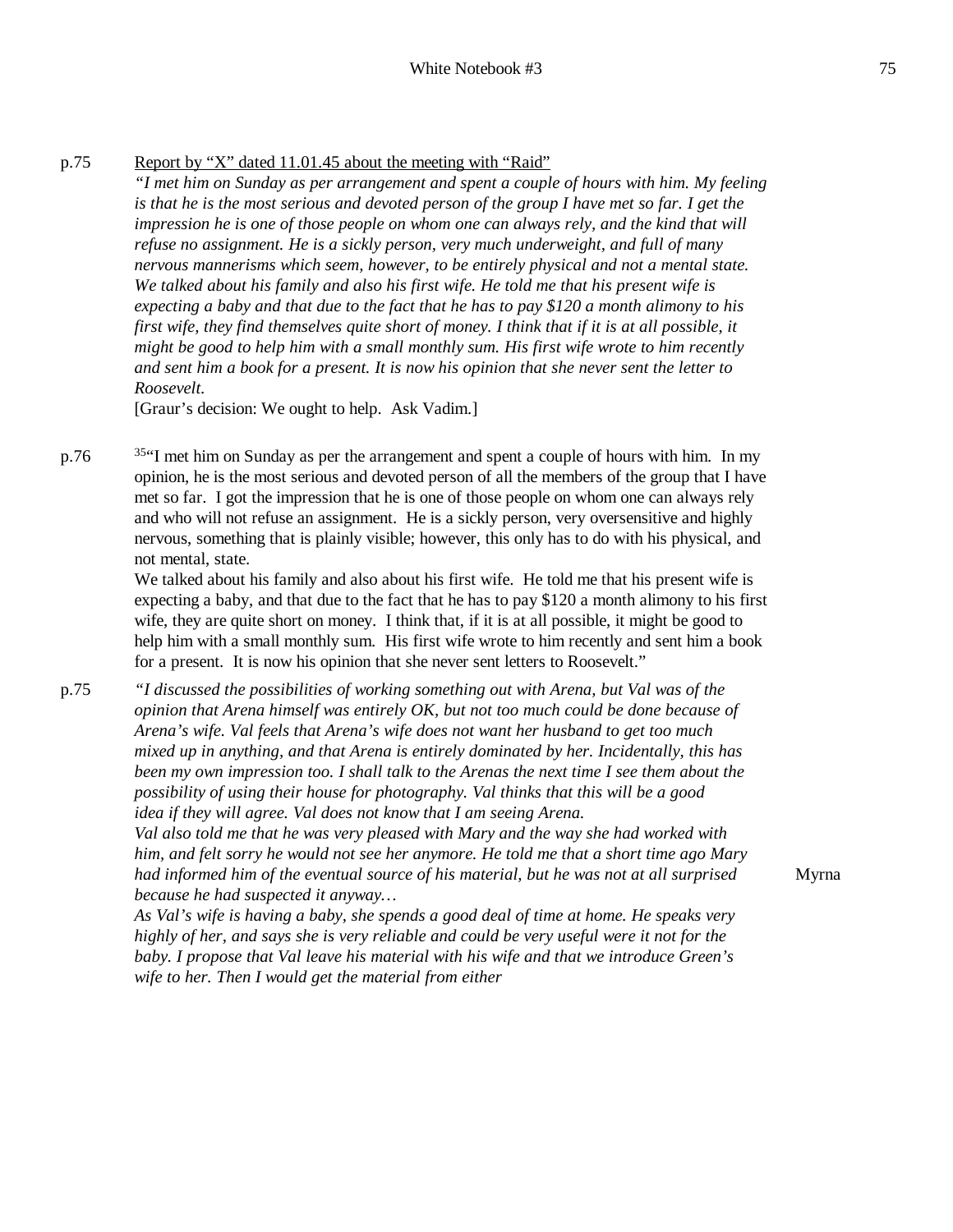*Green or his wife. In view of the fact that we have no one else, I think this arrangement would work out OK since they are both housewives and could easily be friends.* (Graur's decision: This is dangerous.)

*Green* –*"Gor"* (or "*Michael Green*" - Akhmerov $36$ 

| p.80 | Note by "X" dated 28.1.45.<br>"I saw 'Raid' several times and spoke with Magdoff as well, and I believe that I now<br>have an excellent idea of how the group works as a whole. It seems that the group<br>worked exactly like a fellowcountryman cell. They held meetings at each others'<br>homes, while their wives typed up available reports. Then "Raid" would receive<br>materials from them and pass them on. Taking into account the state of konspiratsia<br>- there is not much that can be done. I urged 'Raid' to stop holding meetings so<br>regularly and to foster individuality in them insofar as it was possible. I asked him to                                                                                                                                                                |                   |
|------|--------------------------------------------------------------------------------------------------------------------------------------------------------------------------------------------------------------------------------------------------------------------------------------------------------------------------------------------------------------------------------------------------------------------------------------------------------------------------------------------------------------------------------------------------------------------------------------------------------------------------------------------------------------------------------------------------------------------------------------------------------------------------------------------------------------------|-------------------|
|      | regularly pass on these commentaries and suggestions regarding work, the position<br>that arises with his people, and so forth.                                                                                                                                                                                                                                                                                                                                                                                                                                                                                                                                                                                                                                                                                    |                   |
| p.88 | 20.2.45 Vadim reported that "Peak" took "Richard's" position at the Dept. of the<br>Treasury. The fact that Peak belongs to Robert's group is known to Tan, Ted, and<br>Raid, who said that he was also a member of "Bill's," i.e., "Albert's" group.                                                                                                                                                                                                                                                                                                                                                                                                                                                                                                                                                              | Peak<br>Richard   |
| p.97 | C/t from "Vadim" dated 20 and 21 March 1945.<br>"In conversations with 'Raid', it was learned that for several years, 'Stan' ('Arena's'<br>brother) and his wife worked in his group and gave materials. 'Stan' worked at the<br>WPB, and his wife was 'Pancake's' personal secretary, maintaining ties with the<br>latter's informants in government agencies. 'Stan' was drafted into the army at the<br>beginning of 1943 and left Washington together with his wife. In the fall of 1944, he<br>came on a business trip, during which he tried to get a job in the Russian division of<br>the OSS. The OSS leadership agreed to hire him, but the matter has been delayed,<br>supposedly because Army Command won't release 'Stan'. In the event that 'Stan'<br>moves to Washington, he will be handled by 'X' | "Stan"<br>"Arena" |
| p.98 | Materials for 'Raid' are photographed by 'Arena'. We used to think that he was a<br>good photographer. In practice, however, it turned out that 'Arena' has no idea how<br>to take photographs. 'X' led a thorough and detailed tutorial with him, but 'Arena'<br>nevertheless ruined two batches of 'Tan's' and 'Raid's' materials. Now he is slowly<br>getting the hang of it. 'Arena' himself was very eager to start photographing<br>materials, but his wife opposed it for a long time because she did not want to be put at<br>risk, and only agreed 'grudgingly'. As we have already written, 'Arena's' wife works<br>somewhere of interest to us, but 'X' has so far not been able to get any sUBNOantial<br>or interesting material from her."                                                           | Arena             |
| p.99 | [Problem with couriers.] "We were going to use 'Zero'. On our instructions, 'X'<br>contacted her and conducted several rendezvous (incidentally, 'Zero' told 'X' flat out<br>that she knows exactly which                                                                                                                                                                                                                                                                                                                                                                                                                                                                                                                                                                                                          | Zero              |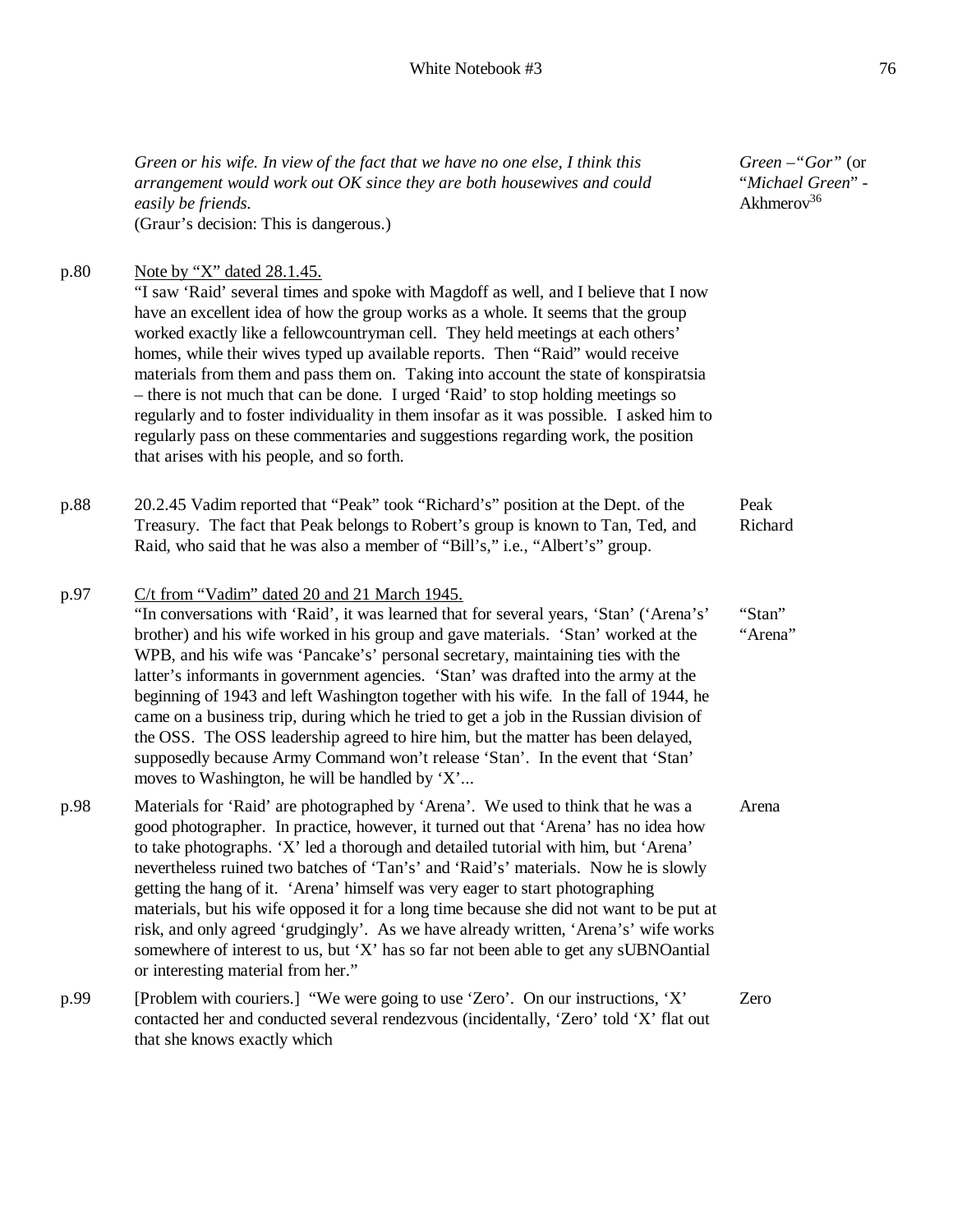country 'X' has ties to. As it turns out, 'Zero' has a husband who does not share her polit. beliefs at all and who watches his wife's every move out of jealousy. According to 'X', 'Zero' flatly refused to carry out any technical assignments connected to our work. She told 'X' that she would be happy to help, but hasn't had the opportunity..

p.100 "Konspiratsia, both among the members of 'Raid's' former group and, unfortunately, among oth. info. groups here, leaves a lot to be desired. Moreover, all of them know each other as fellowcountrymen-informers, and also know what kind of work each of them does. The following serves as an example: When 'X' gave 'Tan' an assignment on oil, the latter replied that Frank Coe could do a better job carrying out this assignment, meaning that he had materials on this subject. Anoth. example – when he received an assignment relating to the conference in San Francisco, 'Raid' said that 'Richard' could do a better job, as could the members of 'Bill's' group (i.e., 'Albert'). When he received an assignment on oil, 'Raid' said that a certain David Ramsay from NY was already working on it.

> The list of examples could go on. As we already reported earlier, in conversation with me 'Ruble' named more than ten people who are known to him as informants. 'Raid' gave us a list that included 14 people with ties to groups led by some people named Blumberg and Schimmel (from Congress) and 'Bill' ('Albert').

> Once, in conversation with me, 'X' said that conversations with 'Raid', 'Tan', et al., left him with the impression that there are almost a hundred illegal informants of this sort in Washington, who know of and about each other.

In the course of working with 'Raid', for instance, it became known that

p.101 until very recently, his group had represented itself for several years in its work with 'Myrna' as so-called fellowcountryman cells. The members of the cells would get together at each others' apartments every week and discuss which materials should be given to 'Myrna' or her predecessors.

> At these meetings, they would pick a courier whose job was to get these materials where they needed to go, etc. Naturally, we put an end to all this, but the disclosure connected with it remains a fact. Furthermore, we do not rule out the possibility that such working methods are still practiced in oth. groups.

> This is supported by the following example: Recently, 'Tan' reported to us that a certain Irving Kaplan from 'Bill's' group had invited him to come to a meeting of some 'information collection group for Russians'. Of course, we forbade 'Tan' from going to such meetings. 'X' insists that if he were assigned to work exclusively on identifying the members of 'Bill's' group, it would take him a month, using the most primitive surveillance, to determine who is in this group. Of course, this statement of 'X's' is nothing but talk and boasting, but the aforementioned examples indicate that this obvious exaggeration is not that far from the truth. 'X' has already told us on two occasions that the state of konspiratsia among illegal fellowcountrymen (in particular, among our probationers) is completely hopeless and that it would be 'impossible to re-educate them'. In 'X's' opinion, the only thing we could do is either centralize all the work here

Coe

Ruble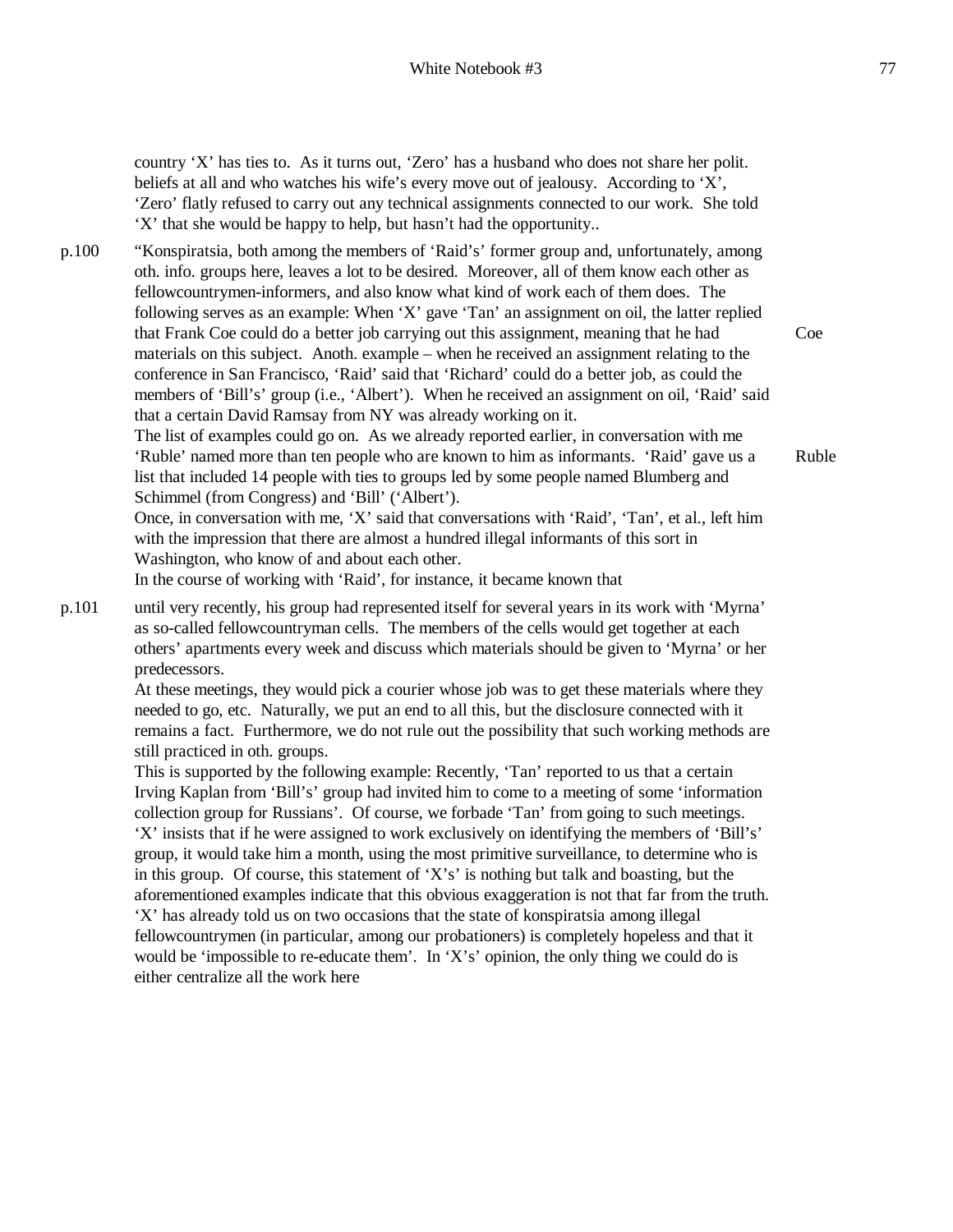under one person, eliminate useless people, or else relinquish them altogether.

p.102 We do not agree with 'X's' opinion regarding the 'hopeless situation', 'the impossibility of reeducation,' etc. It is possible, and necessary, to re-educate the indicated probationers and impart to them the habits of konspiratsia, as we understand it. This would be very slow going, require a lot of time, patience, caution, etc. It is absolutely clear that we are setting this as one of our primary tasks and doing it. In particular, having set the improvement of konspiratsia as one of our goals, we have broken 'Raid's' former group in several smaller subgroups, and at present we are taking all measures to impart to them the habits of konspiratsia, actual withdrawal into the underground, isolation from each other, etc."

### p.91 List of people who, according to "Raid's" information, work with intelligence, except for those with whom he currently works on a regular basis. From 15.03.45

|                            | Agency                                         | Present                        | Did I ever work | Does he know I    |
|----------------------------|------------------------------------------------|--------------------------------|-----------------|-------------------|
|                            |                                                | Connection                     | with?           | have a connection |
| Irving Kaplan              | FEA                                            | has                            | n <sub>O</sub>  | yes               |
| Bela Gold                  | <b>FEA</b>                                     | has                            | n <sub>O</sub>  | n <sub>O</sub>    |
| Gregory                    | <i>Treasury</i>                                | has                            | n <sub>O</sub>  | n <sub>O</sub>    |
| Silvermaster               | Procurement                                    |                                |                 |                   |
| George                     | Army Air                                       | think he has                   | yes             | yes               |
| Silverman                  | Forces                                         |                                |                 |                   |
| Alger Hiss                 | <b>State</b>                                   | $-1/2^{37}$                    | n <sub>O</sub>  | don't know        |
| Donald Hiss                | $\frac{1}{2}$ <sup>38</sup> (may have<br>left) | don't know                     | yes             | yes               |
| Charles Flato              | Property<br>Disposal Board                     | none                           | yes (dropped)   | yes               |
| <b>Charles Seeger</b>      | Pan American<br>Union                          | none                           | yes (dropped)   | yes               |
| Joseph Gillman             | WPB                                            | think none                     | n <sub>O</sub>  | probably          |
| Herbert<br><i>Schimmel</i> | Senator Kilgore                                | yes, with<br><b>Blumberg</b>   | n <sub>O</sub>  | probably          |
| Frank Coe                  | Treasury                                       | yes                            | yes             | yes               |
| David<br>Weintraub         | <b>UNRRA</b>                                   | think so                       | n <sub>O</sub>  | yes               |
| Van Tassel                 | Senator Murray                                 | yes, probably<br>with Schimmel | n <sub>O</sub>  | n <sub>O</sub>    |
| <b>Henry Collins</b>       | think at Senate                                | don't know                     | yes             | yes               |

p.104 Report by "X" from 26.03.45.

"In a conversation I had with Val the last time I told him that the work of the group had *greatly improved and complimented him for it. I asked him to write what he thought about further improving the work and the direct causes for the present improvements. etc. Attached is his report.*

*I believe that his suggestion that we have one person full time for general research work is good. I think we ought to assign Dick's wife* [*Dick –* "Izra"]<sup>39</sup> *to this. If I remember correctly, Val stated in his last report that if she were to quit her job we would have to give her \$75 a month. Charlie*

#### p.105 Report by "Raid" from 24.03.45. "*Discussion of work*."

"*I have been told that a considerable improvement in the work has been observed. To the extent that this is so, the following factors are involved:*

Izra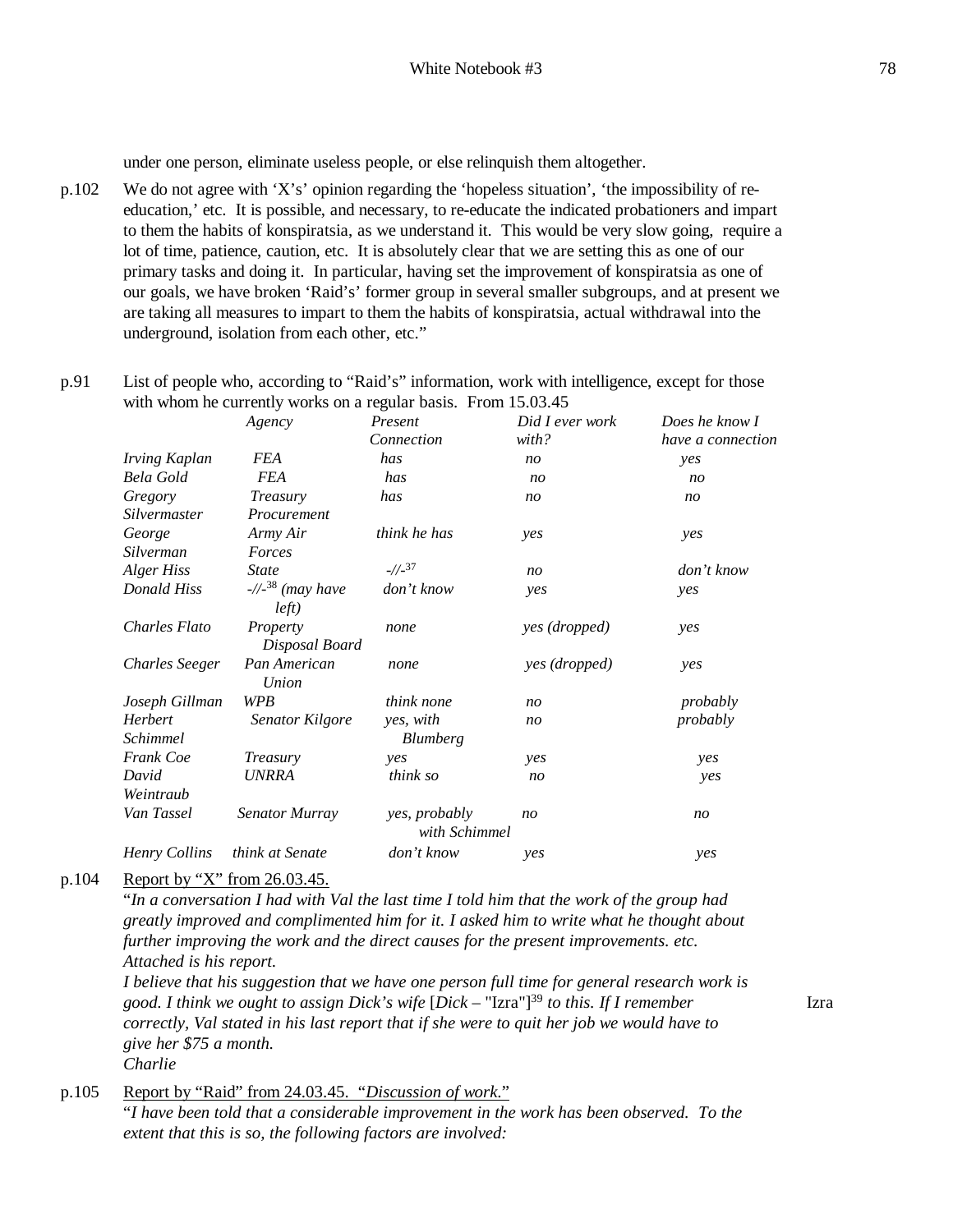1. *The clarification of the object of the work, the evident interest you have in its results, and the specific requests which you submit. This is perhaps the most important factor, when it is considered that we are dealing with people who frequently became discouraged when they thought that nobody cared what they did. Since the people are kept busy with practical work of obvious importance, they seem to have forgotten the philosophical arguments about which is more important, the office work or the outside work, and other questions of this sort which troubled them so much.*

#### 2*. The financial backing given the work.*

*In spite of the fact that most of our people earn good salaries, they all have financial problems, or think they have. Formerly they worried about having to meet their dues payments, and would hesitate to purchase equipment or make other expenditures needed for efficient work. The knowledge that there is a fund from which they will be reimbursed for operating expenses is a big help, combined with the fact that they are no longer bothered with requests for dues.*

### 3*. The simplified organization of the work.*

*We have always operated in the past with group meetings, distribution of literature, political discussions of a formal sort, etc. In the practical conditions we faced, these required complicated arrangements, and used much of the energy that might have gone into practical work. Elimination of these formal organizational methods, and sUBNOitution of single person contacts with practical work the main content, and without literature distribution, has solved many troublesome problems, and made possible concentration of energies on practical work. Apparently we are dealing with people who can keep their political orientation without continuous formal education. When the situation takes a sharp turn politically, and commercial press sources become less informative, special efforts may be necessary to provide adequate discussions of the new situation and its significance for our work.* 4*. My relatively favorable situation for handling the work.*

*I have long regarded this sort of work as really important, not something to run away from at the first opportunity. I have an office job that does not take too much of my energy. My personal situation for the work is good, especially the fact that my wife helps in all ways possible, and has a very sober approach to the work. Also, I have been able to give the people detailed explanations of assignments given me in general form.*

p.106 5. *Improved technical arrangements.*

*Photography is very helpful, also the specific instructions about the form in which material should be submitted, also the frequency of contact with you.* 

*Suggestions for further improvement in the work:*

1*. Improved photographic arrangements, and an improved setup for other technical work.*

*Neither Arena nor Hank* ("Tan" - note.)<sup>40</sup> *are completely satisfactory for photographic work, although they will do for the present. I think that your project for me to become expert at it is a valuable one. I think I should carry this out (it will take at least several months), and promptly instruct some other person or persons, because I do not think I should handle the photographic work as a* "Tan"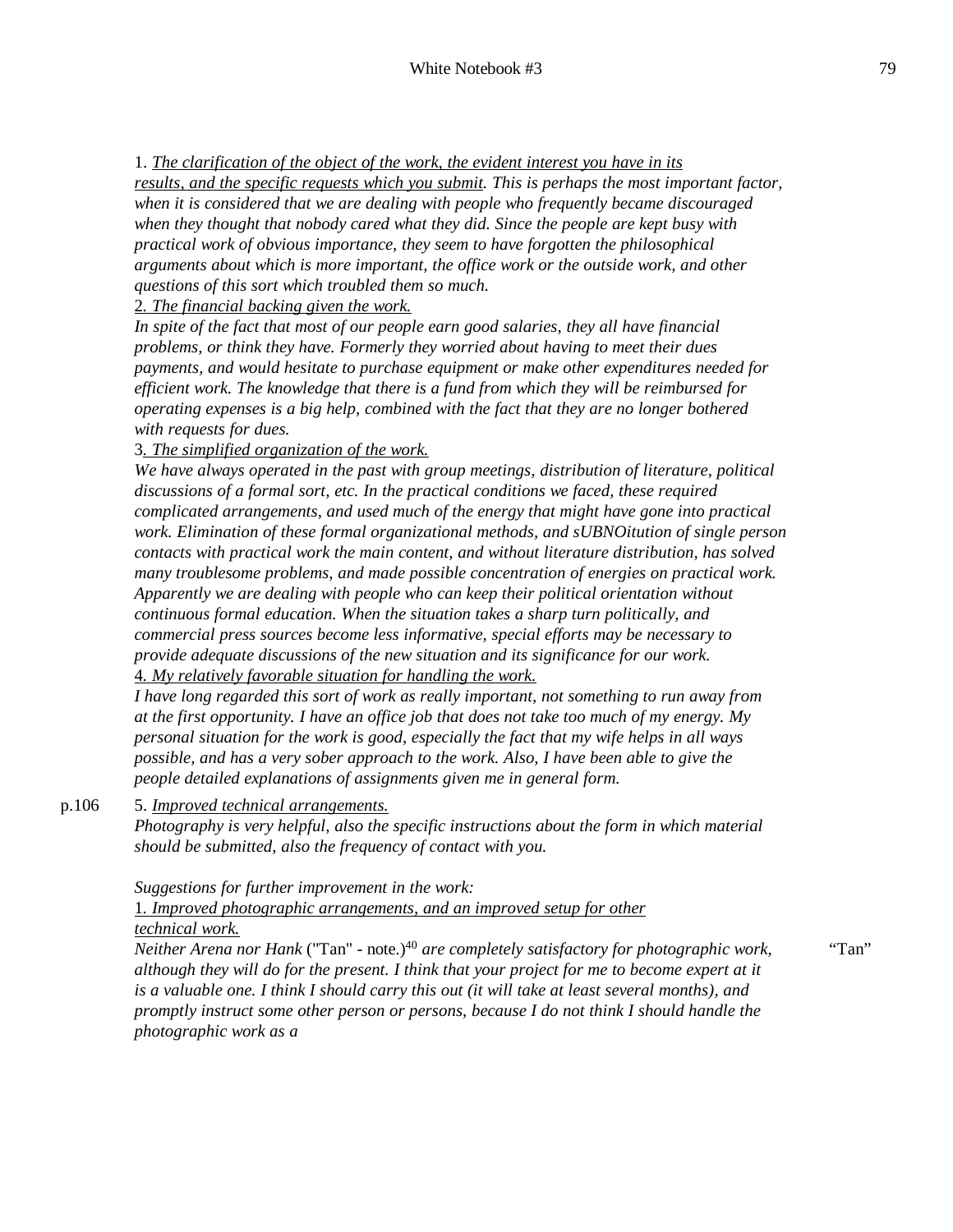|       | regular thing, but merely be sufficiently expert to handle emergency situations, and set<br>people up in this work.<br>In this connection, I must warn you that I am not skilful mechanically, and may take a<br>relatively longtime to become really good at photography. There will constantly arise<br>various other technical problems, like that of the suitcase. Dick ("Izra" – note) has a well<br>equipped shop, and is skilful in handling it. After I move, I will live near him. I propose<br>that he be made our technical specialist, and be given responsibility for jobs of this sort $-$<br>a responsibility I am sure he will be glad to take. At the same time, I will work with him on<br>these jobs, as I did on the suitcase, to learn how to do them myself.<br>2. A person to do library research.                                                                                                   | Izra                 |
|-------|-----------------------------------------------------------------------------------------------------------------------------------------------------------------------------------------------------------------------------------------------------------------------------------------------------------------------------------------------------------------------------------------------------------------------------------------------------------------------------------------------------------------------------------------------------------------------------------------------------------------------------------------------------------------------------------------------------------------------------------------------------------------------------------------------------------------------------------------------------------------------------------------------------------------------------|----------------------|
|       | On many assignments, careful library research can round out the confidential information<br>aspects and make a thorough report possible. An example is the inquiry about the San<br>Francisco conference delegates. For the present, Chuck ("Mole" - note) can assign<br>people on his office staff to some of this work, but not for every kind of job. If and when<br>Dick's wife leaves her job, she may be suitable on a regular basis. If this does not work<br>out, my wife would be available in about 8 months".                                                                                                                                                                                                                                                                                                                                                                                                    | "Mole"               |
| p.107 | $C-Wash. 28.3.45.$<br>"We think it would be inexpedient to switch all available fellowcountryman informers in gov't<br>departments to our work, as a number of our probationers suggest.<br>We should set a goal of having one or two informers in the country's main departments (in the<br>State Department, Foreign Economic Administration, WPB, FBI, OSS, the Department of<br>Justice's War Division), and choose the most valuable ones for this. After the selection process,<br>focus on cultivating these remaining sources completely in line with our spirit.<br>We agree with the proposal to use 'Adam' as a courier. However, it is essential to note that 'X'<br>lives with her, <sup>41</sup> and therefore there could be potential complications with his wife. You should<br>discuss this in earnest with 'X', noting that such behavior on his part could have disastrous<br>consequences for our work | Adam,<br>X           |
| p.108 | In order to decentralize the probationer network and create the conditions necessary to educate<br>each probationer and observe absolute konspiratsia, we recommend creating four probationer<br>subgroups:<br>1) 'Ruble's' subgroup. 'Ruble' should be connected with 'Sid' and later with 'Ales' as well, to<br>whose recruitment we attach particular importance.<br>2) 'Tan's' subgroup. 'Ted' is handled by him. 'Adam' can be used as a courier between 'Tan'<br>and 'X'. Entrust 'Tan' with photographing materials.                                                                                                                                                                                                                                                                                                                                                                                                 | Ruble                |
|       | 3) 'Raid's' subgroup. In the future, give him 'Mole' and 'Stan'. 'Adam' can also be used as a<br>courier between 'Raid' and 'X'. Entrust 'Arena' with photographing materials. 'X' should<br>conduct several meetings with 'Arena' and his wife in order to study the possibility of recruiting<br>her for our work.                                                                                                                                                                                                                                                                                                                                                                                                                                                                                                                                                                                                        | Raid,<br>Mole        |
| p.109 | 4) 'Cautious's' subgroup. Handles 'Izra' and 'Muse'. Use the utmost caution when working<br>with this subgroup and especially with 'Izra'. 'Vadim' should meet with 'Izra' personally once<br>every two or three months"<br>(Continued, p.82)                                                                                                                                                                                                                                                                                                                                                                                                                                                                                                                                                                                                                                                                               | "Cautious"<br>"Izra" |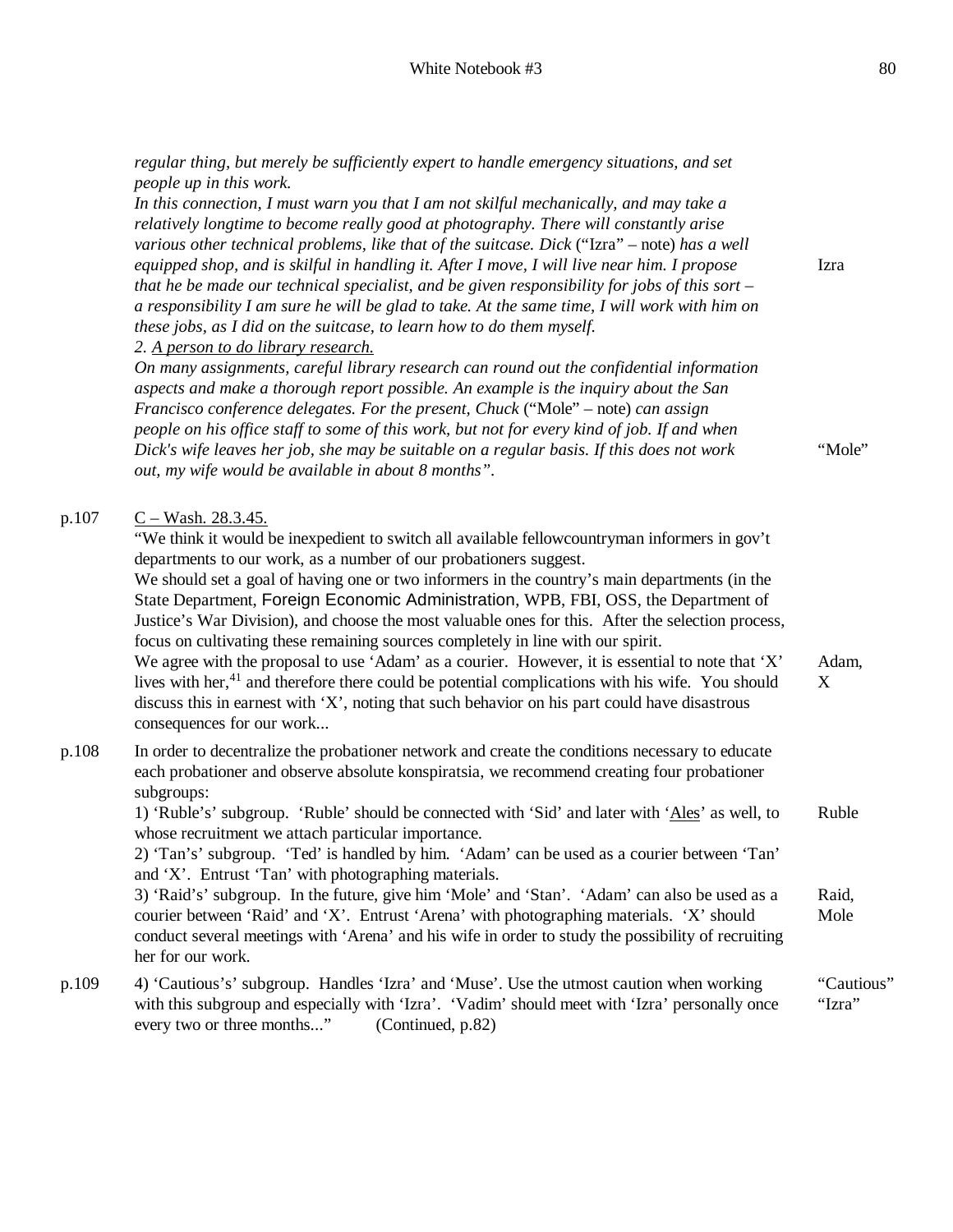File 58380 v.1 "Nigel"

p.12 Excerpt from a report by "Madchen" (Burgess) from January 1937. Handwritten reference: "The source 'Madchen' continues to work with us at present; however, he is our most dubious agent and arouses more suspicion than any other English agent. V. Pavlov 13.2.42." "Michael, whom I have known for several years now, worked with us for two years. He is one of the leaders (as a person, he is not an organizer) of the Party in Cambridge. He is the Party's orator, as well as a first-rate economist. He is an extremely devoted member of the Party and completely dependable, although he has not quite let go of certain romantic notions. Considering his family connections, impending fortune, and abilities, it stands to reason that he has a bright future ahead of him. Not in the political field, but in the industrial and commercial world. He is still very young, but his family situation and knowledge could help him get a secretarial position, if not with Lord Naffeld, then someone else like him. He strikes one as being very young and full of enthusiasm, and he can be considered capable of secret work; he is devoted enough for it, although it will be extremely difficult for him to part with his friends and his current work (where he does exemplarily). p.13 Leo  $Long?^{42}$ Excerpt to "Madchen's" report from a letter from Man dated 29.01.37. "Let me direct your attention to Michael Straight. M.S. is the son of an Amer. millionaire, a staunch and ardent fellowcountryman. We could follow the same procedure with him as we intend to follow with L. Subsequently, he could be used either here or in America. I have yet to decide, however. For now, we will continue to study him." p.14 Letter from Man [Mally] dated 16.2.37. Madchen's report. [Burgess recruited M.S. through Anthony Blunt. The cover name "Nigel" has already been given.] "He is one of the well-known Party leaders in Cambridge; he is also well-known in London; he is a friend of Pollitt's. He supports the 'Daily' with a sum of nearly 1,500 pounds a year. Organizer of the local Party in Tobyus. Elected chairman of the Cambridge Union and the Cambridge Socialist p.15 Society. His social position: He himself does not have sufficiently exact information about his family, but judging from what I learned from him and others, his father had been a supporter of Morgan and Morgan's 'emissary' to China. His mother – socialist democrat and very friendly with the Roosevelts. She owes a great deal to the New Republic, including the fact that she is millionaire. His uncle is a co-owner of 'Pan American Airwrays' (together with Morgan). His brother Whitney was the direct-r of 'General Aircraft', which produces the Hawker Fairey model (continued p.111)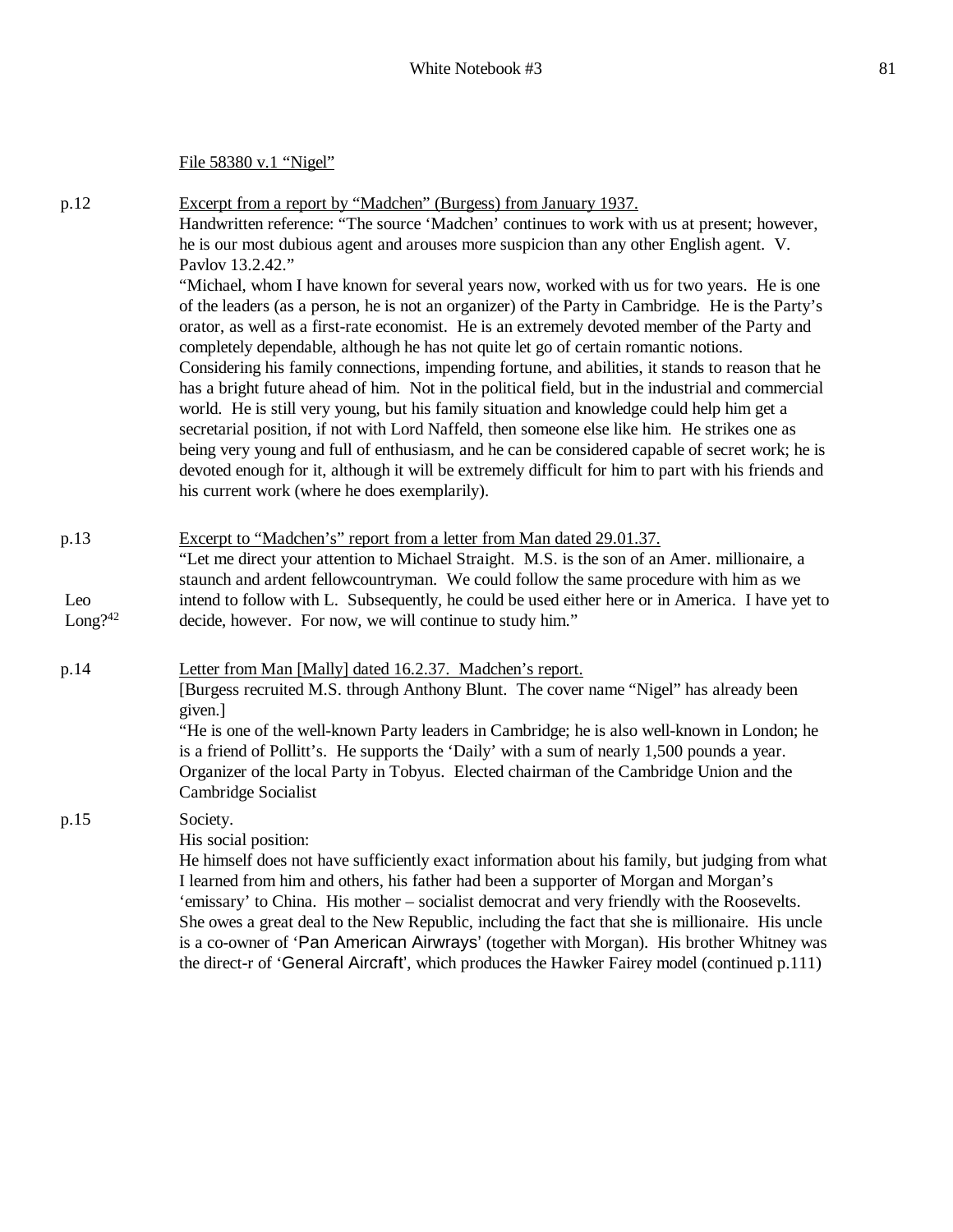"Tan" "Ted"

"Raid" (cont. from p. 80)

#### p.113 Vadim – C 22.4.45. [In view of the birth of his child, his move to a new apartment, his wife's illness, etc, "Raid" is very short on money.  $He^{43}$  asks for consent to be issued a one-time allowance of 500 dollars.]

p.114 [C. approved.]

## p.119  $C - Washington 29.5.45$ .

"The materials given by 'Raid' are of interest. However, though he is a good probationer, he is apparently unable to play the part of group leader. This is borne out by statements from 'Tan', 'Ted', and 'Mole', who are dissatisfied with 'Raid's' leadership. Apparently, because of his personal qualities, 'Raid' is ill-suited for such work. Therefore, we believe there was good reason to raise the question of having 'Tan' and 'Ted' taken away from 'Raid'."

p.121 ["Raid's" wife suffered from Basedow's disease  $\hat{e}$  very conspicuous outdoors  $\hat{e}$  unsuitable for the role of a courier.]

### $p.122$  Washington – C 1.10.45

"Vadim" reports that "Raid" is still at the WPB, but will probably be fired by the end of the year. He has an opportunity to get a job at the Treasury Dept. with "Peak." In "Vadim's" opinion, this is an interesting place, and since "Peak" gives us very little anyway, "Vadim" thinks we should consent to "Raid's" transfer to the Treasury Dept, all the more so because he does not yet have opportunities to get a job anywhere else. (It should also be noted that at pres. in the USA, there is already a large number of unemployed people who had previously been gov't officials.) "Peak"

### p.123  $C/t W - C 15.10.45$ .

"Raid" gave a report by Bernard Nortman—an economist at the Enemy Countries' Affairs Division of the Foreign Economic Administration, who is progressively-minded and rather accurate in his accounts—regarding the compilation, by the beginning of February 1946, of detailed data about industrial capabilities in Germany's western zones that can be taken as reparations.

### p.124  $C - Wash. 27.10.45$ .

Raid's claim about the attitudes of army circles is extremely important and should be doublechecked. The station is instructed to try to investigate this matter in greater detail in order to identify who exactly in the top army circles has been expressing the conviction that war with us is inevitable.

p.125 Raid was awarded \$500 in connection with the 28<sup>th</sup> anniversary of the VOSR.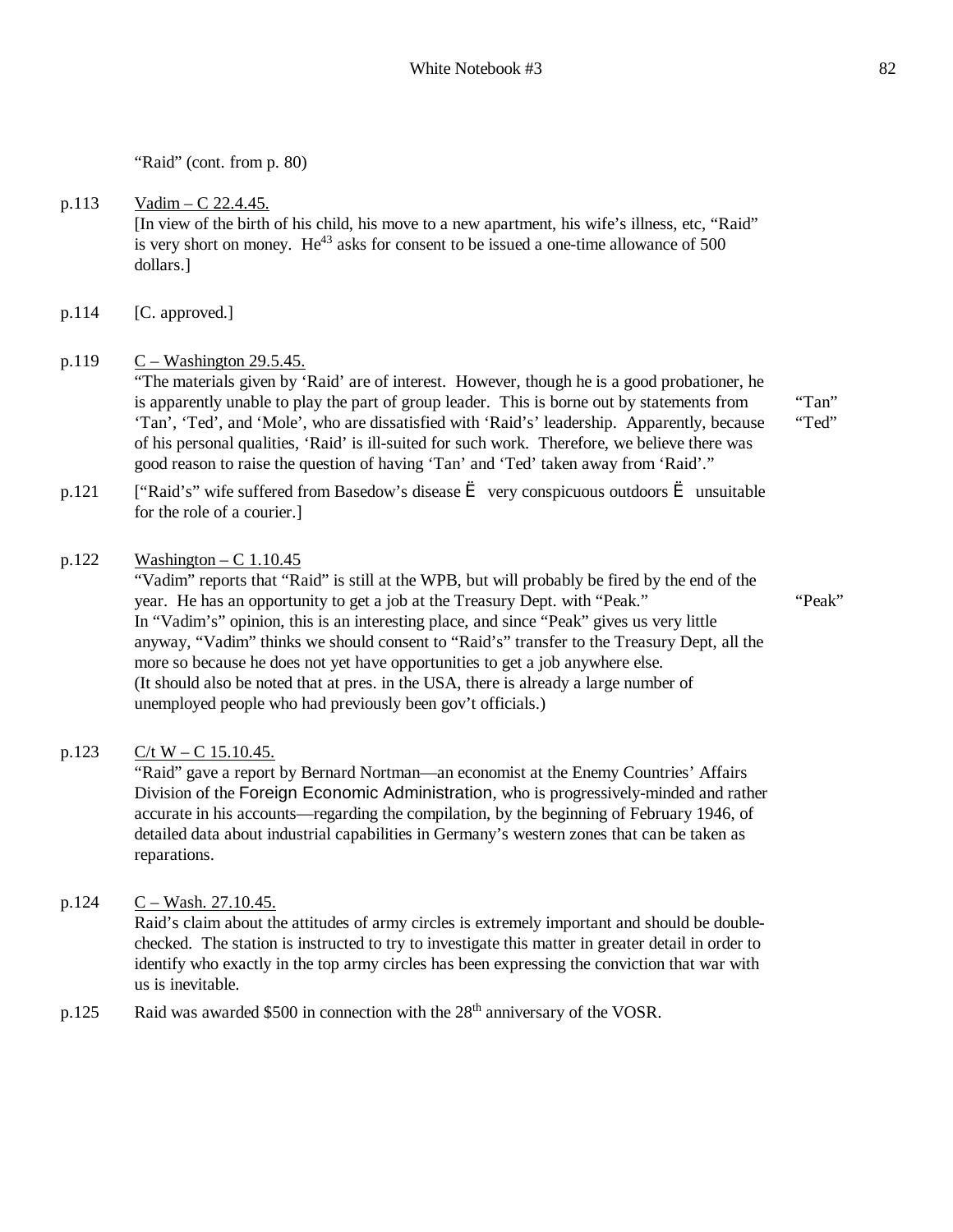| p.126          | 29.10.45 Vadim reported from Wash. that "Dan" has arrived and that a connection had been<br>established with him through "Raid." "Dan" is counting on getting a job in the Russian<br>Division of the interim intelligence service (The Interim Research and Intelligence Service).<br>Vadim wants to meet with him personally in November.                                                                                                                                                                                                                                                                                                                                   | "Dan"               |
|----------------|-------------------------------------------------------------------------------------------------------------------------------------------------------------------------------------------------------------------------------------------------------------------------------------------------------------------------------------------------------------------------------------------------------------------------------------------------------------------------------------------------------------------------------------------------------------------------------------------------------------------------------------------------------------------------------|---------------------|
| p.127          | 24.11.45 a report from Raid was sent over based on information from Bernard Nortman,<br>who has been transferred to the State Department.                                                                                                                                                                                                                                                                                                                                                                                                                                                                                                                                     |                     |
| p.129          | Raid was deactivated on 23.11.45 $\zeta$ the "Myrna" affair.                                                                                                                                                                                                                                                                                                                                                                                                                                                                                                                                                                                                                  | "Myrna"             |
| p.136          | "Raid's" group.<br>S.A. Lischinsky ("Sol"). Born 27.03.08 in Montreal. Mathematician, lectured from 1929-<br>32 at the University of Toronto.                                                                                                                                                                                                                                                                                                                                                                                                                                                                                                                                 | Lischinsky<br>"Sol" |
| pp.136-<br>137 | Has changed jobs many times.                                                                                                                                                                                                                                                                                                                                                                                                                                                                                                                                                                                                                                                  |                     |
| pp.138-<br>139 | In July 1942 he took a new job on the War Production Board as an assistant to Harry<br>Magdoff. Worked on problems of control and distribution.                                                                                                                                                                                                                                                                                                                                                                                                                                                                                                                               |                     |
| p.139          | He then transferred to Kilgore's committee, and then to the European Division of the<br>UNRRA, and was included on the staff of the Polish Technical Delegation. He got a<br>permanent job at the Inquiries and Distribution Division of the Supplies Bureau at the<br>UNRRA. He was involved in issues of production and raw materials and familiarized<br>himself with all the telegrams from the London branch that had to do with industrial<br>reconstruction in all countries. He had access to all telegrams pertaining to Poland and<br>Czechoslovakia.                                                                                                               |                     |
| p.141          | He was granted U.S. citizenship in Feb. 1940. Parents are from the Ukraine and are<br>primarily interested in the "Jewish question." Father does not believe in a "final solution" to<br>this question.                                                                                                                                                                                                                                                                                                                                                                                                                                                                       |                     |
| p.142          | Joel Gordon - Chief of the Yugoslav Division of the Bureau on Issues of Liberated<br>Territories.                                                                                                                                                                                                                                                                                                                                                                                                                                                                                                                                                                             | Gordon              |
| p.145          | Harold Glasser - "Ruble."                                                                                                                                                                                                                                                                                                                                                                                                                                                                                                                                                                                                                                                     | "Ruble"             |
| p.146          | Wife – $Faye^{44}$ Glasser ("Roma")                                                                                                                                                                                                                                                                                                                                                                                                                                                                                                                                                                                                                                           |                     |
| p.147          | "'Roma' feels hostility with regard to male chauvinism and explained her period of<br>inactivity not by objective circumstances but by chauvinism on the part of the organization.<br>When the men were presented with gifts, she took the fact that women were excluded from<br>among those who received gifts very badly (this was rectified, and she was convinced that<br>this was only a belated act of gift-giving and was very excited by the gift that was given to<br>her). When, about two months ago, 'Roma' expressed a desire to work, she nevertheless felt<br>unhappy because she will have to work as her husband's 'adjunct', rather than<br>independently." |                     |
| p.148          | Postscript by "Vadim": "The gifts were given on our instructions."<br>Allan Rosenberg ("Sid") – about 32 years old, Jewish, a lawyer.<br>In 1942, "Sid" joined the Foreign Economic Administration. Economic analysis of<br>German-occupied territories, then $-$ by Germany. <sup>45</sup>                                                                                                                                                                                                                                                                                                                                                                                   | "Sid"               |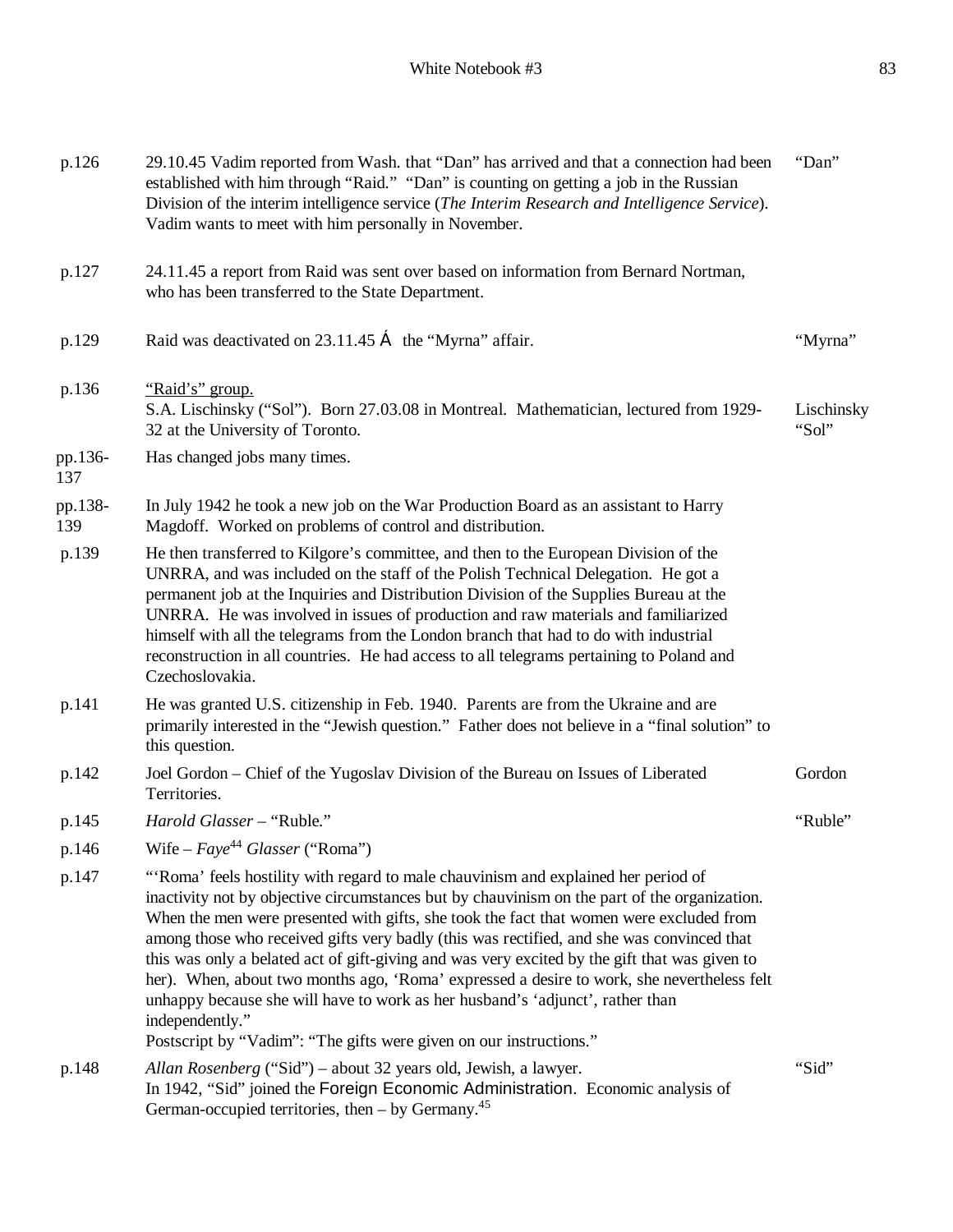- p.160  $NY C$  27.12.48 "As one can see from 'Sima's' materials, in April 1944, Victor Perlo's ex-wife—Catherine Wills Perlo—gave the Americans a list of individuals – 'members of an illegal Communist Party group' in Wash." "Sima"
- p.171 In Oct. 1949, Raid was given \$1,000 through Vig  $\zeta$  difficult financial situation.
- p.176 [In 1948, R. worked as an economist for Wallace's Progressive Party and took an active part in W's presidential election campaign.]
- p.179 In 1950 UN correspondent for the magazine "*Soviet Russia Today*."
- p.203 In June 1951 500 dollars.
- p.214 In Sep. '49, a report from "Raid" on the U.S.'s econ. situation—for which R. was paid 250 dollars—was received through Vig.
- p.172 The information was known from TASS bulletins. No new conclusions.
- pp.243- 244 In 1954, Perlo approached the Soviet embassy in Wash. with a proposal to write a book about monopolies in the USA and their influence on the Amer. gov't's policies. He hopes to finish it within a year. R. did not name a specific sum, but based on the embassy's estimates – approximately \$14,000. Reported to Minister of Foreign Affairs Molotov
- p.257 The MID consented.
- p.207 Raid's informational telegrams (some)

14.2.45 – Contents of a memorandum from W. Butler, chief of the Airplane Bureau Division of the WPB, regarding the allocation of airplanes for the USSR in the event that they declare war on Japan.

14.2.45 – on a discussion of production policies regarding military materiel at a meeting of the WPB committee (*Production Executive Commitee*).

- 20.2.45 On the organization of a Euro. committee on neutral countries.
- 20.2.45 On the future territorial planning of critical commodities.

20.2.45 – On a system for prioritizing foreign claims on the production of goods in the USA following victory in Europe.

- 20.2.45 On trade policies and trade control after the war.
- 21.2.45 Data on arms production in the USA in Jan. 1945.
- p.208 28.3.45 Report by Vice Chairman of Operations at the WPB, Highland G. Batchelor, dated 26.2.45, on the subject: "Aluminum for the USSR and current polit. issues in the USA pertaining to aluminum supplies."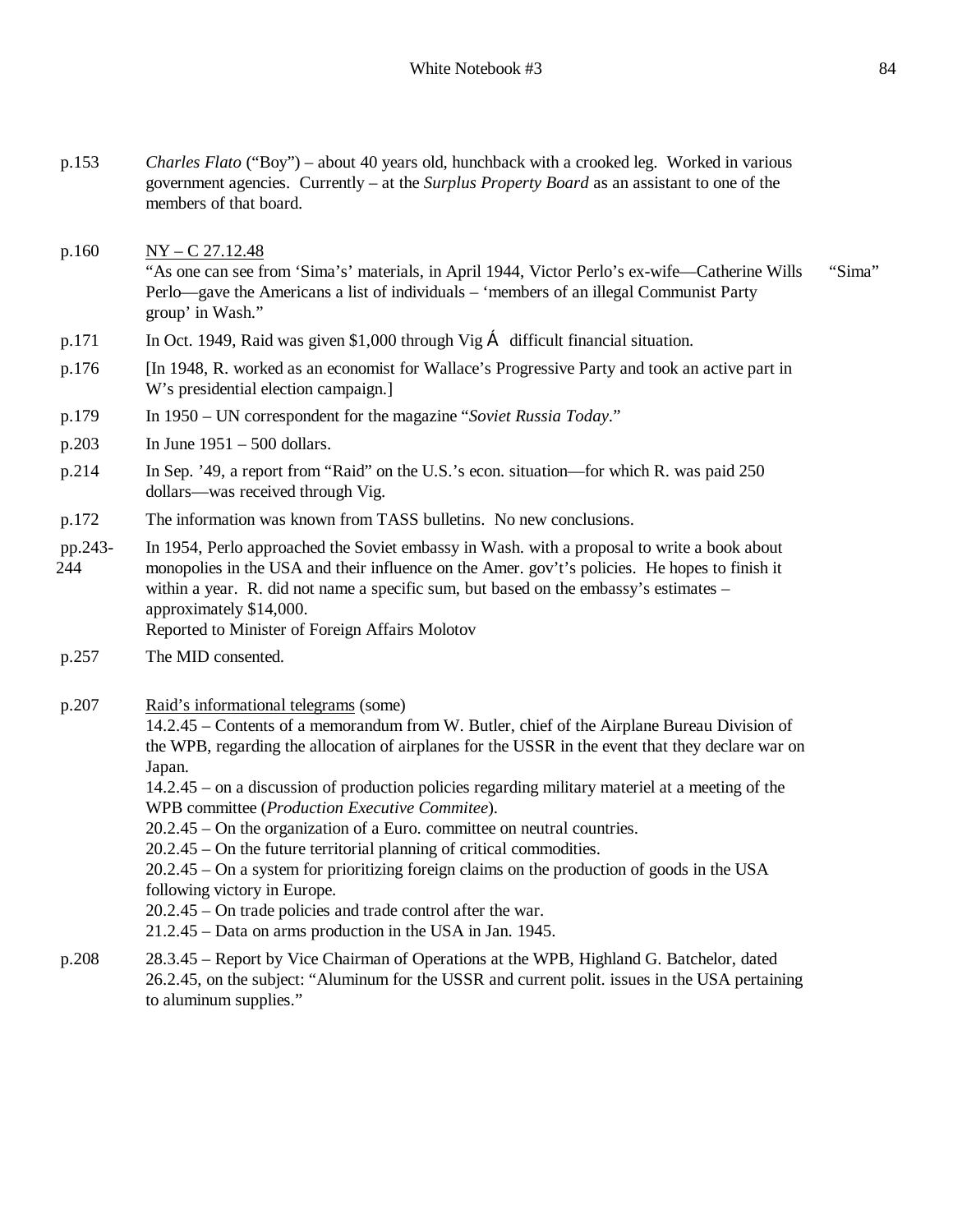3.4.45 – On a committee for the development of plans for the U.S. economy in the period following Germany's defeat; on military purchases for the war against Japan; on the creation of a new planning committee.

3.4.45 – Colonel Sam Bretiel's report at a "Depot" meeting on the production of B-29 bombers; on the classification of the B-32 "Dominator" airplane.

3.4.45 – Certain tactical flight characteristics of the B-32, B-24, A-26, P-47, 562C – "Helldiver" and B-2C airplanes. On the modification of a type R-3350 engine for the B-29 airplane. Colonel B. – chief of the production subdivision of the Material Equipment Board.

5.4.45 – On the use of Saudi Arabian oil resources by the USA and the building of a pipeline through Eng. territory to the Mediterranean Sea; on opposition to this project by a number of Amer. companies; on the reasons why the English sabotaged it.

5.5.45 – On the lack of originality of Sailor's opinions; on his friendship with Vandenberg; on McKellar's (the new Senate President) polit. sUBNOance; on changes in the gov't personnel. 27.6.45 – Information about the work of the U.S. war industry in May of this year, taken from a secret report of the WPB.

29.6.45 – Information about planned airplane construction for 1945-46 from the revised program of the WPB's "*Joint Aircraft Committee*."

29.6.45 – On the power of the "P-80" engine; on the output of "P-47" airplanes; on the use of "115- 145" fuel by the  $8<sup>th</sup>$  Air Fleet on the Pacific front.

p.209 11.7.45 – A program to decrease production in 1945-46.

2.8.45 – Information about an export-import bank.

2.8.45 – On the delivery of Amer. airplanes to Allied countries in July 1945.

10.8.45 – Information from a top secret WPB report on the work of the U.S. milit. industry in June of this year.

5.10.45 – On MacArthur's unpopularity in the occupation army and on his activities in Japan. 15.10.45 – On a report by the FEA economist Nortman regarding the compilation, by the start of February 1946, of detailed information about industrial capabilities in Germany's western zones that could be taken as reparations.

-On the views of top army circles regarding the inevitability of war with the USSR, as well as statements by the former chief of U.S. strategic aviation in England, Gen. Ecker, supporting the USA's acquisition of advanced bases on which to build launch pads for missiles.

20.11.45 – Information about certain members of a new Amer. delegation of the USA to the Allied Committee on Reparations, received from WPB official David Reespan and FEA employee Norman. 24.11.45 – On Nortman's report regarding members of the U.S. Reparations Delegation who support "soft reparations from Germany."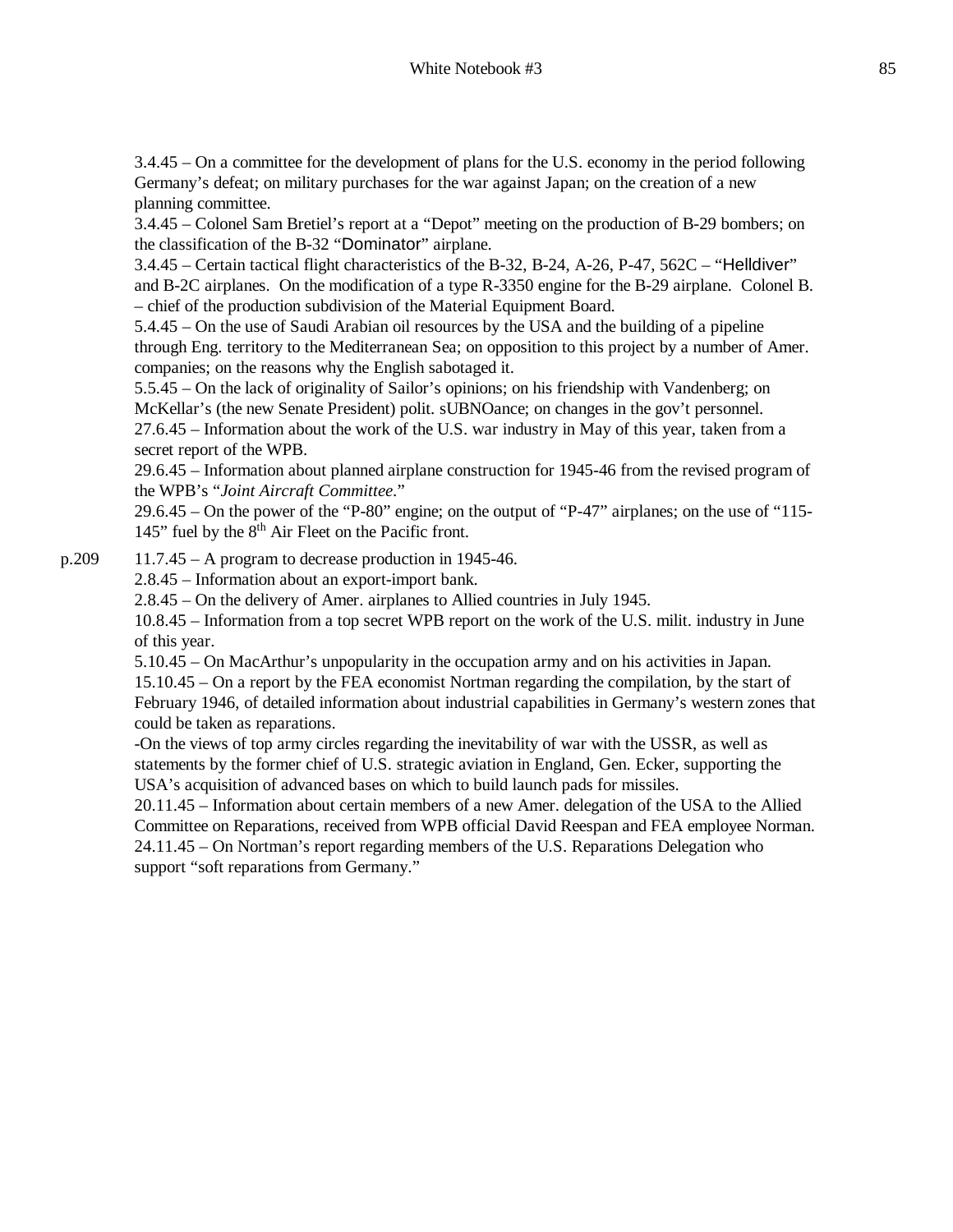File 55302 v.1 "Mole" Charles Kramer

- p.12 [On 13.5.44, "Albert" reported that, on "Helmsman's" instructions, "Myrna" contacted CP members working in Washington through Abt, among them Kramer – "Plumb." He and oths. will come to NY by turns once every two weeks .]
- p.13 "Mer" from 30.5.44: "Plumb" works on Kilgore's committee and is in charge of a new CP group. His wife used to work at the Soviet embassy  $\hat{e}$  "Plumb" is badly compromised, and his official position is unstable. It is essential to hand "Plumb" over to an operative as soon as possible.
- p.14  $C NY 1.6.44$ : "Plumb" is of great interest to us. Hand the new group over to "Informer"; "Clever Girl" – as a courier only. Only obtain materials from them that are of national interest. What does the committee where "Plumb" works do?
- p.16 18.10.44 Cde. Dimitrov reported that they do not have information on Kramer.
- p.17 On 4 May 1944, Dep. Chief, 3<sup>rd</sup> department, 1<sup>st</sup> direct., G.B. Lieutenant Colonel Gorksy spoke with the chief of the Amer. department of the GRU, Colonel Muromtsev, who said that Kramer has never been a GRU agent.
- p.24 "Raid's" report on "Mole" from 23.2.45.

"Mole" – about 39 years old, tall and lean with a sturdy build, red hair, married, three-yearold child. Very outgoing and tactful, has a lot of friends, wins the respect of almost everyone who comes into contact with him. People like confiding in him and come to him for advice. He is very hardworking and energetic and does not require lengthy vacations. He has a lot of diverse experience in polit. activity.

Mole has actively participated in Party work since 1933, but in the last few years he has directed more effort at improving his position at work.

At that time, Mole, together with Schimmel (a very good person), worked for Senator Kilgore. He prepared a campaign for the approval of Kilgore's bill—a measure, supported by trade unions, calling for complete military mobilization and labor protection for workers at military plants. During the last presid. campaign, "Mole" worked for the Dem. National Committee, although he did not hold a senior post.

p.25 Afterwards, he spent several months working for the Roosevelt's administration on the staff of a group of businessmen, made up for the most part of radically-minded small-time businessmen from NY. He is currently working again for Kilgore. Mole is very well-acquainted with a number of Party workers. Many Washingtonians consider him radically-minded, though not, evidently, a member of the CP. In the time he spent working in gov't agencies,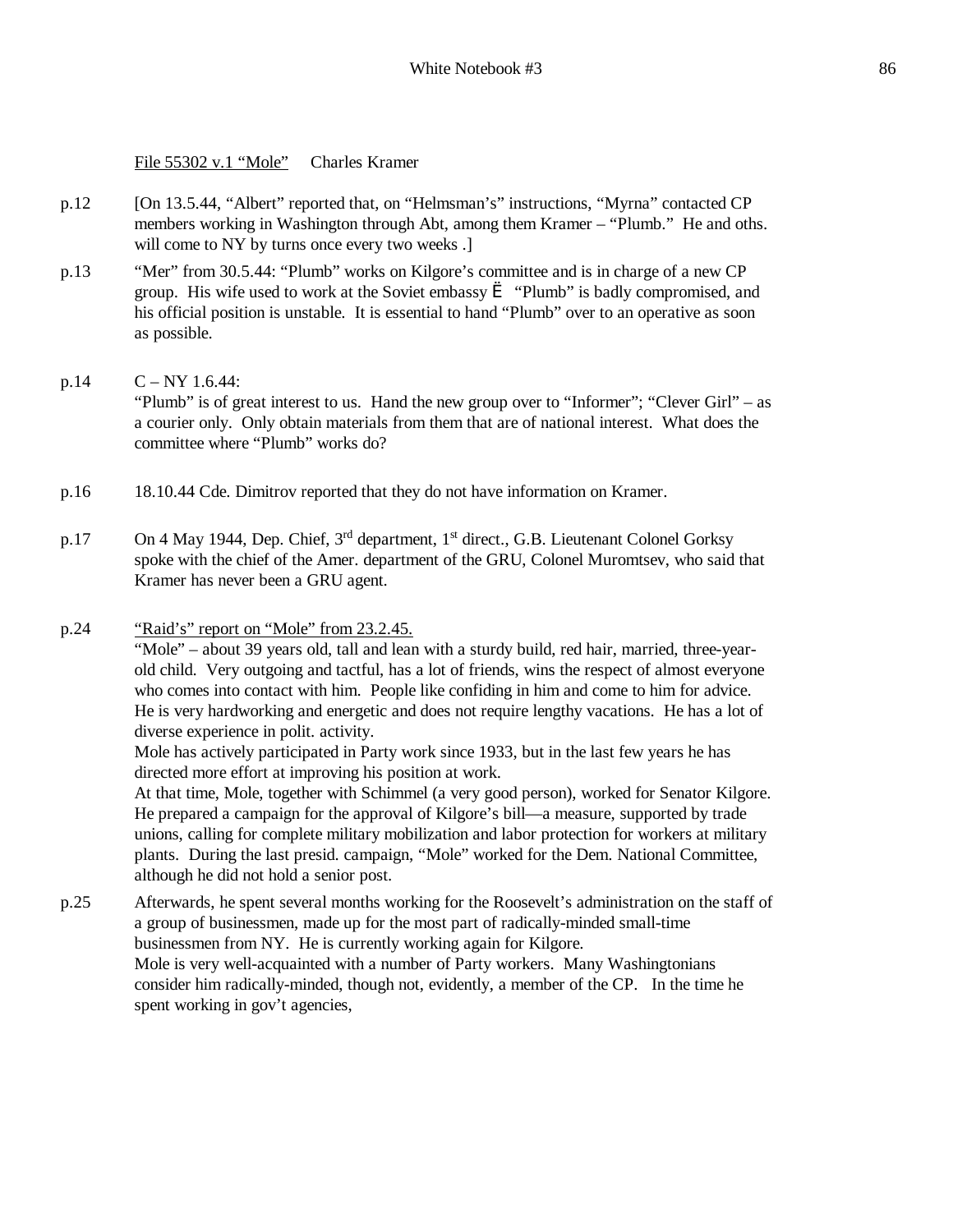"Mole" held numerous posts of different kinds, but he ended up leaving them all, mostly because of conflicts of principle with his bureaucratic superiors. "M." is acquainted with many Communists from the local cells.

Roughly at the beginning of 1944, he was chosen as leader of our Party group. His work overseeing the group's members and encouraging the gathering of info. was not always active, firstly, because of the vague organizational structure of the group, and secondly, because he devoted his main attention to his work on Kilgore's Committee. Prior to this, from 1942 to 1943, "Mole" had done a lot of good work gathering information. Initially, there had been times when he gave very important info.

Starting in Sept. 1944, when M. came to NY to work for the Dem. Nat'l Committee, his attitude with regard to our work became shaky. Since at least last year (or around then), he has been knocked off track by his personal affairs.

p.26 In my opinion, this happened not because of a lack of character, but because of his wife, a very sickly and disagreeable woman, M. is constantly bogged down in domestic work. For example, in the past two months, while his wife was getting dental treatment, most of his time was spent taking care of their child. On top of everything else, "M's" wife hates Wash., and when they are living here, she feels unwell and creates additional problems for M.

Although I was very friendly with M. throughout 1942 and lived in the same house as him, he would never share his family affairs with me, and the aforementioned should be seen as my personal opinion, based on my observations.

M. has promised to get me his autobiography for two months now, but he has yet to do so. This is the kind of thing M. would have done right away two or three years ago.

In my opinion, we ought to wait and look closely at M. before making any kind of decision regarding our relationship with him.

If M. wants to (if we decide to use him), he could do a lot of good for us, both in organizational work and in work gathering info. However, considering the situation in which Mole

- p.27 now finds himself, it would be more expedient to let him establish ties with Schimmel and oth. people from the latter's group, and perhaps simultaneously also maintain ties with us."
- p.28 In the "Times Herald" newspaper from 25.03.45 an article by Sidney Epstein, stating that at a closed session of Congress, Prof. Sheen of Catholic University, announced that a "full-fledged Sov. agent" had been discovered. Fulton Sheen refused to give the name either of this person or of the committee. However, he did say that the person he was thinking of was not an elected official (i.e., a member of Congress). Sheen also added that in his opinion, this person was from Chicago and was an official on a committee. The FBI responded to Sheen's comment that they would neither confirm nor deny it.

When asked whether the committee official had been arrested, Sheen replied: "I think he should be arrested. He is an enemy of our country."

The members of one House committee confirmed that they had recently held several closed sessions about one official, but that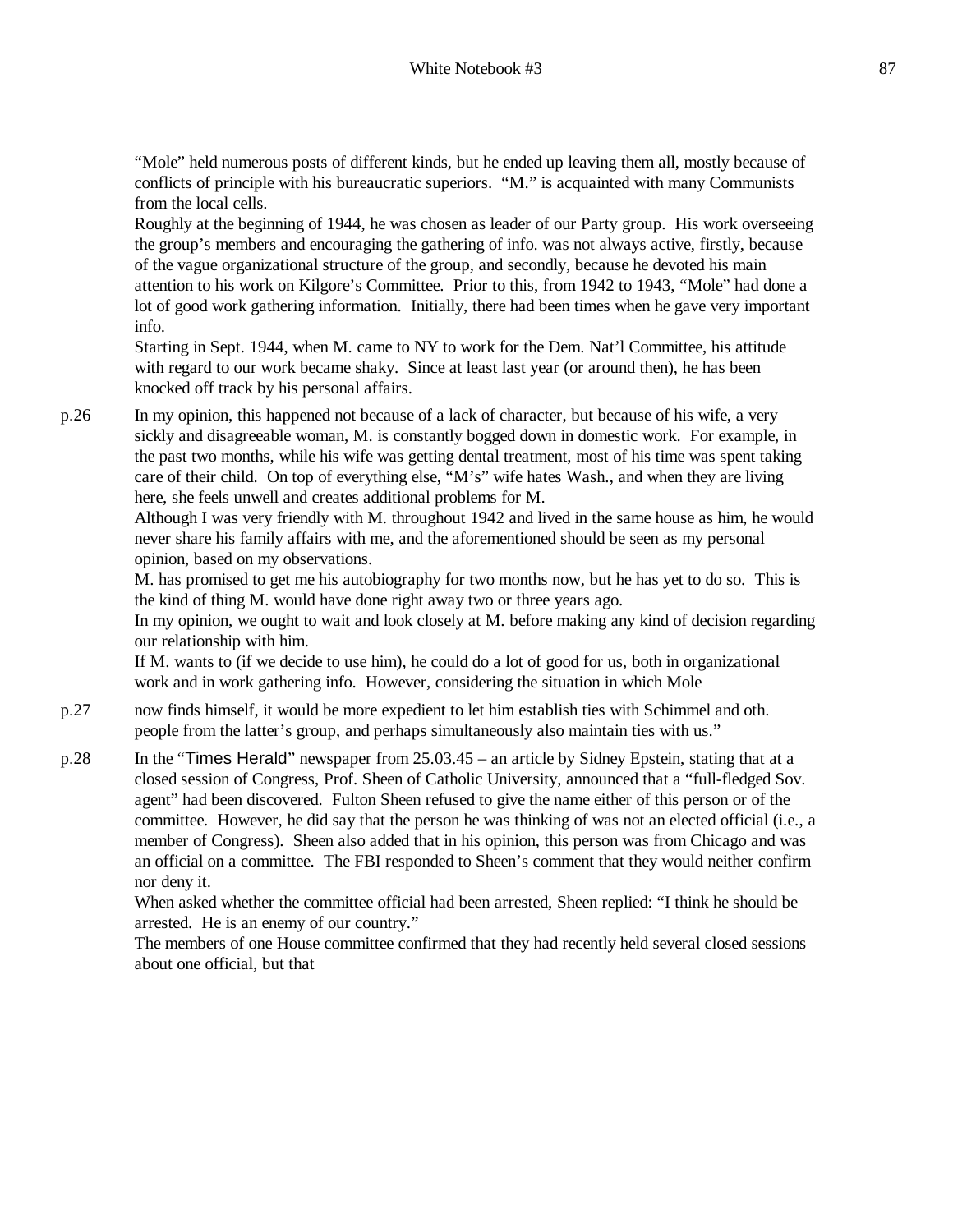"no one had even accused him of being a Sov. agent, or even a Communist." The chairman of the aforementioned committee declared that this official was "no more a Communist that I am." [Assumption that they are talking about "Mole."]

p.29 "Report by 'Raid' on his meeting with 'Mole'."

"'Mole' was very troubled by the demands that he step up his work. He was unable to prepare materials at his workplace for use. He is writing a book for Kilgore and wants to have it published as soon as possible so that it can have an influence on Congress this summer, when the important issue of global cooperation will be under discussion. 'M.' said he will not accept any assignments except for the one on the San Francisco conference delegates until the book is finished. I offered my help on this assignment, but he replied with silence. I do not know whether he agreed. He complained that last week he had spent an evening putting together a biography, and said that it was stupid to make him write something like this at the pres. time. I pointed out that he had been very busy with his work for six months and that I did not understand how one time was different from any other, given that he knew for a long time that he had to provide a biography, but had not done so. I fear, however, that my argument did not persuade him. To me it seems that he is torn between a desire to work directly on polit. activity and an obligation to work for us. This is further complicated by the fact that he has set a specific timeframe for finishing his book, which ends on April 15<sup>th</sup> of this year.

- p.30 I offered to help him, or to be permitted to do his work when he is busy with various talks, but he refused once more and said that this was his direct job. I am afraid we do not understand each other. Ever since he got back, I have done everything in my power to spend an evening with him in order to find out what was going on, but he has avoided talking to me. There has also been some confusion about the meetings. The last three times, "Mole" was 25 minutes late twice, and then 15 minutes late. I would not have stood for this had it not been so pressing to receive the material. I am sure that a meeting with him now would be very desirable – and I mean a direct meeting."
- p.35 "Mole's" autobiography. Received 25 March 1945. Parents – Russian Jews, father's family lived initially in Petrograd, from where they moved to Minsk, and then to Vilna. Father's family moved to the USA in the 1890s. Around the same time – mother's family came from Lithuania. In the USA, mother worked at sewing workshops. Father – odd jobs at first, then – in his mother's fish store. Father granted Amer. citizenship, mother – no. Parents have held petty bourgeois views their whole lives. Father belonged to the Dem. Party ("Tammany *organization*"). Never held Socialist views. Parents are currently ill and no longer work. Father's family – Krevitsky; Mother's – Lipkina.
- p.36 Education. Finished a commercial school in NYC, then studied at NY University. While studying at school, made a living working various jobs and lived in part on a scholarship. Later, attended evening classes at the "*New school of social research*."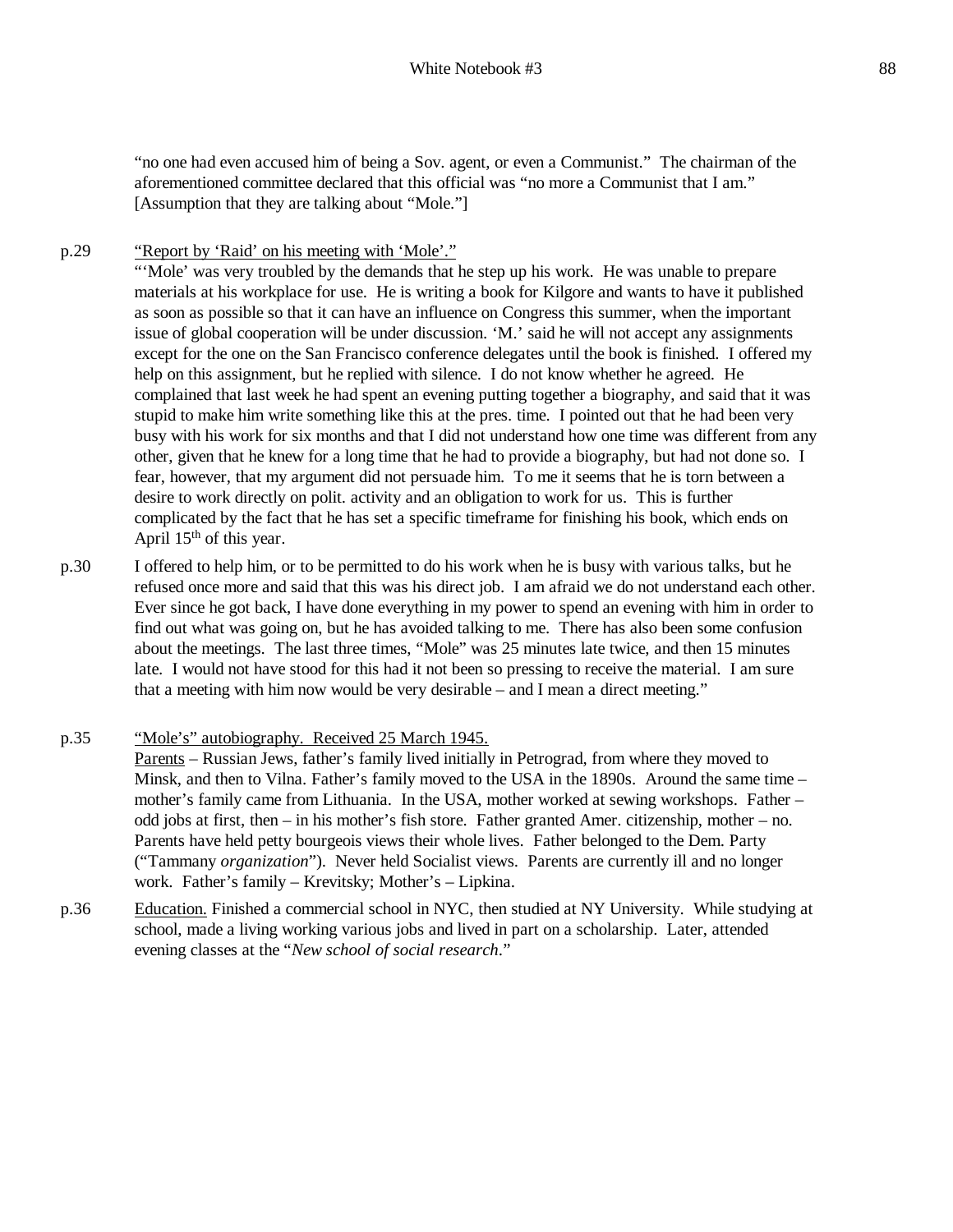Professional activity. At school – various odd jobs. When father had a heart attack, I helped out at the shop for a year. Worked at farms for three summers; I was a sailor, a stenographer, a translator. Taught at a university for four years, then left b/c I became interested in econ. and social issues. Devoted the following year to the private study of economics and helped organize a labor union in NY; got involved in the "Foster-Ford" company, where I distributed literature. In 1932-33, I did research work at the Institute for Social and Religious Research, which was supported by the Rockefellers for the study of the social problems of the Christian church; helped write a book about the negro church and a social critique.

p.37 From 1933 until the pres., I held various posts in gov't agencies. Worked at the Dept. of Agriculture as an inspector of farm labor conditions in the mountain states, California, and the Southern states. Helped organize the "*National U.S. Administration*," put together the basic working plan for this organization in 1935 and 1936. Worked as a sr. investigator for a senate committee and investigated cases of espionage and terrorism in the labor movement, helped investigate strikes of auto industry workers in Flint, Detroit, and Toledo, steel industry workers in Pittsburg, Chicago, Indiana, and coal miners in Kentucky and W. Virginia. Also investigated the structure and attributes of employee associations, their pro-fascist tendencies and connections.

From 1937 to 1938, I left government work to help the "Congress of Industrial Organizations**"**  (CIO) organize the "Middle Front Class Organization" among prof. workers, confessors, and leaders of liber. businessmen, with the aim of supporting in Congress during the investigation of strikes. Conducted a secret polit. investigation in W. Virginia on behalf of Van Bittner, who subsequently became the head of the "miners' union" and of that state's CIO...

p.38 In 1938-42, I worked as an investigator, mediator, and inspector at the NY office of the "*National Labor Relation Board*," investigating violations of the Wagner Act, which allows workers to bring up disputes, etc.

In 1942, I worked on econ. and statist. analysis for the "Price Board," then switched to a subcommittee of the Committee on Military Affairs at the U.S. Senate (Kilgore's Committee), where I tried to expedite econ. mobilization to meet the requirements of war, compared Amer. companies against German cartels, and tried to influence a small group of senators to put progressive pressure on foreign and domestic politics.

During the election campaign of 1944, I worked at the headquarters of the Dem. Nat'l Committee, where I conducted research work and compiled texts of speeches.

p.42 Wife. American-born, b. in Tennessee, comes from a poor farming family. Father is currently a barber; one brother – works in a shipyard in Norfolk, Virginia; the oth. brother – a sailor. Typical bourgeois views. Got married in November 1934 in Wash. Worked for 2 years as a secretary to the president of State Employees Union, which was part of the CIO. Afterwards, she did secret work for the center, which she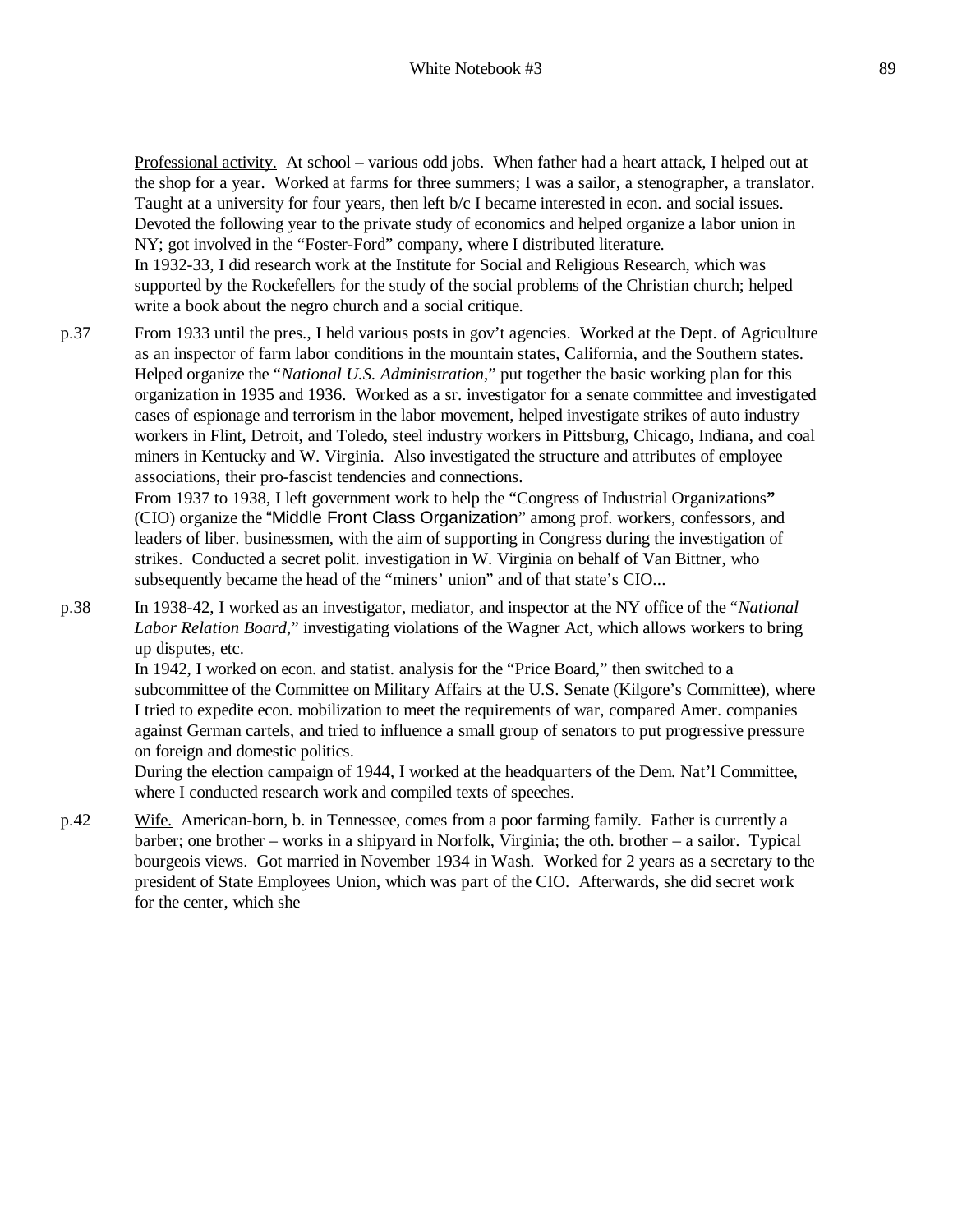gave up in 1942 in connection with the birth of her child. Party activity. I officially joined the CP in 1933, although I had participated in CP work for two years beforehand. p.43 I was there for all the organizational changes in the Washington group of the CP that have taken place since I joined, with the exception of the three years I spent in the NY Party organization, of which I am currently a member... In NY, my wife worked as a courier at first, and subsequently in various oth. positions, and worked for center under "Peter's" leadership. I am not familiar with the nature of the work. My wife joined the CP officially in 1934 after several years of active work, which she carried out in the Party group at the University of California, Berkley. Three sisters and two out of three brothers are also CP members; they joined in 1930. "Peter" p.44 "The main nature of my work, my professional biography and collaboration with progressive elements make me vulnerable to 'public opinion'." Since I have been closely affiliated with the labor movement, and in particular with the CIO, ever since its inception, I am well known to many senior government officials for my affiliation with, and support of, the left wing of the CIO... Many people from Wash. know that my closest friends are Pressman, Abt, and Witt from the CIO, as well as others who share the same views. When I worked for Kilgore's committee, I was seen by gov't officials and social democratic officials as a man of left convictions, b/c Kilgore's committee opposed the leftism of the social democrats and reactionary obstructionism with regard to the second front and war mobilization in 1943-44." [However, he was never mentioned in reports by the *Civil Service Commission* and was not turned down when applying for positions. p.45 he was never mentioned in the Dies Committee's lists of suspects.] p.46 "For several months, my wife worked at the Sov. embassy's radio station, was well known to the neighbors and did not take any steps to conceal this fact." p.49 Wash. – C  $10.4.45$ [Mole is displeased with the connection with Raid, apparently because he considers Raid insufficiently competent as a leader for himself.] Raid

### p.50 Report by Raid on his meeting with Mole from 14.4.45.

"'Raid' says that although most of the materials received from 'Mole' have to do with the Amer. delegation in San Francisco, in his opinion, 'Mole' could nonetheless have done much more in this matter. 'Mole' also gave profiles of people who are of interest to you. 'Raid' reports that Mole's attitude towards our work is still very passive, although by nature he is industrious and brave man. In the course of a conversation, Raid and Mole discussed options for work in gov't agencies. Mole did not agree with Raid's arguments that control over gov't departments is currently well stabilized, and that people in our position cannot influence policy.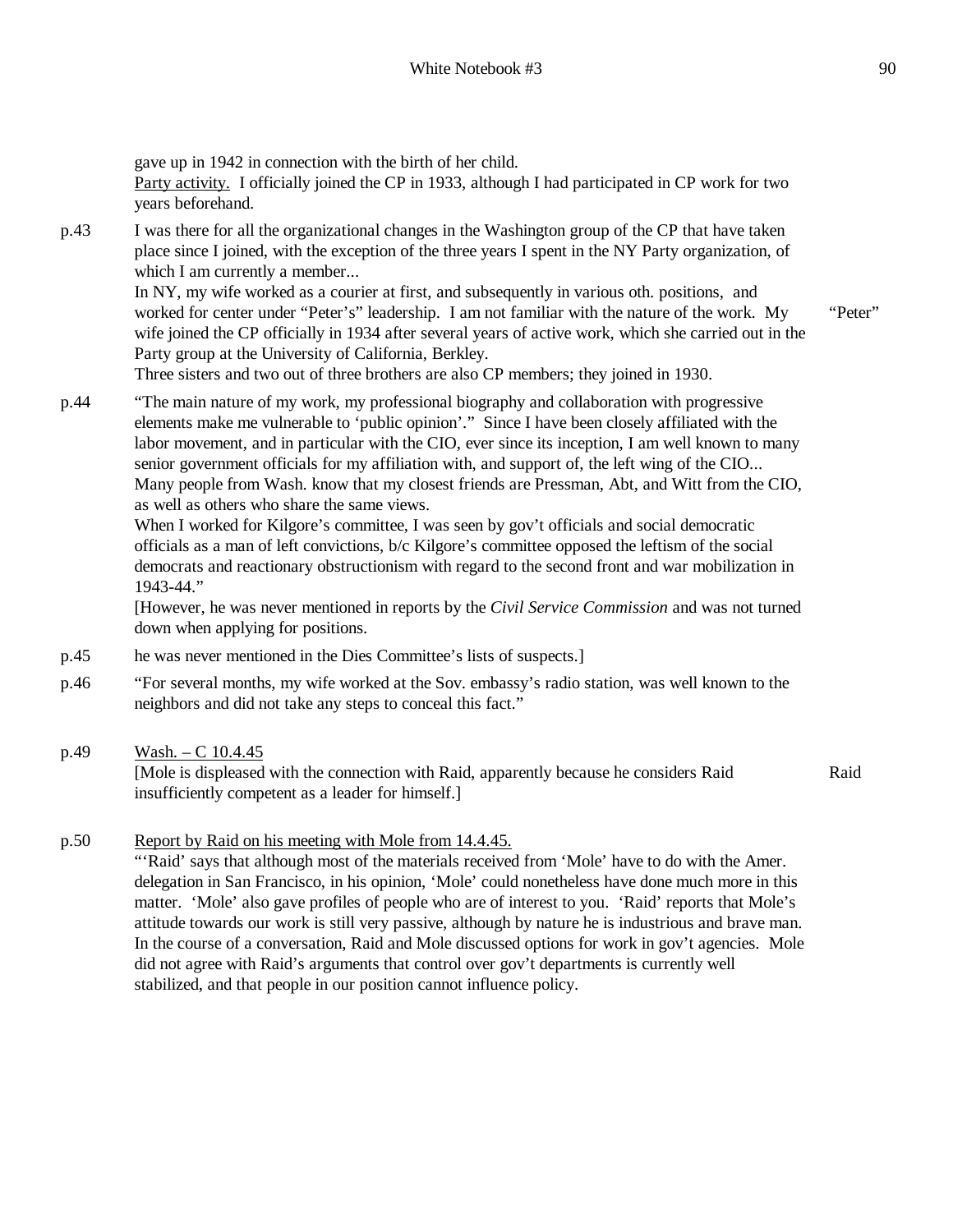Mole objected to Raid that the situation in the country was very unstable, and that it would be enough to have a few good appointments (to have people who are loyal to us interspersed among gov't agencies) to succeed in postwar economic conditions on the line of free competition and for the complete guarantee of work...

p.51 'Raid' told 'Mole' about the information that we would like to receive from him and provided a number of examples. Along with this information, 'Mole' will give his perspective on work in gov't agencies."

### p.52  $C - Wash. 14.4.45$ .

"'Vadim' was told that 'Mole' is the only source in his station who has begun to systematically hand us info. about the U.S. Congress, the policies, views, and personalities of its individual members, etc. Therefore, the necessary measures should be taken to cultivate 'Mole' in the appropriate manner and to secure his position in 'Raid's' group. 'Mole' should be given to understand that he works for us and that therefore the info. he provides should meet all our demands. He should also be told to pay particular attention to issues of konspiratsia.

'Mole's' survey, which was delivered in your telegram No. 450, is merely a superficial compilation of the official existing material on that issue. Neither are we satisfied by the information given to us about individual senators, b/c they contain more generally-known facts than information about these peoples' behind-the-scenes work, which is what interests us most.

Give Mole an assignment to cover the following matters:

1. The positions of individual congressmen who play a part in directing United States policies with regard to the treatment of Germany, in particular, the partitioning of Germany, economic measures, reparations, etc.

2. The positions of these congressmen with regard to the Balkan countries and Poland.

3. The positions of individual congressmen with regard to relations between the U.S. and Great Britain (attitude towards the influence of the USA and England in the Far East, their role in Europe, in particular, in France).

4. The positions of individual congressmen with regard to relations between the USA and the USSR, both in the period immediately after the end of the war and in the longer term.

5. Specific links between individual influential congressmen and industrial and financial interests."

#### p.53  $W - C 8.5.45$ .

[Raid and Mole are constantly having misunderstandings  $\geq$  Vadim instructed X to meet with Mole and find out what's going on. X

#### p.55 Report by "X" on the meeting with "Mole" from 13.5.45.

"After meeting with "Mole" on Wednesday at 3 o'clock in the afternoon, I spoke with him for four hours on various subjects. "Mole" struck me as being more developed and mature than oth. members of the group whom I had met previously. "Mole" carries himself very seriously and confidently, and now it is completely clear to me why he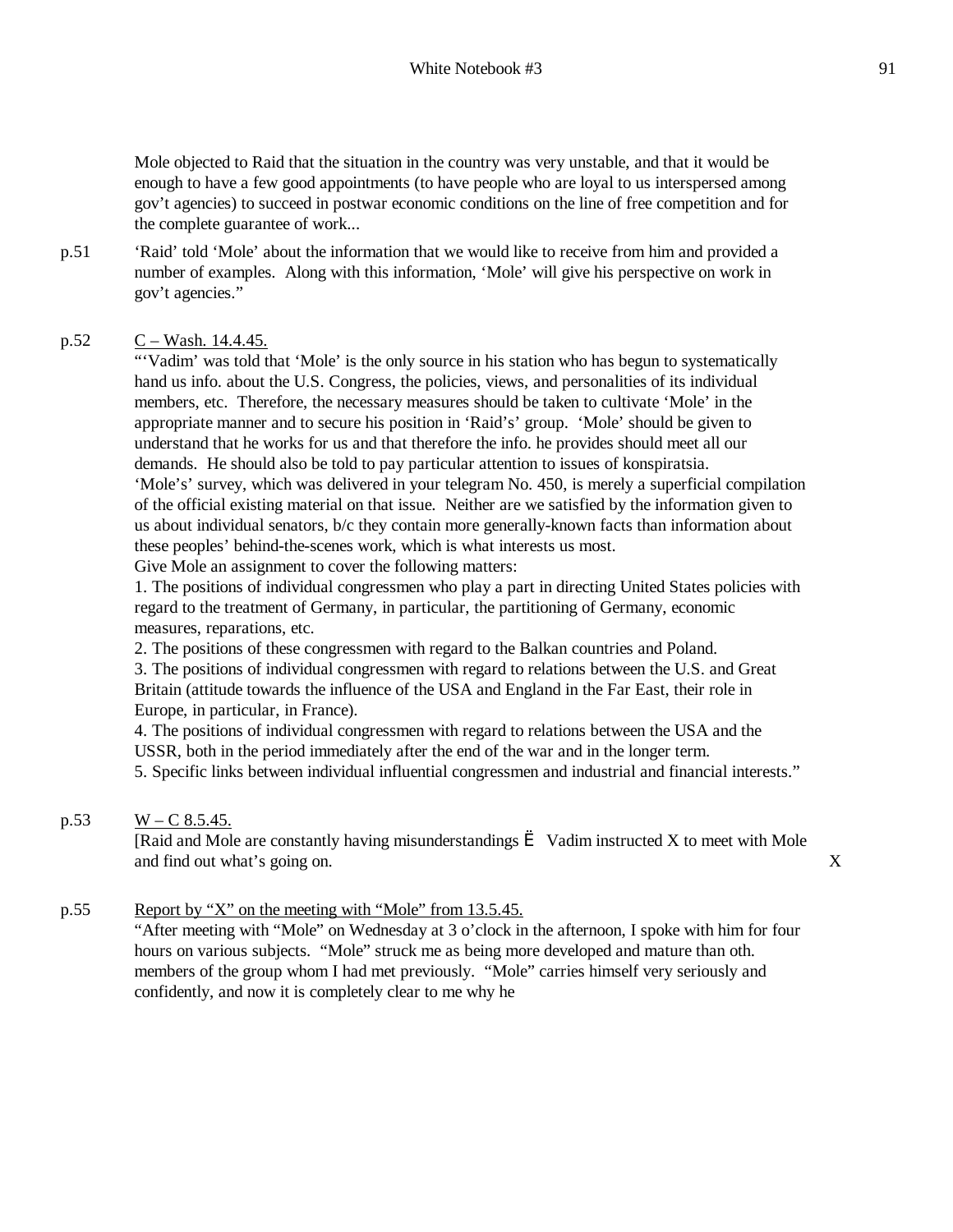had been unable to resign himself to being supervised by 'Raid'. To me it seems that it should be the other way around.

"Mole" has no doubts about where his materials are sent. One of the main problems he brought up was how he was experiencing difficulties simultaneously meeting the requirements of the Comparty and 'our organization'.

In light of this, I did not try to conceal from him the true state of affairs and spoke with him frankly.

"Mole" said that he has been doing this work for many years and is quite aware of the differences between the two organizations.

p.56 "Mole" had been a personal friend of "Steve's", who used to oversee this group, and they had discussed all matters pertaining to work. "Steve"

"Mole" raised the following issue relating to his work: Someone named Blumberg, who lives in Baltimore and oversees the Washington Party group, is in constant contact with "Mole", receives various materials from him, discuses<sup> $46$ </sup> every possible issue, and gives instructions through him to other friends who work with him. Blumberg

In light of the fact that "Mole" is aware of the difference between the two organizations. To Blumberg, he gives materials that are of interest to the local Comparty and to 'Raid', materials that are of interest to us.<sup>47</sup> However, "Mole" occasionally experiences difficulties and does not know how to get his bearings.

Schimmel, who works with "Mole", gives him very little help at present, both with production work and with work on materials for the CP and for us.

Apparently, Schimmel, whom Mole describes in a positive light, has fallen in love with a girl at his work. This, along with troubles at home, are distressing Schimmel so much that he

p.57 is unable to devote proper attention to his production work...

The relationship between Mole and Kilgore is very close, and he has significant influence over him. Whenever a decision has to be made, Kilgore discusses it with "Mole"; "Mole" writes memoranda for Kilgore, which Kilgore makes use of when working on the corresponding issues. According to "Mole", Kilgore is very weak-willed and indecisive, but at the same time he is very amenable and gives in easily to influence. "Mole" thinks that Kilgore has an excellent chance of becoming Secretary of Labor, whereupon "Mole" could go with him as his assistant, providing he wants to.

I asked Mole about the matter that had been raised by Raid, namely, that in "Mole's" opinion, his contribution to our work should be directed toward influencing gov't policy, and that therefore he should not be used to gather info.

Mole assured me that this was not the case and that he

p.58 understands full well that it was possible to do both things at once. To be of great benefit, he of course has to be a good worker at his office and strive to fill the highest position he can. M's chances of advancing in the service are quite high, b/c many important gov't officials think highly of him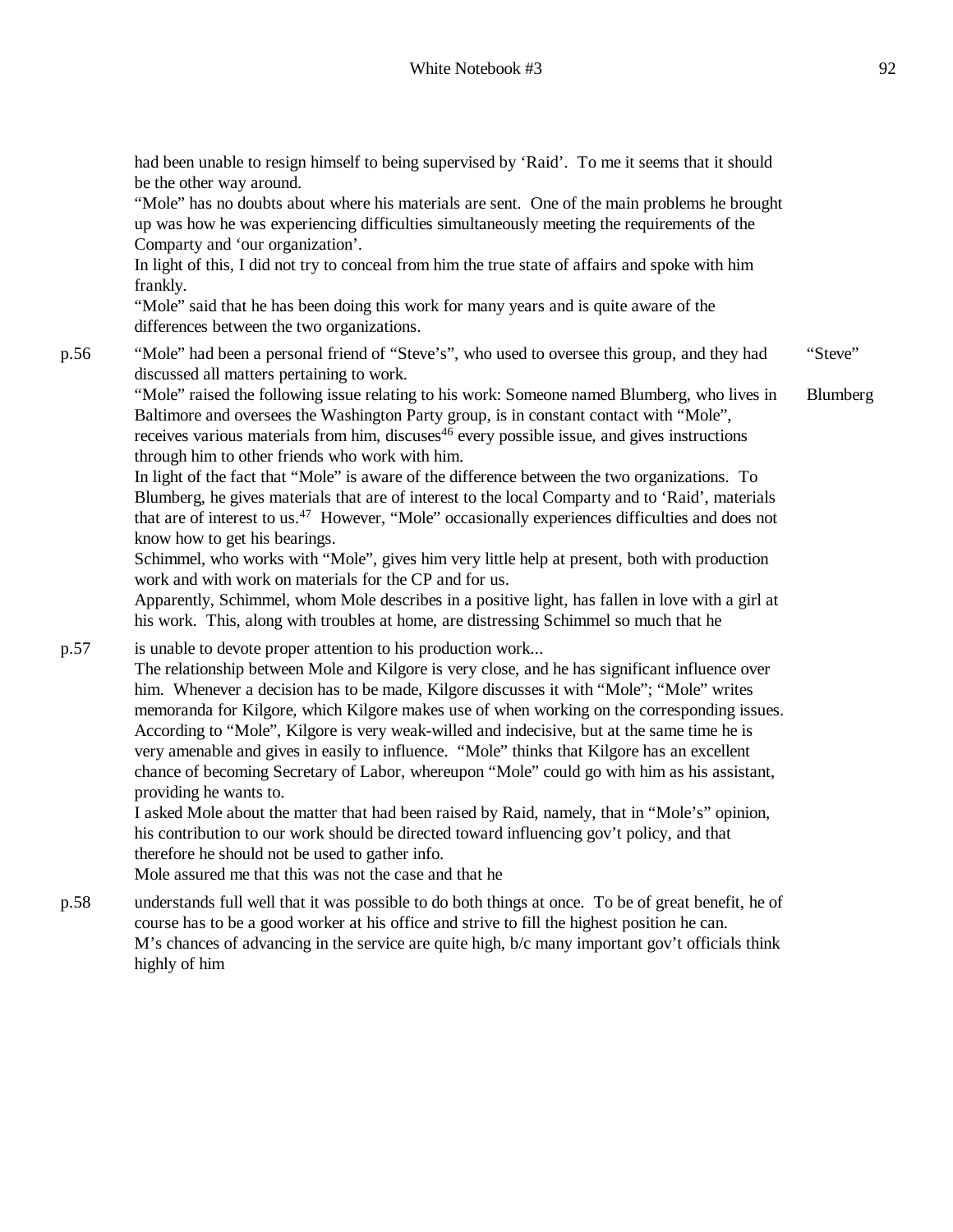and b/c in the past he did substantial work writing speeches for them, compiling info., and so forth.

M. told me that he is completely willing to make adjustments to his work and his intentions in accordance with whatever we think would be best. The only question he raised had to do with how to resolve the problem of interrelations with Blumberg and us. In his opinion, it would be unwise for him to break off his connection with Blumberg, because first of all, he would end up in a very awkward position, and secondly, he often receives valuable info during conversations with Bl-g, b/c B. talks to him about materials given by oth. members of the cell. I told him to continue working as before and that we would come back to this question in the near future.

p.59 As for continuing working with 'Raid', 'Mole' told me that if this was what we wanted, then he would of course continue to do so. But as I have already said before, my opinion is that the system in place is not good...

I also asked M. whether he thinks he would have time to oversee the work of a small group in Wash, if we were to want this: M. replied that he would find time for anything we might ask of him. In my opinion, M. is the kind of person with whom you need to meet directly from time to time, so that he feels he is not being neglected, and also because his analyses and assessments of the polit. situation are usually good, and he is worth speaking to.

- p.60 I explained to M. the type of info. we would like to receive from him, and he said that from now on, he would organize his work in accordance with our instructions."
- p.65  $C W$  29.5.45.

"You are on the right track by including 'Mole' in work to cover the internal polit. life of the USA. However, we still find the results of his work unsatisfactory. Evidently, 'Mole' does not yet have a clear understanding of our assignments. This is understandable, given that the reports he used to write on polit. topics were for the CP leadership, whose goals and aims differ from ours to a certain extent. Considering M's position at work, his connections, and his deep understanding of the local polit. situation, it can be hoped that a very valuable agent can be made of him."

p.67 27.6.45 it was proposed to "Vadim" to begin thoroughly studying "Logan" through Mole. (Regarding "Logan" see "Colleagues" file).

"Logan?" ("Colleagues" file)

p.68 Report by "Bogdan" from 15.6.45.

The meeting with M. took place on 13.06.45 at 8 o'clock PM at the "Seven Seas" restaurant, where Vadim and B. arrived after a careful check in an automobile belonging to an embassy official, which did not have a dip. number. They left the car on a sidestreet several blocks from the meeting place. At the restaurant, the conversation with M. went on until 10 o'clock, after which they

continued the conversation outside. M. reported that he had been appointed Senator Pepper's chief of staff, where eight people work in addition to M. himself. His salary – \$8,000

Blumberg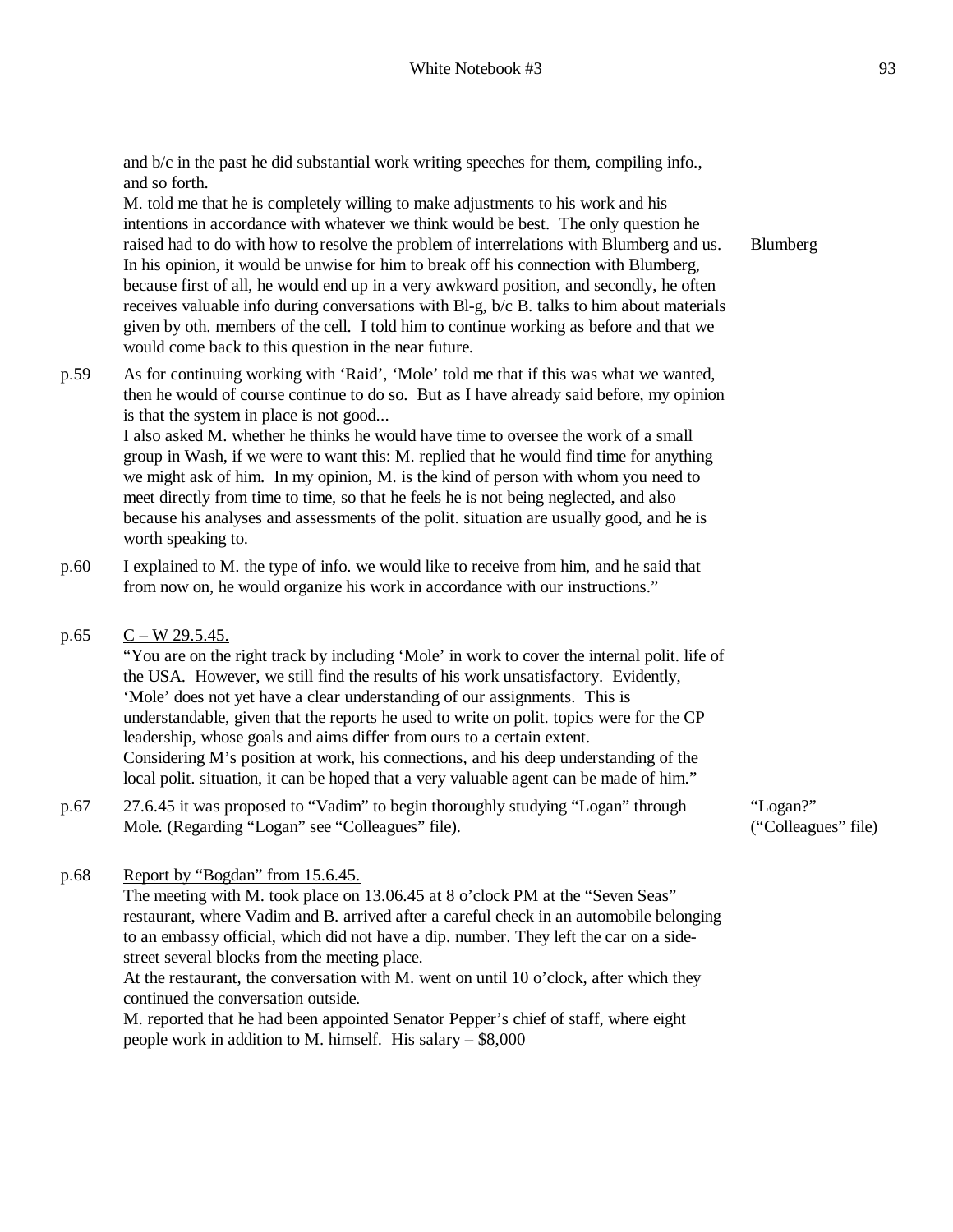a year, which is \$1,000 higher than his previous salary. M. gave a brief description of the work of Pepper and certain oth. senators and provided several leads, on which Vadim instructed him to compile detailed reports. M. made a favorable impression: he knows a great deal and has extensive connections. He replies very eagerly to questions and tries to give exhaustive answers.

#### p.70 Report by "Bogdan" on a meeting with Mole 19.06.45. [Meeting – at 8:15 PM on the corner of *Upshur* and *Rock Creek Church Str*. After a careful check in a car, which he left several blocks away.]

"'Mole' said that in conversation, Senator Kilgore had informed him that he intends to call a meeting of the committee of which he is head to discuss the issue of treatment of Germany. This meeting was intended to discuss the question of hard peace and harsh terms for Germany, which he supports. However, Truman gave instructions through Secretary Morgenthau not to bring up this issue or present it for discussion before the committee prior the conference of the Big Three. Both Kilgore and Morgenthau, who also supports this treatment of Germany, were unhappy with these instructions. 'M.' thinks that Truman's conduct can be explained in two ways. Firstly, perhaps T. does not want this issue subjected to broad discussion in the Amer. press prior to the upcoming conference of the Big Three, or secondly, T. does not support such treatment of Germany.

If there are any changes regarding this issue, we agreed that M. would inform me immediately (we have a system of notification worked out for such eventualities).

M. went on to say that there are serious reasons to suspect that T. wants to appoint Senator Byrnes as head of the State Department. M. heard about this personally from Kilgore and through a third party from Senator Corchran. These senators worry about such an appointment, b/c they believe Byrnes would inform T. untruthfully about the state of affairs. . . .

p.71 Sen. O'Neal offered M. to leave Kilgore for a writing job putting together surveys and analyses for the *Publicity Staff of the Democratic National Committee*. M. thinks that he ought to turn this offer down, b/c it would take up a lot more of his time, the work would be difficult for him b/c he is unfamiliar with the praxis of writing, and although the *Democratic National Committee* is closer to Tr., he would not have as many resources or connections as he does at his present place of employment.

The meeting ended at 9 o'clock in the evening.  $\ldots$ 

On Cde. Vadim's instructions, I informed M. that we are pleased with the surveys and profiles he had put together for the previous meeting, noting, however, that there were certain flaws. M. was given an assignment to put together profiles of eight senators whom Center asked about. In addition, I reminded him about our wish to receive a description of Tr's position on the Middle and Far East at the conference of the Big Three."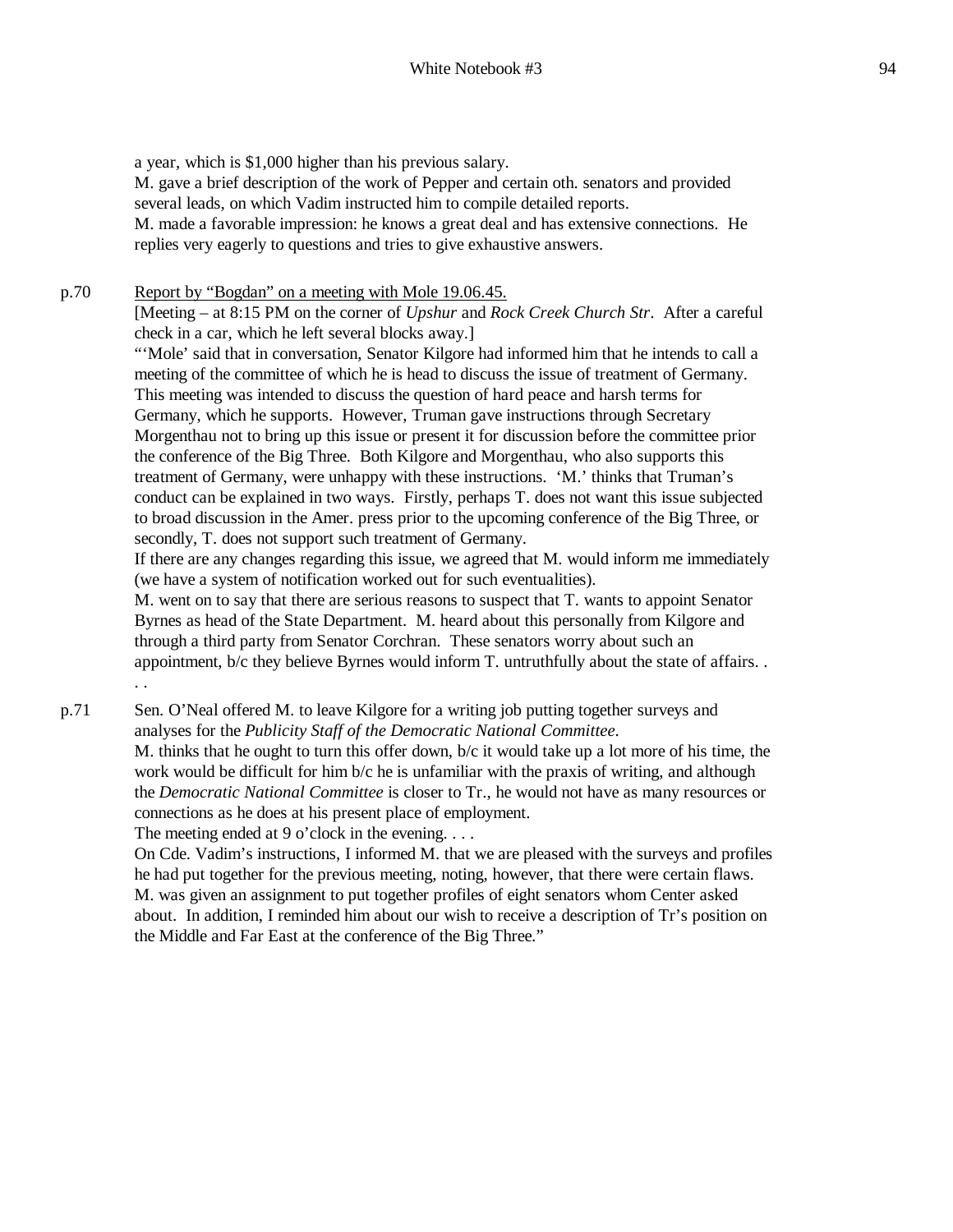p.72 Report by "Bogdan" on the meeting on 27.06.45.

[Meeting at "*Burch's Restaurant*." Car several blocks away. M. handed over a folder of materials and profiles of senators (the assignment from the previous meeting. Did not profile all of them  $\bf{C}$  unable to learn about all of them.]

"When I asked about the activities of the 'Committee on Un-American Activities', he told me the following: The head of the committee is currently Senator Hart; however, he does not like this work and intends to step down from this post. It is very likely that Rankin will be appointed chairman of this committee.

Rankin is typical of Southern representatives, who hate negroes and oppose any kind of reform in the South. This group of southerners opposes industry, is involved in cotton farming, and had dealings with Germany before the war, selling them large quantities of cotton. M. knows very little about this committee's activities, b/c individuals who are admitted onto the committee are subjected to a very thorough vetting process by 'Hut', and all of the committee's work is kept top secret. M. does not know a single committee member who could cover the committee's work. Instructed M. to compile a report including everything he knows about this committee and to think who could be used to cover the committee's activities.

On Cde. Vadim's instructions, I discreetly tried to find out what he knows about Weisberg (*Weisberg*),

p.73 with whom he worked on the "*Committee of Civil Liberties*." I asked him to give the names of everyone he remembers from this committee and their current places of employment. When M. had done so, I singled out three people (Graze, Burke, and Weisberg) and asked him to describe them. M. reported the following about them:

> Weisberg used to be a fellowcountryman but did not work on the committee for long; he was forced to resign b/c he was suspected of giving info. about the committee's work, including some of a secret nature, to the editorial staff of the 'Daily Worker'. He was very indiscreet, and even M. did not trust him. He is currently in the army and apparently works for the 'Office of Strat. Serv.'

Graze is also a Communist, used to be in the army, currently works in the Russian Division of the OSS. Burke is currently also in the army, works for the OSS, and is apparently a Communist. I instructed M. to put together profiles of these three individuals for next time. On Cde. Vadim's assignment, I asked him to remember the names of those individuals whom he handled while working as a courier for Steve (at the time, he handled 'Jurist's' wife). This was a difficult task for him, b/c more than 10 years have elapsed since then. He remembered some of them, however, and immediately wrote their names down on a piece of paper. M. was unable to find out anything about Tr's position on the Far and Mid. East at the upcoming conference of the Big Three.

To become closer to Senator Pepper, M. invited him to dinner at his home a couple of days ago, which was attended by two of 'M's' friends.

At the previous meeting, M. said that he had gotten an offer to transfer to a job on the Democratic National Committee, and he asked for our opinion. After consulting with Cde. 'Vadim', I advised him to turn down this offer and instead to consolidate his position at his current

Steve Jurist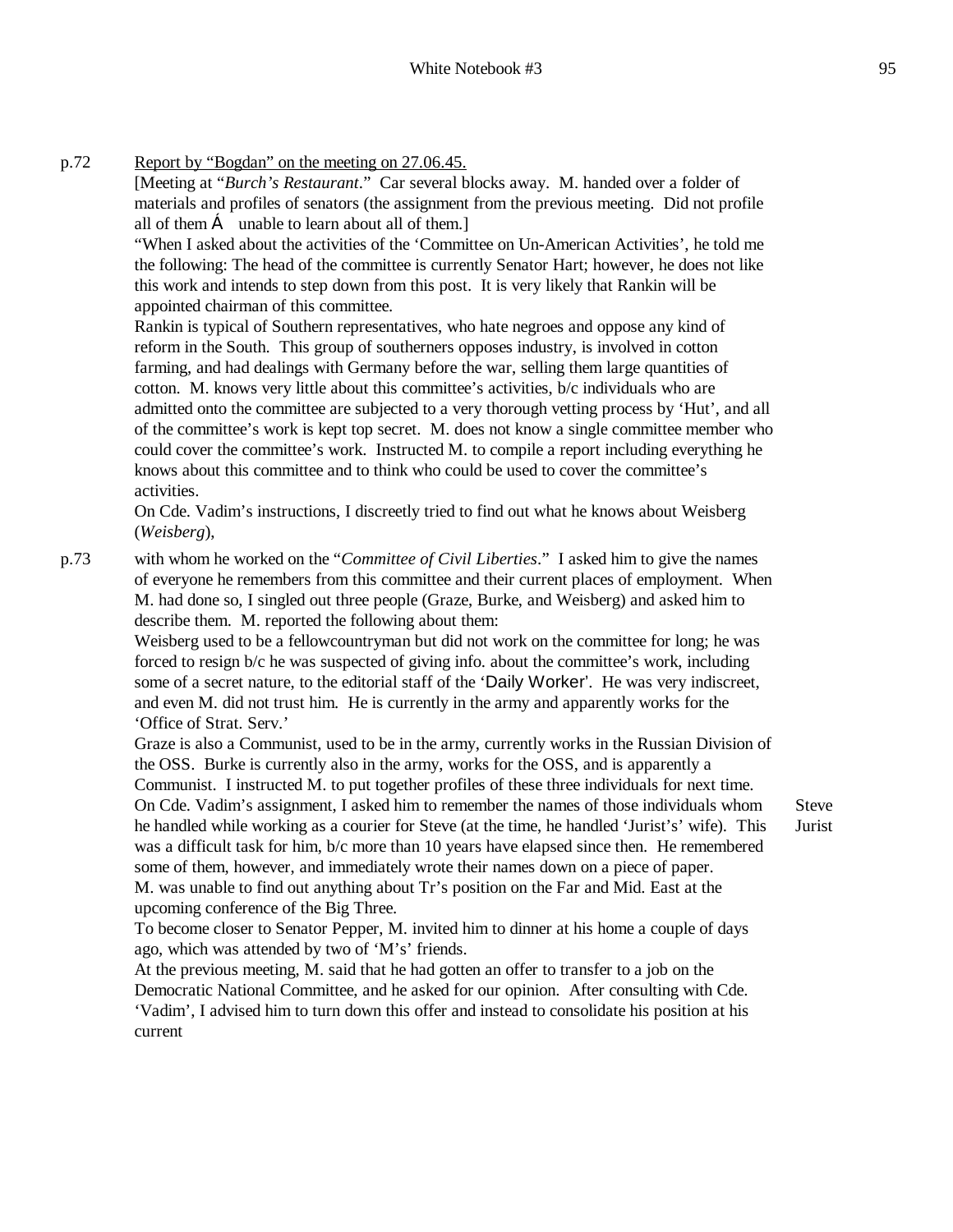job on Senator Pepper's staff; he is in complete agreement with this. The meeting ended around 9:30-9:45..."

p.74 Report by Bogdan on the meeting on 6.07.45

[Met at a restaurant. Subsequently – outside and in *Rock Creek Park*.] "'M.' told me the following. The FBI recently began a large-scale, aggressive investigation of 'Reds' (Communists) working for the U.S. government. In particular, Pressman and Abt (husband of Jessica Smith – editor of the magazine '*Soviet Russia Today*') – lawyers from the CIO– are under close investigation. M. was informed of this by Pressman, who found this out from Murray. The latter learned secondhand that Truman's secretary – Connelly – had boasted about this at a party to his friends, apparently while under the influence of wine. The investigation of CP members was apparently initiated on Connelly and Hannegan's initiative because the gov't stopped trusting the CIO.

To one of my questions, 'M.' replied that the most likely candidate for the post of Secretary of the Treasury was Senator Vinson. There are persistent rumors circulating about his appointment, based on the fact that Vinson will accompany Truman to Berlin for the Conference of the Leaders of the Three Governments and that no one from the Treasury Dept. is going with Truman. Of the newly appointed Sec. of State, M. said that the latter is hostile to the S.U. and exerts a great deal of influence over T. in this regard. He also supports a soft peace with Germany. M. learned these things in conversation with Brooks, who had at one time been close to Byrnes.

p.75 The majority of senators, especially those who are liberal-minded, do not trust Byrnes b/c he is too conservative and even disagreed with some of Roosevelt's proposals. I instructed M. to compile a report for next time about Tr's connections, activities, and attitudes on instructions from Cde. Vadim, I also instructed M. to reinforce his relationship with 'Logan' and to look for ways to recruit him. For our next meeting, M. will write down his thoughts and suggestions on this matter.

"Logan"

I also indicated to M. that he should continue extracting info. from Fox, a State Dep. official, through F. Manuel. M. himself does not know Fox personally.

Having mentioned the profiles of Byrd and Maybank that had been compiled for the previous meeting, I indicated that these profiles made no mention of their attitudes toward the S.U. M. replied that he had done this deliberately, b/c he was not exactly sure himself. In his opinion, Byrd is hostile, while Mayback's attitude can be called neither friendly nor hostile. By the next meeting, however, he promised to find out about this more thoroughly and to let me know. In addition, I asked M. to provide profiles of members of the Reparations Committee in Moscow, if he is able to learn anything. M. promised to do so.

I then expressed my personal interest in the activities of the CP. Citing this interest, I asked him a number of questions, ostensibly for my own personal information, to which he replied the following:

During a discussion of a draft resolution at the CP National Committee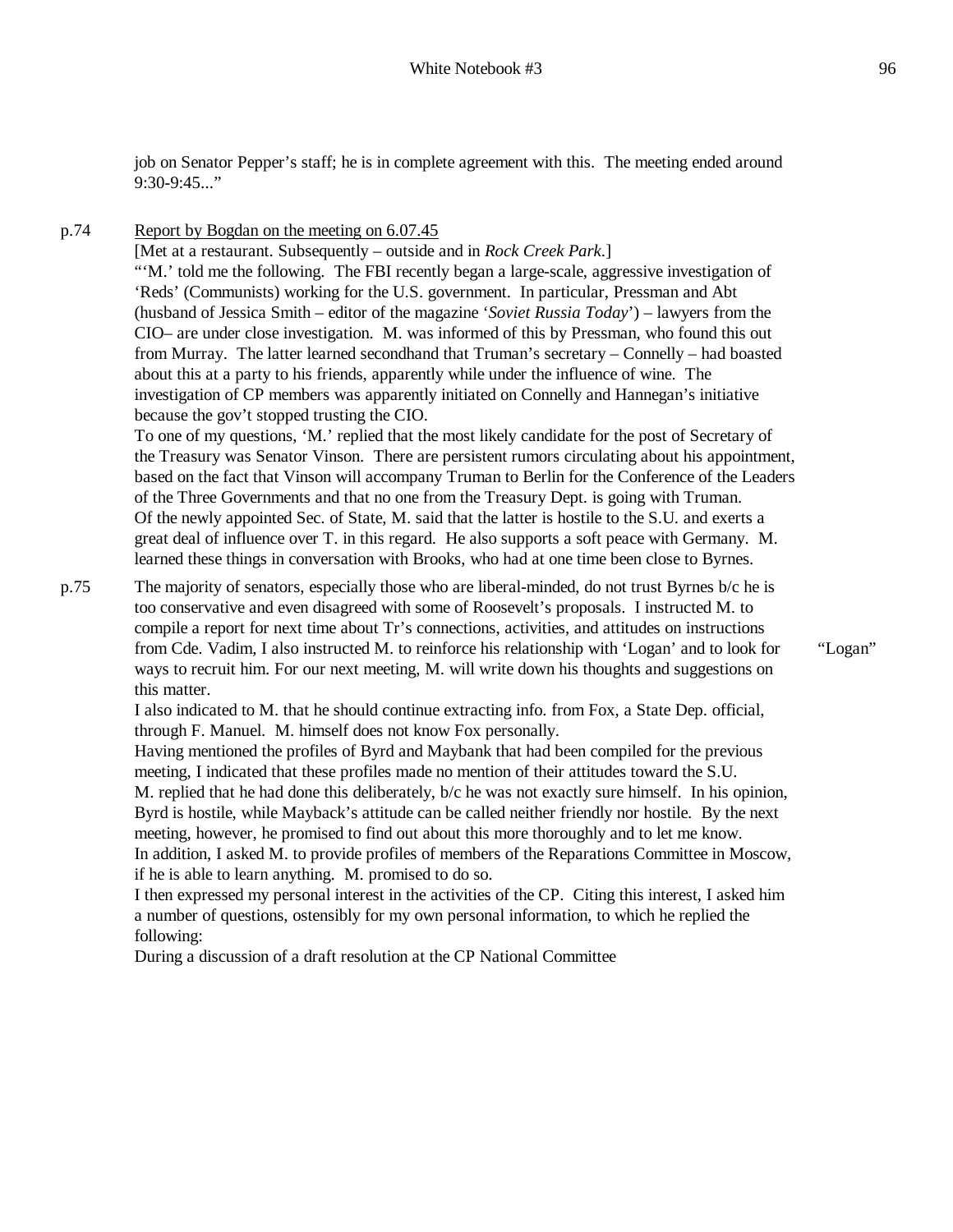(the executive committee of the CP), the only one who opposed it was Browder, and it passed unanimously with the exception of one "no" vote – Browder's. Br-r had put forward the ideas that he expounded in his circles, i.e., he thinks that capitalists can be divided into two groups. One is for maintaining and improving relations between the USA and the S.U. (especially trade relations), and the second – is for war with us. The first group significantly larger in number than the second, and stronger as well. Br-r thinks that Communists should support

p.76 this first group, cooperate with it, and strengthen its influence; moreover, this group should play a leading role. At the committee, Foster and Dennis strongly opposed Br-r's position. This resolution was discussed by all the regional CP organizations and by individual CP members. No conclusive opinion on the resolution has been reached by the masses, b/c it must be confirmed by a Party congress; however, at the moment it is clear that the member opinion is not unanimous. It is divided roughly down the middle, and it is difficult to say now which half will dominate. The reason this discussion is so difficult is that in 1944, Communists still followed the views and positions held by Brr; now, however, the resolution is going against these views, although even then there existed a significant group of Communists, led by Foster, which disagreed with Br-r. Now that the war in Europe is over, many fellowcountrymen are very displeased and shocked by the mistakes Br-r had made during discussions of resolution and by the ineptitude of Communist leadership, which they<sup>48</sup> explain by their<sup>49</sup> insufficient theoretical grounding. A member of the executive committee of French Communists, Duclos, wrote a letter that was published in the 'Daily Worker', in which he denounced Br-r's position.

> The current tactical approach of the CP organization consists of reorganizing the Party with a view to increasing its strength and recruiting new members. The communists want to strengthen their org. so that they can prove their strength and influence to the Dem. Party, though they have no intention of creating a third polit. force in the USA. If, during the war with Germany, the issue of protecting the rights and interests of negroes was put aside for a while because there were oth. more important matters on the agenda, then now, with the end of the war in E., it has once more come to the foreground, and the communists are devoting a great deal of attention to it. One of the reasons for strengthening the org. is that the communists intend to declare to the Dem. Party that if it does not support the negroes while in power, then they will use all their influence to keep the Democrats from winning the next elections. This would be a splendid demonstration of the Communists' power. [Bogdan asked M. to write a report.]

p.77 [M. said that he does not meet with the CP leadership and that he got his information from friends. Promised to give a copy of the draft resolution.]

"*P.S*. One of the CIO committees in the state of Missouri is investigating Truman's *backgrounds*, and at my request, M. will obtain for us a copy of the report on this matter, which one of the members of this committee has promised to get him."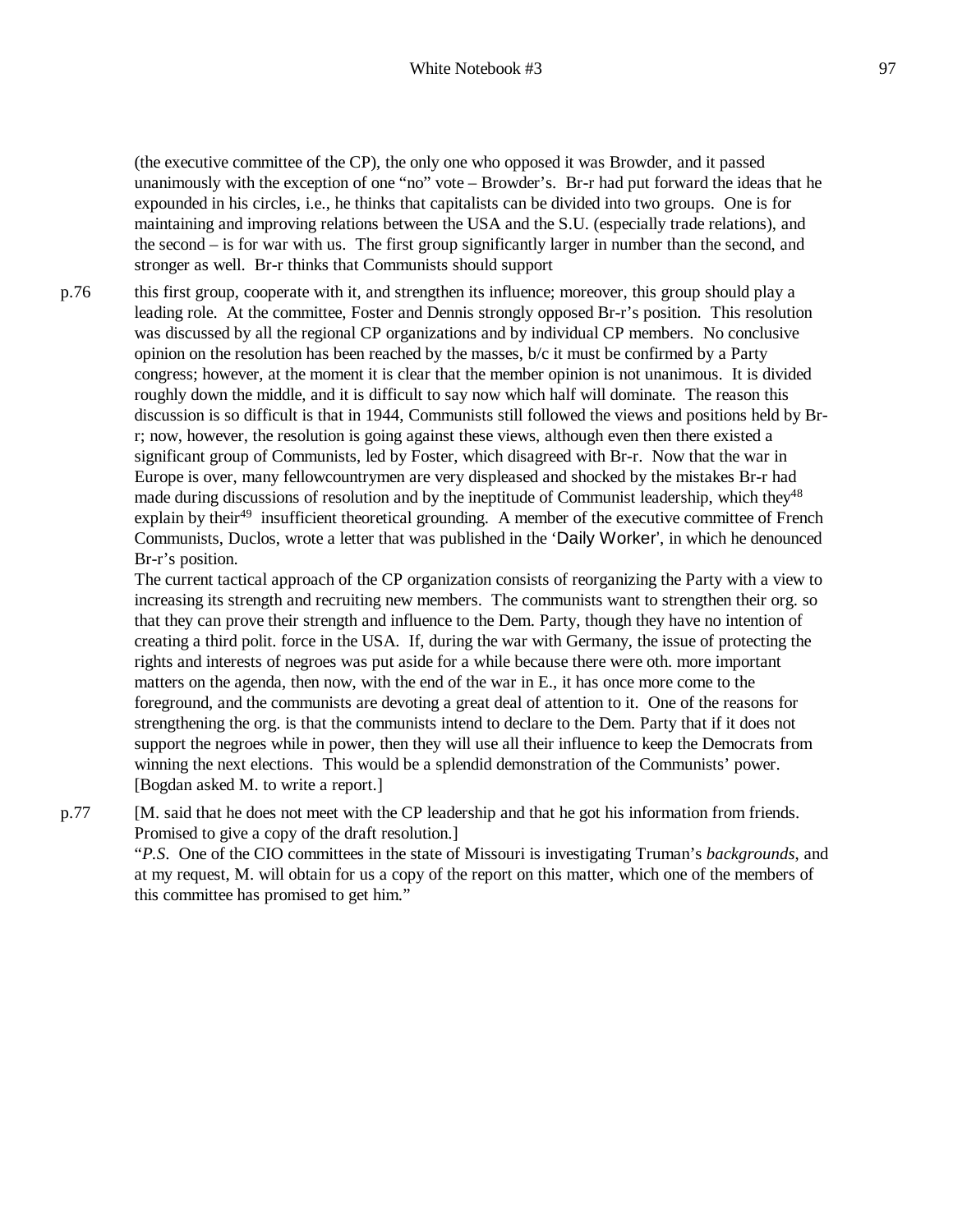| p.78 | $C/t$ W – C 22.06.45.                                                                                                                                                                                                                                                                                                                                                                                                                                                                                                                                                                                                                                                                                                                                                                                                                                  | "Ales" $-$  |
|------|--------------------------------------------------------------------------------------------------------------------------------------------------------------------------------------------------------------------------------------------------------------------------------------------------------------------------------------------------------------------------------------------------------------------------------------------------------------------------------------------------------------------------------------------------------------------------------------------------------------------------------------------------------------------------------------------------------------------------------------------------------------------------------------------------------------------------------------------------------|-------------|
|      | Vadim reported that he established a connection with M. at the beginning of June. Several<br>years ago, M. worked as a courier between "Peter" ("Storm") and the latter's people. M.                                                                                                                                                                                                                                                                                                                                                                                                                                                                                                                                                                                                                                                                   | <b>Hiss</b> |
|      | knows "A." through this work. At one time, M. had also worked on the connection between<br>"Peter" and "Richard" (through "R's" wife). M. himself had never personally been connected<br>with "Richard" on info. work, although he knows him well and often meets with him in a<br>professional capacity. (In connection with our inquiry $-c/t$ No. 3155 – he reports that M.<br>obtained the indicated info. in private conversation with Rich-d").<br>M's work on Kilgore's committee is coming to an end, b/c the committee ceases to exist on 30<br>June of this year.<br>After considering a number of possibilities, they chose "director of staff" of Democratic<br>Senator Claude Pepper and Vadim authorized M. to accept Pepper's proposal. M. has<br>already been transferred: head of Pepper's personal secretariat, which consists of 22 | "Richard"   |
|      | employees.                                                                                                                                                                                                                                                                                                                                                                                                                                                                                                                                                                                                                                                                                                                                                                                                                                             |             |
| p.79 | In Vadim's opinion, M. has major opportunities to cover the Senate and on Congress.<br>M. submitted a report on Senator Pepper's work (see ag. file No. 2378 "Colleagues" v. 4).<br>Until recently, M. was connected to the secretary of the Communist organization in<br>Washington, Blumberg. Vadim asked M. to sever these ties.                                                                                                                                                                                                                                                                                                                                                                                                                                                                                                                    |             |
|      | M. does not get along well with his wife, who longs for a "social life." Decision: replace<br>"Bogdan" with a more solid contact from among the local citizens (an agent of ours); this will<br>be safer and more solid.                                                                                                                                                                                                                                                                                                                                                                                                                                                                                                                                                                                                                               | Blumberg    |
| p.80 | "Ruble" can stay in contact with M. as a senior comrade. <sup>50</sup> In his absence, meetings will be<br>conducted by Vadim. If he needs material assistance, don't begrudge him anything. Graur.<br>27.6.45.                                                                                                                                                                                                                                                                                                                                                                                                                                                                                                                                                                                                                                        | "Ruble"     |
| p.82 | 5.7.45 Vadim reported that detailed contents of the directive "Orsod-1," regarding treatment<br>of Germany, were sent to center by mail on 28.6. The contents were given to Mole by<br>"Peak."                                                                                                                                                                                                                                                                                                                                                                                                                                                                                                                                                                                                                                                         |             |
|      |                                                                                                                                                                                                                                                                                                                                                                                                                                                                                                                                                                                                                                                                                                                                                                                                                                                        | "Peak"      |
| p.84 | Received from "Peak" in an official capacity as an official on Kilgore's committee, where M.<br>was preparing a series of conferences to discuss the treatment of Germany.<br>Mole knows Peak as a member of the CP. Mole was informed of this in 1943 by Ruble or<br>Raid, the latter was in his group at the time. Mole never discussed this with Peak himself.<br>Evidently, Peak also suspects that Mole belongs to the CP.                                                                                                                                                                                                                                                                                                                                                                                                                        |             |
| p.85 | $C - W$ 27.10.45. Mole was awarded \$500 in connection with the 28 <sup>th</sup> anniversary of the<br>VOSR.                                                                                                                                                                                                                                                                                                                                                                                                                                                                                                                                                                                                                                                                                                                                           |             |
| p.88 | M. was deactivated on 23.11.45 on Merkulov's orders in connection with the "Myrna" affair.                                                                                                                                                                                                                                                                                                                                                                                                                                                                                                                                                                                                                                                                                                                                                             |             |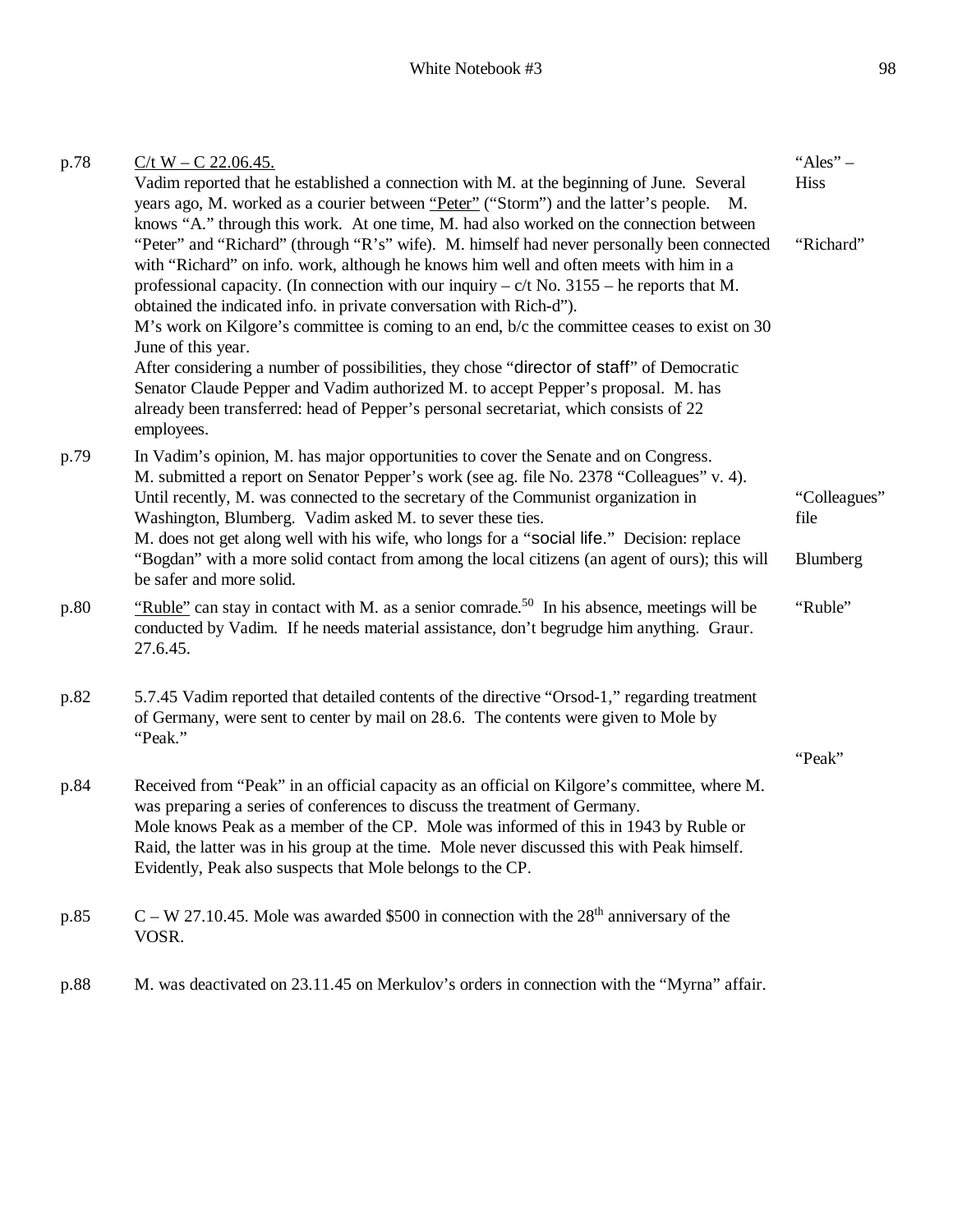- 1. Elmer Benson from the "National Citizens Political Action Committee."
- 2. R. Thomas president of the United Auto Workers, which is part of the CIO.
- 3. Claude Pepper Democratic senator.
- 4. Thomas Stokes liberal correspondent for the "Scripps Howard" group.
- 5. Sam O'Neal propaganda dir. of the Nat'l Dem. Party Committee
- 6. Paul Smith closely affiliated with polit. circles in Massachusetts and a friend of Tom

Corcoran's

7. Kilgore – senator

- 8. Herbert Schimmel aide to Senator Kilgore.
- 9. Edward Levy  $-1<sup>st</sup>$  assistant to the Deputy Attorney General on Anti-trust Activities
- 10. Baldwin from the CIO's political action committee.
- 11. Richard Seller secretary to Congressman Hugh De Lacy

12. Col. Bernard Bernstein (worked in Germany studying the documents of the "I.G. Farben Industry")

- 13. Lee Pressman chief legal counsel of the CIO.
- 14. George Willison member of the Nat'l Dem. Party Committee's "Publicity Staff"

15. Alice Barrows – former employee of the Dept. of Education, who maintained close relations with X and "Close" (in particular).

- 16. Fritz Manuel employee on Kilgore's staff
- 17. John Jacobson employee of the Polit. Action Committee.
- p.98 C W 16.07.47 to Grigory: because M. was betrayed by Myrna, Oleg's connection with him must be terminated at once.

p.101 28.08.47 Monroe Stern informed "Oleg" that at pres., M. intends to finish his book on questions of foreign policy for Claude Pepper, after which he intends to leave Wash. and get a job at a trade union.

p.102 1.09.47 Grigory reported that on 31.08, an article by James Walter, about the fact that the Grand Jury intends to investigate the activities of 140 people, was published in the "Times Herald." M. was mentioned in the article as someone who will be placed under investigation.

p.103 Record of conversations between the  $1<sup>st</sup>$  Secretary of the Soviet Embassy in Washington, M.S. Vavilov, and Kramer on 1 and 5 July 1947. [K.<sup>51</sup> works as an adviser to Senator Pepper, who is known for his liberal views. The senator's polit. views are close to ours.] "According to K., Pepper now behaves very cautiously. He fears that reactionary Dems. who manage the Dem. Party apparatus will influence his voters in Florida, which could lead to his defeat in 1950 when his term as senator runs out." [Truman hates Pepper.]

p.104 "As an example of the serious blows that have been dealt to P's career by the combined efforts of reactionary Dems. K. considers the machinations of Dem. Party leaders in Congress that resulted in P.'s being unable to become a member

"Close"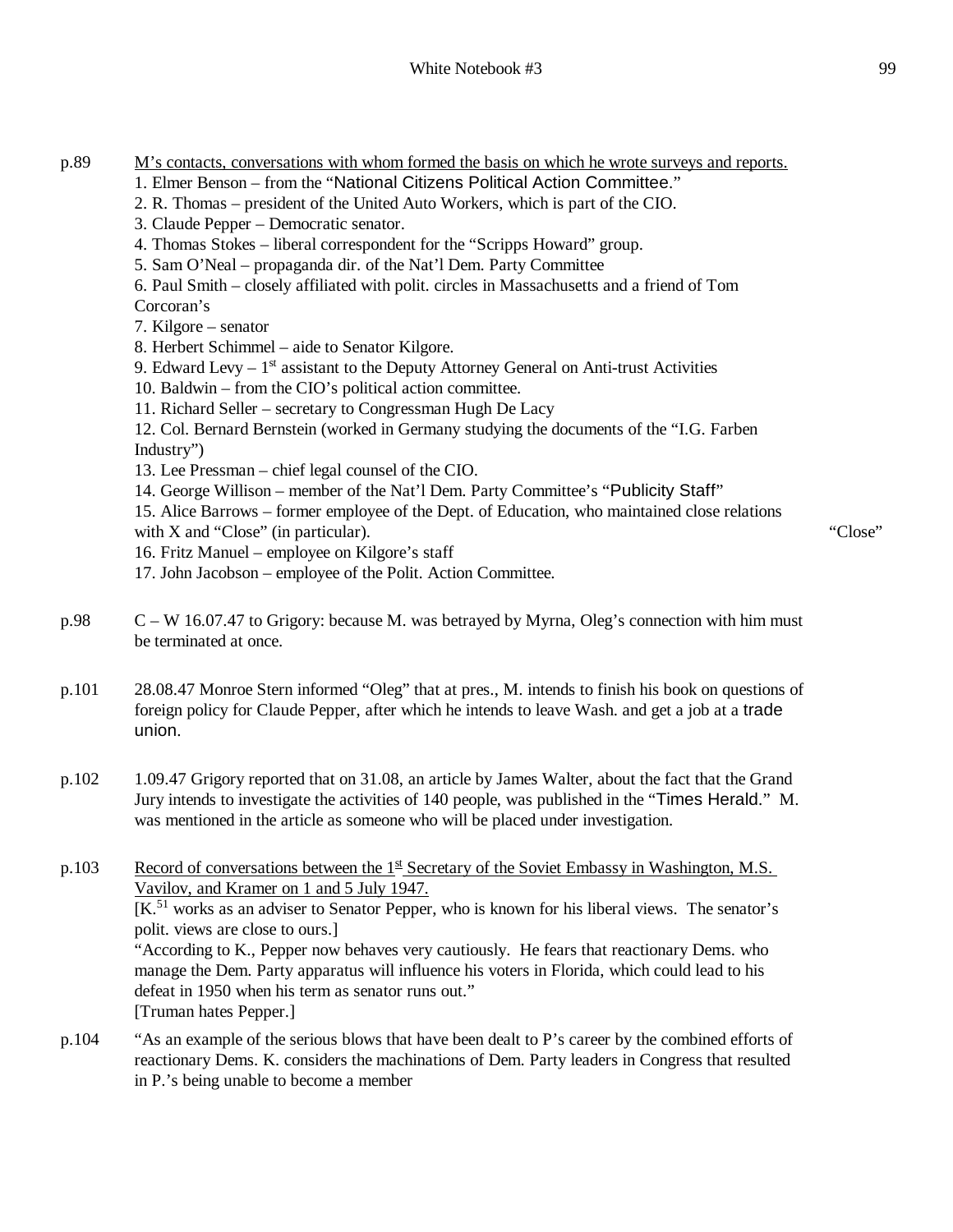of a Senate Committee on Foreign Affairs at the start of this year, despite the fact that he was technically more eligible than the other candidate – Senator Hatch.\* By trying to get himself onto this committee, P. hoped to increase his influence in the Senate, in the Dem. Party, and among voters. Furthermore, said K., P., like many senators, is ambitious enough to cherish a hope of putting forward his candidacy for the presidency or vice-presidency, and for this it is better to be on one of the principal senate committees, for example, foreign affairs...

\* The Senate Committee on Foreign Affairs consists of seven Repub-s and six Dem-s: Connally (Texas), George (G.), Wagner (N.Y.), Thomas (Utah), Barkley (Kent.) and Hatch (New Mex.). According to K., Thomas is a moderate liberal, Wagner – a moderate conservative, and the rest – reactionary. When the committee was formed, P. was confident that he would be admitted onto the committee, because he had the advantage of seniority (duration of his tenure on the Senate), and he has been on the list of candidates for the committee longer than Hatch. However, the reactionaries pulled Hatch through.

- p.105 K. said that P. was also troubled by an increase in the number of letters from Amer-s in which he is accused of radicalism and alleged pro-Soviet views. According to K., those members of Congress who enjoy the support of influential (and in the majority of cases, reactionary) circles, usually ignore these letters, which Americans naively consider to be one of the few ways in which they can influence Congress. On the other hand, members of C. such as P., who are not guaranteed support from influential circles, have to take voter attitudes into account...
- p.106 [P's indecisiveness explains the fact] "that P. has not made even a preliminary attempt to ally himself with Wallace so that they could develop a concerted plan of action. K. thinks P. was too hasty in announcing that he would not join a  $3<sup>rd</sup>$  party if one was organized (Wallace had alluded to the possibility that one would be created). K. said that the initiators of a certain meeting in Washington in the middle of June that included a speech by Wallace had difficulty convincing P. that he should be the one to introduce Wallace to the audience..."
- p.107 K. mentioned one more example of excessive caution on P's part. In the middle of last year, P. decided to write a book about the USA's foreign policy. It was his intention that the book present a development of the ideas which he expounded in his very good speech of 20 March 1946 before the Senate, where P. spoke out against the outcry about a new war, in favor of cooperation between the Great Powers, in favor of the need to strengthen Sov-Amer. relations, and against the anti-Sov. campaign. After dictating part of the book, P. instructed K. to look over the shorthand and pick out materials for subsequent parts. K. said that he had begun working more intensively on it, given how important it was to publish a book like that. However, P. worried that developing the ideas of the aforementioned speech would come off sounding so at odds with the U.S. gov't's increasingly reactionary politics and the unrelenting anti-Sov. press campaign, that it might damage his career. K. said that P. is practically too busy now to write the book. K. said that he is tactfully trying to convince P. that this book needs to be published before the 1948 presidential election campaign.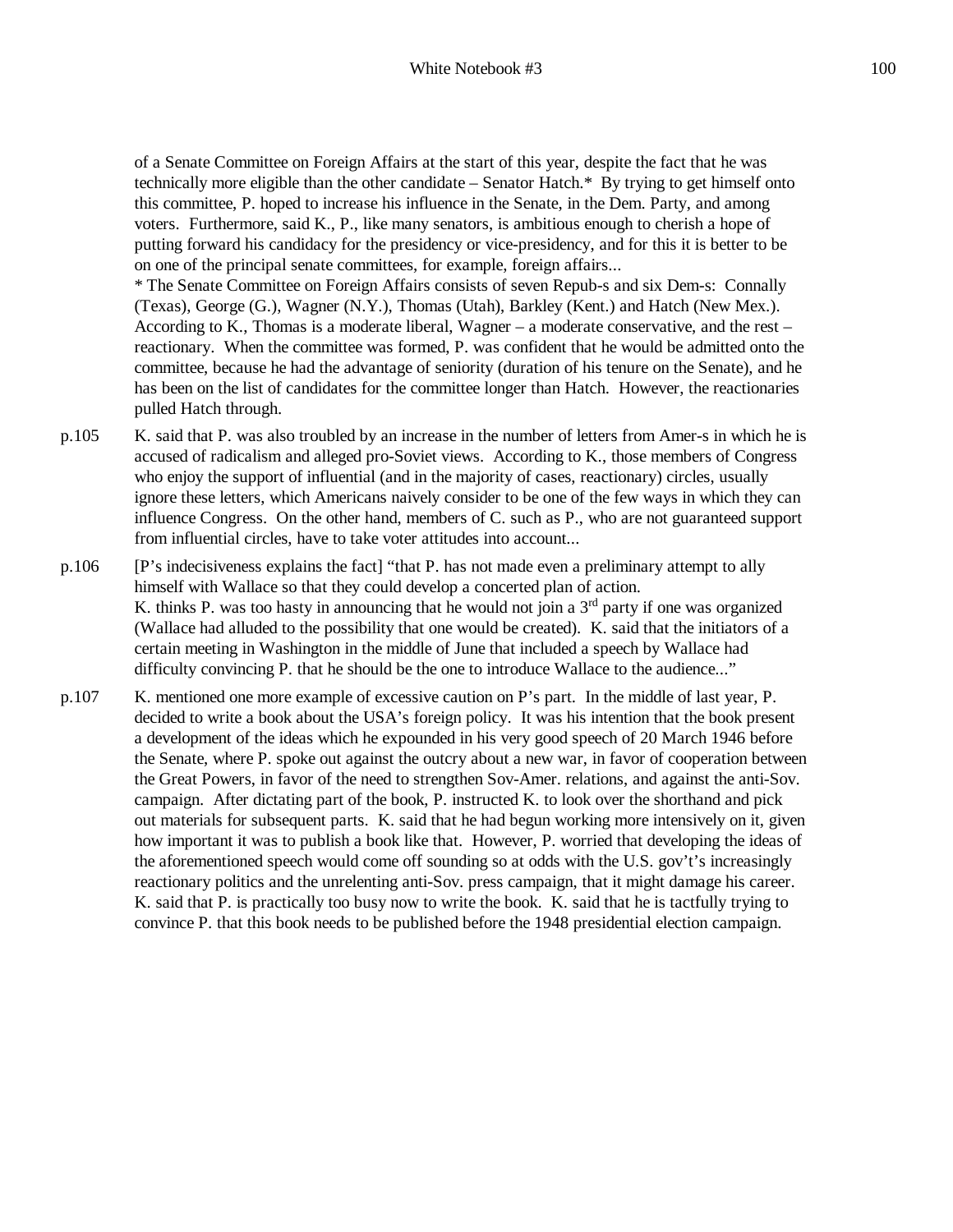- p.108 Indicating P's aforementioned caution and indecisiveness, K. said that these facts do not change his overall assessment of P. as a staunch liberal who will not alter his polit. views. K. said that in favorable conditions and with careful preparation, P. has a chance for a vice presidential nomination from the Dem. Party. K. said that W. will not accept a proposal to announce his candidacy for vice president, even if it is offered to him. He prefers to stay independent. K. said that W. will support the Dem. Party if it changes its reactionary politics. If its politics remain unchanged, it is possible that W. will take steps to form a  $3<sup>rd</sup>$  party that will nominate him as a presidential candidate. For now, though, W. is concentrating his efforts on winning supporters locally in order to guarantee their election to the Dem. Party Nat'l Convention. If he succeeds, he wants to throw his supporters' votes behind P's vice presidential candidacy...
- p.109 K. said that W's advisers are moderate liberals who are not well-versed in Amer. K. said that when Straight studied at Oxford U., he was a member of the Comparty, but that he later left the Party

Michael Straight

- p.110 and considers his membership a mistake. K. reported that Weber and Blumberg...are trying to influence W. in the necessary direction, but they act through third parties rather than directly, because they are afraid of hurting W. through contact with radicals...
- p.113 As far as I know, K. was very well-acquainted with the f. Consul General to NY, Cde. Kiselev (currently a polit. adviser in Austria), whom he met through Jessica Smith (ed. of the pro-Soviet mag. Russia Today) and to whom, at Cde. Kiselev's request, he gave a detailed analysis (200 pages long, I believe) of the USA's polit. situation during the 1944 presidential election." [Vavilov met K. at a dinner at Lee Pressman's home at the end of 1946.] [K. said that he wants to leave P.: 1) to weather the period of increased surveillance over Americans by the FBI somewhere less visible; 2) for material reason.] "Kr.<sup>52</sup> said that when the Dem. Party had a majority in Congress, it was easy for P. to keep his advisers paid by appointing them to a position
- p.114 on any Senate committee that let them have free time and paid well enough. In particular, K. worked on a public health committee. Since January 1947, however, it has become increasingly difficult for P. to seek out means for Kr. K. mentioned the possibility that he would transfer onto the staff of the electricians' union in NY. This union is one of the most left-wing unions in the CIO."
- p.116 7.03.48 "Vladimir" reported that Kr. works for Wallace, preparing speeches for him. W's most recent speeches before the Senate committee were prepared by Kr. In the near future, Pepper intends to give a speech in the Senate opposing the USA's foreign policy; he will not support the "Marshall plan." [Information – "Bob" from Makied.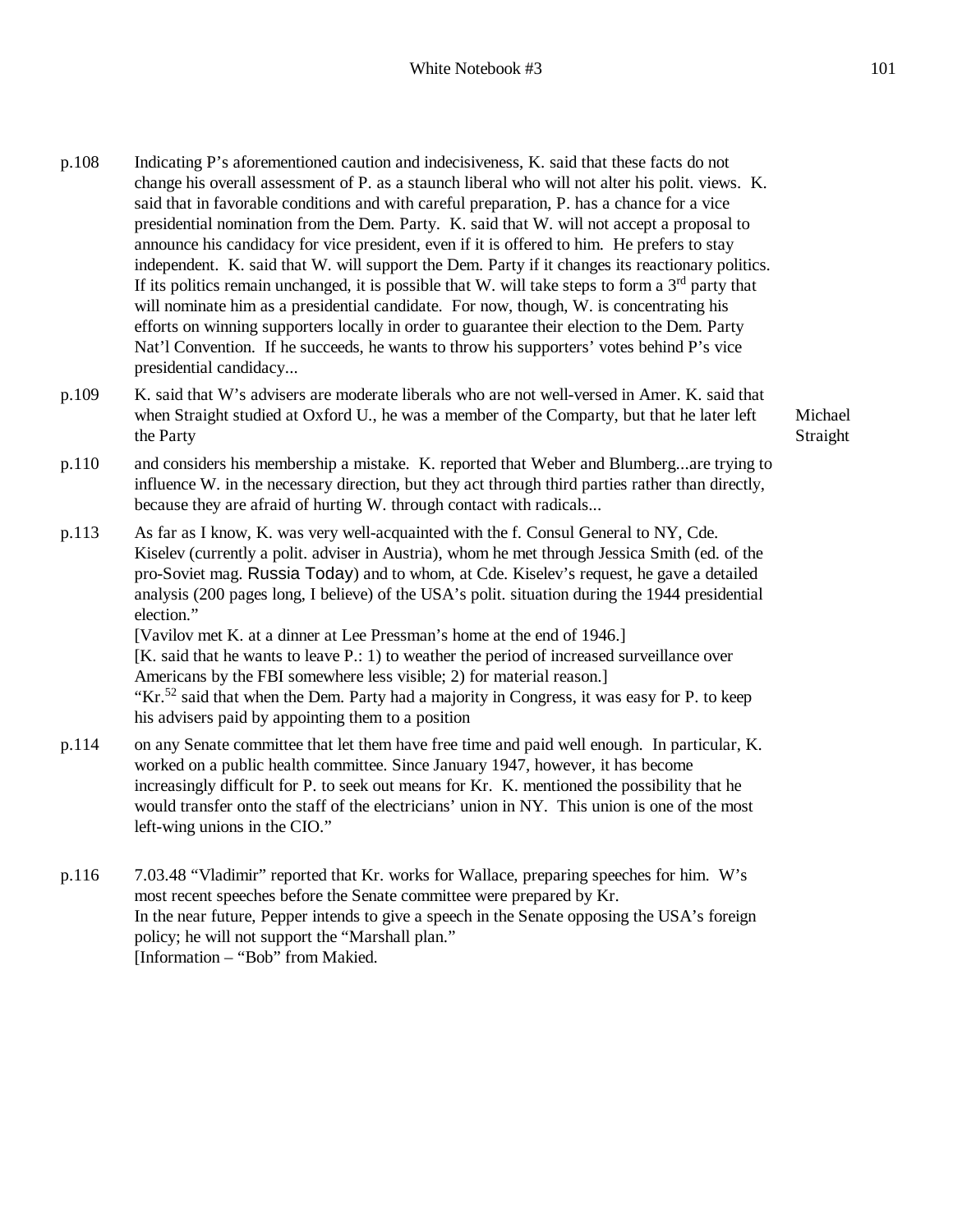File 40457 v. 1 "Koch" Duncan Lee

p.7

Biography of "Koch," received from "Sound" 8.09.42. "28 years old, born in Virginia, studied at the University of Virginia. After graduating from college, he went to study at Cambridge University in England. In England he married a Scottish woman named Ishbel. (Isabella?)<sup>53</sup> When he returned to the U.S., he studied at Yale Law School and received his degree in 1939. Immediately after finishing school, he got a job at William Donovan's law firm in NY. When he had worked for three months, he left this firm and went to work at the New York branch of the Office of the Coordinator of Information. He was subsequently transferred from NY to Wash. Six weeks ago he was transferred to the Washington office of the Coordinator of Info., where he works at pres. as an assistant to the chief adviser. He works on matters pertaining to the partisan movement, sabotage, and "commando" (he knows about training camps in the United States). Telegrams going to the State Dept. go through him. He chooses among them and shows them to Donovan for his consideration. In addition, agent reports from Europe and all over the world go through him.

He joined the Party in 1939, while he was at Yale University. His wife joined the Party around the same time. The only legal Party work he conducted amounted to student activity at Yale. After coming to NY and starting work in Donovan's office,

p.8 he was included in a progressive group. Six months ago, he met with Edward C. Carter from the "Russian War Relief" and was included on the board of this committee. Because of his appointment to these two posts, he was withdrawn from the group and made an illegal member. Contact with him was maintained through Mildred ("Dir's" sister), who has been a Comparty member for a long time.

"Dir"

A while ago, we had instructed "Dir" to find someone new, and when "Koch" was transferred to Wash., her sister told her about him. Mildred gave him a good reference. She gave him "Dir's" address, and when he arrived in Wash. he came to see her and stayed at her apartment for two days while looking for an apartment for himself. "Dir" discussed "Koch" with her sister, who assured her that he was a reliable person.

"K." wants to work with us and provide us with any info. he can get. He cannot take any docs out of his department, but he will memorize them as much as possible and then write down notes and give them to "Dir."

Upon receiving a job in D's department, K. was conferred the rank of captain of the Amer. Army on the latter's recommendation."

- p.9 22.9.42 "Maxim" reported that "Dir" contacted *Duncan Lee*.
- p.9a K's initial reports show that he has major opportunities at his disposal.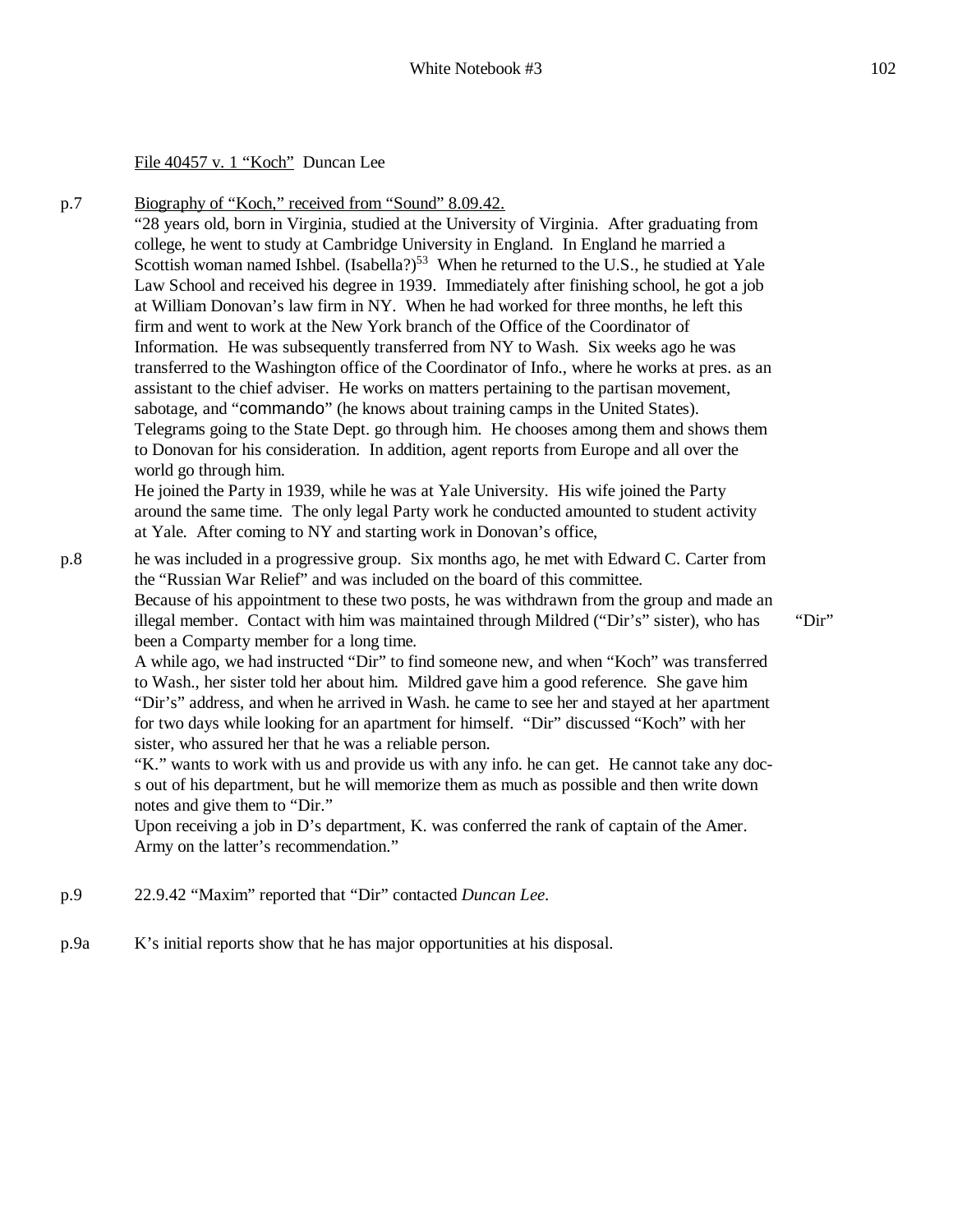### p.17  $NY - C$  9.2.43

"'Sound' reports that according to 'Koch', he is no longer a secretary to the main master of 'Cabin', having been transferred to the legal division, and no longer has such wide access to valuable materials as he did before.

It seemed to us that if someone else were connected with Koch, e.g., "Informer," instead of "Dir," who understands our work even less than Sound, then their work would be more effective."

#### Informer

#### p.20 Report on K. from 13.5.43.

"Since he has been in contact with us, K. has given a number of interesting reports, which speaks to his great opportunities with regard to valuable info. Among K's reports are: a report on Chiang Kai Shek's intention to organize a meeting with Comparty leaders in Sian to discuss relations between the Comparty and Kuo Min Tang; information from the Amer. ambassador to Madrid about the fact that the Argentine ambassador to Madrid made a peace offer to the Pope; a report by the Amer. ambassador to Moscow about the rumors circulating in M. that Churchill supposedly told Cde. Stalin that a second front would not be opened until the USSR declares war on Japan; on a meeting between Standley and the Chinese ambassador to the USSR; Biddle's report from England about Mihailovic's ties to the Italians, etc. Until now, K. has been used occasionally, and therefore the info. he gives is not purposeful. As of now, K. is not giving info. based on our assignments. K. requires daily management and education. He is of great interest to us. As of yet, there is no information from the station indicating that his recruitment has been made official."

p.21 Report: On 26.5.43, "Maxim" reported on his private meeting with K. Handwritten note: "'Maxim' never met with 'Koch' and never discussed work with him. 24.11.44 Vardo."

### p.23  $NY - C 3.6.43$ .

[K. intends to leave around the middle of June. He told Sound about the purpose of his trip.] "We had intended to arrange a connection with K., but S. discussed this matter with K. and learned that K. will not be in one place for long, spending some time in Sidon, some in Cairo, and that he will only have a few weeks left for Chung King." [K. promised to do better work when he returns from his business trip.] Sound

#### p.24  $NY - C$  1.9.43.

[K. suffered an accident. The airplane he was taking to China crashed, and K. and the oths. landed by parachute in the Burmese jungles.]

#### p.25  $NY - C$  30.10.43.

[K. got back recently and after brief treatment will resume his position at Cabin. Wandering around the Burmese jungles has worn him down badly,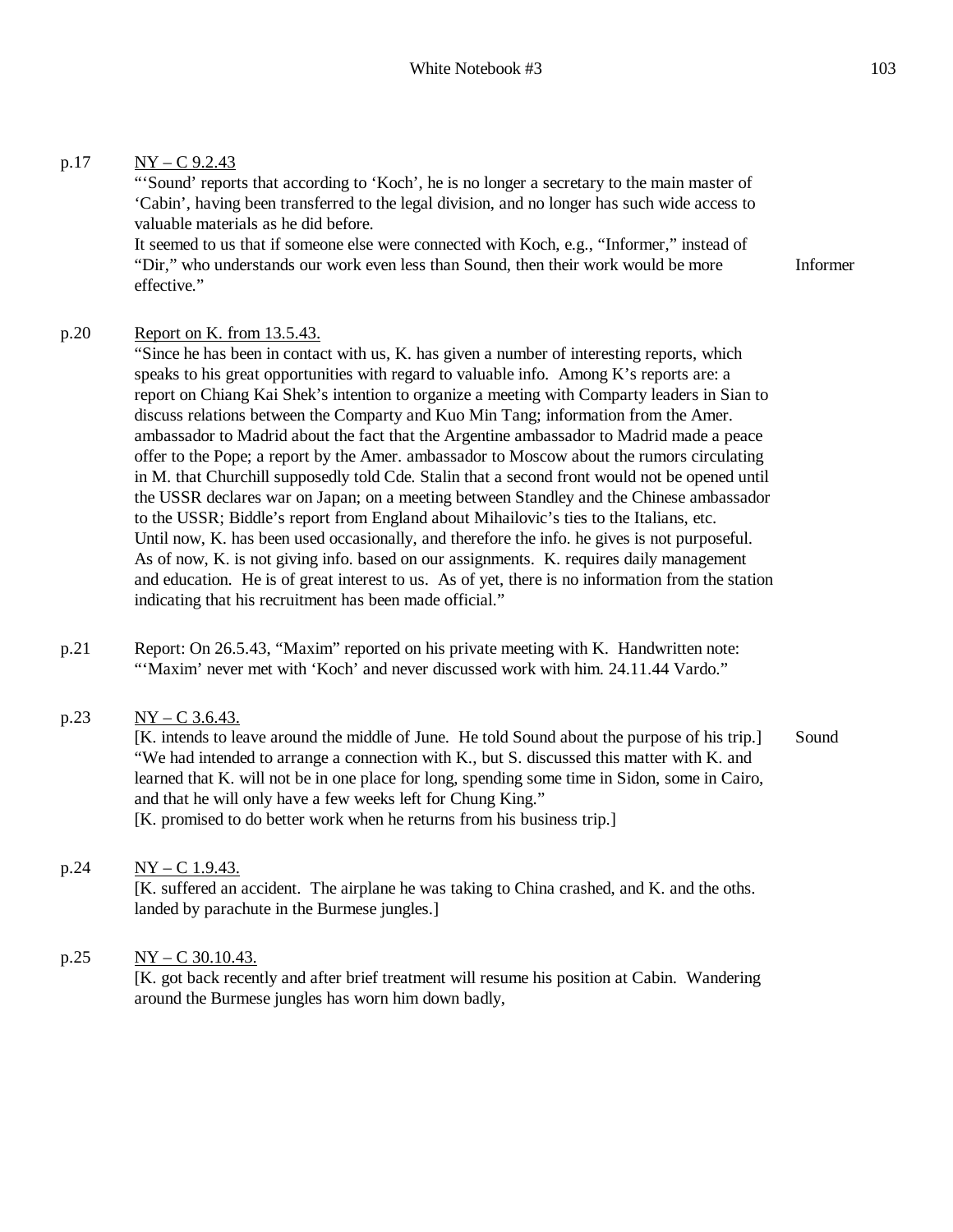and it will take some time before we can once again involve him in act. work with us.]

### p.26 Report from 24.11.43.

[Info. from K: on the relationship between "Cabin" and Polish intelligence station in Amer.; a report by the Amer. envoy to Switzerland on the possibility of a Soviet-Finnish peace treaty; on a conversation between Standley and the Chinese ambassador to the USSR; on a conversation between Wynant and Sikorski; on the polit. situation in Bulgaria; on a supposed invasion of the USSR by Japan, and oth.] "To this day, K. does not give info. based on our assignments, and is instead used occasionally."

### p.34 Report from 26.06.44.

"At first, K. worked badly and would bring small amounts of material; at pres., his work has improved; he gives us material from the telegraphic correspondence between the State Dep. and the OSS, as well as various kinds of polit. info. kept in the OSS. According to an assessment by the Info. Department, K's most recent materials are not specific enough and have no value."

p.35 [In Sep. '44, K. reported that he had been appointed Chief of the Japanese Section at "Cabin's" Department of Secret Intelligence.]

#### p.37  $NY - C$  11.10.44.

According to a report by "K," his section has a man in China who works with a small group of Japanese fellowcountrymen in China's fellowcountryman territories, trying to send people to Japan. The plan is to use Korean fellowcountrymen, taking advantage of the fact that J. imports Korean labor. The office is looking into the details.

K. also reports that "Cabin" is very concerned about the fate of its people in territories where the Red Army is operating, especially in Bulgarian territories, where there is a greater concentration of Cabin's people than in oth. countries. Cabin fears that its people will be shot and is bombarding the military attaché in Smyrna with telegrams demanding that this matter be resolved with the Russians.

#### p.38 Wash.  $-C$  2.11.44. Vadim, report from Myrna:

Dir

K. was born in China to a family of missionaries; he speaks Chinese... Dir met K. through her sister, Mildred, in the spring of 1942 and recruited him for secret work, ostensibly for the fellowcountryman organization. At the same time, D. began an intimate relationship with K., which she did not tell us about until very recently. Dir held meetings with K. in one of two locations – at her place, or at his apartment; moreover, the meetings took place in the presence of K's wife, who knew about her husband's secret work. In the fall of 1943, D. refused to work with K. As it later turned out, the reason for this was that K's wife had found out about K and D's intimate relationship and had had fits of jealousy in front of the latter. Although D. broke off her connection with K. on our line,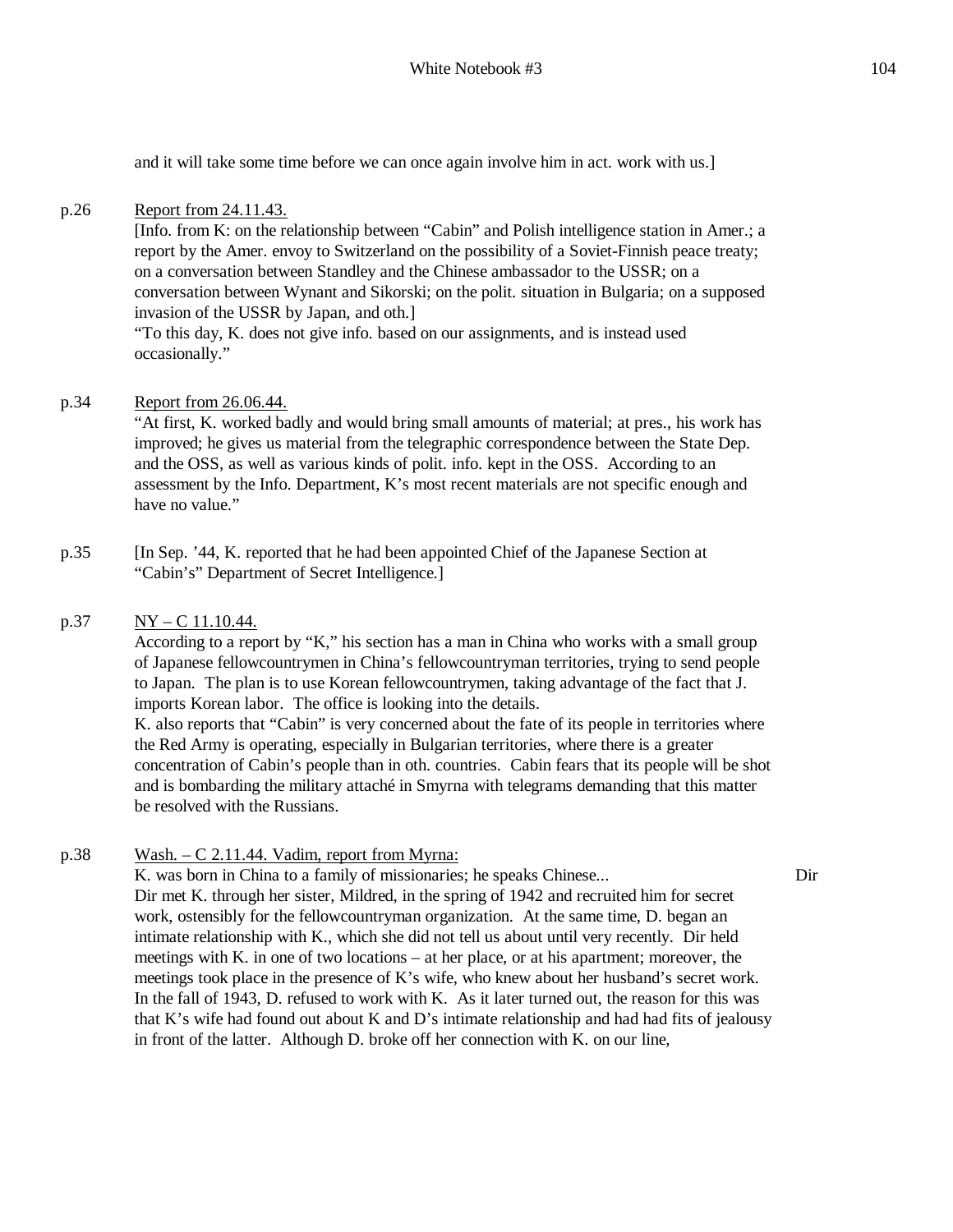she continues to have a personal relationship with him. When he comes to NY, K. occasionally stays at D's apartment. According to D, she is in love with K. and has not lost hope that she will marry him when the latter divorces his wife. K. has not said anything to Myrna about his intimate relationship with D, which is characteristic of him.

p.41a Report by Myrna from 11.12.44., received through "X." "If possible, I usually meet with K. once every two weeks outside his home; when the weather was good we would spend time in the parks; when the weather is cold we go to the movies, get a drink at a bar, or go to dinner together. On occasion, when no one is home, I go to his place. I spend 2-3 hours with him. Sometimes he comes to NY on business, in which case he calls me from a payphone – he is also very scrupulous in this regard thanks to his training at the OSS. We have a pre-arranged rendezvous location, and we meet for cocktails or dinner. He never brings material, b/c he is afraid to write down info. in his own handwriting. He reports whatever information he has to me and I memorize it. A while ago, I had to promise him that I would not write down any information he gave me – therefore Koch is Pat to Myrna

p.41b I have to keep his information memorized until I can get to anoth. place where I can write it down."

[K. reported on his trips to NY through D., who had Myrna's telephone number at work.]

p.41c [K.—a descendent of the famous general, Robert E. Lee—is a member of the Lee family of Virginia. Born in China, where his father was a missionary, and lived there for roughly 12-13 years.

When he was working for Donovan's law firm in NY, K. was interested in Far Eastern affairs and joined the Institute of Pacific Relations, where he met "Dir's" sister, *Mildred Price*. "Cio"

- p.41d At pres., K. only has access to reports on Japan that, according to him, are of no interest... We get the impression that at pres., K. does not have anything of value for us. However, we ought to maintain a connection with him, b/c he holds a steady position at the OSS, has a friendly relationship with Don-n., and could become useful for us in the future. K. requires special guidance – he is one of the 'weakest of the weak sisters'; nervous and frightened of his own shadow. This fact, along with his personal difficulties and the arrival of his Scottish mother-in-law from England, who is currently living with him, makes it significantly more difficult to work with him at the pres. time..."
- p.41f K. knows Izra from college, where they were students together, and knows that I. is a member of the CP. He meets with him from time to time, but does not know that I. is still engaged in active work. I. knows K., but as far as I know, does not know about his activities (I. has never mentioned Koch).
- p.42 Wash. C 24.12.44 [Myrna, objecting to K. being handed over to "X.," noting Koch's anti-semitism.] X

"Izra"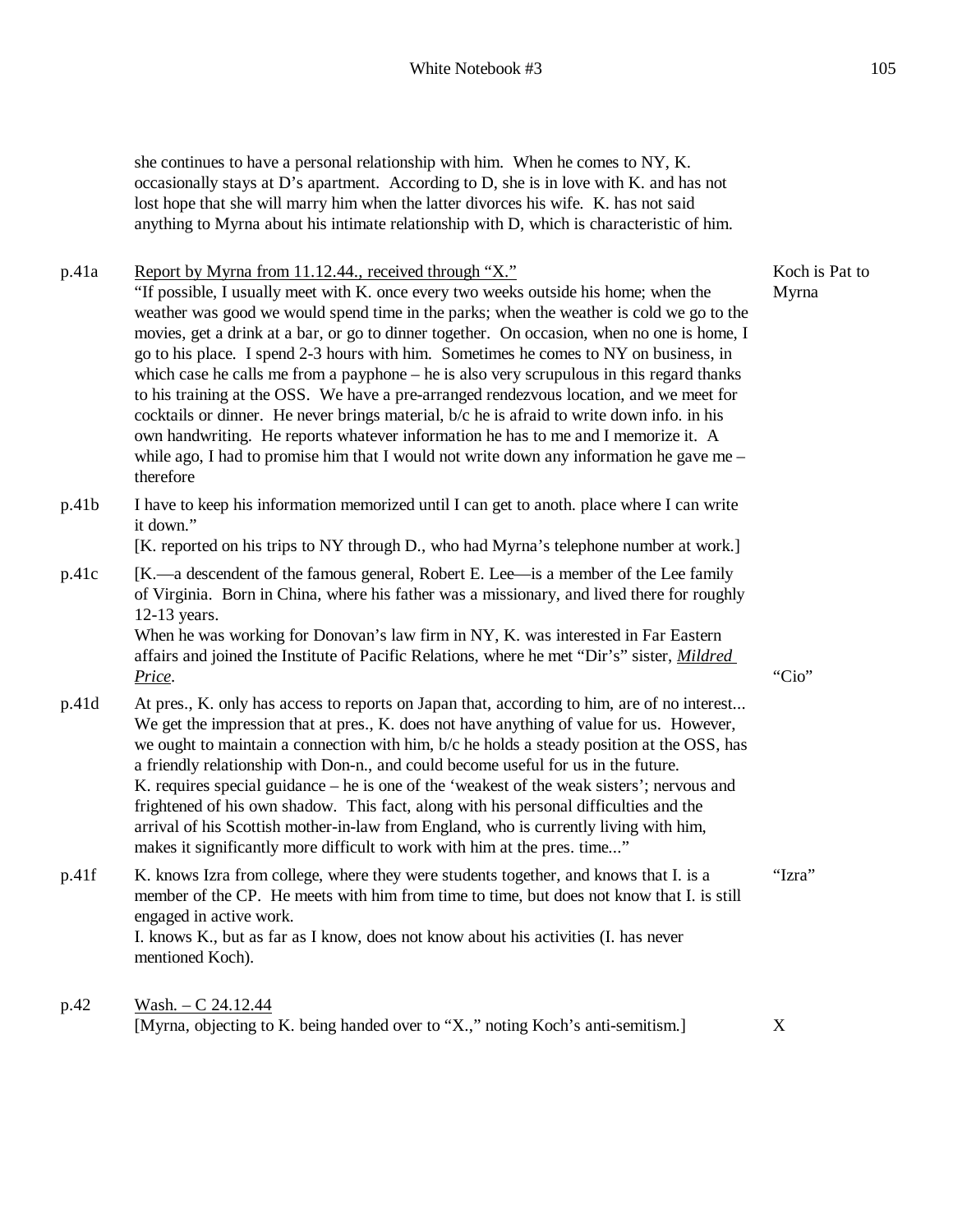p.43 Letter from "Albert" dated 21.9.44. "About ten days ago, K. told us some very unpleasant news about 'Izra's' official situation in his department. The news is that he was included on a list of several employees who allegedly provide us with information from their department. Myrna says that K. is one of the senior officials at the department in charge of vetting officials, etc. Myrna also says that K. will have to fire the officials who have been compromised. K. noted that he would not want to fire Izra, because he is an old friend of his. Koch did not say that a decision had already been made to fire them, Izra p.44 but their loyalty has definitely been cast into doubt."

# p.45 Report by X on a meeting with Koch 3.2.45.

"I saw him yesterday evening. After beating himself up over how cowardly he had been, how much he regretted this, etc., he told me that he had to stand by his decision to leave. Although I arranged to meet with him again if necessary, I think there is no point in using him. He is absolutely terrified and has lost heart. He is plagued by nightmares where he sees his name on the lists, where his life has been ruined, etc."

### p.47 Report from 9.2.45.

[K. had to move to Wash. in connection with his transfer to the OSS. "Cio," who collected his membership dues (p.46), suggested to CP leadership that K. be handed over to her sister, "Dir," who was living in Wash. at the time. When he found out about this, "Sound" seconded "Cio's" proposal, because he was already using "Dir" for our work, and her personal qualities made her well-suited for the role of group leader.]

p.49 "INFO assessed the information he gave to the New York station on 3 November 1943 as follows: 'The information that contact had been made between American and Chinese intelligence services on the line of joint sabotage operations in occupied China is interesting and likely to be true, b/c the English have already had such contact since 1942. However, everything else reported by "K" raises massive doubts and forces us to doubt the truthfulness of the report as a whole.'

For the first quarter of 1944, INFO characterized 'K's' work as follows:

'The source submitted info. on five occasions. The scope of information collected by the source is extremely varied (Bulgarian emigration, Papen's group in Germany, Hungary's peace intrigues, revolutionary movement in Europe, Donovan's trip to Europe, the opening of an Amer. intelligence branch in India, etc.), but mostly it deals with the situation in Europe. The information is for the most part too vague. Of all the source's info. for this quarter, only two reports have been used: one on contact between Amer. intelligence and the Bulgarian underground group "Link" (reported to the NKID), and one on Donovan's upcoming trip to Europe (reported to the GRU)'.

As a rule, 'K.' did not carry out our assignments, in spite of the resources he has had. Because K. has some

X

Cio – Dir - Sound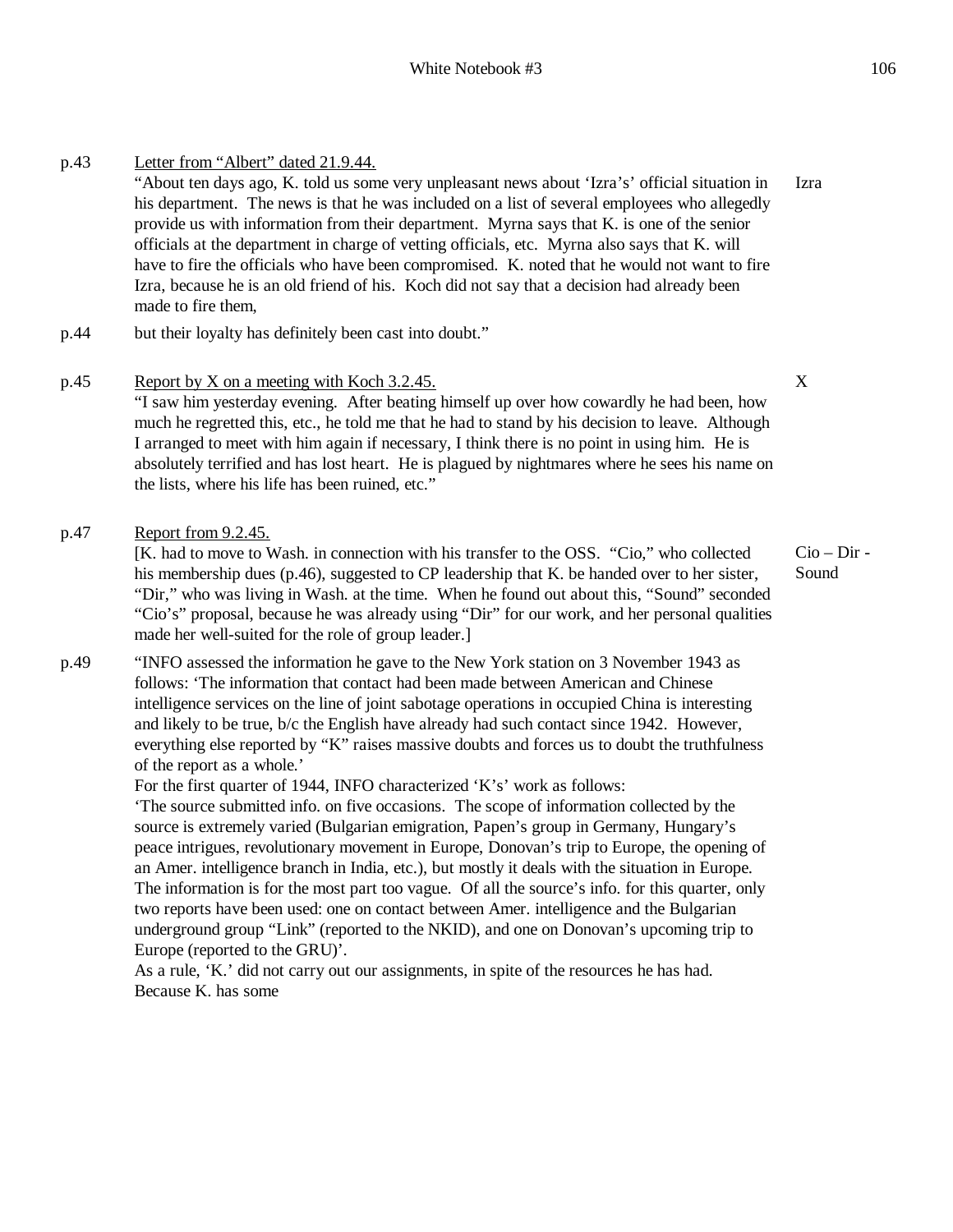relation to the staff issues of the OSS (we have no precise information about K's professional responsibilities, and he is reluctant to talk about them), he was given an assignment in July 1944 to find out the names and job titles of OSS employees in Moscow. K. did not carry out this assignment.

Nevertheless, in September 1944 he gave Myrna a list of employees which supposedly the OSS security division has and who, according to the division's information, hand info. over to us.

p.50 'Izra' and 'Tyazh' are listed among them.

Characteristic of K's work is the fact that he only wants to give info. to fellowcountrymen, under no circumstances to us. The least hint about the fact that his info. ends up in our hands displeases him. For instance, in March 1944, he told Myrna the following: 'The OSS received a report from Moscow that one of Donovan's representatives had spoken with Cde. Molotov about "Link" group and was surprised to learn that the latter already knew about this and even mentioned Kuyumzhitsky's name'. Based on this, K. concluded that the information he had reported earlier on this matter had fallen into the hands of the Soviet gov't, which he does not want because it 'puts him in danger'. With this attitude of K's in mind, Myrna tried to convince him that the info. he provides is meant exclusively for the fellowcountryman leadership. But even this did not have the desired effect.

'Myrna' claims that the only reason for K's limited activity is his cowardice. However, to complete our understanding of K, it is necessary to fill in the following gaps:

1) How was K. able to join Amer. intelligence immediately upon finishing Yale U?

2) Given that K's involvement in the Comparty and with 'Russian War Relief' was evidently known to the OSS leadership, how was he able to consolidate his position in this agency and even get a promotion?

Until recently, contact with K. was maintained through Myrna. In view of the latter's temporary deactivation, however, 'Koch' has been temporarily deactivated as well. Sr. Lieutenant GB Chugunov.

- p.46 [K. worked in "*Russian War Relief*" having already been admitted to Donovan's "Info. Coordination Bureau."]
- p.51 Izra's report on K., which X received from him through Raid 17.2.45. "I first met him on board a steamship bound for England in 1935, and I knew him slightly at Oxford. It was only in New Haven in 1938-39 that I got to know him well. He was in law school at the time, and I was a gov't instructor (*government instructor*). We became close friends through our polit. collaboration, although we never belonged to the same group... Lee and his wife have positive polit. views. I do not know anything of their Party history after
- p.52 they left NY. It seems that Lee and his wife's views have not changed since then. I have noted that Lee has taken a shrewd and progressive stand on such questions as the significance of the present role of the State Dept. He has not fallen into the habits of the "PM" newspaper group or the rest of the liberal-Trotskyite crowd, who centered

Izra, Tyazh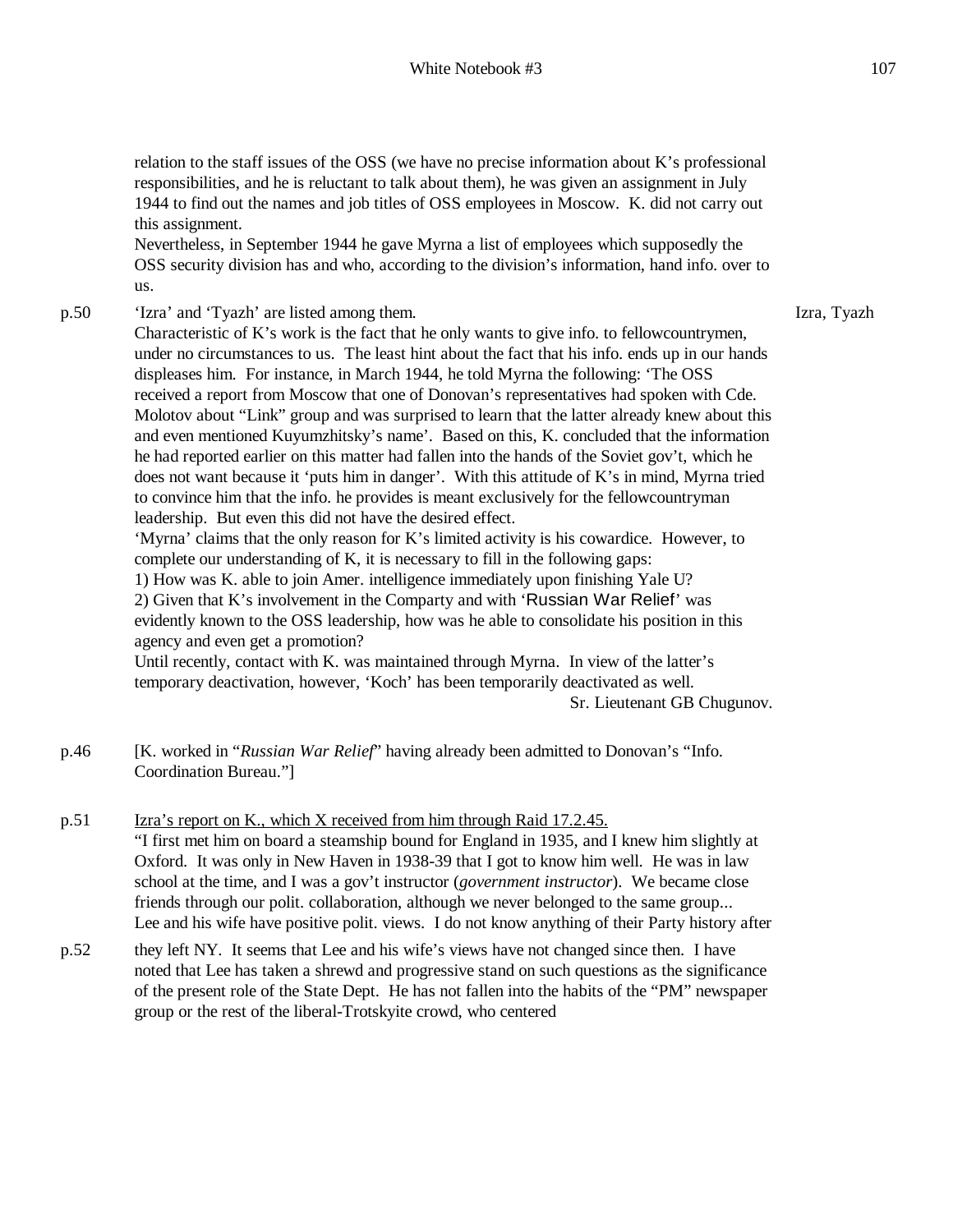all their fire on the State Department at a time when this agency was playing a progressive, historic role.

Personally, Lee has an attractive personality. As far as I can judge (though as you can tell from the above, this judgment is rather unreliable), he is a person of character and good judgment. I myself am very convinced of his loyalty. However, I am not in a position to judge from an organizational standpoint." (see original below)<sup>54</sup>

#### p.54 C/t from Vadim dated 20.3.45.

"The business with 'K' did not turn out to be the way 'Myrna' described it. 'X' held two rendezvous with K, and detailed reports on them were sent home by mail on March  $6<sup>th</sup>$ . K. came to both meetings so frightened that he couldn't hold a cup of coffee in his hands b/c they were shaking. K. said that gathering info. for fellowcountrymen, and possibly for us as well, filled him with terror. Every night he has nightmares. He cannot for a minute believe that the FBI doesn't know about all fellowcountrymen's work gathering info. in the USA. He thinks the FBI knows who all the Amer. fellowcountrymen informants are, but because overall conditions do not favor taking harsh measures, they are not taking any measures for the time being (we note that K. stressed several times that all this was his own assumption). K. could not support this by any facts and said several times that he does not have them, although X, acting on our instructions, has repeatedly tried to get some from him. At the same time, as proof that the FBI might know about him personally, he said that in the past, when 'Myrna' scheduled or cancelled a meeting, she would write to him several times by regular mail; and one of such letters he didn't receive. Furthermore, once when he was approaching the meeting place assigned by 'Myrna' (this was in 1943), 'Koch' saw 'Myrna' coming toward him, and supposedly she was being followed by surveillance. (This time around, K. avoided meeting with Myrna.)

p.55 K. also said that Myrna's big mouth and indiscretion did not inspire confidence that the latter had not told some outsider something about him. According to K., Myrna once told him a number of details about Sound, although Koch refused to tell X what these details were. It should be noted that K. could have found something out from Dir, whom he still sees and sleeps with.

> As a result, K. asked that he be left alone and accompanied this with various excuses (he realizes what a coward he is, how ashamed he is of himself; how wrongly he is acting, etc). According to Myrna, in one of his most recent conversations with Dir, K. spoke highly of X (Koch knows X by an assumed name) and explained his decision to stop working with us by the fact that he could not lead a "double life," that he had a "guilty" conscience for "deceiving the USA," that he was constantly having a crisis of conscience, and so forth. We have not taken any further steps in this matter."

#### p.56  $C - V$ adim from 28.3.45.

[It seems that it will not be possible to use K. to obtain material. However, do not break off the connection with him entirely, and try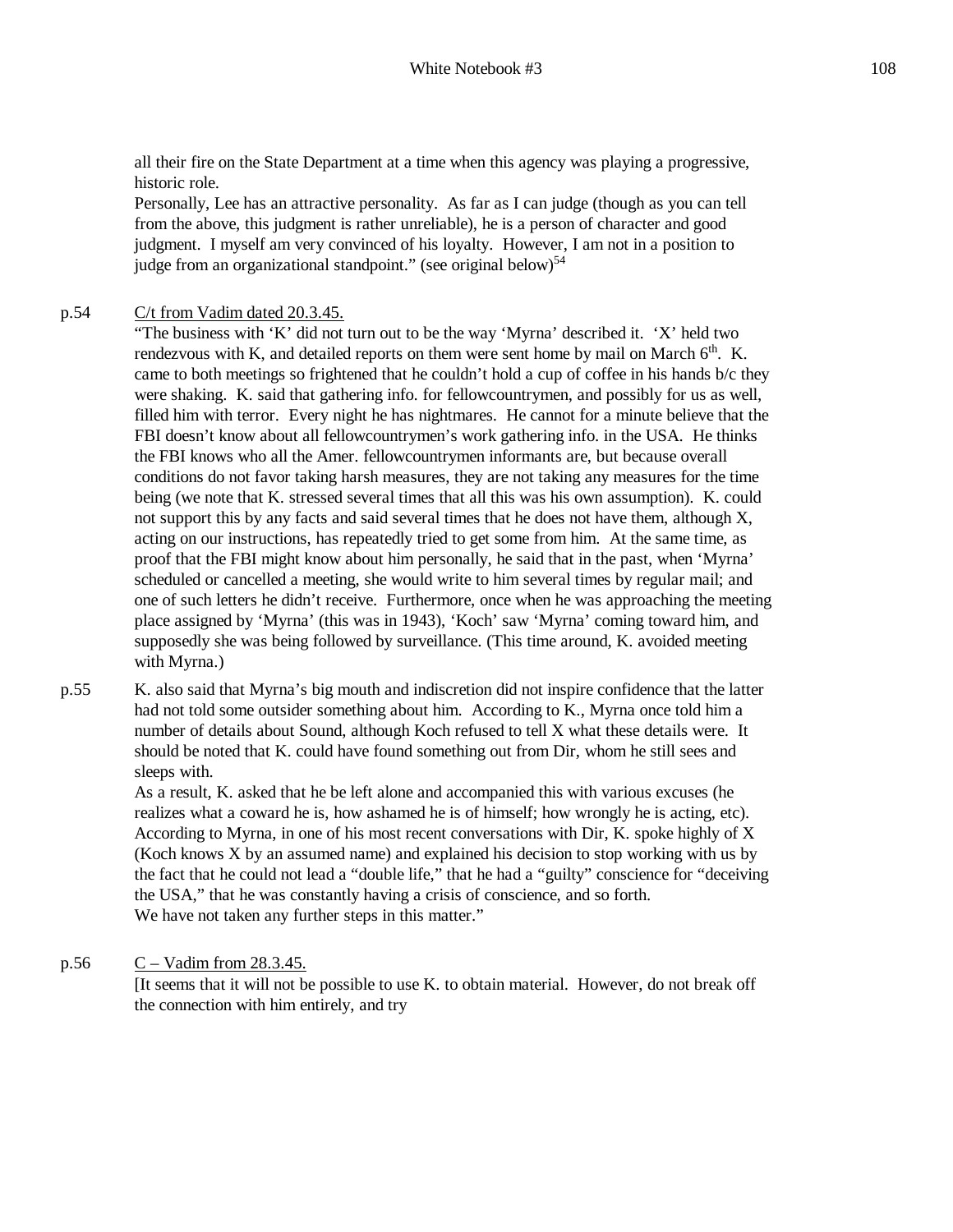using K. as a talent spotter and to cover the status of individuals included on the list of "reds," including "Izra."] Izra

- p.57 [7.04.45 Center asked Vadim to deactivate K.  $\bf{C}$  According to Vadim's information, "Hut" will begin checking all of our agencies' operational lines in the USA.]
- p.58 K. was deactivated on 23.11.45 in connection with the Myrna affair.

### Original of a report by Izra on K. (in the envelope, at the end of the file)

*"I first met Lee on shipboard bound for England in 1935, and subsequently got to know him slightly at Oxford. However, it was not until we were at New Haven in 1938-39 that I got to know him well. At that time, he was in the Law School, I was Instructor in Government. We became close friends through mutual political associates, although we never belonged to the same group... Lee and his wife are both persons of considerable political insight. I do not know anything of their organizational*<sup>55</sup> *history after they left New York. It does not appear that the views of Lee or his wife have changed since then. I have noted that Lee has taken a shrewd and progressive stand on such tough questions as the significance of the present role of the State Department. He has not fallen into the habit of the PM crowd or the rest of the liberal- Trotskyite crowd who have centered all their fire on the State Department at a time when that agency was actually carrying out a progressive historical role. Personally Lee is a man of attractive personality. So far as I can judge (which is, as will appear from the above, not very far) he is a person of character and good judgment. I myself have considerable confidence in his loyalty and responsibility. On the organizational side, however, I am not in a position to judge".*

### Volume 2

Report.

"24.1.44 the source 'Koch' reports on possible talks between the Amer. ambassador in Stockholm, Johnson, and the Hungarian ambassador, in spite of the Hungarian gov't's failed attempts to begin talks with the Americans in Istanbul. (Relations between the ambassadors are very close.)

The report states that 'Cabin' has a significant number of agents and cadre workers in France, and that in their reports, 'Cabin's' representatives in Europe all emphasize the growing strength of the Communist movement in all of the European countries."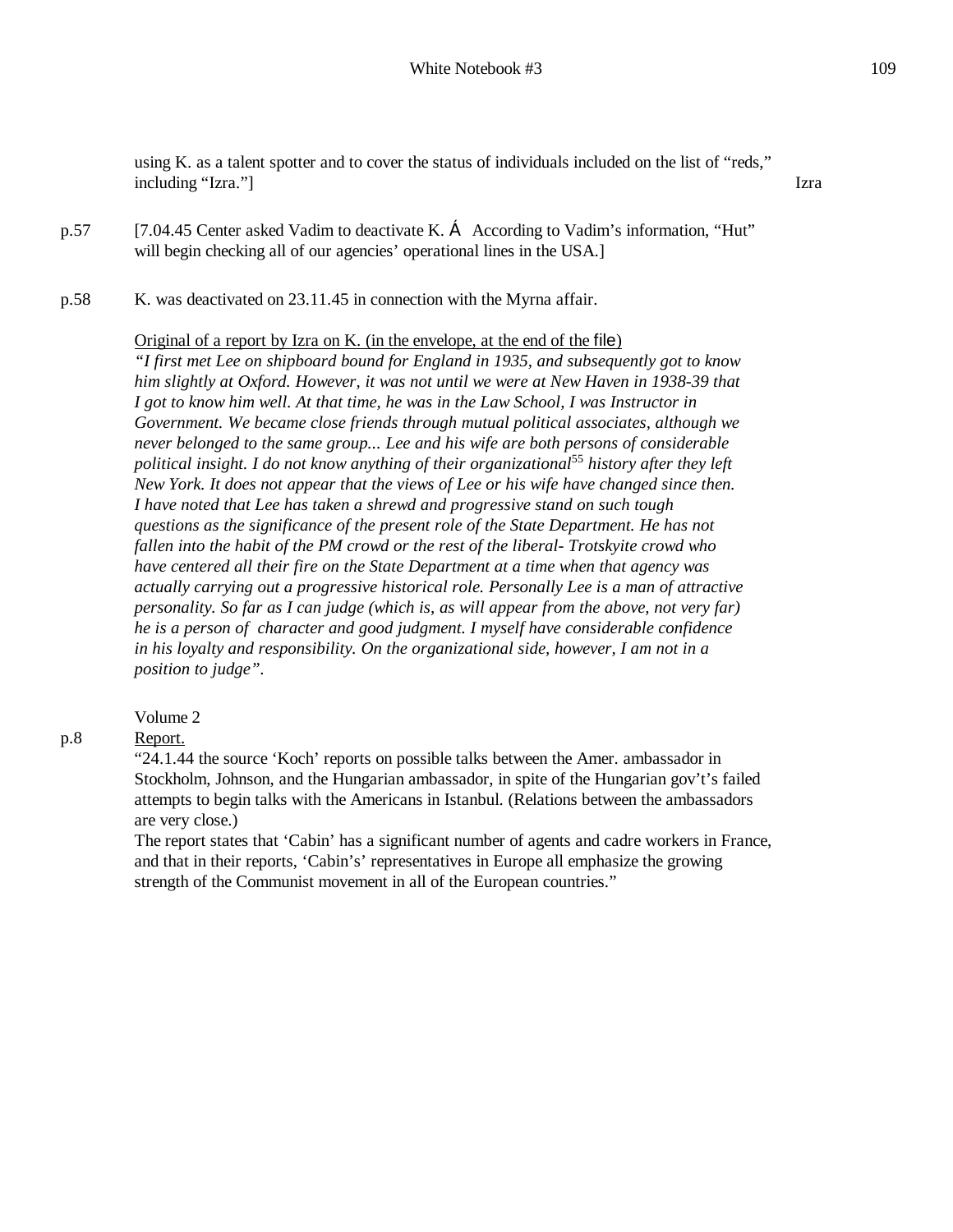- $p.9$  NY C from 3.3.44. (report by "Koch"). "'Announcer' plans to call on General MacArthur in the middle of March and to leave for the 'Island' around the end of April so that he can get there in time for the opening of the second front. Based on this, 'Koch' concludes that the second front will apparently be opened sometime between the middle of May and the start of June. 'Koch' thinks that 'Announcer' also has precise information as to when the second front will be opened, b/c he has been present at the start of all the 'Country's' major operations. [Addendum to c/t on 'the group in Bulgaria: Kuyumzhitsky – one of the major members in Kiss's group called 'Link.' Murray – is Murray Gurfein – 'Announcer's' representative in Istanbul, who has dealings with Kuyumzhitsky, in Koch's opinion.]
- p.15 There is a file for "Cabin."
- p.16 List of OSS employees who allegedly "pass info. to the Russians and are known members of the CP."

Major Arthur Goldberg, T.D. Schocken, E.A. Mosk, Fleisher, A.O. Hirshman, Julius Rosenfeld, Carlo A. Prato, Manuel T. Jiminez, Irving Goff, Michael A. Jiminez, David Zablodowsky, Carl Marzani, Virginia Gerson, Bert D. Schwartz, Victor Dimitrievich, Leo Drozdov, Alexander Lesser, Louis E. Madison, Donald Wheeler, Gerald Davidson, Seymore Shulberg, Fena Harrison, Robert M. McGregor, Netty Solovitz, Tilly Solovitz, Frederick Pollock.

Both Jiminezes and Zablodowsky are on a list of individuals "known to pass info. to the Russians."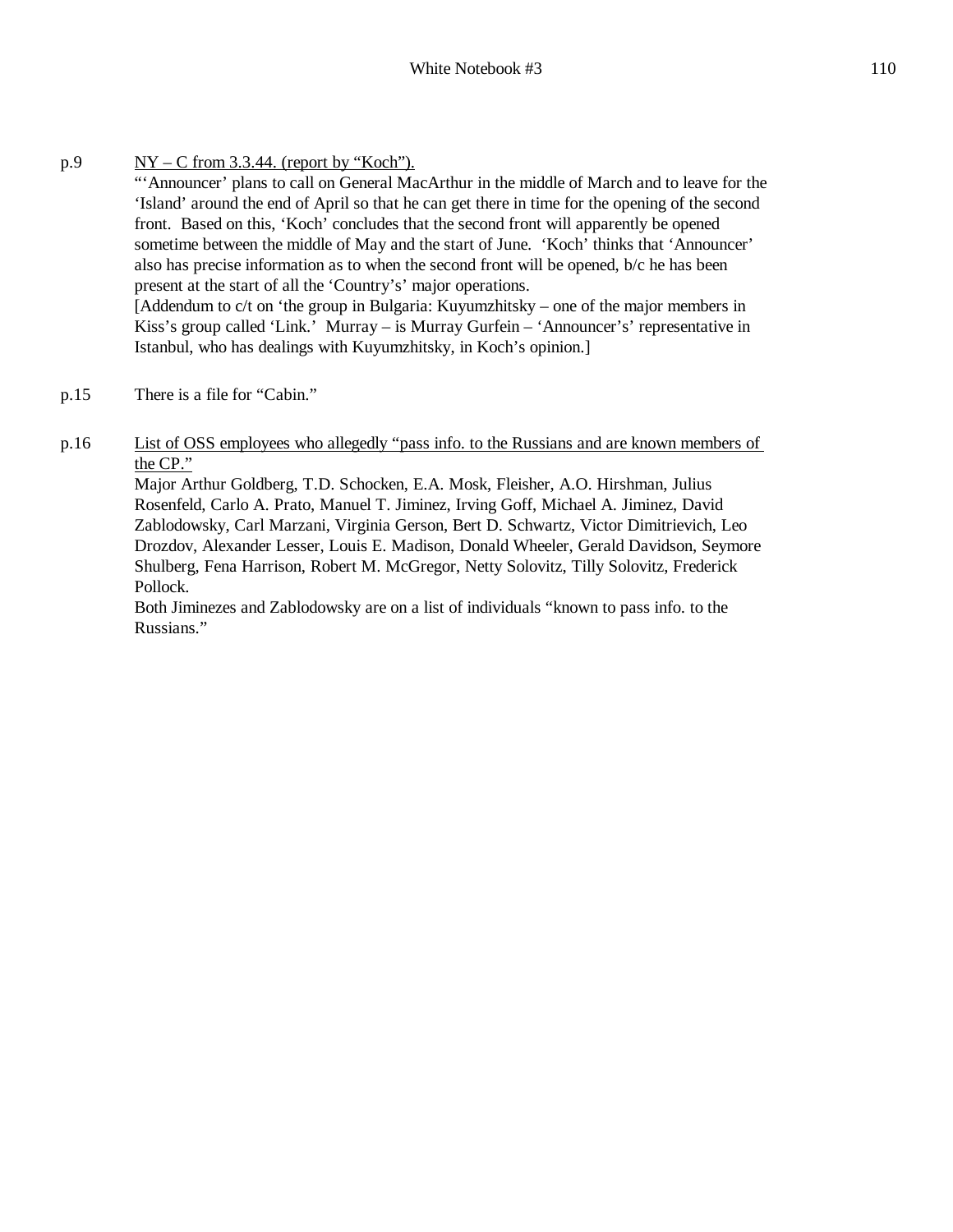#### Nigel see p. 81 for beg.

p.15 "and oth. government airplanes. He owns municipal airports, which he is expanding, and manufactures civilian airplanes (in conjunction with the Department of Aviation). He also manufactures (by contract, I believe he does not own a factory) the 'Miles W.S.', works as an instructor for civilian pilots, and will also be used to instruct air force pilots. Thus, his position in the Party and his social connections are very important. The question is if, when, and how activation should begin. A.B. and I discussed this question and thought about whether we could count on his loyalty and whether he would be willing to make a sacrifice (in his case this would be difficult) and relinquish open activity among the masse and speeches. We decided that he would be more

useful from within than from without, that his departure could be brought about somehow, and that we could depend on him to be cautious. However, I would not have instructed A.B. to get down to business without first consulting you, if only his departure from open work were not so complicated and we did not have to immediately use the one circumstance in our favor, namely the death

### p.16 of John Cornford.

Usually there are two ways one can go about leaving the Party.

1) Ever increasing carelessness, polit. demoralization, and disappearance.

2) Discrediting before the outside world – other (as it happened to me).

In "Nigel's" case, the first method would only damage the Party, that I decided it was an unsuitable method. As for the second method – no one would believe it.

Cornford's death, however, gave Nigel a chance to show that he was utterly physically crushed, and that this despair could have led to oth. steps. Thus, I instructed A.B. to talk to them in order to soften the blow of "N's" personal tragedy, which would have manifested itself in a refusal to do open work; to behave as impartially as possible; to indicate that this was more an order than a suggestion from the Party. He was supposed to repeat this again, placing particular emphasis on the need to observe strict secrecy, especially with Pollitt. He did all of this and arrived in London on Thursday.

N., who was extremely agitated, nevertheless agreed (we knew he would agree). Now the question is, how do we get him to leave the Party without causing a lot of harm, which is absolutely inevitable in such cases, i.e., harm connected with the loss of such a good worker. I decided that it was impossible for someone in a leadership position to leave the Party without causing a lot of harm. Therefore, it is essential that he leave Cambridge.

N. proposed going to Russia and being disappointed there. I noted, however, that this would be unconvincing as well as harmful. (By the way, I did not see N. personally. All of these discussions are conducted through A.B. Either he comes to London, or I go to Cambridge.)

p.17 I mentioned that it was necessary to use America and his family as a means to disappear. He could show how John C's death has crushed him, could spend the rest of the semester sitting alone

Harry Pollitt, Leader of the Eng. CP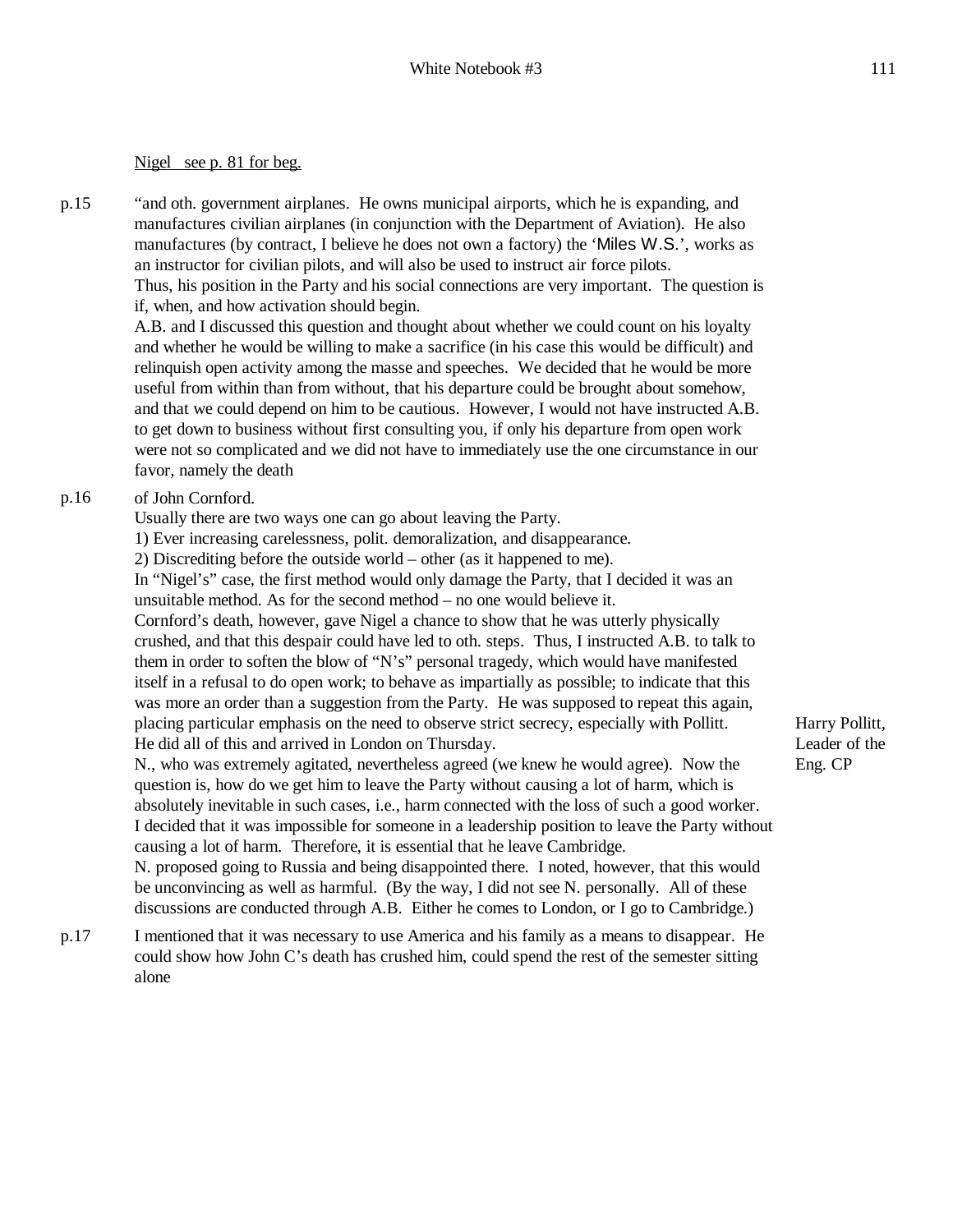in his room – take up scientific work,... (illegible) Party work. – behave like someone who has been physically crushed. With regard to politics, to go no further than to say: 'did any good come of John's death?' Then, when the university term is over, to go to the USA and show that Roosevelt's experiment made a great impression on him. Leave the Party under the pretext that it 'proved to be inevitable because of his family and his family's connections.' He could write letters to A.B. about his impression of Roosevelt's activities and his growing enthusiasm about him, and A.B. could show these letters to his friends at Cambridge. A.B. proposed this plan, which to all appearances has the greatest likelihood of success and would bring the least harm to Nigel. N. agreed and proposed that he leave with the Int'l Student Society expedition, which is going to the USA on 17 March to learn about the Tennessee Valley Experiment. I mentioned that he could go there with his family." [family – left for the USA on March  $30<sup>th</sup>$ .]

### p.19 Mann – C dated 19.2.37

[N's opportunities are tremendous, both here and overseas, in the banking and finance world and in aviation circles. The problem is that N. gives 1,500 pounds yearly to the *Daily Worker*.] "If we take him on, this rather large and crucial subsidy, will be discontinued." [His family knows about this subsidy.] [Could also be used for legalization.]

### p.21  $[C - To Mann dated 4.3.37]$

[Pollitt does not object to his being transferred to us. He could continue to subsidize the newspaper.]

### p.25 Mann – Center 24.3.37

"Nigel. Went on vacation to America, from where he awaits our decision: will we take him or not? If yes, he has to break away from everything that ties him to the past at once, make preparations for the future, and figure out what he can do for us. He wants to work with us very much, now that it has become a bit clearer to him that there is a lot he can do for us."

### p.26 C – To Mann 19.5.37

[Of all N's opportunities, the one that interests us most is the National Resources Planning Board (in the USA).]

### p.26 Mann – C 9.6.37.

"'In view of the fact that he is graduating from university at the end of this semester and must return to the USA, where on our instructions he will join the National Resources Planning Board, we contacted him personally as well. He is leaving in July. We could arrange terms for a meeting with him, but that means one of our workers will have to contact him there. Because he is also somewhat inexperienced and requires political educational work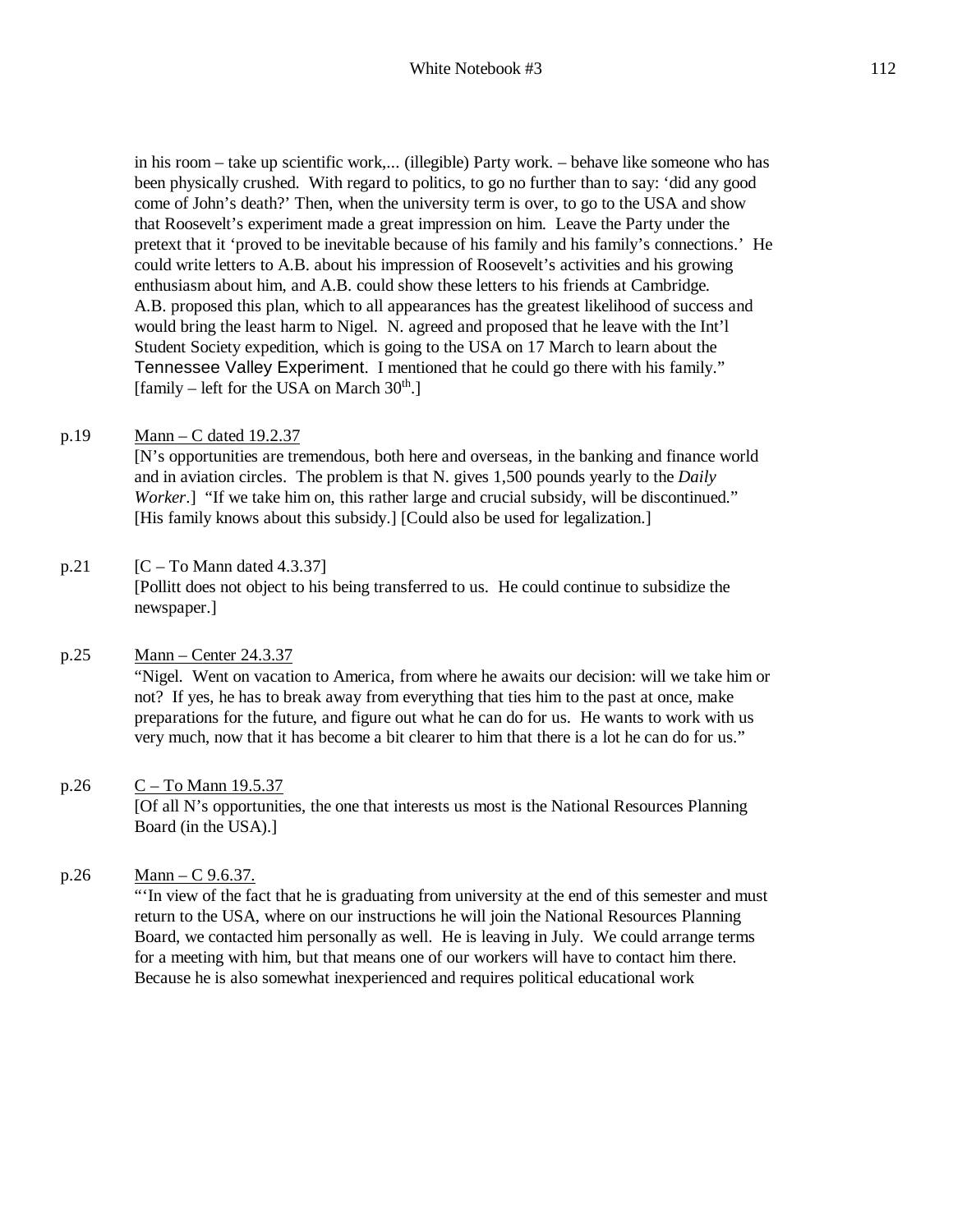the worker who contacts him will have to be suitably advanced. If I might give my opinion in this regard, I doubt that 'Jung' would be suitable for this job." Jung

p.27 [In April 1937, N. gave us a report on his contacts, income, etc, which Man forwarded to C.]

p.28 "Spoke with Roosevelt and his wife and oth. representatives of power." [The *Tennessee Valley Association* is out of the question. Too localized; won't lead to anything. Farm Credit Administration. Suggested by R's wife. Unsuitable for the same reasons. The Federal Reserve Board (*Federal Reserve Board*) and the Treasury.

"The opportunities at these places are greater because of their influence on Roosevelt and admiration before Keynes. The Treasury is more important. Its head—Morgenthau—knows my parents well."

"There are two important possibilities available: a) contact with a government spy, whose only objective is to study the views of every businessman; he is very skilled. I don't know him, but I could make the acquaintance of him. I could work with him. This is good, but won't lead to anything.

b) In the state of reorganization (see below) Roosevelt will now have four secretaries. Prerequisites: young, not interested in politics, very talented, "like to keep their mouths shut." Functions: don't have the right to make any statements, give speeches, or write anything, but are very close to R-t and therefore quite powerful.

Two of his current secretaries have very great opportunities, can get cabinet members recalled, they practically act as R's secret agents – they are very important, I don't know what this could lead to. I could find out through a personal contact, if

p.29 necessary. (My parents know R-t well.)

National Resources Board. (*National Resources Board*). The central planning administration, where information about the situation in the USA regarding such things as the preservation of water resources, working plans, etc, are sent. A highly centralized administration, works with states and senates (which appoints commissions)...

Roosevelt himself chose this position for me, because it is the most important of the ones I could get, and I would be close to him. Another reason – centralized information and plans are sent there, and R-t comes to this agency for advice when conducting his academic policies.

p.31 [I know Hopkins in the social insurance division, Wallace – Secretary of Agriculture, Morgenthau – Secretary of the Treasury.] "This means I could easily find any position." "Other prospects regarding America.

1) All my relatives treat me badly because they think I was in Spain. I am now trying to dispel this impression by means of the following:

f) I use brilliantine and keep my nails clean

b) in some cases, passionate speeches against the Reds. Elsewhere,

p.32 I make speeches as a radical.

As of now, my income amounts to 50,000 dollars. In September, this sum will increase to 75,000 dollars."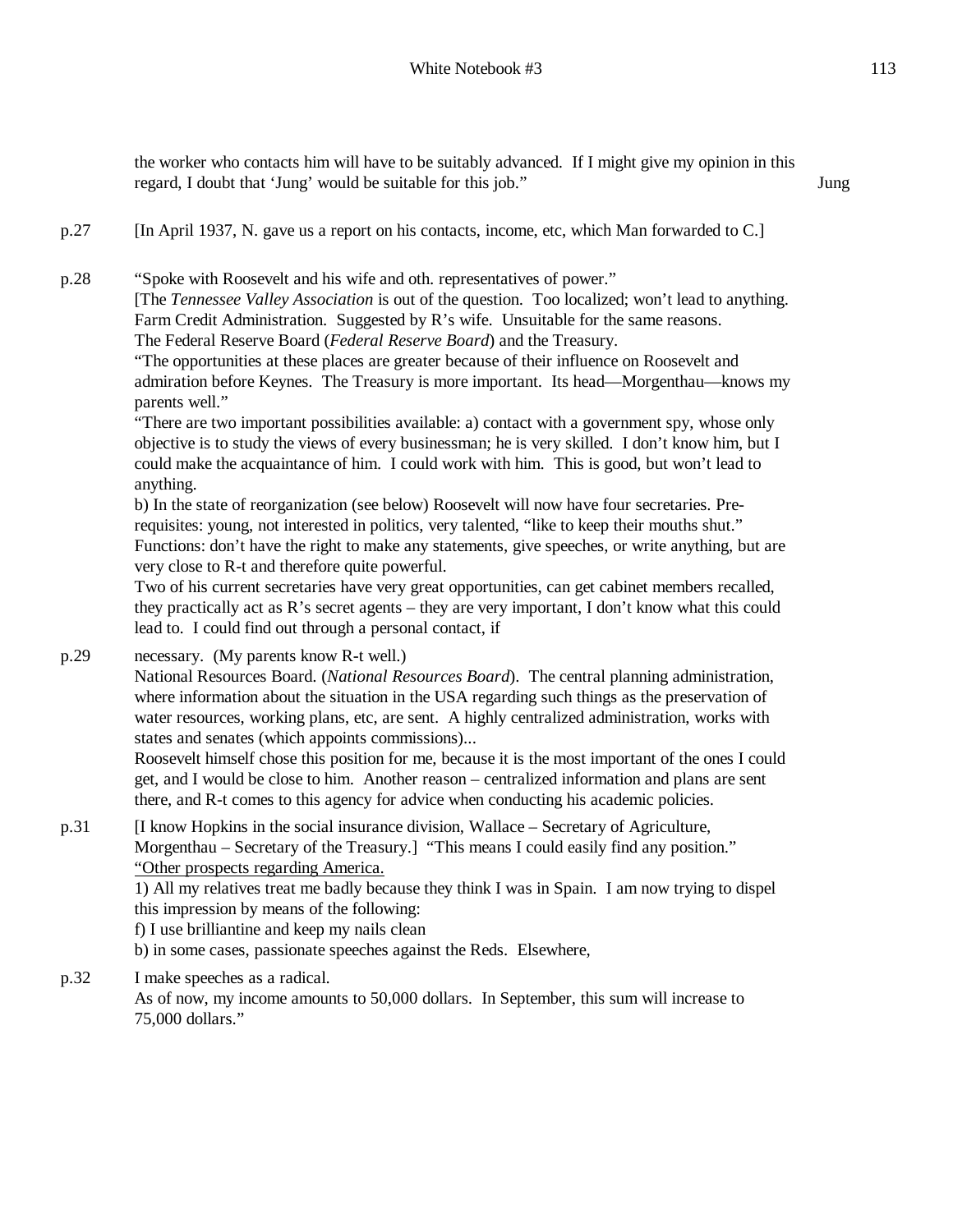p.33 "Stephan" on N. from 9.7.37 (met with him twice). "He is very different from the kinds of people we have dealt with before. He is a typical American. Someone who thinks big. He thinks he can do everything himself, simple... p.34 Nigel is very youthful, not only in years but in a more general sense. He is full of enthusiasm, well-read, highly cultured and an excellent student. He wants to do a lot for us, and of course, he has every opportunity to do so. The important thing is that his family does not have reactionary views. His convictions are undoubtedly sincere, but at the same time he strikes one as being a dilettante, a young fellow who has everything he wants, more money than he can spend, which is why, in part, he has an uneasy conscience and strives to do something. He is a charming fellow, frank and sincere. What is most striking is his broad ambition, which can be explained by the fact that he is an American and is very rich. We already have people similar to him, e.g., Sohnchen, Waise, and Madchen, but the essential difference is that all of them had to earn money, while for him this is not really a concern. I think that under capable guidance, he could achieve a great deal. However, he requires education, especially with regard to controlling his personal life. Associating with people of his future profession could prove dangerous for him. Until now, he has been an active Party member, constantly surrounded by comrades."

Sohnchen – Philby, Waise - Maclean

p.38 N. left for the USA on 8.8.37. Stephan and he agreed on a rendezvous terms.

#### p.39 Stephan's report

"Tomorrow he is leaving for America. I saw him two more times. I have practically nothing to add to my first impressions. He is very inexperienced and sometimes behaves like a child in the sense that he has romantic ideals. He thinks he works for the Comintern, and it is necessary to keep him in this illusion for the time being. Today he gave me 500 pounds for the newspaper, which with your consent I will pass on to Harry through Got. He will give the same amount every three months to our friend in America, which the latter could transfer to Harry through us. In my opinion, it is very important to take this money from him, b/c to him this speaks to a connection with the Party, which is very important to him.

He will be in New York starting on September  $4<sup>th</sup>$ . After September  $4<sup>th</sup>$ , a letter should be written to him at the following address: *Michael Straight, c/o Mrs. L.K. Elmherst, 1172, Park Avenue, New York City*.

The content of the letter should be as follows: Dear friend, I have just arrived and would like to see you next week.

Yours,

Anthony.

During that week (the best thing would be to write him the letter on Friday or Saturday), he will be at this apartment every day until 10 o'clock in the morning (it is his mother's apartment). When our friend calls on him, he should say the following: 'I am here from Anthony. He says hello'. Nigel will reply: 'Is he still at Cambridge?' At this time, our friend will pass him the handwritten note enclosed here."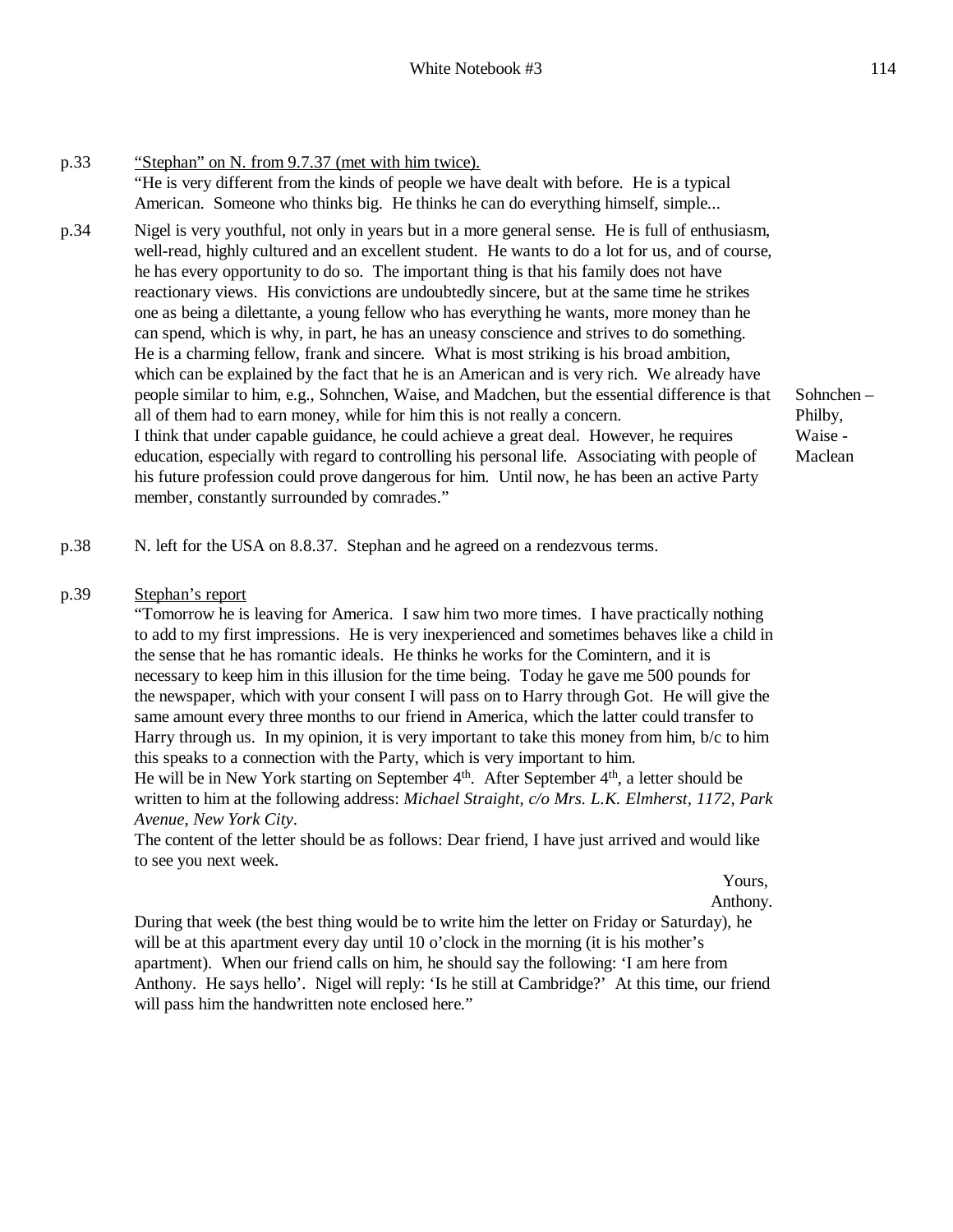### p.40  $C - To Jung 11.9.37.$

"We suggest you contact the source 'Nigel'. We believe that proper development of work with him and capable guidance will lead us to sources of exceptional importance and value. Therefore, it is essential to have an exceptionally well thought-out and subtle approach to him."

[Further – on M.S., his family, etc. + contact terms.

### p.43  $C - To Jung 23.10.37.$

"Apparently, N. is actively being cultivated by the Trotskyites and has developed certain reservations as a result. He did not have such feelings attitudes on the island, as far as we know, and over there he was considered one of the most steadfast Party members in his organization. The situation in NY is significantly different from the one in which he lived previously; use all your skill to keep him from leaving us.

If he is sincere and frank with you, then, if you take the right approach – you should succeed<sup>56</sup>... Bear in mind that we consider accomplishing this objective to be your chief task."

### p.44 Jung – C 13.11.37

[N. does not want to go to the State Dep., from where he could be sent as Vice Consul to any backwater. His relatives and friends don't advise it either. He thinks he could make a career for himself quickly at the *Labor Department* or in fin.-econ. sectors. He wants to gain experience in an industrial center  $\geq$  wants to go to Detroit for 2-3 months and work for "General Motors." J. thinks it is essential to allow him to go to D. and does not insist on the State Dep.]

# $p.45$   $C - J$  (undated)

["General Motors" – ludicrous. Insist on Wash.]

### p.46  $J - C$  dated 9.11.37.

[C. forgot to send the note. N. is constantly asking about it  $\hat{e}$  J. has been put in an unpleasant position.]

"He and I have cemented our friendship. He is eager to listen and take my advice. I am exerting as much ideological influence as I can on him. We discuss polit. topics at length. I pick out the appropriate literature and give it to him. His milieu in the circles of the 'New Republic' does not have a particularly healthy effect on him. Such liberals as Roger Baldwin, a friend of the USSR on the surface but who in his heart is its enemy and who sympathizes a great deal with Trotsky, and people like him, whom N. sees, can only have a negative influence on him. N. is not as firm and established a Party member as you write about him. Apparently, Baldwin is trying to get his hands on him. He sends N. invitation cards for liberal meetings, invites him to lunch, etc. N. told me that Baldwin is OK. I explained to him, and continue to explain at every meeting, that Baldwin and certain people like him look OK on the surface but are in fact our enemies. I asked N. not to make any donations without first consulting me.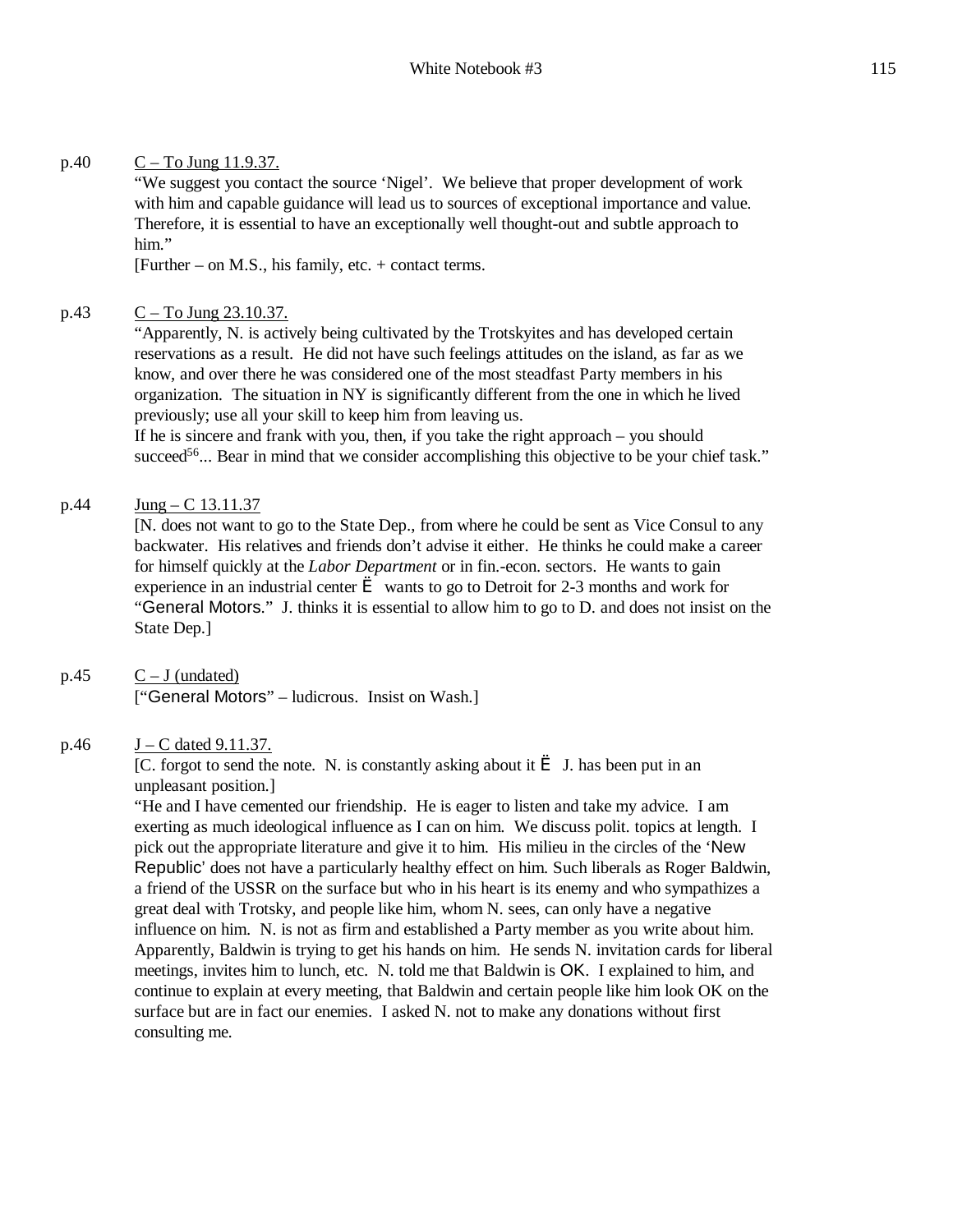During one conversation, N. said that he has 10-12,000 Am. dollars he doesn't need, and he doesn't know what to do with it; he asked if I needed money, he could give it to me. This is his spare pocket money. I said that I didn't need money personally and that he should keep it or put it in the bank. As for his former regular dues, I will take them and pass them on to the appropriate person. At another meeting, he gave me 2,000 dollars as his quarterly Party dues and said that in the future he would give more. I am sending this money..."

- $p.48$  C To Jung: "Go back with N to the subject of his pocket money (12,000). Get this money from him and send it to us."
- p.49 [\$2,000 were handed over to the IKKI for the English CP.]

### p.51 Report from 18.2.38.

"The local workers of the fraternal have begun cultivating N. with the aim of getting him involved in fraternal work. Adler from Treasury met with him. N-l turned down the offer, saying that he has nothing in common with this movement. N. has received an offer to meet with some senior fellowcountryman or other. N. has been asked not to meet with anyone.

Adler ("Saks?")

p.52 Center's decision: under no circumstances to allow N. to become connected with the fraternal. Warn Browder that if N. joins the CP USA, it could hurt the Eng. Party.

### p.53 Jung – C 25.1.38

"...N. has succeeded in joining the State Dept, where he works as an assistant to the Department's adviser on int'l econ. problems. He is very happy with his work, and hopes he will be able to advance in the ranks. This is his first job. Apparently, it will take him some time to become an established employee at the Dept. He has just been instructed to write a report on international armaments. He is getting ambassadors' reports on this issue from the Division of the  $11^{th}$ .<sup>57</sup> When the report is finished, he promised to give us a copy. As he reads the ambassadors' reports, he will memorize the important parts and report them to me at meetings. I am sending his first notes from the reports he has read..." [R. Baldwin recommended N. to "19" as someone who shares his radical views. Jung advised N. not to take advantage of this, b/c the latter could damage his career.] "19"

#### p.56  $Jung - C$  28.2.38.

Adler

"When Adler from Treasury, with whom you are familiar, finally met with N, he began persuading the latter to join the fraternal organization. Adler told N. that he knows about N's ideological views, which are close to the fraternal.

At the start of the conversation, N. got scared and thought Amer. counterintelligence had started investigating him. N. categorically denied that he was a fellowcountryman, declared that he was a liberal with progressive ideas and nothing more and that he had no intention of joining the fraternal movement. N. was unable to determine where exactly A. had found out about his ideological views, or about him in general. N. is almost positive that his acquaintance, Donald Stevens, had told the fellows at the fraternal that N. ideologically belongs to the fraternal movement. N. knew Stevens as a socialist-anarchist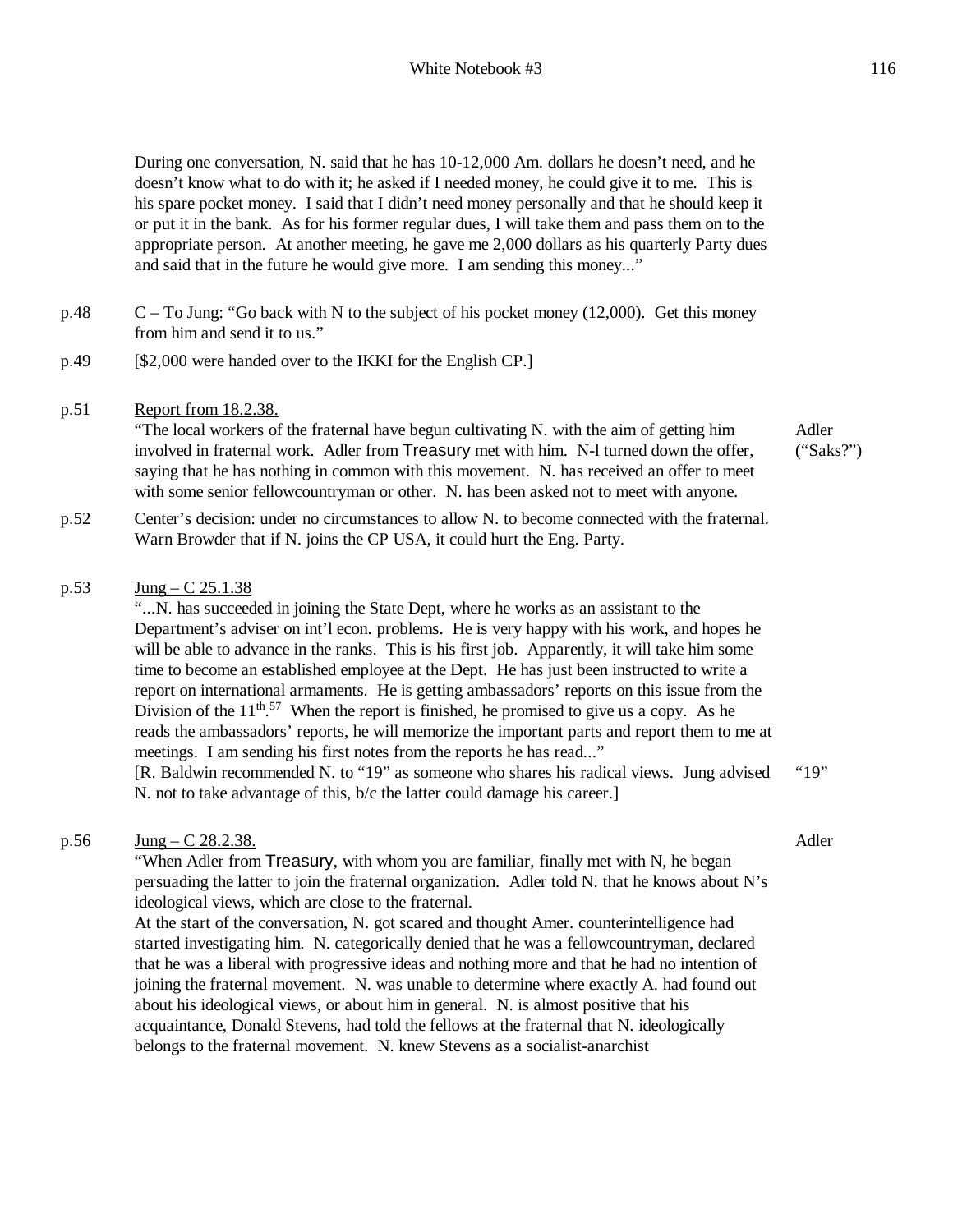and as someone who was ideologically harmless. Stevens also knows N's mother and has been a guest at N's family home. N. thinks it is possible that Stevens and his wife are illegal members of the fraternal organization. The Stevenses were in Wash. recently, and a couple of days after his departure, A. called N. and invited him to lunch. After N's categorical refusal to have anything to do with the fraternal movement, A. proposed that N. agree to meet with some leader or other of the fraternal.

p.57 N. and I agreed that he would turn away from the fraternal guys; he will not meet anymore with A. or oth. fraternal worker. Every time, I explain to N. that he shouldn't stand out for his radical and left ideas and that he should under no circumstances let on that he is a fellowcountryman. I advise him to cultivate a social persona of a liberal with certain progressive ideas within the framework of the Amer. Dem. Party. This is important for his career...

Several of his old friends with whom he studied in England are working in the USA. These boys knew N. as a fellowountryman, and two of them, it seems, were also fellowcountrymen. N. does not meet with them, although this possibility has not been ruled out. These boys could give N. away. If his fraternal activities at Cambridge become known in the Dept, he might, of course, be placed under investigation. We hope this will not happen. If worse comes to worst, there is one excuse we can fall back on – those were his student days; now his polit. views have changed, and he has nothing to do with the movement."

[N's direct superior – Herbert Feis or Feiz.]

p.59  $C - To Jung 26.3.38.$ 

"'N-l' could be a very valuable source; he should be protected and, most importantly,  $EDUCATED$ , made one of our own, indoctrinated<sup>58</sup> with our beliefs. Teach him how to pick out material that will be of interest to us. Because N. is not giving original material yet, only his notes, he should indicate the date and number of the document he is copying, as well as the document's origin (author) and destination. In the absence of this information, his agent reports are losing their value...

We ask that you go over the material you receive from N. with him. Teach him by example, not instruction. The busy season compels us to make N. more active at once. To do this, talk things over with him and make him understand why we need to stir him up, find out all his connections one by one, note the most valuable ones, and teach him how to gather identifying material using these valuable leads, how to get close to designated people...

Furthermore, N's material that was sent in this mailing is outdated. Does he have nothing but last year's material on his desk?"

p.60  $C - To Jung 22.4.38.$ 

"Jung was asked to increase the amount of information he gets from  $N^{59}$  it is essential to cover the work of the English in the USA in connection with the latter's position vis-á-vis Berlin, Rome, and Paris. Send any information by telegraph as soon as possible."

### p.61  $Jung - C$  6.4.38.

"He and I are thinking about how to get him into the European division. N. has run into the chief of the Euro. Division several times at cocktail

(With "Storm?")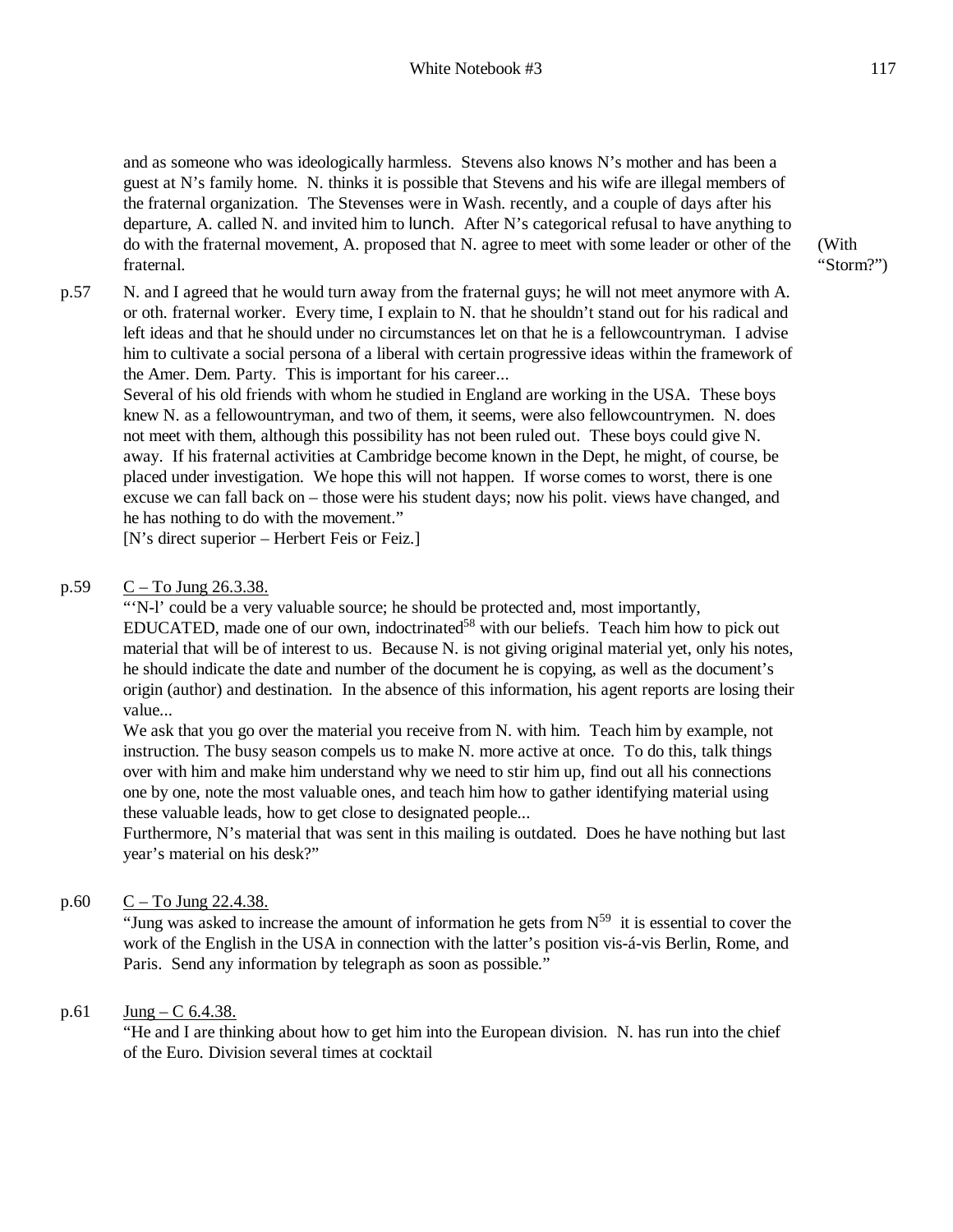parties and is trying to get closer to him in the hopes that he will invite N. to work in his division. If we are able to make this happen, N. will be in the section where the most important and interesting materials are sent."

p.62 [Two possibilities for use: 1) receiving State Dep. materials; 2) finding useful people. Named several, including "19," who, he has heard, is ideologically very close to us.] "19"

### p.67 Jung – C 24.5.38.

"I must regretfully confirm that for now no progress has been achieved in the development of work with N. I meet with him every week. I talk to him for hours about work and political topics, but so far there have been no results. I had hoped to send his report on the subject of armaments, but he unexpectedly fell ill and was unable to complete it... He says that the latest reports and telegrams from ambassadors are not sent to him. He reads reports by commercial attachés and consuls, mostly on trade and economic subjects. He says that these reports are for the most part compiled on the basis of the press and legal printed materials."

- p.71 [In June '38, N's report was sent to Center.]
- p.73 Jung Center 28.6.38.

"Through his job, N. unfortunately made contact with Hiss. N. had told me previously that he was an interesting employee with a senior post, etc. That Hiss, as he said, was very ideologically progressive. I am not betraying any interest in him, but at the same time I'm not telling him not to meet with him. If I tell him that, then he will figure out that Hiss is a member of our family. **Hiss** 

There is anoth. danger: that the fraternal's or neighbors' station chief (I don't know for sure who Hiss is connected with) might instruct Hiss to work on recruiting N-l, considering that fraternal workers already approached him once through Adler. I am confident that N-l won't take this bait and that he will refuse if they try to recruit him, but still, if this happens, N-l will learn Hiss's nature. It is possible that they might send a diff. recruiting agent to N-l. I am writing about all this for your information and to see if, when you have a chance, you could influence the neighbors' station chief if he decides to work on recruiting N-l through Hiss.

- p.74 If Nikolay worked on recruiting 19, the same way the neighbors may try to approach N-l. Enclosed with this mailing is N's note about his meeting with Hiss."
- p.81 [In July 1938, Jung sent C. a report by the consul in London (53 pages long) on England's reserves of raw military material. N. says that the consul is considered one of the most skillful diplomats in the Surrogate.] [State Department – "Surrogate"]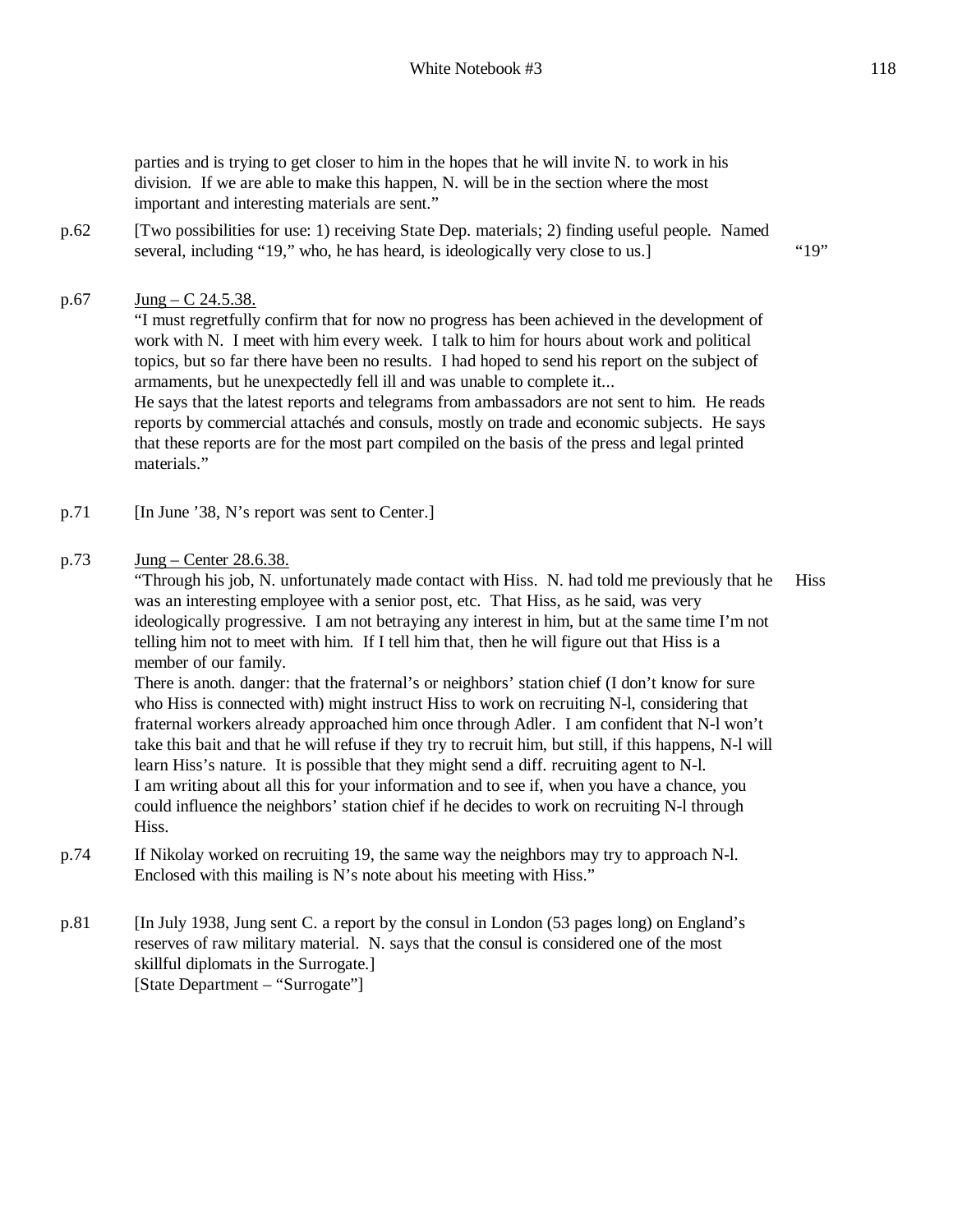"...During one of our earliest conversations, Storm blurted out that Hiss was a member of the fraternal organization who had infiltrated the Surrogate and was then transferred to the neighbors. He told me this when I was hunting for Hiss. During one of our conversations, Nikolay told me that it was possible the neighbors were not currently connected with Hiss, apparently in connection with certain difficulties of an organizational nature." Storm, **Hiss** 

- $p.68$  Jung Center [N. often meets with Yost.]
- p.86 "*Charles W. Yost* works as Assistant Chief of the Division of Arms and Munitions Control. As you apparently know, this division handles registration of manufacturers, exporters and importers of arms and munitions; it issues licenses to export out of the USA, as well as to import, and in general handles questions of int'l control over the transportation of weapons and so forth. *Yost's* superior is *Joseph C. Green.* '19' knows both of them well. We once obtained a folder through '19' containing a correspondence about Hammer's military supply orders. (Evidently, the  $USSR - A.V.$ <sup>60</sup>
- p.87 At the time, '19' had received this folder from Green for his information. Around the same time, '19' recommended Yost as someone who was rather liberally-minded. A friendship between N. and Yost failed to develop. N. says that Yost is very reticent and cautious. As of yet, N. has not been able to get a sense of his political views. They occasionally see each other at the club."
- p.92  $\text{Jung} C$  (evidently Oct. 1938)

[One of Rose's (Roosevelt's)<sup>61</sup> closest advisers, Thomas Corcoran, invited N. to work for him as a secretary. The job relates to domestic politics. It could be a stepping stone to Rose's secretariat. Still, there is no guarantee, and therefore Jung told N. to help Corcoran only in the evenings. However, Rose has supposedly selected C-n as a special adviser to the War Dept. in the event of war in Europe. In the event of war, and in the event that he will be appointed adviser, this will be a very important sector.

- p.93 If that is the case, N. should go to work as a secretary for C-n.
- p.94 Jung wanted to make N. write info. reports for educational purposes.
- p.96 Center To Jung  $15.11.38$ [N. should be kept in the Surrogate until he has an opportunity to transfer to Roosevelt's secretariat.
- p.97 Jung C 1.12.38

[N. brought a report to one of the meetings on Germany's infiltration of South America. This report had previously been received from "19."] "19"

"19"

## p.113 Center – To Jung 29.3.39

[N. should not be excessively curious, obtain reports through oth. people, etc.] "Nigel has the potential to be a major agent, and it is not our intention to squander him on something like this. It would be better to receive one or two fewer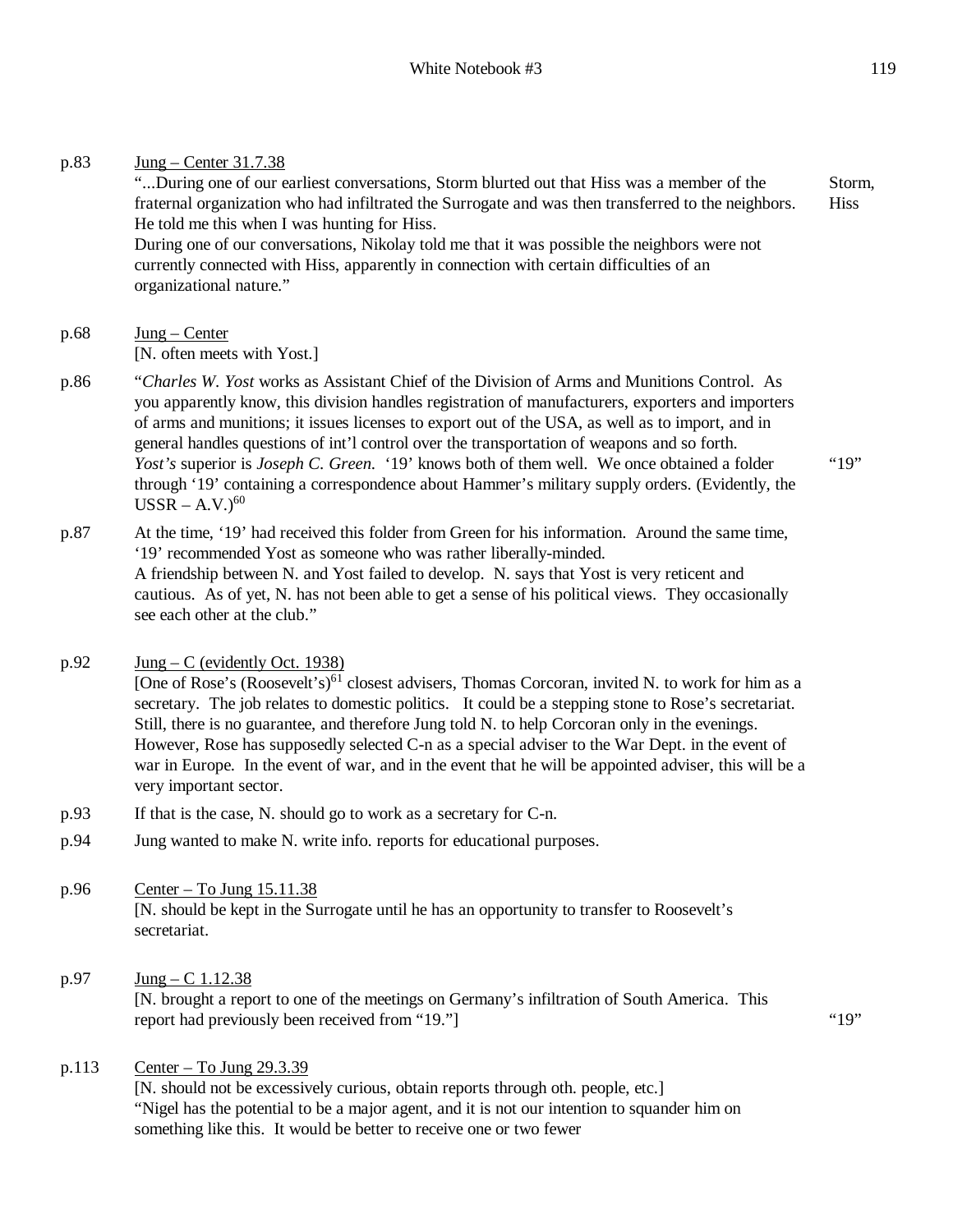outdated materials or to pass on a rough idea of their content than to subject our work and our countries' relations to unwarranted risk. You need to bear this in mind at all times."

p.117 **Jung – Center 1.03.39.** 

"On Nigel. As of now, he is still at his old place of employment. He was recently offered a job as secretary to Secretary of Commerce Harry Hopkins. [Rose might lose the election in 1940, and Hopkins and his secretaries would leave with him.  $p.125]^{62}$  I dissuaded him from this option."

[Through an acquaintance, Coe—who works in the Surrogate's Euro. Division—, he was able to obtain a rather interesting report on the premises and outcomes of the Munich Conference. It was compiled jointly by five or six employees of the Euro. division on the basis of telegrams and reports from the Amer. embassies in London, Paris, Moscow, Prague, etc. According to N's description, Coe is a reactionary who is hostile toward the USSR and sympathetic toward Fascism. Coe meets with N., however, b/c N. belongs to the upper crust of Amer. bourgeois society. Coe told N. that this report was top secret and that only a few copies exist for the President and the Surrogate leadership...

p.118 Coe works as an analyst on Czechoslovakia. The report is 102 pages long. N. gave \$1,700. He asked that part of it be given to the CP USA, and part – to the Spaniards. Received a letter from Anthony in London. N. says that he is a fellowcountryman

#### pp.120- 121 with ties to the Comintern. Asks for 500 pounds to aid refugees. Evidently, from Spain. N. already sent a check for 500 pounds to his mother's address to be transferred to Anthony.]

"It is unfortunate that Anthony chose to write a letter to N. and ask him about this matter. It is possible that Anthony (if he is a fraternal worker in London) was acting with the approval of the fraternal apparatus. In any case, this correspondence, the sending of money, the passing of this money through fraternal channels, and so forth are fraught with danger b/c N-l's name will start coming up again in fraternal circles. You evidently know that when Nigel's brother, an aviation industrialist in London, applied to Eng. authorities for English citizenship in the past, the authorities had reminded him

- p.122 that his brother, i.e., N., was a fellowcountryman. N. says that Eng. intelligence knew for a fact that he was a fellowcountryman... If possible, take every measure to ensure that fraternal workers in London, including this Anthony fellow, forget about N-l."
- p.129 [Jung would photograph N's materials at Madeline's apartment, where he lived during his stay in Wash. Apparently, his future wife.]

p.142 Report 8.09.39.

"On September  $7<sup>th</sup>$ , Jung reports that in light of recent events in the int'l arena, he held an explanatory discussion with the network. In conversations on these topics, Arena, Bark, and their wives fully approved of the USSR's policy and are in agreement with the position of the Amer. Comparty. On the same issue, N. openly expressed his disappointment with the Soviet Union and sharply criticized Sov. policy, as well as the policy of the Amer. Comparty. N. declared that his attitude to us has taken an ambivalent tone. Jung thinks that the fact that he has close family

Ribbentrop-Molotov Pact Arena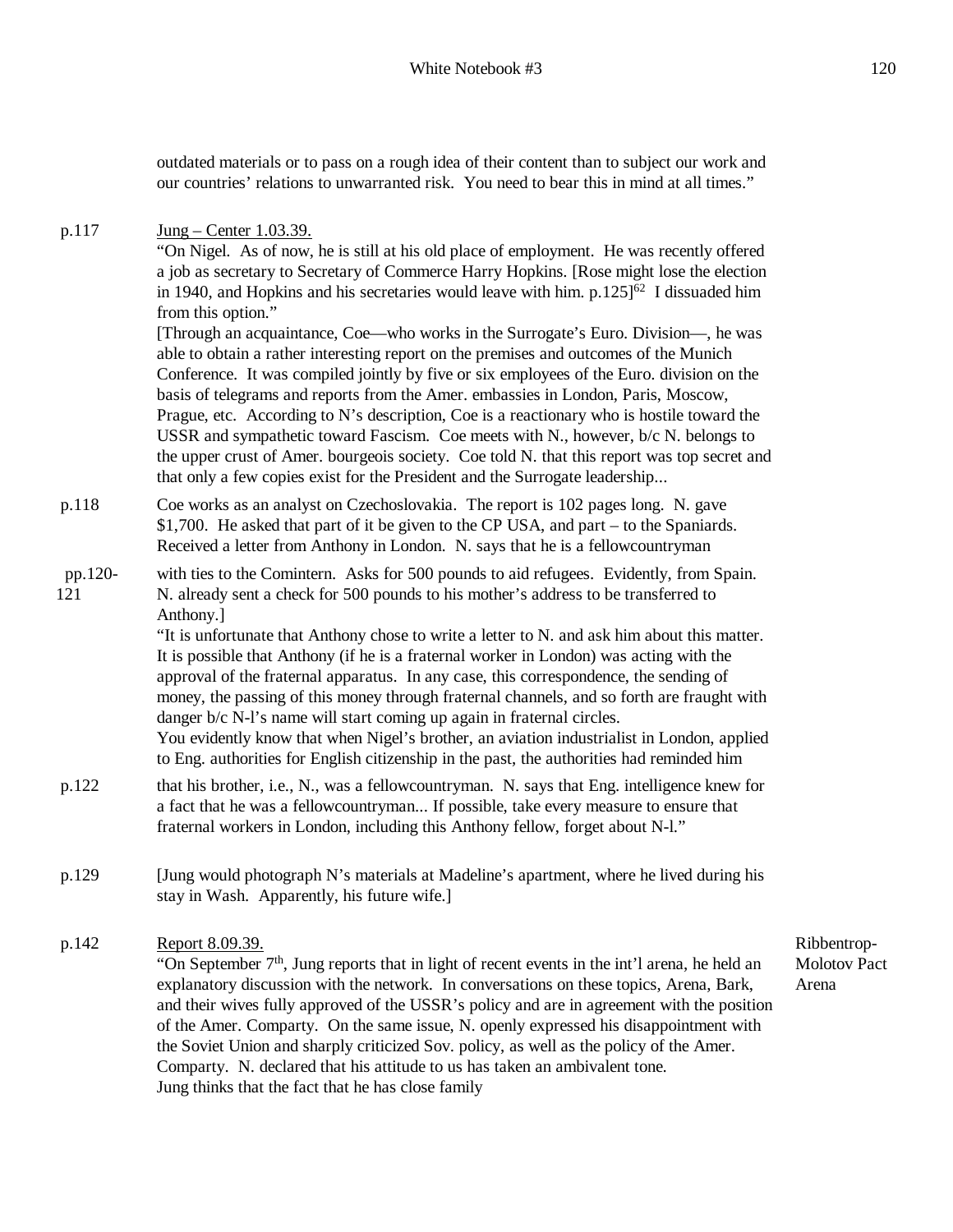ties in England and his family has major financial interests in that country has affected N-l's psychology. Jung reports that N-l's brother has already been mobilized in England."

#### p.143 Letter from Jung 5.10.39.

"My conversation with him lasted more than three hours. I explained to him in detail that this war was a war of imperialism, that England and France were trying to draw the USSR into the war in order to weaken the USSR and protect their interests, that they were responsible for the fact that Fascist Germany had turned into a major aggressive power, and that they had never truly intended to form an alliance with the USSR. I also explained to him that the USSR had managed to break up the Fascist bloc and that the USSR, under intelligent fraternal leadership, had become an important int'l player. I also explained to him what our fraternal goals were and what the position of the fraternal apparatus was.

N. completely openly criticized the USSR's policies. He said that the non-aggression pact was tantamount to collaboration, that instead of fighting against Fascism and Fascist aggression, the USSR had chosen to collaborate with Germany. He criticized Molotov's speech and in general made it clear that he was very disappointed with the USSR's policies. I explained to him the error of his views. He openly declared that his attitude toward the fraternal center, and with the fraternal movement in general, had taken an ambivalent tone. He was openly indignant at the conduct

#### p.144 of the local fraternal press.

N. had never shown himself to be such a critic of the USSR or of Party positions. He said that the liberal press and intelligentsia that had supported the USSR had become its enemies. He said that the fraternal movement had lost any significance in the unified front against Fascism. Evidently, the fact that he was educated in England, has family ties there including his brother, a English citizen, who apparently holds an important post in the English War Department, and has major financial interests in England, has affected his psychology. He has vital interests in England not ending up a defeated country.

Furthermore, his psychology has been affected by the fact that he is constantly stewing in a cauldron of bureaucracy and bourgeois liberal intelligentsia that is hostile toward the USSR and the fraternal position."

[N. did not come to meetings for a month.]

#### p.146 Jung – Center 25.10.39.

[Major unpleasantness with "19."]

"I think I have managed to straighten N-l out and put him on the right path. He now agrees with all my arguments and persuasions. He says that everything is now clear to him and that my analysis of the int'l situation had been correct. During our last conversation several days ago, he did not voice doubts on any issue. I told him about the USSR's revolutionary role, about the events and revol-ary achievements in the former Ukrainian and Belarussian provinces of Poland, which had now become a part of the USSR, about the historical importance of strengthening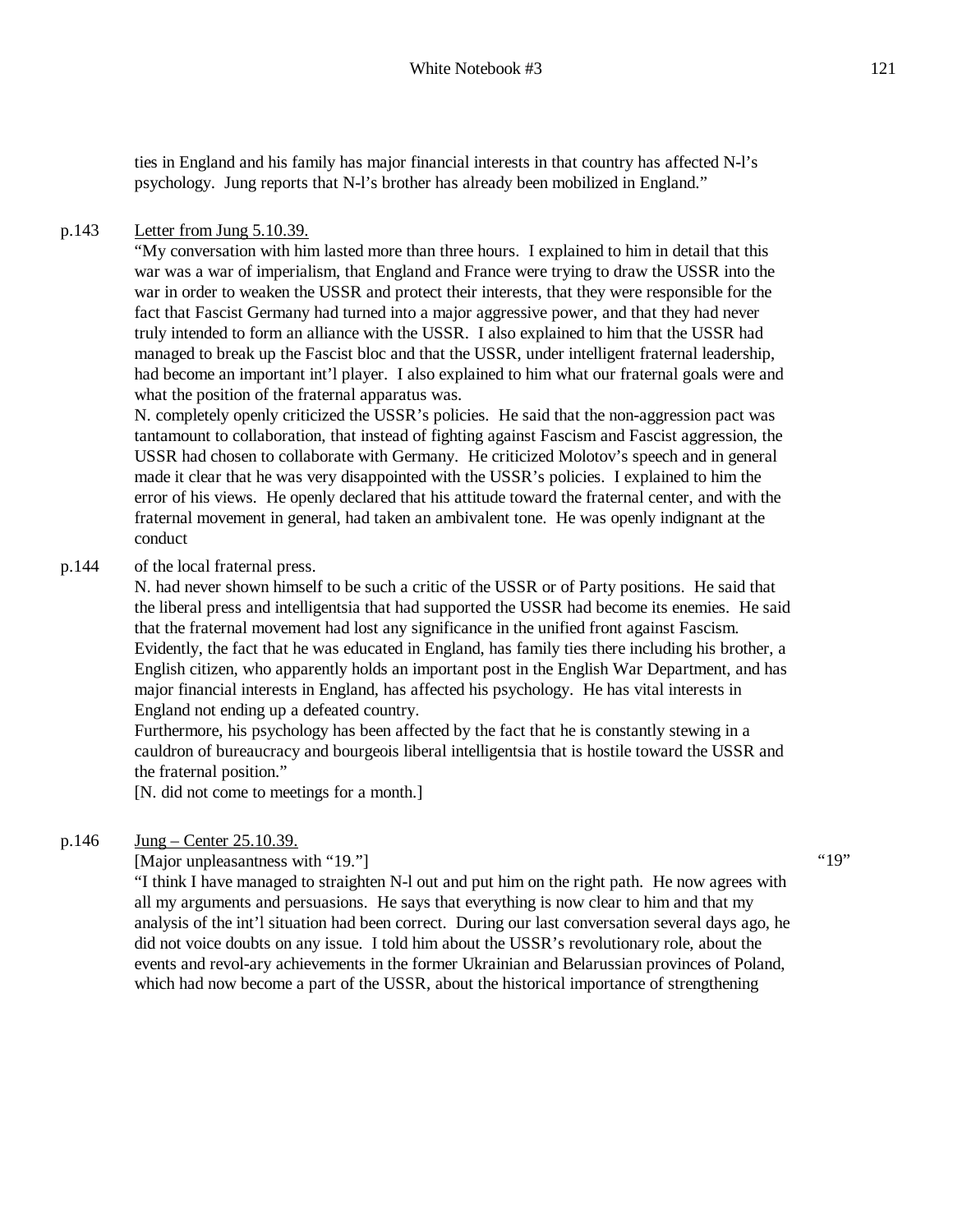the role of the S.U. in the Baltic countries, on the nature of the current imperialist war, on the traitorous roles of the leaders of the Soc. Party in France and the Labour Party in England, on the reactionary calumny in the bourg. press against the fraternal party and the USSR, and so forth. N. agreed with me completely on all these matters...

He said that the fraternal movement was evidently lacking in funds and that he would pay his dues to benefit of the movement...

- p.147 N. got married and began a happy family life. His little wife comes from aristocratic circles. He often spoke to me about her. Until now, she had studied at an elite institute. At the institute, she had become interested in fraternal lit. N. assures that she is ideologically close to us. N. had previously asked for my advice on marriage. He had said he wanted to get married, but at the same time he was worried about putting his future wife in a difficult position by the possibility that he might someday be exposed and put away for a couple of years. He said this in a way that showed he was not afraid of prison and so forth, just that he did not want to endanger his future bride. I had told him that a revolutionary did not build his work and life around the possibility that he might someday be arrested and that if he wanted to get married, I wished him all the happiness in the world. At one time, he had wanted to introduce me to her. I constantly advised him under no circumstances to tell her about his cooperation with the fraternal center." [N. thought he was working for the Comintern –  $A.V.$ ]<sup>63</sup>
- p.148 [Toward the end of 1939, Jung left for the USSR. Put N. in contact with "Igor" so as not to leave him alone in view of his qualms.]
- p.158 [After Jung's departure, the connection was maintained by the legal station. However, there was virtually no work.]
- p.162 Stopped receiving materials. At the end of 1940, there were no workers at all in Wash., and there was no one from NY suitable for contact with N.
- p.166 [15.07.41 "Chap" met with N.
- p.167 N. said that he had resigned from the State Dep. Boring work + did not get an appointment to the London embassy that he had been counting on.
- p.165 Works at the "New Republic" magazine.
- p.202 Report on N. from 26.02.42.

"'N.' was recruited on a lead from, and with the help of, the sources 'Madchen' and 'Tony' from the Eng. station. If one considers that these agents—especially 'Madchen'—give rise to a number of suspicions that they belong to the Eng. 'I.S.', then suspicions about 'N-l' are inevitable...

If one assumes that the sources 'Madchen' and 'Tony' are Eng. intelligence agents, then the act of 'recruiting' 'N-l' could also have been a cunning maneuver by Eng. Intelligence calculated to do harm to the Eng. Comparty, isolate a steadfast Party member from the organization, and at the same time disinform us. If this were the case, Eng. Intelligence would clearly not let 'N-l' out of its sight and would have informed Am. Intelligence. In that case, all of the source's bad luck getting an interesting appointment makes sense." [Nevertheless decided to continue working with N. Interesting connections, proximity to the

Roosevelts.]

"Madchen," "Tony"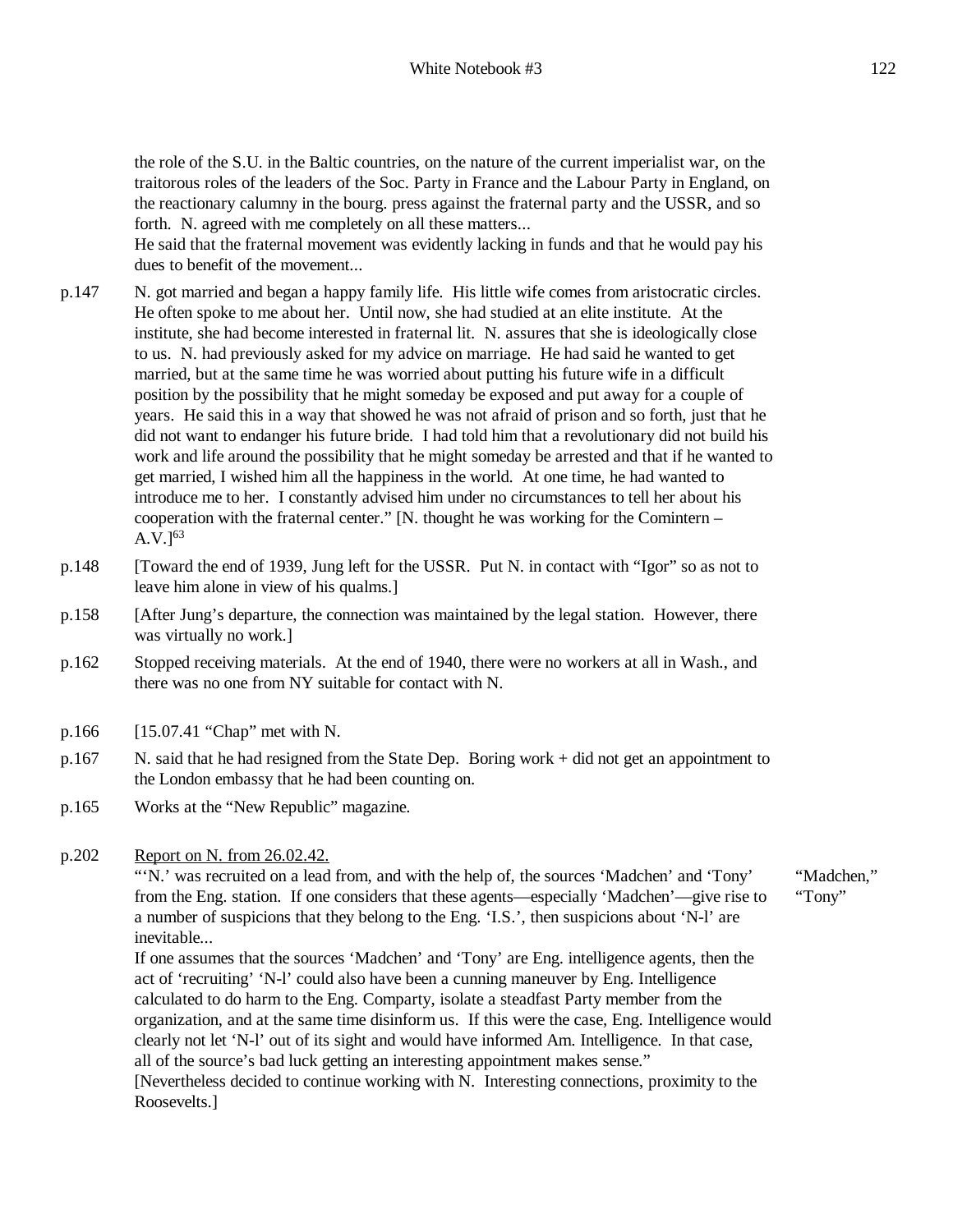### p.207 Report on N. from 3.6.42.

"'Maxim' thinks that N. has been ideologically corrupted: this is borne out by his anti-Soviet statements. For instance, he contends that in the war with Germany, the USSR is defending narrow national interests and that the worldwide Communist movement is not at all important to the USSR. In his view, the Sov. Union can be given a certain degree of assistance only because the war being fought by the USSR benefits England and the USA.

[Besides the influence of a hostile milieu – the anti-Soviet influence of Dolivet, who is married to N's sister.]

"According to 'Maxim's' report, Dolivet came to the USA from France, where he had been expelled from the Comparty. In the USA, he does a lot of work in immigration and heads an anti-Sov. group affiliated with the magazine 'Free World'. He has major connections and influence, and is a sworn enemy of the USSR."

p.208 Report on Dolivet on materials from "Luxi's" d-f No.13946 dated 23.04.42

"D., a.k.a. Udeanu, 32 years old, born in Romania, a Romanian Jew by nationality, married to a German, Johanna, who used to work for Munzenberg (former CC member in the German Comparty), assumed the name Dolivet while naturalizing in France. D's real name – Ludwig Brecher. Dolivet

D. was naturalized in 1937 under the National Front government, having neither fulfilled his military service in France, nor in his homeland. This was a highly unusual case of naturalization, which ran counter to French laws. Moreover, he was allowed to change his name, and the fact that his name was changed was not even published in newspapers. To some degree, this can be explained by the fact that D. was close to Pierre Cot. There is no explanation for D's unusual naturalization in the materials.

D. showed up in France in 1933, where he had come as a Swiss delegate to the Int'l conference on the issue of merging the Amsterdam movement against imper. war with the Pleyel anti-Fascist movement.

Our agent, 'Luxi', who got to know D. at that time, reported the impressions he made on the members of the Int'l Committee for the Fight against War:

'At the time, D. was not just intelligent, his intelligence sparkled; he was a brilliant public speaker and a passionate organizer, who impressed with a genius, power, and intelligence that were simply staggering'.

Prior to his arrival in Fr. in 1933, D. was supposedly a member of the Swiss Comparty. In Switzerland, D. was involved in artistic and literary activity and worked with students.

p.209 In France, D. headed the Int'l Conference for Peace. D's permanent secretary was Marta (Jansen), the wife of a Polish journalist named Stasek. In the polit. discussions held at the Int'l Conference, D. always backed Munzenberg. Later, in

1938, he would speak of M. as a saboteur.

At a meeting with 'Luxi' in March 1938, in the course of a conversation in which he attacked the French Comparty, accusing it of opportunism in the Spanish question, D. declared: 'Only the Russians understand politics,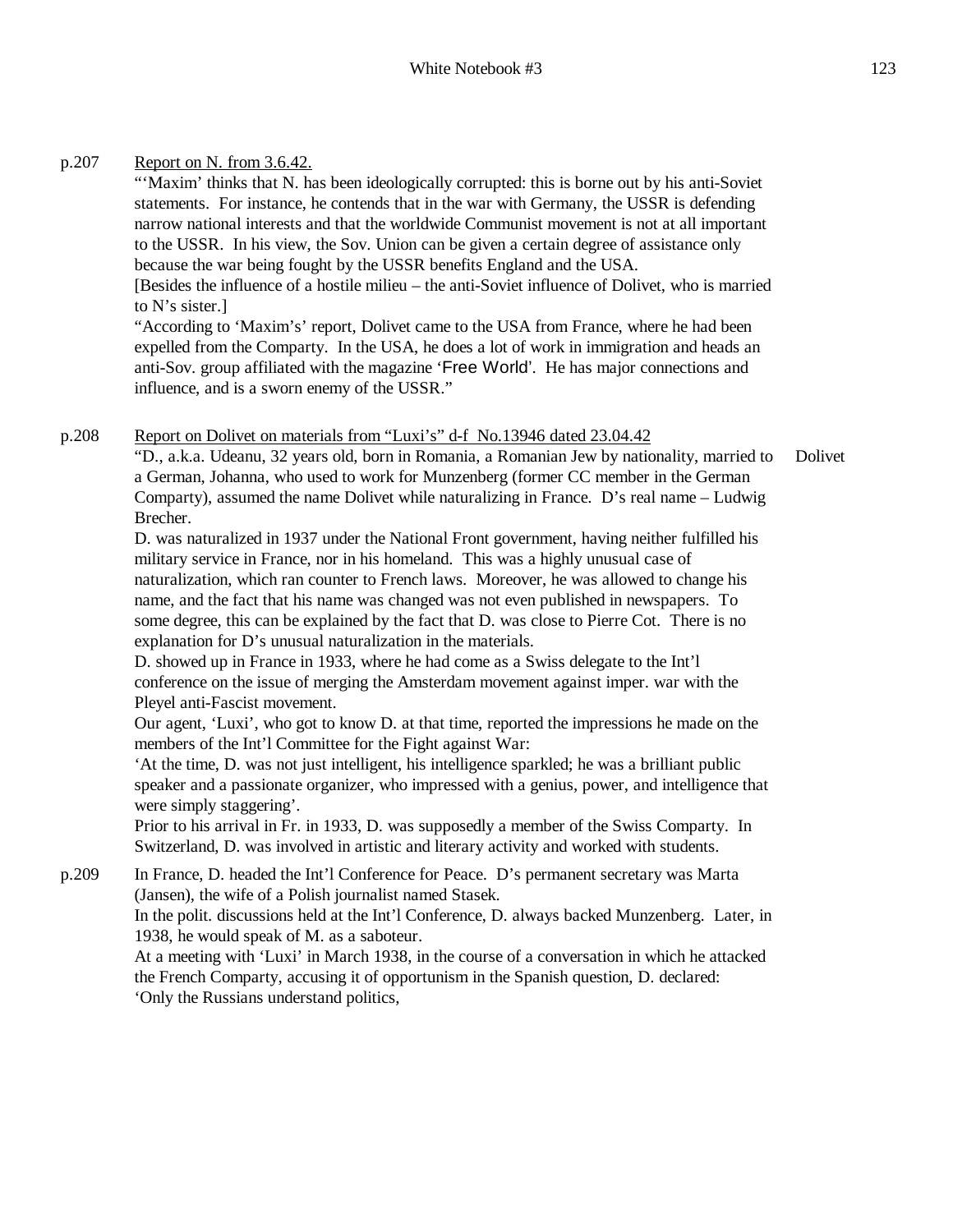and they understand me because they understand power."

During the Franco-German war, D. was conscripted by the French army and immediately enlisted as an official in the the 2<sup>nd</sup> bureau of the Ministry of Aviation.

Since we knew that 'Luxi' had worked with D. for a long time and that he had known her as an active Communist and could have played a big part in her arrest, we therefore decided to discredit him. Through the agent 'Matus', we informed one of the directors of the Ministry of Aviation that in the past, D. had been a Communist, the leader of the Int'l Conference, and apparently a Comintern agent.

The effect exceeded our expectations – several hours after the conversation, D. had been transformed into an ordinary soldier and sent to the front." [p.244 – Louis Dolivet]

### p.211 IKKI report on D. from 14.05.42.

Brecher (Udeanu, Dolivet) – from Romania, was senior secretary for the Int't Committee for Peace in Paris in 1936-1938, got his hands on all the files. Had close ties to Eng. aristocratic circles.

Signals received by the IKKI that he was a problematic, adventurist element were forwarded to the NKVD in 1936, as well as in 1938 in connection with the Munzenberg affair."

p.214 C/t from London dated 15.5.46.

[N. came to L. to visit his ailing mother. Met with "Johnson" (A. Blunt) and "Hicks" (Burgess). He declared that he had abandoned his polit. convictions because of disagreements with the CP USA's line.]

p.245 In 1948, N. was studied through Liza, Louis, and Shaman.

### Joke from the front:

" – When the war was almost over, the soldiers got together to discuss how to punish Hitler when he had been caught. They decided: heat a poker until it was red-hot and then stick the cold end up his ass.

- Why the cold end?
- So the Allies don't pull it out..." (KP 17.03.95, p.19)<sup>64</sup>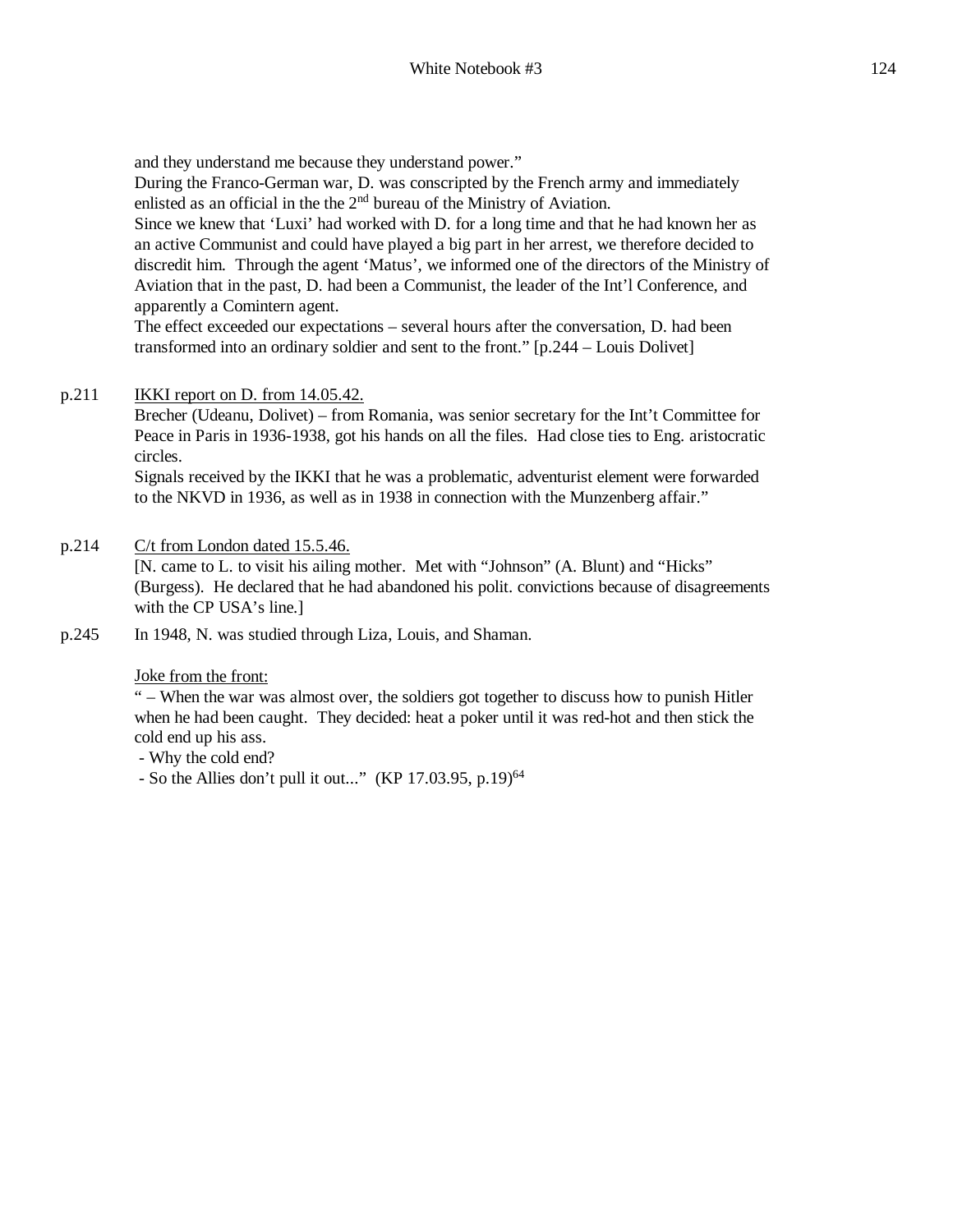### "Izra" f. 45049 v. 2 Donald Wheeler *Donald Wheeler*

p.8 To 3<sup>rd</sup> department, 1<sup>st</sup> derect. chief of the NKGB USSR, Lieutenant Col. GB Cde. Graur [In July 1944, the 1<sup>st</sup> sector of the 8<sup>th</sup> department of the 1<sup>st</sup> Derect. received ten documentary materials on Germany from "Izra." All the materials are of interest and all are valuable. The item, "OSS memorandum regarding the military administration of Germany" was forwarded to the NKID. Materials: 1) OSS memo regarding Germany's econ. position by the time of occupation," 2) "OSS memo regarding a rationing program for G. during the occupation" – were forwarded to the NKID and NKVT, and along with extracts from OSS memoranda ... to the director of the group on the Analysis and Evaluation of Information about the Adversary, Colonel General Golikov, to be used in compiling a report for the Gov't on the military and political situation in Germany.

Materials: 1) "Germany: Population and assessment of human resources."

- 2) "Casualties in the German armed forces."
- 3) "Comparative possibilities of the two sides on the Eastern front" –

were forwarded to the GRU RA, where they were used in compiling a report for the gov't on the Military-political situation in Germany.

We are using the materials for our work as a rich source of material on Germany' econ. position." 8<sup>th</sup> department, 1<sup>st</sup> Direct. Chief of the NKGB USSR GB Col. Allakhverdov.

p.10 Vadim – C 27.4.45 (evidently a mistake. Most likely, in May).<sup>65</sup>

"'Izra' spoke with Lieutenant of airborne troops Bookbinder (*Bookbinder*<sup>66</sup>), who works in 'Cabin's' secret intelligence division.

From the conversation, he found out that Bookbinder had just returned from a secret mission across Russian lines in Germany. He and his group (a major and a captain) stayed in Berlin, visited a calculating machine factory, contacted the wife of the factory director, and supposedly set up an informing network to report on any movement of equipment by Sov. agencies. The factory is located in the city of Spandau – a center of heavy industry. According to B., the director has been working for an Am. company for many years. This trip took place around May 22<sup>nd</sup>. B. said that he also set up an informing network in Plosht, where he had gone the day before the Russians arrived. He made a similar illegal trip to Transylvania accompanied by Robert Wolff, who works in the balance division of Cabin's research and analysis department. B. speaks fluent Russian, knows a little German, and speaks English well, though with a Jewish accent. [Detailed description of Bookbinder's distinguishing marks, including a large ring on the middle finger of his left hand. The ring is made of gold with a blue semi-transparent stone.]

p.11 Report by "Raid" from 17.6.45.

"'Izra' discovered that Wayne Voosling, a correspondent for 'Life' magazine, is an OSS agent. 'Izra' got a look at a cover letter addressed to the OSS from Voosling, which was attached to doc.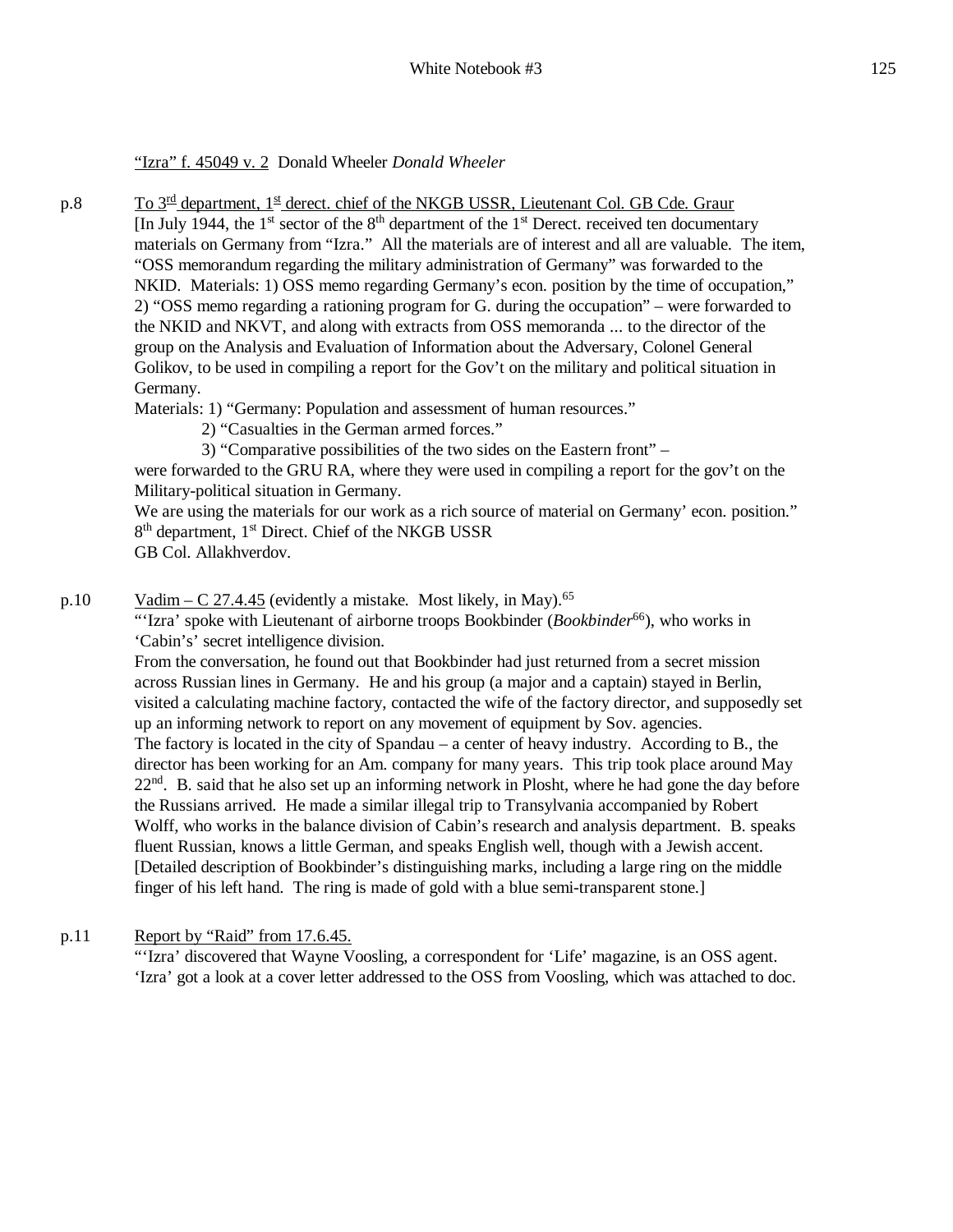No. 4 – Notes on a report by General Biryuzov. 'Izra' does not have any other information about this document, except for the fact that Voosling had sent it. In all likelihood, this document was a commentary by OSS agents on a report submitted to the English and the Americans by General Biryuzov – head of the Allied Control Commission on Bulgaria. (Note: In accordance with instructions, 'Izra' is constantly working to uncover specific OSS agents).

'Izra' works a great deal on the four assignments he was given, but he has not yet obtained a large amount of info.; he is trying to get more, and will pass it on next time."

### p.12  $NY - C$  13.7.45.

"Izra's" information about a conversation with Just Lanning, an employee in the London office of the OSS, on 26.6.45. According to Lanning, a former official at the Dept. of the Treasury, Bernstein, who now works in the Amer. group at the financial division of the Control Commission in G., had two conversations with 'Sailor' in June, in which he protested against the refusal by the Allied military occupational administration in G. to dismiss even the most well-known fascists from the German banking system. Bernstein is a member of a group at the Treasury Dept. that supports 'tough peace' for G., for which it is attacked by officials in the military occupational administration.

"Sailor"

"Bernie," **White** 

p.13 On 2.8.45, Vadim reports that Bernstein ('Bernie'), who used to work at the Dept. of the Treasury, is the head of the financial division of the Amer. group of inter-allied control commission in G. He is under the patronage of Harry White, Assistant Secretary of the Treasury and the main author of the USA's proposals at Bretton Woods, as well as the leader of a group of Treasury Dept. officials who are trying get anti-Fascist policies adopted in G. Virtually the entire group is notable for its extreme opportunism. Nevertheless, for a number of years they tried to exert a liberal influence on the gov't. Bernstein wants to purge the German financial system of fascist directors, but oth. divisions of the military occupational administration oppose him in this regard. Furthermore, he wants to root out the international branches and polit. connections of the German cartels. He is currently working on the files of 'I.G. Farben' in Frankfurt. This work is currently being handled by Orris Schmidt, who is also a protégé of White. Schmidt lacks polit. interests but is a good administrator. Also on Bernstein's staff is Russ Nixon, who until recently was a Communist in Washington. Before joining the army, he was a legal counsel for a CIO union. It is known that Bernstein is currently assembling a small staff with progressive views with the aim of exposing German industry's cartel structure and int'l connections. Among those he hired was Lieutenant David Fine, a talented person with liberal views. At the head of the labor division of the Amer. Group in the Control Commission is Brigadier General MacSherry, a reactionary. He had been the 'Cabin's' main opponent in Europe and is partly to blame for the failure of Cabin's plans to expand operations in Europe."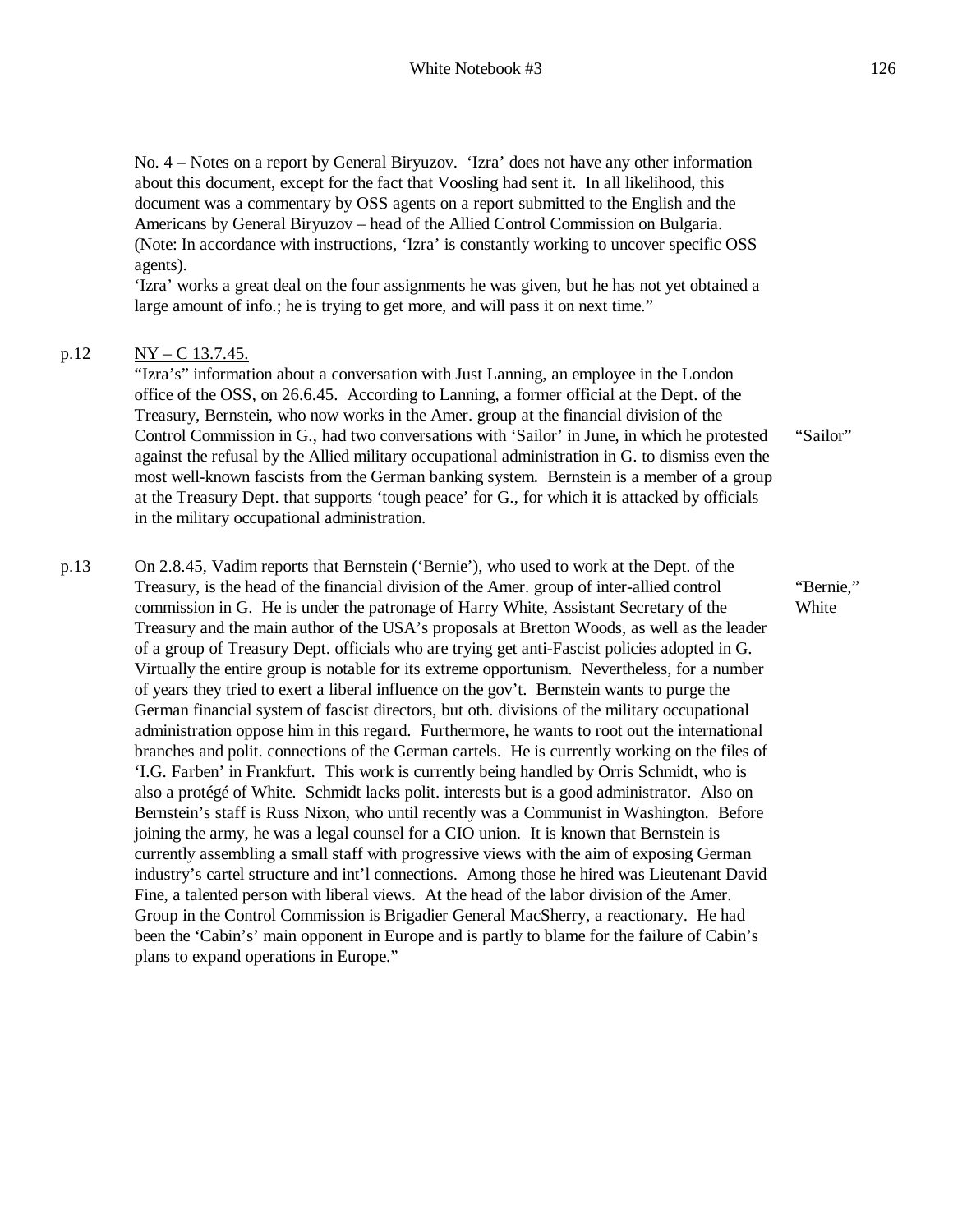| p.17 | (Mailing No. 17)<br>[In Dec. 1945, "Izra's" materials from Wash. OSS reports nos. 1785.49 and 1785.52 on current<br>polit. events in the USSR."                                                                                                                                                                                                                                                                                                                                                                                                                                                                                                                                                                                                                                                                                                                                                                                                                                                                                                     |
|------|-----------------------------------------------------------------------------------------------------------------------------------------------------------------------------------------------------------------------------------------------------------------------------------------------------------------------------------------------------------------------------------------------------------------------------------------------------------------------------------------------------------------------------------------------------------------------------------------------------------------------------------------------------------------------------------------------------------------------------------------------------------------------------------------------------------------------------------------------------------------------------------------------------------------------------------------------------------------------------------------------------------------------------------------------------|
| p.18 | + Correspondence on various issues between OSS representatives in Germany and the OSS<br>leadership in Wash." The material is included in a general collection on OSS activities.                                                                                                                                                                                                                                                                                                                                                                                                                                                                                                                                                                                                                                                                                                                                                                                                                                                                   |
| p.19 | OSS reports on the week's polit. events in Europe, nos. 11 and 12."                                                                                                                                                                                                                                                                                                                                                                                                                                                                                                                                                                                                                                                                                                                                                                                                                                                                                                                                                                                 |
| p.20 | Oct. 1946. Chief of department 2-A, Derect. 1-A PGU MGB USSR<br>to Colonel Cde. Graur<br>"I am sending you an assessment of the following materials:<br>1. Report of the Joint Technical Intelligence Subcommittee of Amer. Military Intelligence,<br>"German guided missiles." Source "Izra," mailing No. 17 of 1945. Material is of interest.<br>2. Report of the Joint Technical Intelligence Subcommittee of Amer. Mil. Intelligence, "Description"<br>of the German X-4 rocket." Source "Izra," mailing No. 17 of 1945. Material is of interest.<br>3. Report of the Joint Tech. Intelligence Subcommittee of Amer. Mil. Intelligence "On sound-<br>absorbent submarine hulls." Source "Izra," mailing No. 16 from 1945. Material is valuable.<br>4. Report of the Joint Technical Intelligence Subcommittee of Amer. Mil. Intelligence "On trends<br>in the design of German tanks." Source "Izra," mailing No. 16 from 1945. Material is of info.<br>interest<br>Dep. Chief of department 1-E PGU MGB USSR<br>Lieutenant Colonel (Kvasnikov) |
|      |                                                                                                                                                                                                                                                                                                                                                                                                                                                                                                                                                                                                                                                                                                                                                                                                                                                                                                                                                                                                                                                     |

p.21 [In November 1945 – "Monthly report No. 2 by the military governor of the Amer. occupational zone in G." Used in the report.]

p.23 Report by "Izra" from 20.11.45.

### Prospects for the State Dep's Interim Intelligence Org. Personal observations. (translated from Eng.)

"*IRIS* is currently in a difficult position, b/c it is trying to establish itself as a constituent part of the State Dep. Since Oct. 1, 1945, when Colonel McCormack took it upon himself to include *IRIS* in the State Dep., countless administrative problems have arisen, many of which might never have come up if not for the unfavorable polit. situation in which *IRIS* finds itself. The main problem is that the *IRIS* is not even able to replace the main workers that are leaving it. At pres., many skilled workers are leaving this organization.

The military personnel that had previously been attached to the OSS have been demobilized, and *IRIS* has failed to recruit them as civilians onto their staff, despite having promised them a great deal.

Within *IRIS*, there is disagreement between the polit. figures and the economists. The latter were forced out of every senior position and many of them are leaving their jobs at *IRIS.* For the rest, it could prove practically impossible to remain at *IRIS* in the future.

The State Dep's cadre divisions have taken a hostile view of the newly-arrived *IRIS*. On the whole, they do not object to its hiring new people, but they oppose by any means possible even the smallest attempt by *IRIS* to play a high-level role in the State Dep."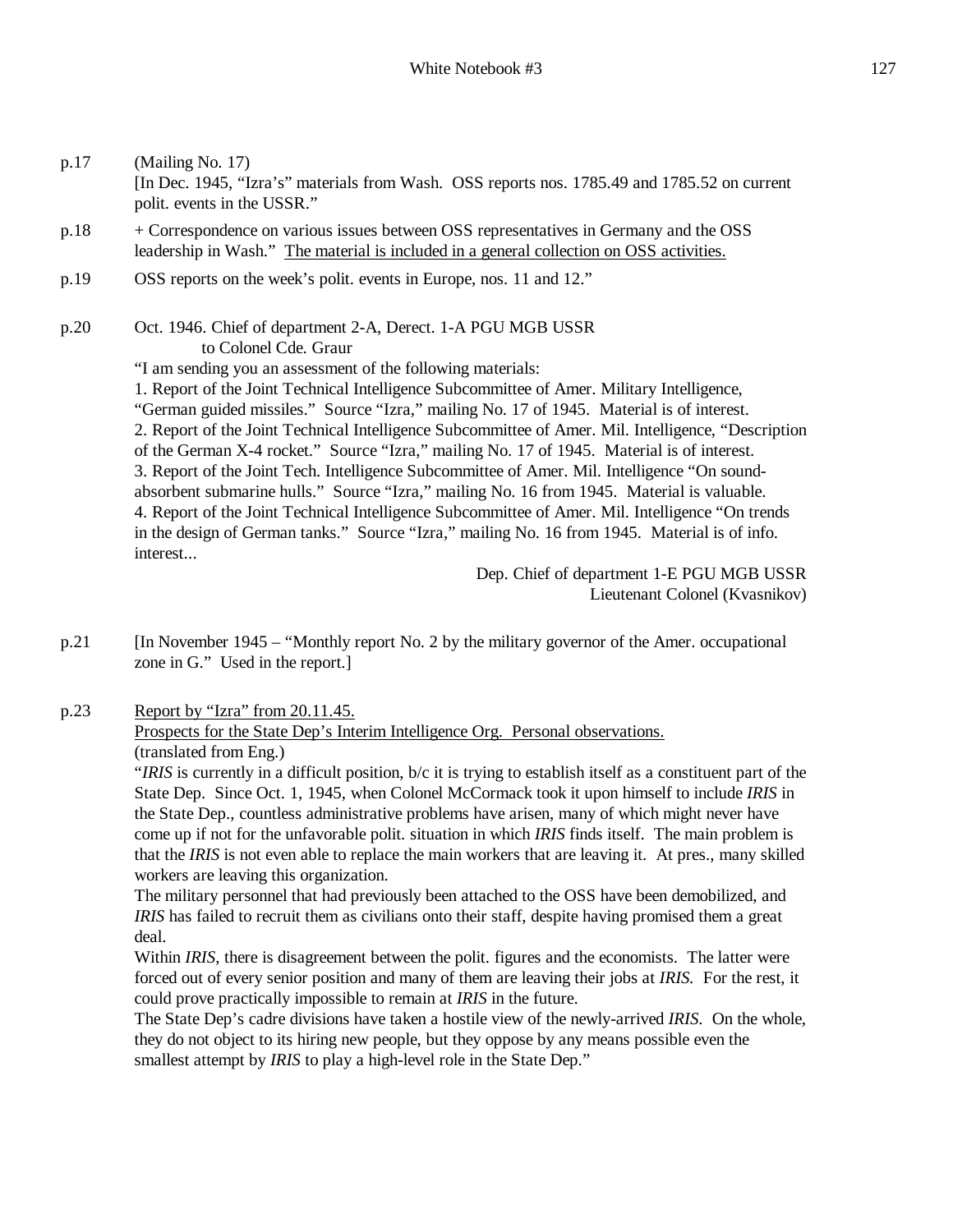p.26 [Oct. '45 – on the situation in Spain.]

p.27 Report by the Interim Research and Intelligence Service at the State Dep. No. 1090 dated 2.11.45, "On the situation in the Middle East."

p.28 OSS doc. from 20.08.45 regarding Polish emigration to France. Mat-l was of interest.

### p.32 "Raid" – on "Izra" (*to be on ice* – to be deactivated)

"*Since 1940 has been working at the Office of Strategic Services (OSS), as expert on German manpower situation. Was for a time connected with party organization engaged in government union work, disconnected from that about beginning of 1943. Contact was established with one of our people (Ed)* ("Ted" A.V*.)*<sup>67</sup> *but for a long period he did not produce, probably because of lack of leadership. About end of 1943, I established contact with him for a special assignment, and have since worked with him from time to time, will do so regularly as soon as he is permitted to resume work.*

*He has access to excellent material, and once given explanation of what was wanted, worked hard and bravely to get it. He had planned to leave OSS because of boredom with work, but when explained why it was important for us, he wholeheartedly accepted the idea of staying indefinitely, so long as it would be useful in our judgment. His expressed attitude to the dangers involved is that our work is the only important thing he can do, and that there is no point in maintaining his personal security if he doesn't do the work. His actions bear out this expression. He has not been reckless, but has gotten materials regularly under security conditions more difficult than those faced by most others...*

There are several sources of danger in regard to him - a. he is on a list that you know about; b. *His brother George, who works for the FEA on German work in London, was denounced as undesirable for political reasons by the Civil Service Commission (this judgment is being appealed by the FEA and will probably be reversed), and c. his wife is still a member of the union party organization. After the recent leaks to Drew Pearson, it was known that he had nothing to do with them, and he was appointed by the OSS to investigate suspects in his Division. This incident undoubtedly improves his situation.*

*The main difficulty with respect to his work is his domestic situation. His wife works during the day, and the maid leaves when they get home. Thus, with three children, he has several hours of household daudgery every evening, which does not leave very much time. I have discussed with him the possibility of his wife leaving the organization, quitting her job, and helping him with typing etc. He has begun*

"Ted"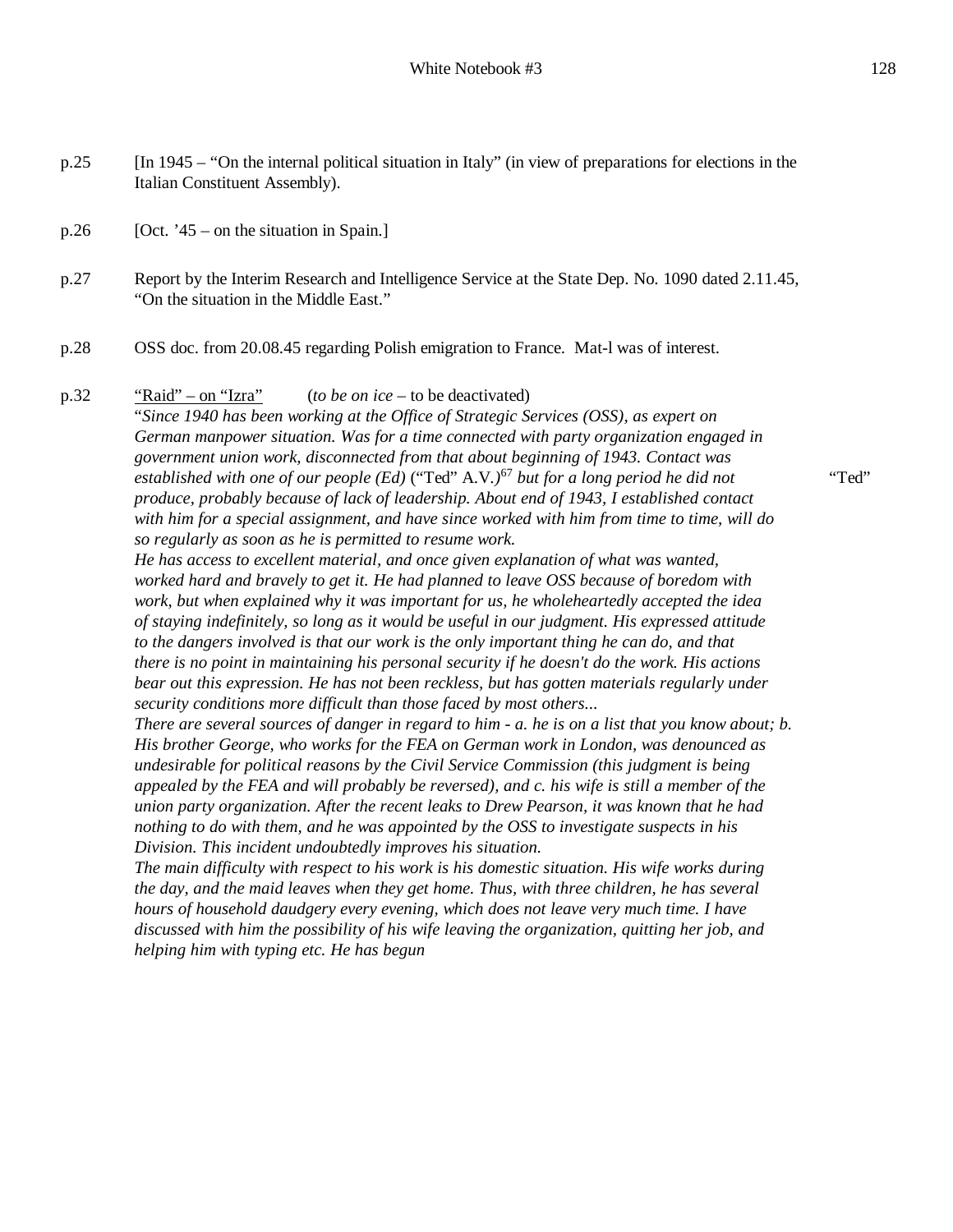*to discuss this with his wife, and gotten a satisfactory response in the first aspect. He does not think that her quitting her job will create financial difficulties*"*.*

### p.33 "<u>'Izra's" autobiography 30.01.45.</u>

*"My father's people were originally Puritans: they came to this country in the Great Migration in the 1630's and settled in Massachussets. At the time of the Revolution they were farmers in upstate New York, and in the 1830's they moved to Wisconsin when the state was first being settled up...*

*My father was intended for the Ministry but he decided to learn a trade instead. He took up bricklaying and worked for many years in various parts of the west: his special line was lining fireboxes and smelters with firebrick. He was a reading man, and came under the influence of various utopian writers such as Bellamy, and of Populist ideas on money, on the trusts, and so on... Father never became a disciplined revolutionary worker. Father welcomed the October revolution and has consistently defended the Soviet regime from the beginning. He has never been disturbed by purges, by pacts, or by any of the aspects of Soviet policy which have upset so many middle-class liberals. On the other hand, he has never developed politically to the point of joining the Party, or of following the lead of the party consistently. In part this may be due to the absence of opportunities for stimulating contacts, especially after he took up farming.* [*Mother's people are of Scottish descent*.]

p.34 "*I was born in 1913 on my father's farm in Eastern Washington. The conditions of my life were hard, for we lived in a newly-settled, isolated village in desert country. An ambitious plan for irrigating the whole valley from the Columbia river had just collapsed as a result of the depression of 1907 and the subsequent hard times in agriculture. We lived in a tenthouse: there was neither electricity, nor running water, nor telephone, and it was a hard struggle to provide even the least heat in winter.*

*Drifting wood from Columbia furnished all our fuel, and much of our timber. In these conditions, a day's journey from the nearest doctor or pharmacy, a day's journey from a clothing store, my mother raised her family of six children. Hard work and lean fare was our lot...*

*In 1935 I was elected Rhodes Scholar from Oregon. At Oxford I studied Philosophy, Politics, and Economics, and in the Examinations I was fortunate in winning First Class Honours, which fact has been of the greatest practical value to me since. The third year of my scholarship I took at the University of Paris, Faculty of Law. 1938 – Instructor in Government at Yale. [In 1939 - Treasury. 1940 April – joined the staff of the Senate Banking and Currency Committee. October, 1941 – went to work*

p.35 *for the Coordinator of Information (now the OSS).] "My childhood political development was a curious mixture of agrarian radicalism, utopian socialism (from books mainly) and faith in militant trade unionism. I was taught to admire*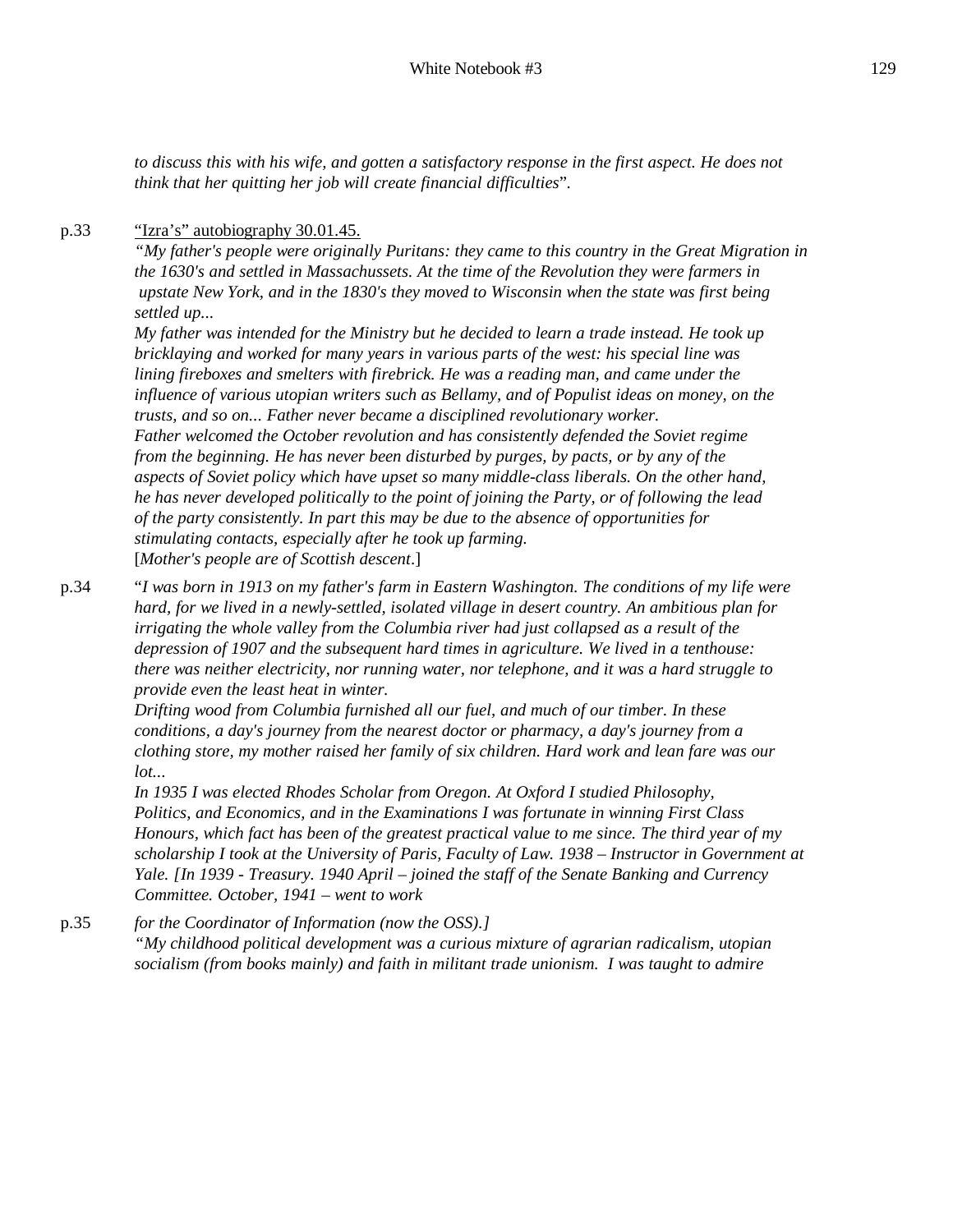*Eugene Debs along with John Brown, Lincoln, and Lenin; but on the issues of the day I was naturally rather confused. I supported La Follette in 1924 (at the age of 11) and the Socialist candidates in 1923 and 1932...*

*Beginning about 1934 I began to lose some illusions and acquire a better understanding of politics. I met Elizabeth Gurley Flynn and was much influenced by her... When I arrived in Oxford in the fall of 1935 I joined the October Club, the left-wing political organization, which very soon thereafter was amalgamated with the Labour Club, in accordance with the People's Front policy. In a few weeks, on my own initiative, I approached some of the student Party leaders and asked to be admitted to the Party. After being examined by* 

*the secretariat, I was admitted to the C.P.G.B. I believe in December 1935.* 35-36 [Knew *Jack Cohen, Abe Lazarus*; of the Americans – *Bill Sherwood* and *Peter Rhodes*.]

- p.36 *"From October 1937 to July 1938 I was in France, and my political work was with the group of Americans working on behalf of the International Brigades. I assisted in arranging transport, getting papers, and so on. I worked first with Sherwood and Rhodes, later with a Canadian whose name I cannot recall (known as Steve)."*
- p.37 "*For a long time after coming to D.C. I was isolated, and at last in desperation I attempted to establish direct contact with the ordinary party in DC. I saw and talked with Martin Chancey – without any introduction – and he promised to put me in touch with someone. In retrospect of course this appears an incredible error on my part.* [Several contacts in the CP.] *"... The CSC (Civil Service Commission – A.V.)*<sup>68</sup> *suggesting that I be fired. My chief, Emile Despres, informed me, and took the counteroffensive against the CSC, with the final result that in October 1942, the agency received a letter from the CSC giving me a clearance".*
- p.40 *"Up to the present the work of my section has been mainly strategic analysis and the estimation of the population and manpower factors of strategic importance in the enemy position. In particular, we have worked on the German civilian manpower situation, military manpower, strength and disposition of the enemy forces, and enemy losses. A sideline has been the analysis of European population movements, contributing to the appraisal of the Axis food position and, later, to planning for military government. This work program has led to the development of certain organizational associations and to the development of certain flows of information".*

### p.48 Report.

[Secret CP member. In 1943, he was included in "Raid's" info. group. At first, the info. was received through "Ted" and "Robert," and since May '44 – through "Raid." A large quantity of valuable material and information.]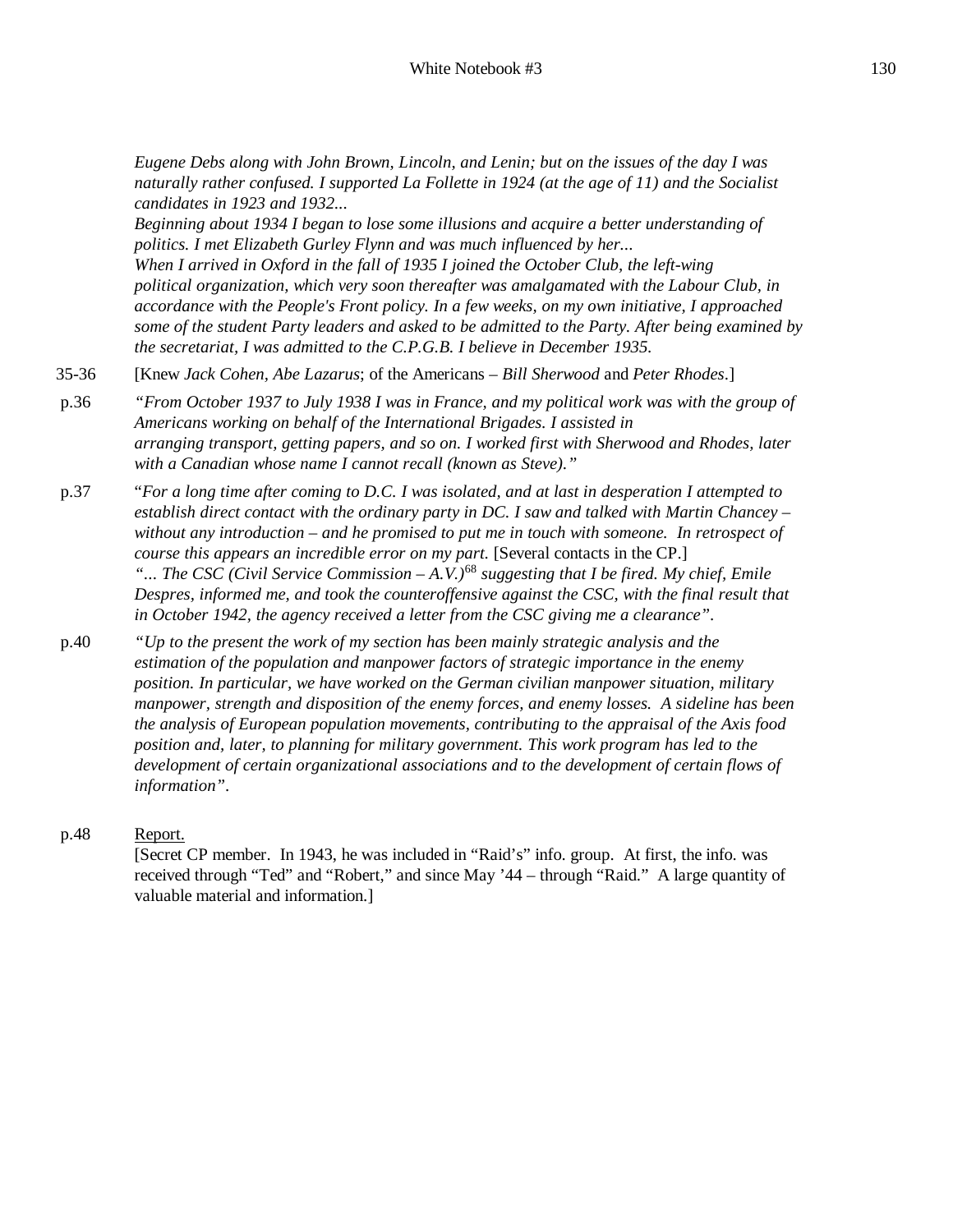|      | File 45049 v. 1 "Izra" (see v. 2 earlier)                                                                                                                                                                                                                                                                                                                                                                                                                                                                                                                                                                                                                                                                                                                                                                                                                                                                                                         |           |
|------|---------------------------------------------------------------------------------------------------------------------------------------------------------------------------------------------------------------------------------------------------------------------------------------------------------------------------------------------------------------------------------------------------------------------------------------------------------------------------------------------------------------------------------------------------------------------------------------------------------------------------------------------------------------------------------------------------------------------------------------------------------------------------------------------------------------------------------------------------------------------------------------------------------------------------------------------------|-----------|
| p.9  | Letter $NY - C$ 8.5.43.<br>["Ruff" had given the lead on "Izra," who came to the former's attention in Wash. as someone<br>who was talented and progressive.]                                                                                                                                                                                                                                                                                                                                                                                                                                                                                                                                                                                                                                                                                                                                                                                     | "Ruff"    |
| p.12 | $NY - C$ 3.08.43.<br>[Cross-checked through "Koch," who often sees Wheeler and his wife. We intend to recruit<br>Wheeler through Sound.                                                                                                                                                                                                                                                                                                                                                                                                                                                                                                                                                                                                                                                                                                                                                                                                           |           |
| p.13 | Report by "Yasha" from 5.8.44.<br>[Wheeler – head of the division for studying human resources of the Axis]                                                                                                                                                                                                                                                                                                                                                                                                                                                                                                                                                                                                                                                                                                                                                                                                                                       |           |
| p.16 | $C - NY c/t 3.09.44$<br>"We received very valuable materials from Izra in mailing No. 5-1944, especially with regard<br>to the Sov. Union and Germany. One report that was sent mentions doc. No. 1570, regarding<br>"Russia's external economic relations and its interest in monetary stabilization." This doc. is<br>located in Izra's department and is of topical interest to us. Try to get it."                                                                                                                                                                                                                                                                                                                                                                                                                                                                                                                                            | Materials |
| p.18 | Report by Koch from 12.9.44.<br>The security division of the Office of Strategic Services compiled a list of "reds," which they<br>are keeping for future reports. As Koch was told in the division, measures against these<br>individuals would be taken if they side with the USSR against the USA in the future. No<br>details regarding this matter were discussed.<br>The list includes four people who the division is sure are providing the Russians with info.<br>One of them is named Jimenez. Koch does not remember the three others, but he will try to<br>find out for us.<br>The list also indicates three categories of people whom the security division considers to be<br>particularly dangerous "reds."<br>1. Known Comparty members (among them, "Izra").<br>2. Not Comparty members, but holding certain Communist views.<br>3. Progressive liberals.<br>Koch will try to find out the names of all the people on the list. | Koch      |
| p.22 | Letter from "Albert" dated 17.09.44<br>" As you know, Izra has given us a larger amount of interesting material than anyone else in<br>that group. Three weeks ago, Myrna met with him for the first time. He made a very good<br>impression on her. I asked Myrna to tell him to be very careful and to do everything possible<br>to consolidate his position in the department. He is very brave, it seems, and unconcerned<br>about his position. He says it doesn't make sense to be afraid – after all, a person only dies<br>once. He is very critical of his colleagues and considers them all to be feather-brained.<br>p.35 (b) "To Myrna, Izra was Dick."                                                                                                                                                                                                                                                                               |           |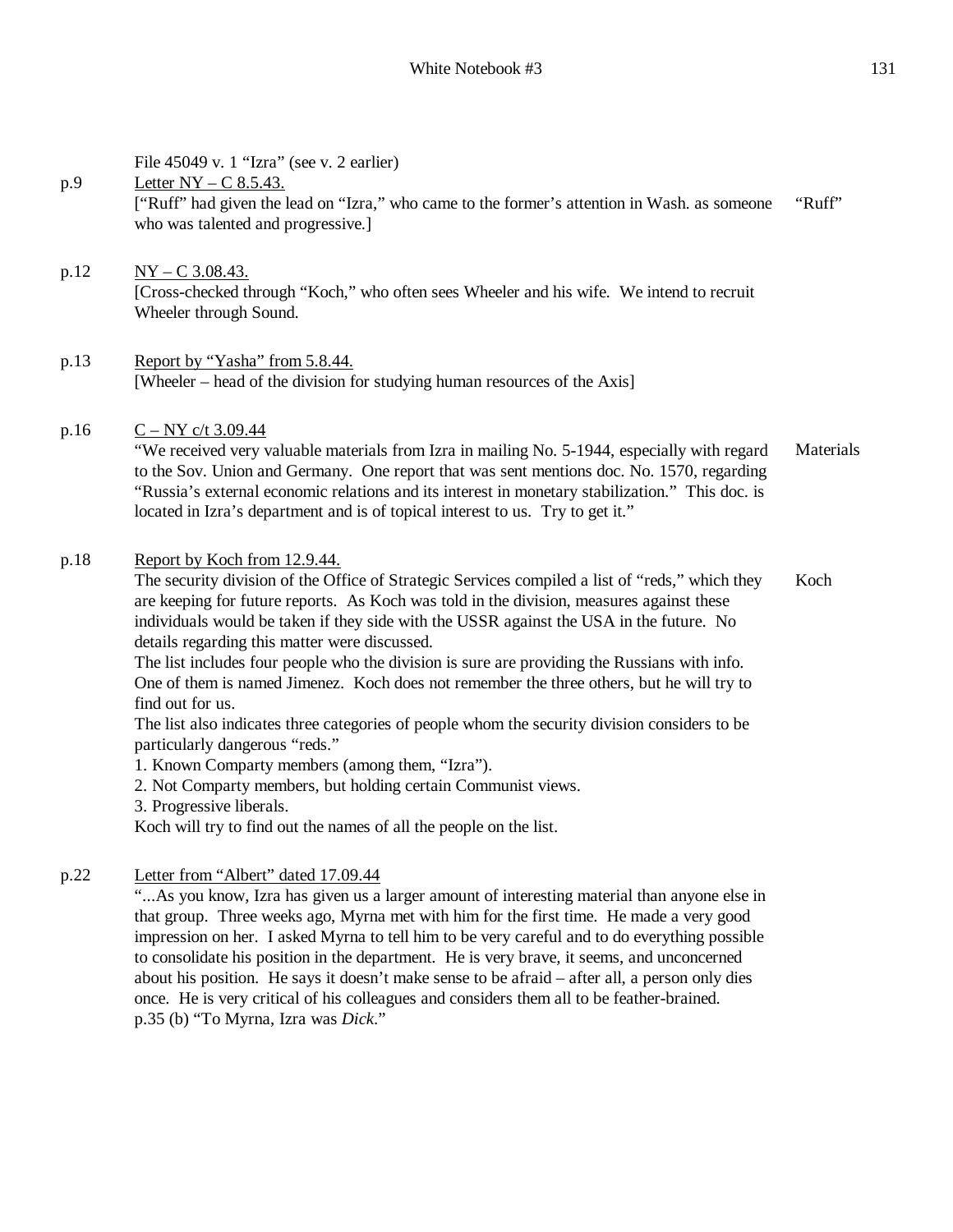### p.65  $C - Wash. 24.9.45$ .

Vadim was sent instructions to report on how the upcoming liquidation of the OSS by Truman will affect the position of our probationers in this agency.

### p.67 Vadim – C 1.9.45.

He replied that he can't tell yet how the liquidation of Cabin will affect the position of our agents working there, but he instructed the agents to stay in Cabin for now and to transfer onto the staff of the org. that is being created in its place.

Such a directive was given to Izra in particular. I. was in complete agreement with it but said that any vetting prior to his joining the new intel. org. could uncover his past.

At pres., all the functions and affairs of the division where I. and "Akr" work are being taken over by Bank, and its employees are being individually selected to work in Bank. Akr hopes he will be admitted to Bank. Izra can't say anything for certain yet but hopes that in October his position will become clear.

Muse's division should be taken over by Arsenal. Muse has a chance to transfer to Bank and she was told to do this herself. Muse herself wants to get a job with the Int'l Red Cross. Vadim forbade her from doing so. Muse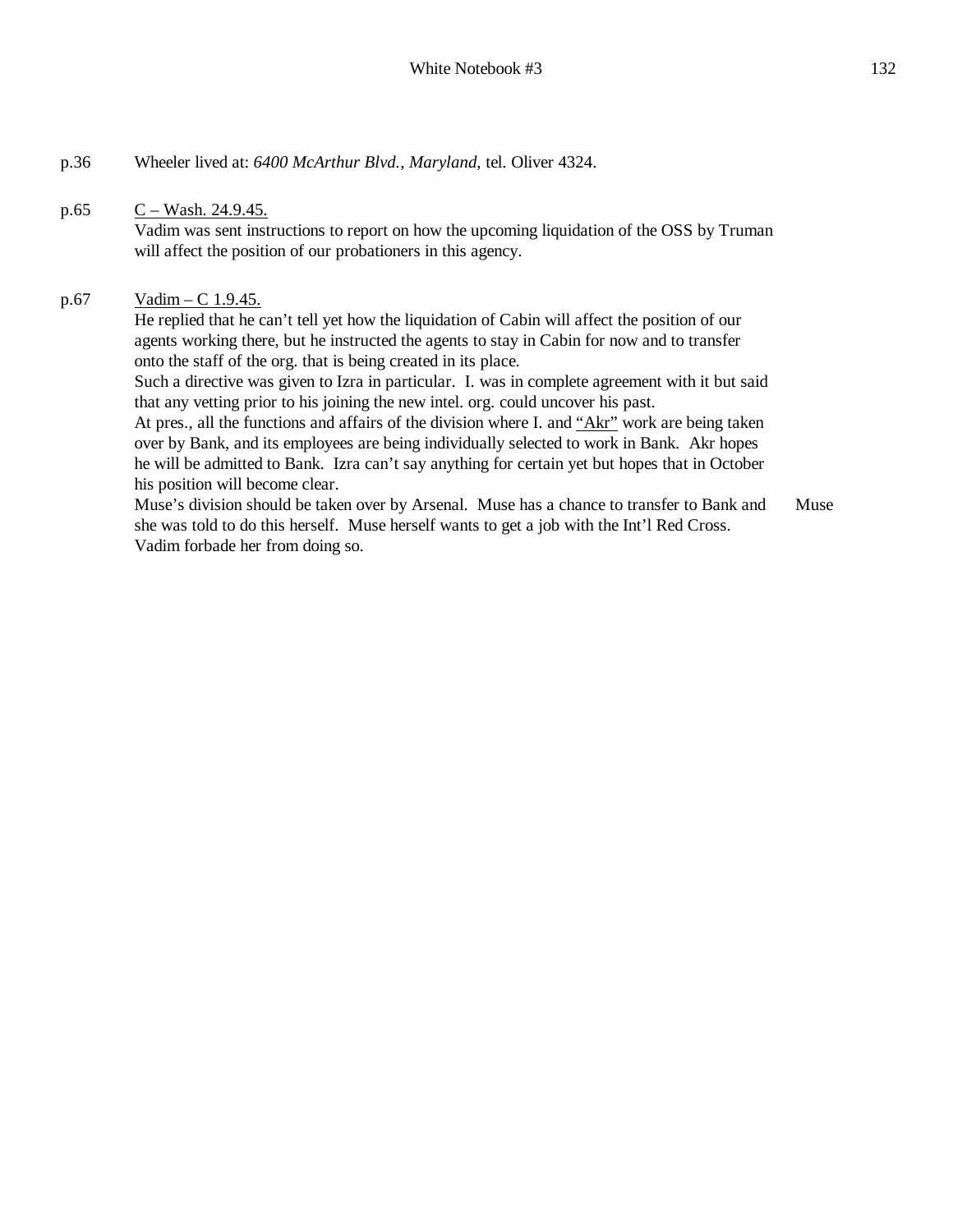### File 28734 v. 1 "Ruff" Franz Neumann

#### p.7 Report.

"Ruff" – Franz Neumann, b. 1900 in Germany, U.S. citizen. Lived in Germany till 1933, was a left social dem., and worked as a lawyer for trade unions. In 1933, he emigrated to England, where he graduated from an econ. inst. (The London School of Economics – p.28). He came to the USA in 1936.

Prior to Feb. 1942, Ruff worked as a teacher, engaged in scientific work, and, in addition, worked as a consultant for the German division of the Board of Economic Warfare. He simultaneously wrote a book on Germany's econ. questions, which was published in the USA. In Feb. 1942, R. was transferred to Cabin, where he began work as a consultant in the foreign division.

Ruff – Mary's lead; he is a good friend of his.<sup>69</sup> Mary, Noah, and Git give Ruff a positive reference, describing him as pro-Soviet, with left views, and unaffiliated with any emigrant organizations.

In 1942, R. was contracted with Mary's help. At the initial meeting, R. promised to pass us all the information that came his way. According to him, numerous copies of telegrams from Amer. ambassadors to Bank are sent to him; in addition, he has access to materials on Germany in Cabin.

#### p.8 Report by "Mary," dating from August 1942. (translated from German)

Neumann said that he has seen three reports devoted to the Caucasus: from the Board of Econ. Warfare, the Euro. Division of the Board of Military Info., and the OSS. The first two are not of interest. The report from the OSS contains a lot of valuable material and is excellently written. The author – Robinson, is Chief of the Russian Division at the OSS. The report is 124 pages long and contains very detailed facts and figures about the Caucasus: railroads, stations, warehouses, workshops, the number of trains passing through in a particular year, etc. Neumann says that Robinson has an unfriendly attitude toward the USSR but is highly competent in matters pertaining to the USSR.

- p.13 1.2.43 Neumann's recruitment approved.
- p.14 Letter NY Moscow No. 4 from 1943 "'Ruff' was contracted by us with 'Mary's' help and will be handled primarily by him. Ruff is here once a week, and he usually stays at 'Mary's' place. In conversation with 'Vardo,' whom Ruff knows as a Soviet by the cover name 'Helen', R. said that he will give us all the info. to which he has access." Vardo
- p.15  $NY C$  c/t dated 3.4.1943 "'Vardo' met with R. for the first time; the latter promised to give us all the information that comes his way. According to R., he receives numerous copies of reports by Amer. ambassadors to 'Bank'; moreover, he has access to materials on Germany in Cabin.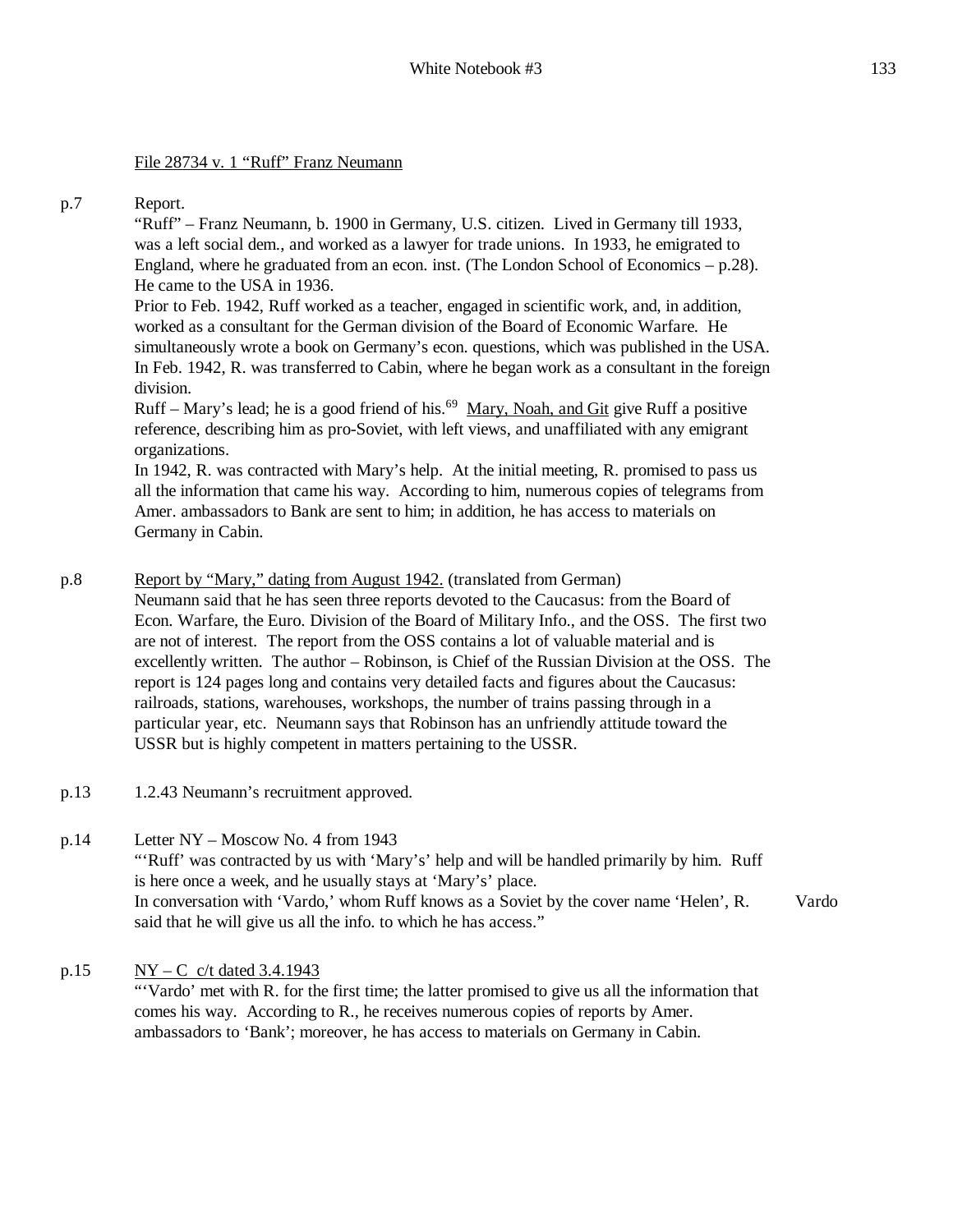p.15 The info. received this time from R. amounts to the following:

1. The Amer. ambassador to Spain, Hayes, informed "Bank" that he spoke with the Duke of Alba, who recently returned from Germany and Italy. In both these countries, Alba—as he himself put it—met with generals and industrialists who said they were willing to overthrow Hitler and Mussolini and make a deal with the Allies.

R. says that Hayes is a sworn enemy of the Sov. Union.

2. Spellman traveled to the Vatican with the intention of recruiting the Pope on the Allied side. The latter declared that the Allies must stop bombing civilian populations. The USA does not object to this, but England turned down the Pope's suggestion, which Sp-n seconded as well. Based on all the information that was obtained by R., it can be concluded that Sp-n's trip did not meet its goal.

3. "Bank" received a report from Standley stating that he had informed Comrade Molotov about the upcoming meeting of Allied countries to discuss issuing provisions and proposed that the Sov. gov't send a delegate to this meeting. In response, Comrade Molotov supposedly expressed a wish that in the future, questions of conducting this or that meeting be discussed with the Soviet gov't as well.

According to Standley's report, the Poles had told him that the Soviet gov't was not addressing their complaints about the supposedly compulsory adoption of Soviet citizenship for Poles living in the USSR, on pain of expulsion.

According to R., not one of the reports by Standley he had read betray any hint of anti-Soviet prejudice.

4. For now, Americans are not hiring any German immigrants. At the same time, however, Cabin has been asked to thoroughly study who could be hired. Thus, a certain Walter Dorn, Chief of the Division of Foreign Nationalities Groups at Cabin, was sent to Mexico to study the question of German emigrants (including CP members).

5. According to the Polish ambassador to the USA, Ciechanowski, the politics and claims of the Polish people are not supported by "Radio Station" supposedly because the people working there are for the most part Jews (both local and immigrant). C. intends to conduct a campaign against "Radio Station" if it does not rethink its line of conduct.

R. explained that Radio Station has instructions not to respond to the "Poles' complaints" in its propaganda work.

### p.16 (Undated.)

R. does practically nothing. His excuse is that there isn't any important information. The other day, he became a U.S. citizen è bit of a coward. Working in the *Foreign Nationalities' Branch*" of the OSS. "Vardo" herself is unable to see him often. "Mary" has instructions to pressure R. and force him to work.

We have not yet given R. any specific assignments, having indicated only that we are interested in information about Germany and its allies.

### p.17 Mailing  $NY - M 1.9.43$ .

[We have taken an interest in Herbert Marcuse in view of his work at "Cabin." A close friend of Ruff's. The exact nature of his work Marcuse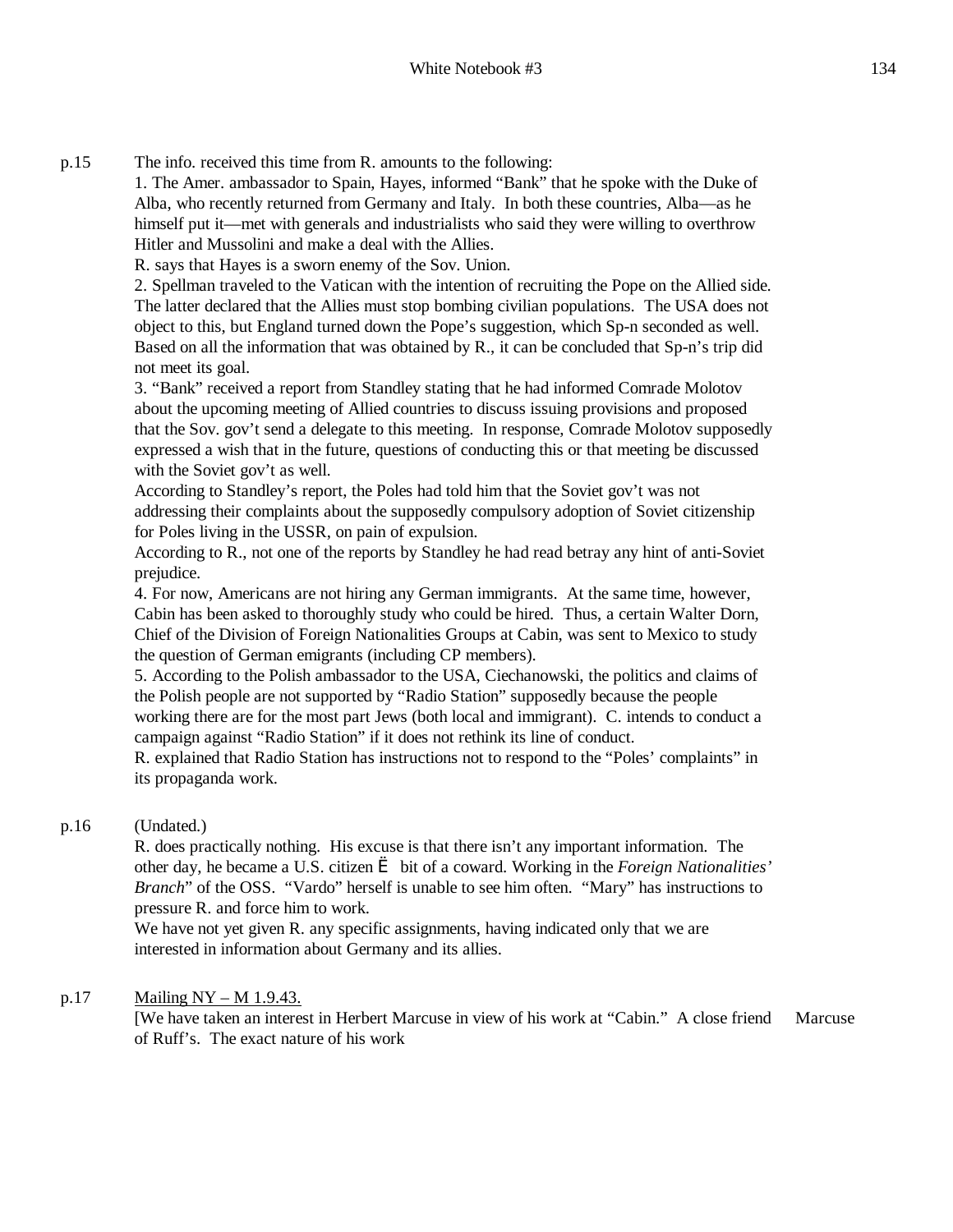in the OSS is unknown. 'Noah' knows M. through Germany and thinks that although he did not belong to any party there, he was very close to the fellowcountrymen. "Noah"

- p.20 Information based on a report by "Mary" from 6.1.44 "When Mary last saw Ruff, he asked him outright about the reasons for his inefficiency. 'Mary' wanted to find out if R. had changed his mind about working for us, or if there was some oth. reason. R. answered the following: 'I have not changed my mind. If anything truly important comes up, I will tell you without hesitation. He then gave the usual explanation that he did not have anything worth telling us about, that 90% of everything he learns appears in the newspapers a few days later, and that precautions had been taken recently to safeguard info. in connection with massive war preparations. During the same meeting, R. told 'Mary' some information about Germany, the views of Gen. Marshall, Roosevelt, and Churchill on the second front, etc. Based on an assessment by station chief Maxim, this information is of merely informational interest."
- p.27 R. reported that in the Mid. East, contingents of the Yugoslav army have begun crossing over to the side of the partisans. Opinions differ among English military representatives under Mihailovic: senior officer Armstrong supports the full backing of Mihailovic; jr. officer McLin supports the partisans [Tito].
- $p.22$  INFO 1<sup>st</sup> derect. of the NKGB gave a low assessment of R's information (on Yugoslavia) (Apr. '44)

p.23 Maxim delivered from Wash. on 13.6.44 "Mary's" report. On 10 June 1944, R. informed Mary that a Cabin representative at the Amer. embassy in Bern (Switzerland), Dulles whom we know, telegraphed the following info. to Bank: Supposedly, General von Brauchitsch came to him personally from Germany, and said that on behalf of a group of servicemen, he was offering peace on the following terms: 1. This group of military men would overthrow Hitler.

2. A military gov't would be established, which would agree to unconditional surrender.

3. Sov. forces should not take part in occupying any German territory.

To this message, the director of Bank replied to Dulles that without the involvement of its allies, the Americans would not conduct any peace negotiations with Germany. Around the  $25<sup>th</sup> - 26<sup>th</sup>$  of May, R. reported the following to Mary:

Dulles informed Bank that he had been approached by a representative of a German group. This group is made up of prominent military men, including Zeitzler, industrialists, and rightwing socialist democrats who had remained in Ger. The group offered to conduct peace negotiations on terms that occupied territories in W. Europe would be cleared of German forces and they would have freedom to operate in the East in order to continue the war against the USSR.

The dir. of Bank supposedly informed Gromyko of this offer. The bureau is checking this information through oth. sources.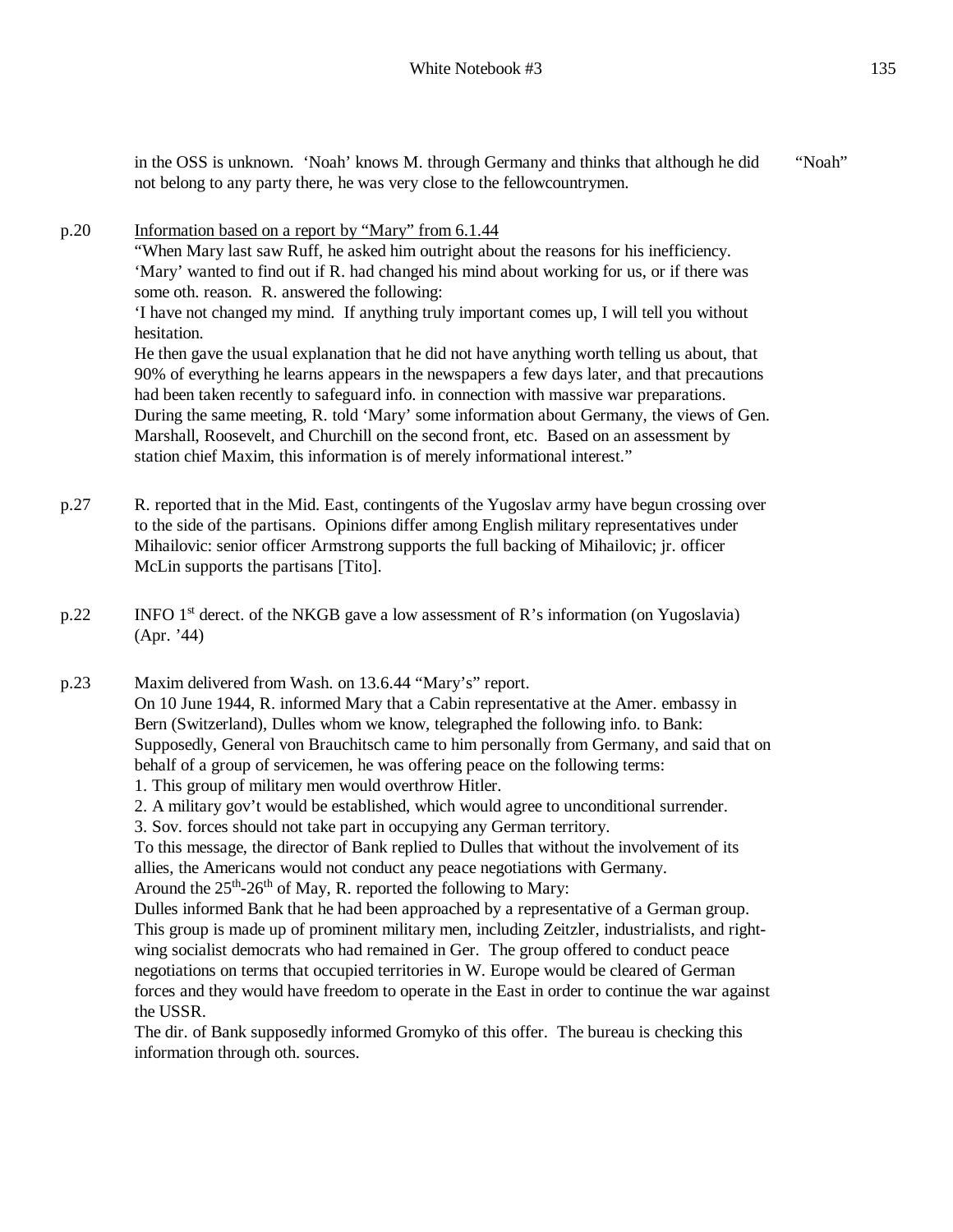The bureau adds that in spite of the fact that R. gives little information, all of his previous reports have been corroborated by reports from oth. probationers at "Cabin."

### p.24 Report (17.7.44)

"All the information that came from R. – superficial; the report that Robinson (chief of the Russian Division of Cabin) has a report on the Caucasus is worthy of attention. We suspect that the latest reports are dis.<sup>70</sup>  $\cdot$ 

p.27 Report dated 4.4.45.

[R's report on Dulles' negotiations in Bern is of great interest.] "At one time, this info. was labeled disinformation by the operational department. However, subsequent agent materials have confirmed that Amer. intelligence had conducted negotiations with representatives from the German opposition in Bern at that time."

[Report on the back: "In view of 'Vardo's' departure from the USA in July 1944, the connection with 'Ruff' was broken off. Contact with 'Ruff' can only be established through 'Vacek'."]

## p.28 Report by "Noah" from 8.8.45.

Left for London. On General Jackson's staff. Works on questions regarding war criminals.

 $p.25 - "Mary" =$ "Redhead"

p.26 "Mary" – handled by Vardo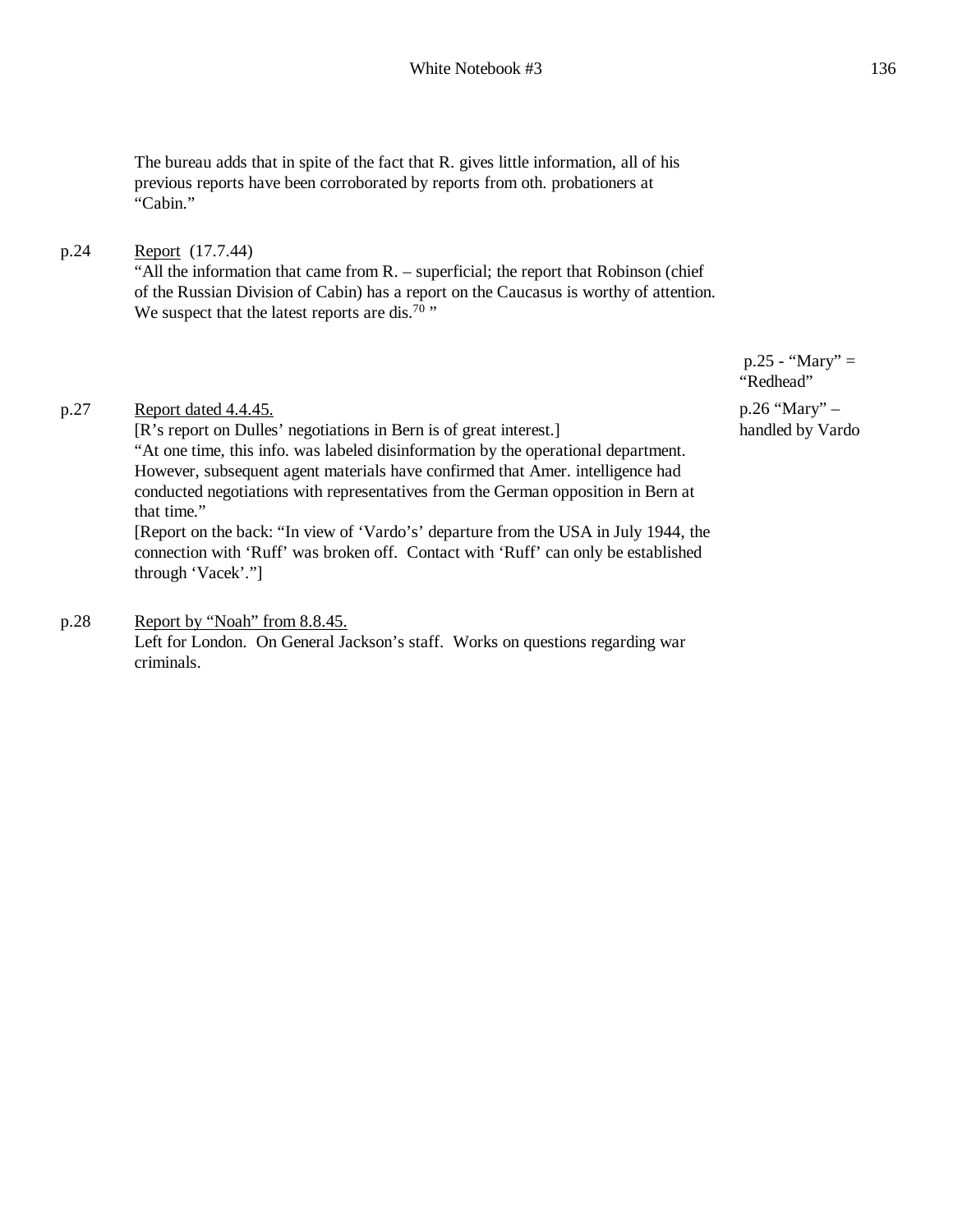**Notes** 

<sup>1</sup> Here and below "Bransten" misspelled as "Bernsten" in the original notebook.

<sup>2</sup>Vassiliev note to himself.

<sup>3</sup> "Bissell" misspelled as "Birchell" and "Bissel" in the original notebook. The reference is to Colonel John T. Bissell.

<sup>4</sup>Vassiliev comments that this note indicates that the material was contained in an envelope attached to the file rather than being from a page bound into the file.

<sup>5</sup> "Bissell" misspelled "Bissel" in the original notebook.

<sup>6</sup>Case ending is incorrect in the original Russian.

<sup>7</sup> Vassiliev note: G. Ov is Gayk Ovakimyan.

<sup>8</sup>Here and below, error for senior CPUSA cadre "Harrison George," a common reversal of his name.

<sup>9</sup>Vassiliev note to himself.

<sup>10</sup>Gender error in Russian text.

<sup>11</sup>The Russian for Aileron is Eleron, so in transliterated Russian the text would be "A. and E.," here rendered as "Al. and A."

<sup>12</sup> Vassiliev note to himself.

<sup>13</sup>Vassiliev comment: "then" rather than "what" was intended.

<sup>14</sup> "Harold" misspelled "Herald" in the original notebook.

<sup>15</sup>Error in the Russian as the "who" refers to Ruble but in context is intended as a reference to Pal.

<sup>16</sup> Vassiliev note to himself. "Ryan" misspelled as "Reynan" in the original notebook. Tim Ryan was Gene Denis's Comintern party name.

<sup>17</sup> "Ross" misspelled as "Riss" in the original English. Nat Ross was district organizer of the Minnesota-Dakotas district of the CPUSA at the time Glasser was in Minnesota.

<sup>18</sup> "Boas Long" in the original English (in italic) misspelled as "Boozlong."

<sup>19</sup>Shift from first to third person in the original.

 $20$ Translator's note: possible error in tenses, might be "had done."

 $21$  Misspelling in the Russian.

 $^{22}$ Error in case ending in the Russian in the notebook.

<sup>23</sup>Vassiliev comment: the "(2)" here and next to Hiss indicates that Ruble knew two Wheelers (Donald and George) and two Hisses (Alger and Donald).

<sup>24</sup>Vassiliev comment: "with" was a mistake for "on."

<sup>25</sup>Vassiliev comments that "..." indicates this is the same date,  $20.1.45$ .

<sup>26</sup>Variant of Izra.

<sup>27</sup> "Mer's" note above was in English. It was translated into Russian, and below is a retranslation into English. There are minor differences.

<sup>28</sup> "Institutions" in the original notebook.

 $29$ Misspelled in the original English as "phoney."

<sup>30</sup>Part of the sentence appears to be missing.

<sup>31</sup>Several typos in the Russian text.

<sup>32</sup> Misspelled as "Hellen" in the original.

<sup>33</sup>Russian version of Helen.

<sup>34</sup> Vassiliev comments that the repetition of "R. was" was a error on his part.

 $35$ The passage above, written in English by "X," was translated into Russian, and below is a retranslation of the Russian. The double translation produced minor differences.

<sup>36</sup> Vassiliev's notes speculating as to the identify of Green.

<sup>37</sup>Vassiliev comment: the symbol "-//-" signifies ditto or the same, in this case indicating "think he has."

<sup>38</sup>Vassiliev: the symbol "-//-" signifies ditto or the same, in this case indicating "State."

<sup>39</sup>Vassiliev note to himself.

 $40V$ assiliev comment: this and following two similar interjections were made by the person who retyped the statement at the Center.